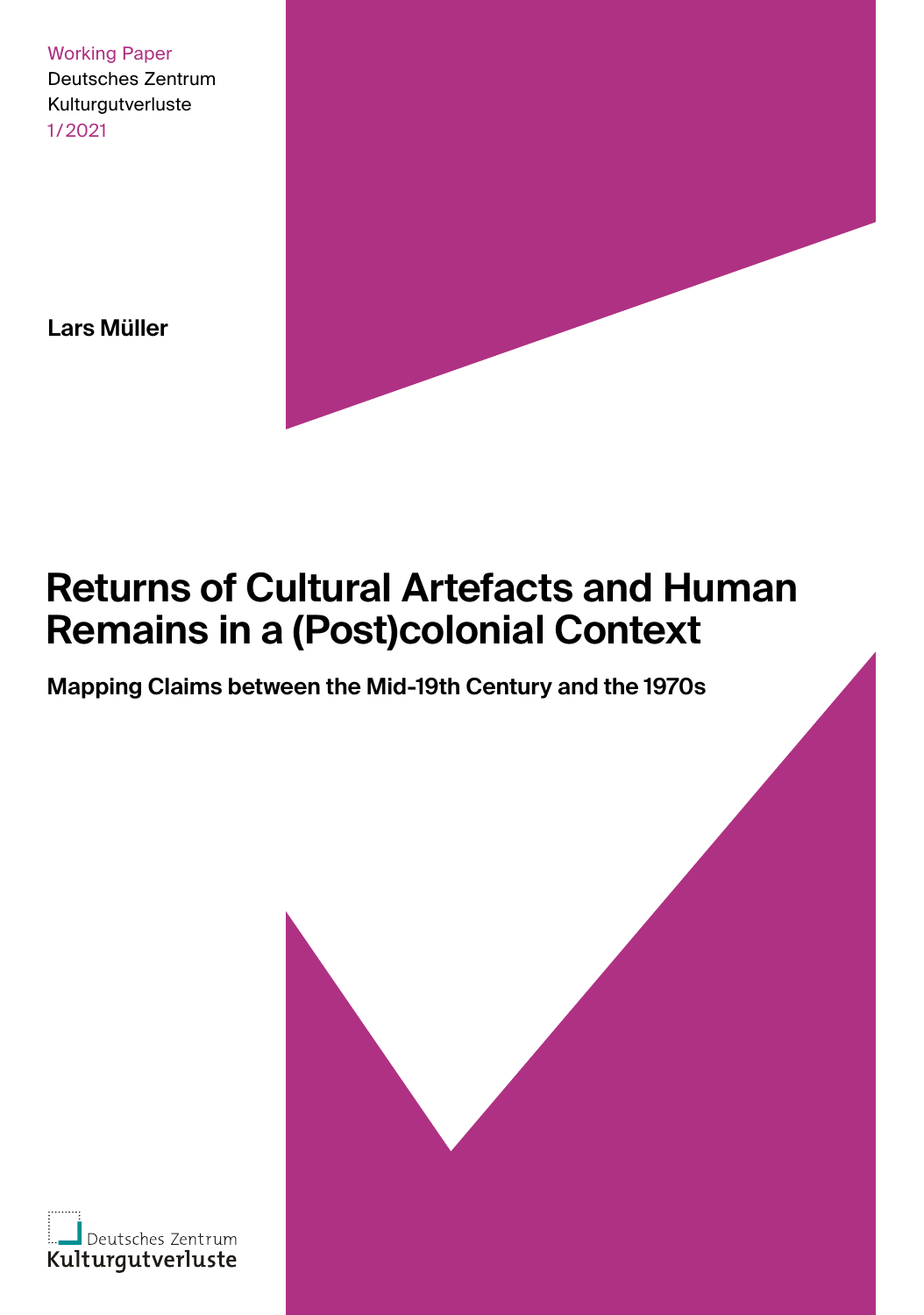# **Publication Credits**

| Title                      | Returns of Cultural Artefacts and Human<br>Remains in a (Post)colonial Context.<br>Mapping Claims between the Mid-19th<br>Century and the 1970s |
|----------------------------|-------------------------------------------------------------------------------------------------------------------------------------------------|
| Publisher                  | Deutsches Zentrum Kulturgutverluste<br>Humboldtstr. 12<br>39112 Magdeburg<br>www.kulturgutverluste.de                                           |
| Author                     | <b>Lars Müller</b>                                                                                                                              |
| Published in               | Working Paper Deutsches Zentrum                                                                                                                 |
|                            | Kulturgutverluste                                                                                                                               |
| No.                        | 1/2021                                                                                                                                          |
| Place                      | Magdeburg                                                                                                                                       |
| <b>Concept and Editing</b> | Larissa Förster                                                                                                                                 |
| Translation                | Wendy Anne Kopisch                                                                                                                              |
| Design                     | Bureau Punktgrau                                                                                                                                |
| Typesetting                | <b>Harry Adler</b>                                                                                                                              |
| Date                       | 1 November 2021                                                                                                                                 |
| <b>ISSN</b>                | 2749-8964                                                                                                                                       |

© 2021 Deutsches Zentrum Kulturgutverluste, Lars Müller

DOI https://doi.org/10.25360/01-2021-00017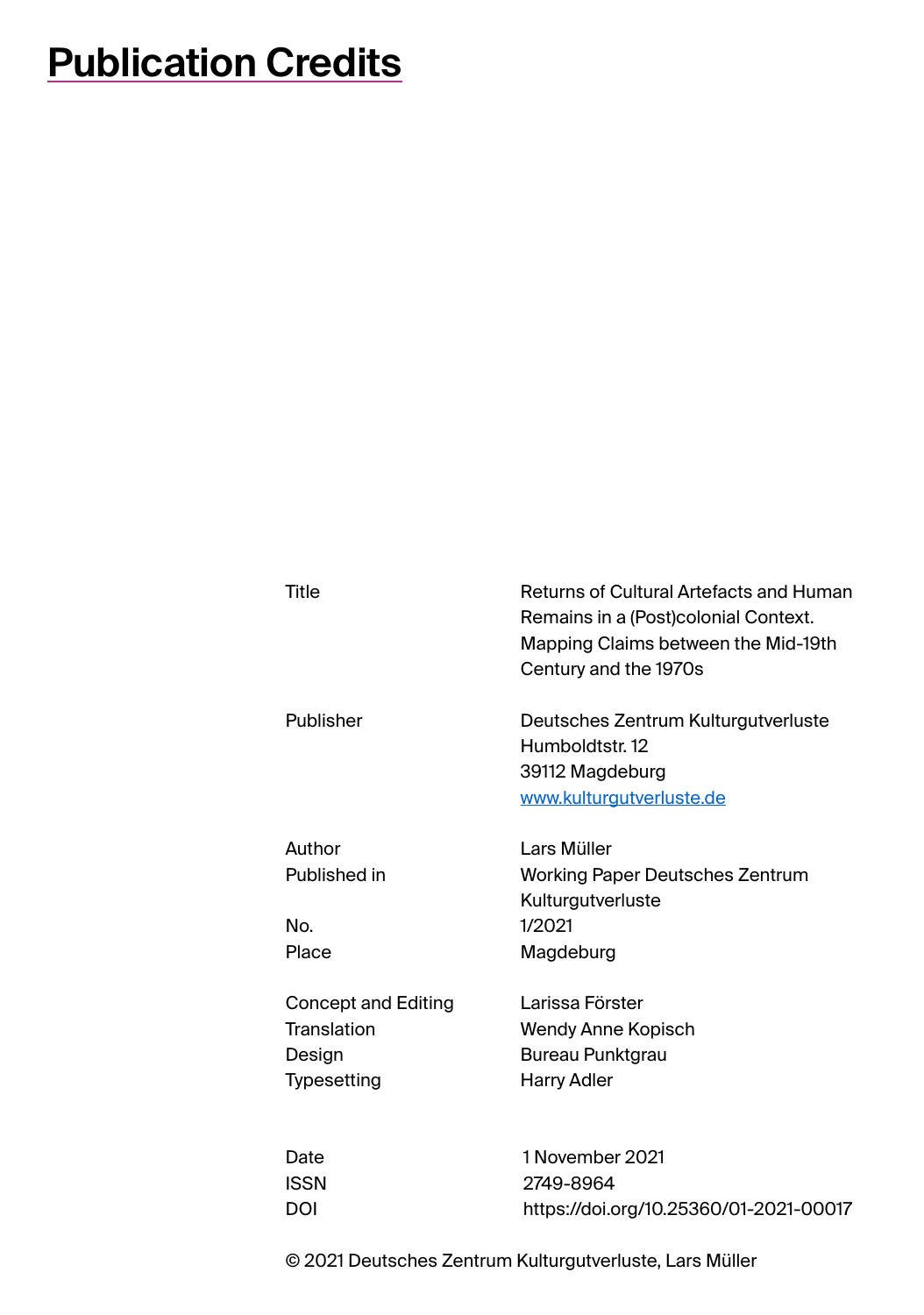Image Credit: p. 5: 'Liberia's Famous Stone. Its Disappearance and Return: An Unhappy Sequel to the Enterprise of a Film Expedition', in: The African World, 24 January 1925, XVII, German Federal Foreign Office, Political Archive, RZ 207/78247.

Reference to German copyright law: With regard to German copyright law, all concerns of the owners of image rights are with the authors. If – despite intensive and careful research – a rights holder should not have been considered, the Deutsches Zentrum Kulturgutverluste asks for notification.

### Disclaimer

The Working Papers are a platform for research discussions. The publisher therefore does not necessarily share the ideas and views expressed. The authors themselves are responsible for their statements.

### Licence



This work is published under the Creative Commons License 4.0 (CC BY-NC-ND 4.0).

The Deutsches Zentrum Kulturgutverluste is a foundation under civil law established by the German Federal Government, the Länder and the national associations of local authorities.

The Deutsches Zentrum Kulturgutverluste is financed by the Minister of State for Culture and the Media.



Die Beauftragte der Bundesregierung für Kultur und Medien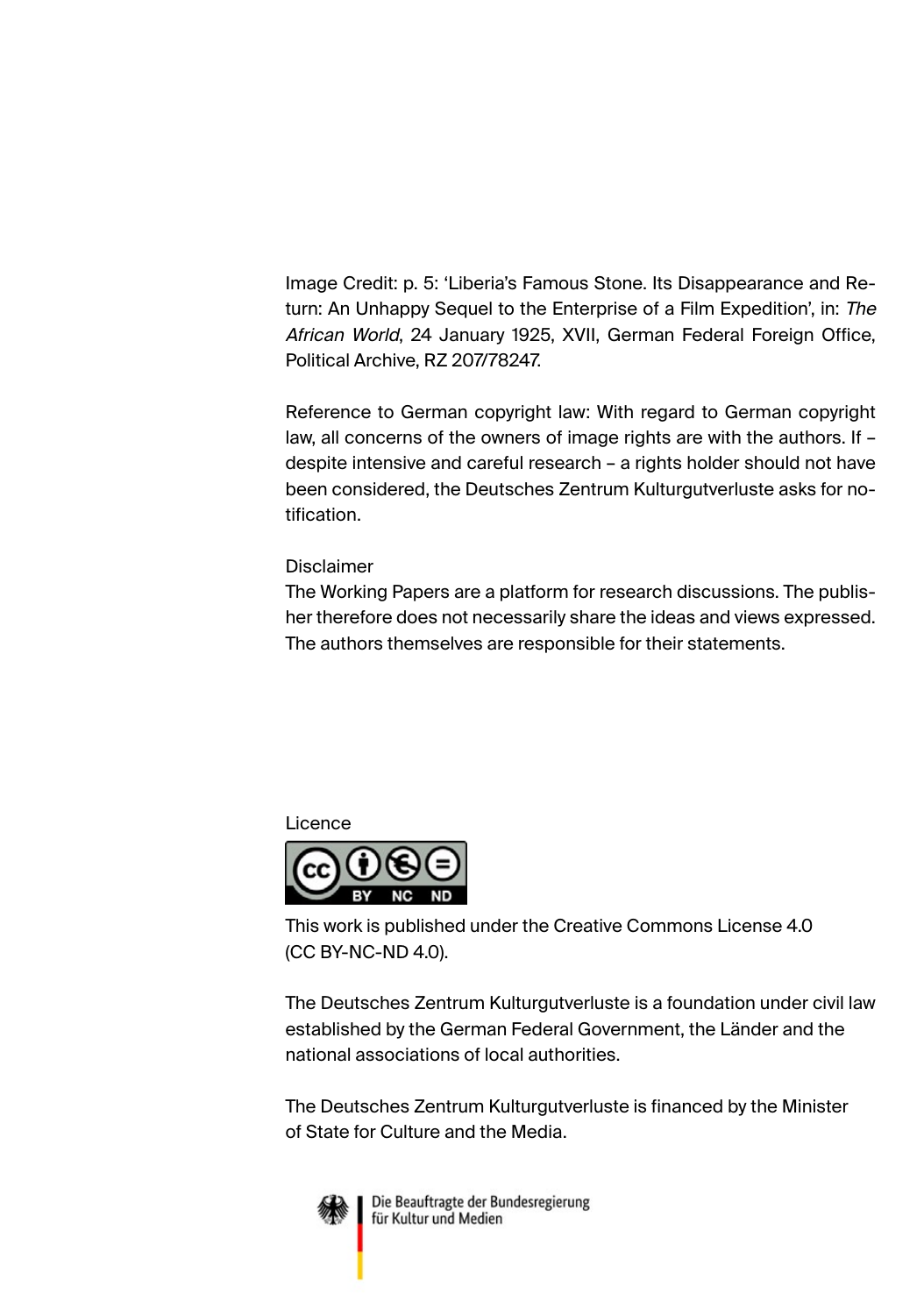# **Table of Contents**

|      | <b>Preface</b>                     | 5  |
|------|------------------------------------|----|
| I.   | <b>Introduction</b>                | 7  |
| П.   | <b>Africa</b>                      | 12 |
|      | North and East Africa              | 12 |
|      | <b>West Africa</b>                 | 18 |
|      | <b>Central Africa</b>              | 25 |
|      | Southern Africa                    | 27 |
| III. | Asia                               | 30 |
|      | <b>West Asia</b>                   | 30 |
|      | South and South-East Asia          | 31 |
|      | East Asia                          | 41 |
| IV.  | The Americas and the Caribbean     | 45 |
| V.   | Oceania, Australia and New Zealand | 50 |
| VI.  | <b>Discussion</b>                  | 55 |
| VII. | <b>Concluding Remarks</b>          | 57 |
|      | <b>References</b>                  | 59 |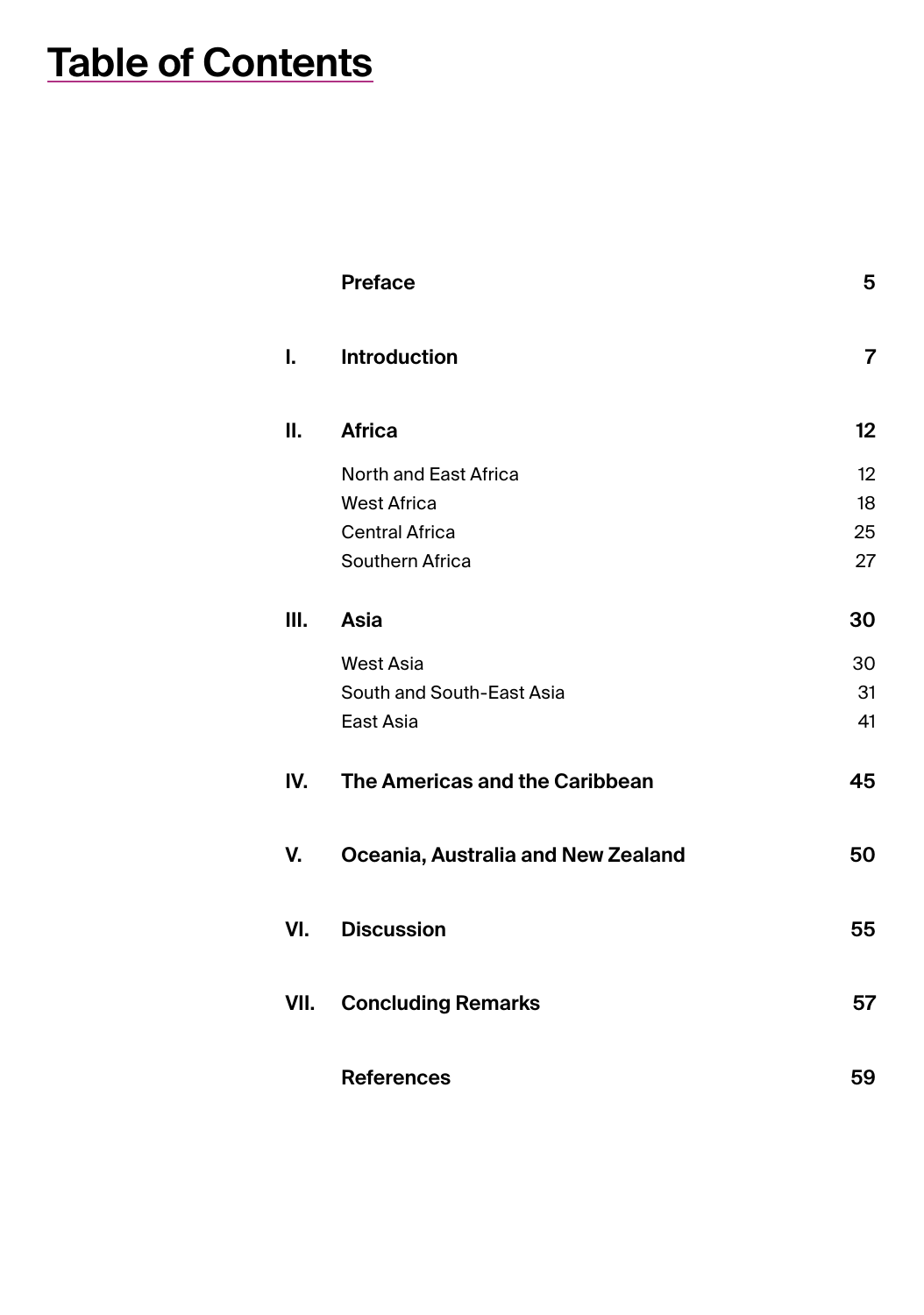## <span id="page-4-0"></span>5



Illustration from: 'Liberia's Famous Stone. Its Disappearance and Return: An Unhappy Sequel to the Enterprise of a Film Expedition', in: The African World, 24 January 1925, XVII, German Federal Foreign Office, Political Archive, RZ 207/78247.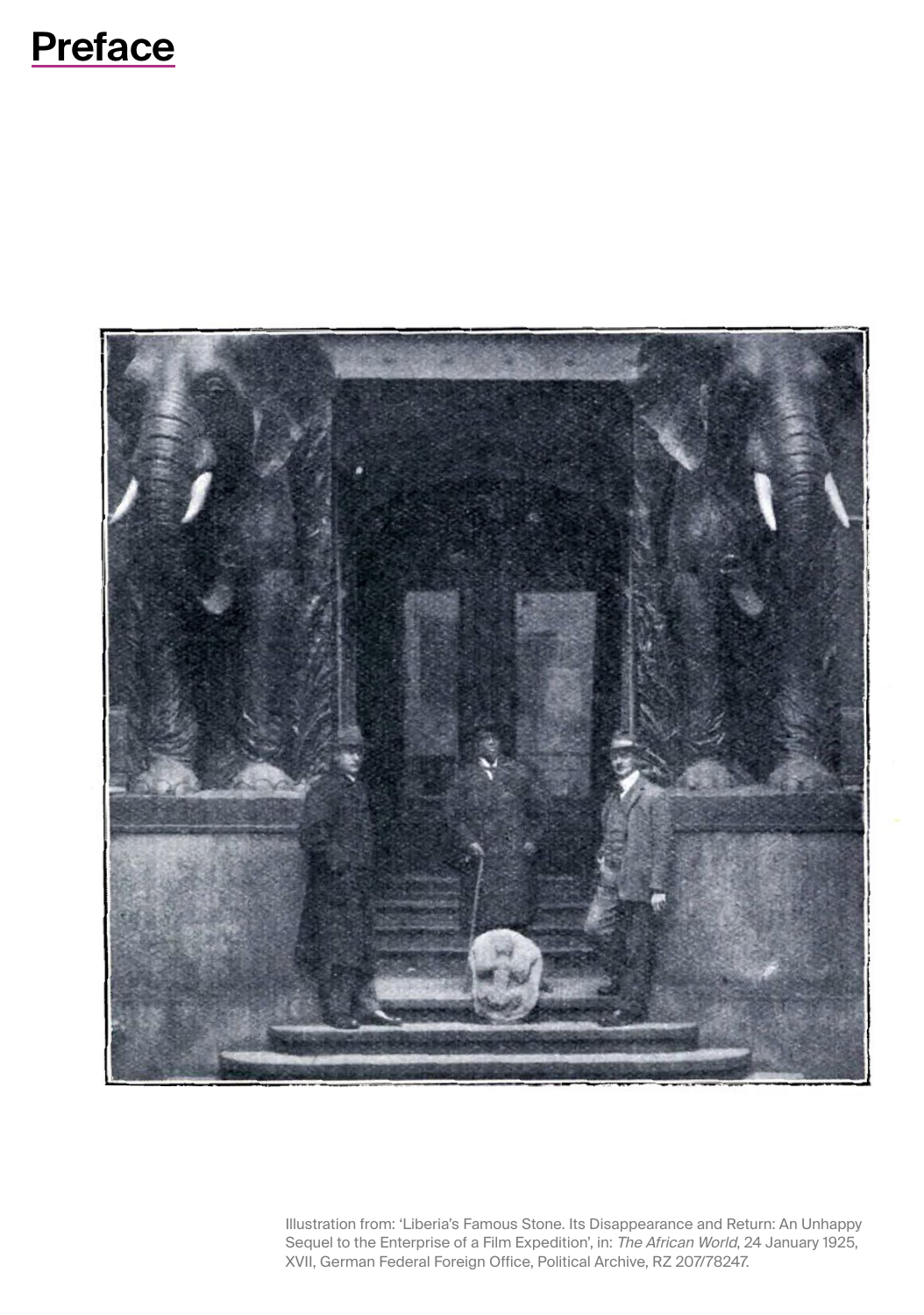It has always been popular for collectors to have themselves photographed together with their 'acquisitions' for purposes of visual evidence, a motif we often still encounter today when researching and presenting the histories of collections. The title photograph of this working paper can be interpreted as a counter-image in this respect": before the impressive backdrop of the *Afrikahaus* in Hamburg and framed by two elephant statues, the Liberian Consul General Momolu Massaquoi occupies central position; the *Mafue Stone* lies at his feet. The director of Woermann Lines and a German Foreign Office representative stand beside him. This image does not symbolise the 'finders' or 'collectors' of the object but rather the *recovery* of the stone by Liberia. In 1924, Hans Schomburgk (not in the photograph) had brought the *Mafue Stone* to Germany in the course of his documentary film work in Liberia, and Massaquoi sued him. A settlement was reached that allowed the stone to be returned to Liberia, and Woermann Lines, the shipping company who had originally transported the stone to Germany, agreed to return the object free of charge. This is only one of the early examples, largely forgotten today, in which cultural property was returned from Europe to Africa. At first glance, many aspects of the intense discussion around post-colonial restitution currently ongoing in Europe and worldwide seem new. In the light of growing demands from the countries of origin, a general confrontation with the colonial past and an increased openness of museums to the subject, for the first time it seems possible – perhaps even imperative – to address the subject of returning cultural property, or restitution. A number of voices have pointed out, however, that this discussion has grown from an earlier debate already under way in the 1970s and 1980s.

This working paper takes the matter a step further by rendering visible protests against the dispossession of cultural property and demands for its return in both colonial and post-colonial times. The regional orientation will address Africa, Asia, the Americas with the Caribbean, and Oceania with Australia and New Zealand. The paper provides an overview of examples between 1867 and approximately 1970, with an initial mapping of the field in order to cover the early cases and propose further, perhaps comparative, research. It is thus designed as a starting point rather than an exhaustive study, and seeks to specifically collate, render visible and connect example cases.

 $\sigma$ 

<sup>1</sup> On counter-images, see (in German) Halder, Lucia (2020), 'Gegenbilder' on the platform *Visual History*: https://visual-history.de/2020/10/20/gegenbilder/ (accessed 29 September 2021). In this context it is interesting to note that this photograph – as far as we know today – was not printed in German newspapers, which would otherwise generally feature images of the stone, sometimes with its 'collector', Schomburgk.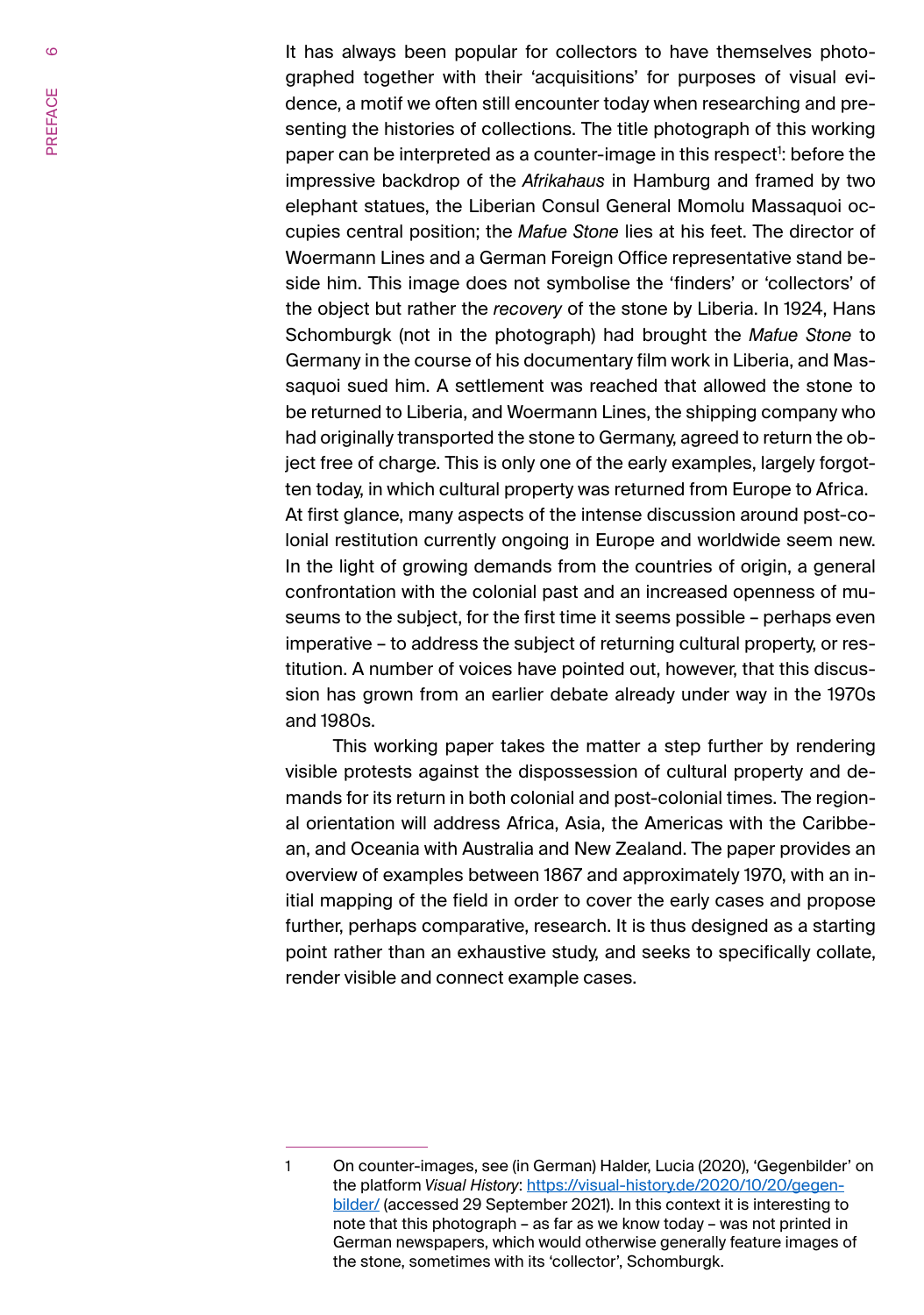## <span id="page-6-0"></span>**I. Introduction**

#### Research status

Systematic studies of early restitution claims have only been rudimentarily embarked upon by research to date. Despite a clear interest in returns and restitution demonstrated by more recent studies, the field still lacks a comprehensive overview. An initial orientation, from which this paper has greatly benefited, is provided by Jos van Beurden's Treasurers in Trusted Hands (2017) and Jeanette Greenfield's The Return of Cultural Treasures (2017). Essays on example cases from various disciplines and perspectives are accommodated across a vast spectrum of journals, while a wealth of texts casually refer to or suggest restitution claims without elaborating on their contexts.<sup>2</sup>

Period of investigation

This working paper collates, with the widest possible scope, cases of returns or claims for such concerning objects acquired in colonial contexts, the latter understood here not only in the sense of formal colonial rule over a territory but also in the wider sense proposed by the German Museums Association (Deutscher Museumsbund).<sup>3</sup> It also addresses the activities of collectors beyond formal colonial rule that made use of colonial networks or similar power imbalances. Collecting in a 'colonial context' also means collecting with a colonial mentality, for instance when activities are based on an assumed superiority of the collector's own culture or aim to 'preserve' cultures deemed to be in a state of decline. In this sense this paper implicitly acknowledges the fact that Colombia, Turkey and Liberia, for instance, examined here in the context of collectors' activities in the early twentieth century, were independent states at the time. The cases given as examples here are intended to emphasise that the practice of collecting in these countries was nevertheless rooted in a colonial tradition, which indeed can have implications for justifying the returning of objects.

<sup>1</sup> Beurden, Jos van (2017), Treasures in Trusted Hands: Negotiating the Future of Colonial Cultural Objects, Leyden. Jeanette Greenfield (2017), The Return of Cultural Treasures, Cambridge.

<sup>2</sup> For an overview of current cases, see ArThemis, a database of objects currently subject to restitution demands: https://plone.unige.ch/art-adr/about-a-propos (accessed 29 September 2021).

<sup>3</sup> Deutscher Museumsbund (2019), Guidelines for German Museums: Care of Collections from Colonial Contexts, Bremen, 19-23.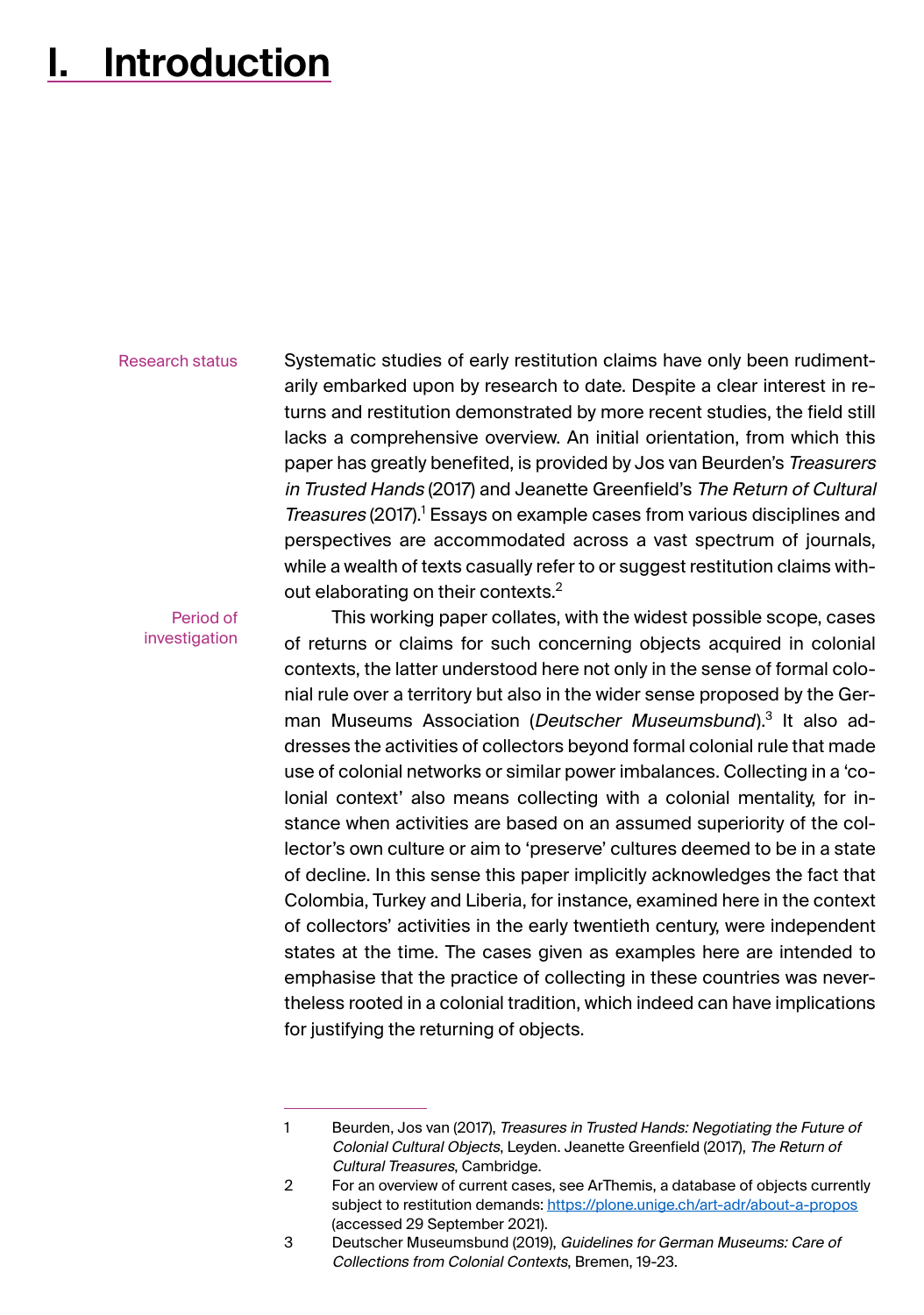There are several reasons for ending this study in the early 1970s. There is currently a growing interest in the debates around post-colonial restitution cases of the 1970s and 1980s, notably in the works of Bénédicte Savov.<sup>4</sup> International developments of the time brought about a decisive shift in the discourse. First, voices from the countries of origin became audible on an international level, such as in the speech given by Zairian president Mobutu Sese Seko to the UN General Assembly in 1973. Second, various international agreements gave rise to a re-framing of the debate, most notably the 1970 UNESCO *Convention on the Means of Prohibiting and Preventing the Illicit Import, Export and Transfer of Ownership of Cultural Property*. Subsequent discussion and negotiations eventually led to the establishment of the *Intergovernmental Committee for Promoting the Return of Cultural Property to its Countries of Origin or its Restitution in Case of Illicit Appropriation*. In 1971 ICOM (International Council of Museums) adopted a number of resolutions on the matter at its General Assembly, for instance on the 'Ethics of Acquisition' (Res. No. 2) or the 'Documentation of Collections and Field Missions' (Res. No. 3). The latter stipulated that 'all large museums holding important collections of foreign origin in their reserves, help, by all the means in their power (gifts, loans, deposits, exchanges, research scholarships, training of personnel, etc.), the countries of origin of these collections, so as to allow them to establish and develop modern museums which are truly representative of their specific cultures'.<sup>5</sup>

Object of investigation

The majority of the examples examined here address returns or demands for such between European and African or Asian countries. To a certain extent this corresponds with the focus of the current discourse. While a few well-known cases from the Americas or Oceania are also examined, it appears that fewer requests were placed from these regions during the period of investigation, or at least that less research has addressed them.<sup>6</sup> These areas of focus are, however, also a result of the

6 It should also be pointed out here that the majority of literature analysed for this

<sup>4</sup> Sarr, Felwine, Savoy, Bénédicte (2018), The Restitution of African Cultural Heritage: Toward a New Relational Ethics, http://restitutionreport2018.com/ sarr\_savoy\_en.pdf (accessed 29 September 2021). Savoy, Bénédicte (2020). Afrikas Kampf um seine Kunst, Berlin. Strugalla, Anna Valeska (2020), 'Museumsdirektoren nehmen Stellung. Argumentationen, Intentionen und Geschichtsbilder in der Restitutionsdebatte der frühen 1970er Jahre', in: Werkstatt Geschichte 81, 101-117. On the contemporary debate see Paczensky, Gert von; Ganslmayr, Herbert (1984), Nofretete will nach Hause. Europa. Schatzhaus der 'Dritten Welt', München. Fitschen, Thomas (2004), '30 Jahre 'Rückführung von Kulturgut'. Wie der Generalversammlung ihr Gegenstand abhanden kam', in: Vereinte Nationen 2, 46–51. For a stronger focus on illegal trade, see Meyer, Karl E. (1977), The Plundered Past: The Traffic in Art Treasures, London. For the British debate, see Chamberlin, Russell (1983), Loot! The Heritage of Plunder, London.

<sup>5</sup> Resolutions adopted by ICOM's 10<sup>th</sup> General Assembly, Grenoble, France, 1971. https://icom.museum/wp-content/uploads/2018/07/ICOMs-Resolutions\_1971\_ Eng.pdf (accessed 29 September 2021). See also the increasing coordination on the part of the countries of origin expressed in 'Resolution and Explanatory Note on Restitution of Works of Art to the Countries from Which They Have Been Expropriated', adopted at the Fifth Conference of Heads of State or Governments of Non-Aligned Countries in Colombo/Sri Lanka, August 1976.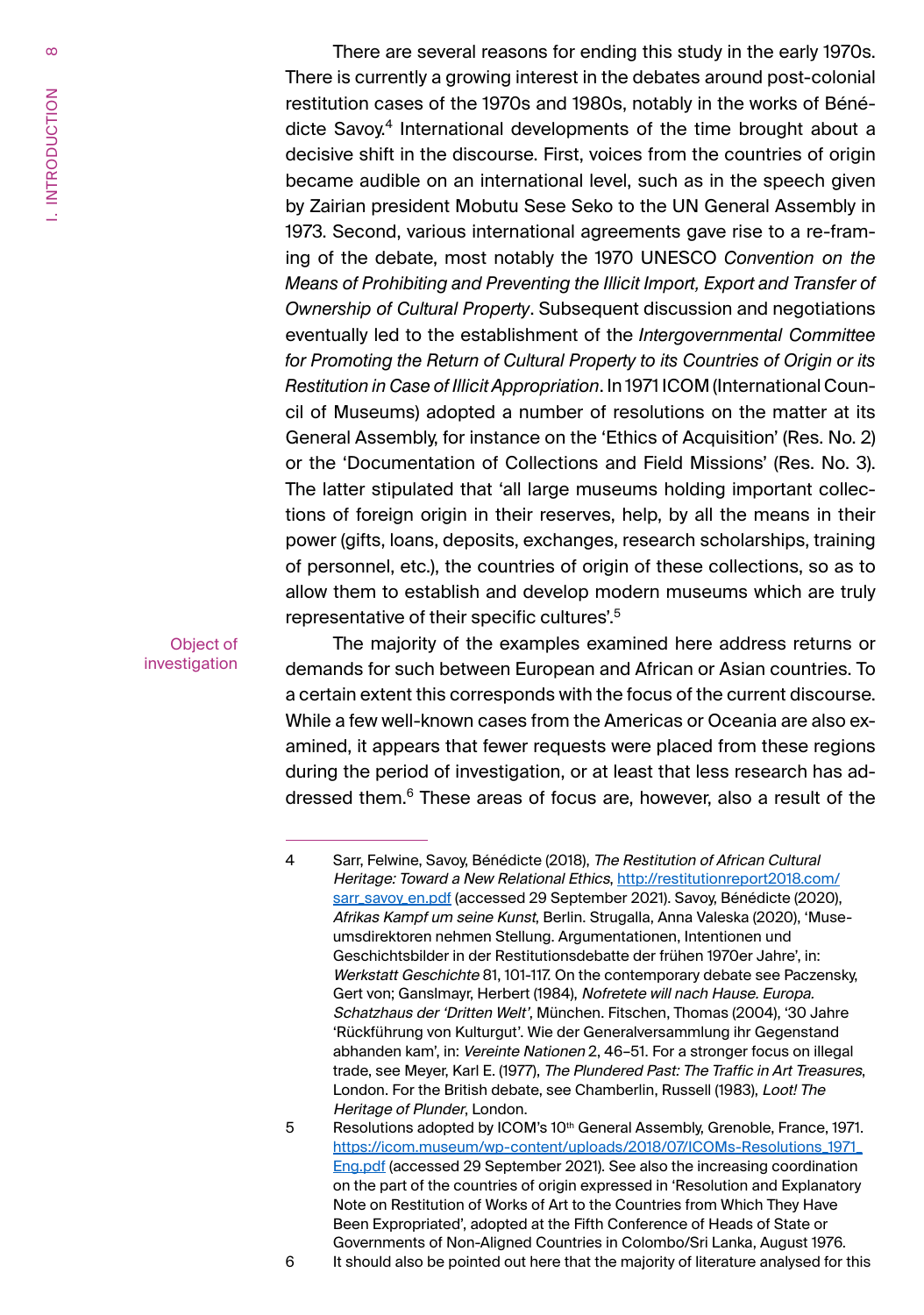genesis of this working paper. The examples presented are primarily cases that were publicised, and the paper has recourse to archive material from Germany and Great Britain in line with the author's research interests. The design of the paper thus also reflects the accessibility of literature and archives. Above all, it is important to note that it was not possible for this study – not least on account of the COVID-19 pandemic – to conduct research in the archives of the claimants; for the most part formerly colonised countries.

The majority of returns discussed here came from public museums or collections. There is also evidence of a number of returns on the part of private individuals, but the source material as it currently stands does not adequately reflect such cases. For this reason, some case studies can only be touched upon briefly or presented in fragments. While some examples have attracted a great deal of attention others have only been casually mentioned in the literature to date.

In the following I will concentrate on cases in which the claimants were aiming for a permanent return of the objects in question. There is also a history of requests to receive objects on loan. In 1950, for example, Mexico, or its National Institute of the Fine Arts (Instituto Nacional de Bellas Artes), enquired via the Austrian government whether the Museum of Ethnology (Museum für Völkerkunde) in Vienna might loan the institute Moctezuma's Featherwork for an installation in Mexico City: the institute was planning a large exhibition on Mexican art from the pre-colonial, colonial and post-colonial eras. The exhibition was intended to be highly attractive, including objects from museums abroad and thus 'unknown to the Mexican people'.<sup>'</sup> Similar requests for exhibits were made for the same purpose of other European and North American museums. Both the arguments made by Mexico and the declining of the request by Austria – primarily for conservational reasons – are strongly reminiscent of other negotiations around restitutions during the same period. In this case, however, we also see – and this argument will recur later in other examples – that in many cases the struggle for returns has a significantly longer history than we might imagine today.<sup>8</sup>

 $\sigma$ 

paper was in the English language; for examples from Latin America see also relevant publications in Spanish or Portuguese.

<sup>7</sup> Translation of memorandum to the Secretary of State for Foreign Affairs, Mexico, 11 August 1950, in: Weltmuseum, Archive, Vienna, 'Direktionsakten', Weltmuseum Wien, D50/163c-g.

<sup>8</sup> This incident is documented in the Director's Files ('Direktionsakten') stored in the archive of the Weltmuseum Wien. See especially the correspondence between the Federal Ministry of Education, the Federal Chancellery/Foreign Affairs, the Ethnological Museum and the National Institute of the Fine Arts between 1950 and 1951. It appears that other European museums also declined Mexico's request. As a result, Mexico planned an exhibition in Paris in 1951, for which Austria once again turned down the request for a loan for conservational reasons. Other European countries did agree to participate, however. On current restitution claims see, among others, Opoku, Kwame: 'Now is the Time for Austria to Act on the Restitution of Montezuma's Crown to Mexico', Africavenir, 27 January 2017, https://www.africavenir.org/news-details/archive/2011/january/ article/kwame-opoku-now-is-the-time-for-austria-to-act-on-the-restitution-ofmontezumas-crown-to-mexico.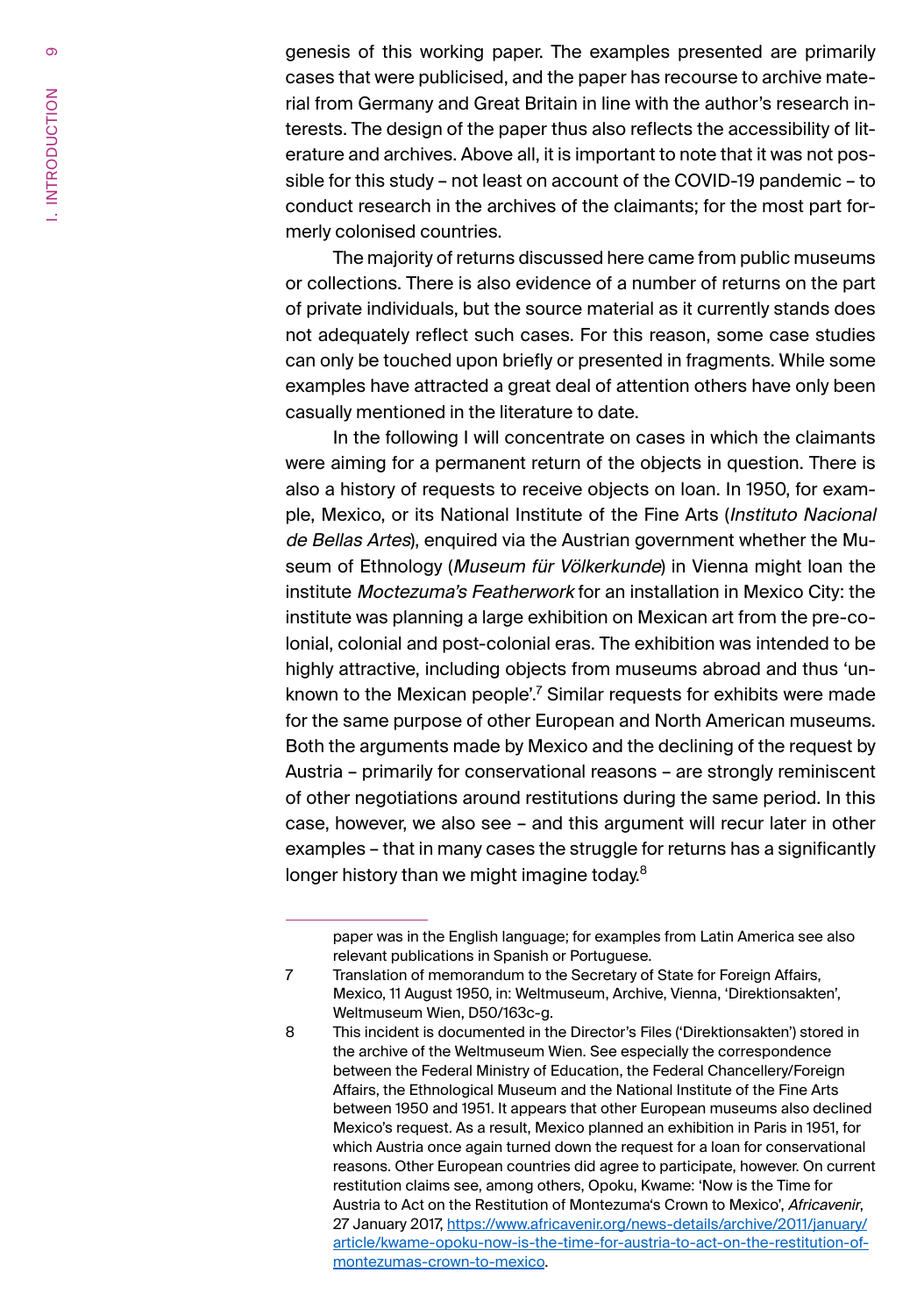#### Terms and definitions

Another consequence of the diverse approaches to the topic of restitution claims and returns is the wealth of different terms and definitions used to refer to the process by claimants and activists as well as academic researchers. In the following I will not argue for a universally valid definition but rather underline the importance of addressing the issue at the beginning of any study on the subject. Wojciech Kowalski reflects on three concepts in particular from a legal perspective<sup>9</sup>: the term restitution, he states, results from an unlawful situation and is to be applied primarily to objects that have been expropriated or purloined during a state of war. Repatriation is different in a legal sense: although the term equally refers to the return of objects it infers a specific target recipient, Kowalski continues, for example the repatriation of objects to an ethnic group. While both are legal terms, *repatriation* implies moral rather than legal reasons. Piotr Bienkowski therefore defines restitution as a 'return to [the] legitimate owner, based on property rights' and repatriation as a 'return to [the] country or sub-state group, based on ethical considerations'.<sup>10</sup> Kowalski's third concept is that of a return, which he also uses to describe the return of objects to their 'original location', but defines this more openly to include the return of objects from colonial contexts or illicit trafficking. When using these terms we face the challenge that they are not only defined in legal texts but have also evolved historically over time and are politically contested. The debate within UNESCO in the 1970s, for instance, constitutes only one example of a fierce dispute on the delimitation of terminology referring to restitution and returns.<sup>11</sup> For the purposes of this working paper I will therefore for the most part use the term 'return(s)' thanks to its wider scope.

#### **Procedure**

The examples have been regionally organised for this working paper, which systematically explores cases from the major regions of Africa, Asia, the Americas with the Caribbean, and Oceania, Australia and New Zealand, which in turn are addressed by sub-regions. This allows the study to juxtapose the cases as openly as possible and thus to unveil possible connections between them. A different structure – chronological or thematic, for instance – might render invisible long-term efforts towards restitution such as in the cases of Sri Lanka, Nigeria and Burma. The results are then summarised in three main points, bearing in mind

html?tx\_ttnews%255Bday%255D=27&cHash=416010a602d1f98cff-3910b356a95d4a (accessed 29 September 2021); Ponce de León, Jennifer (2018), 'Through an Anticolonial Looking Glass: On Restitution, Indigenismo, and Zapatista Solidarity in Raiders of the Lost Crown', in: American Quarterly, 70, 1, 1-24.

<sup>9</sup> Kowalski, Wojciech (2005), 'Types of Claims for Recovery of Lost Cultural Property', in: Museum, 228, 57, 85-102.

<sup>10</sup> Bienkowski, Piotr (2015), 'A Critique of Museum Restitution and Repatriation Practices', in: Conal McCarthy (Ed.), International Handbooks of Museum Studies: Museum Practice, Chichester, 431-453, here 432-433.

<sup>11</sup> Kowalski (2005), 'Types of Claims'. Pupeter, Ellen (2021), 'Restitution, Rückgabe oder Transfer? Ein langer Streit um den passenden Begriff', in: Zeitgeschichte-online. The discussion is not limited to these three terms: in other contexts, terms such as 'cultural recovery' or 'rematiration' are used. Cf. Bienkowski (2015), 'A Critique', 433.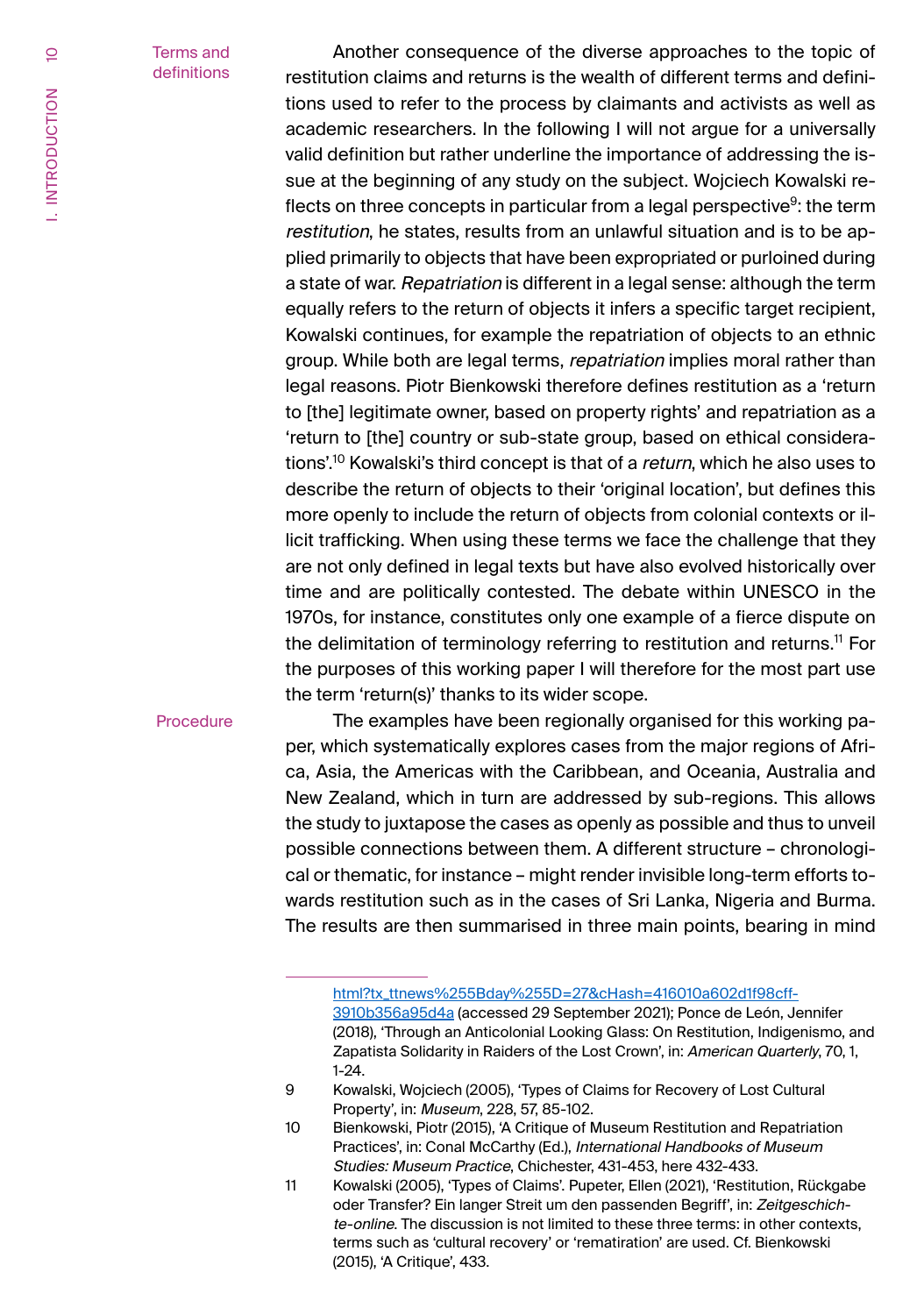that any conclusions at this stage must remain relatively open. Nevertheless, this paper thus seeks to provide a point of departure for further discussion around early claims for restitution as well as on systematic research and a comparison of the various cases.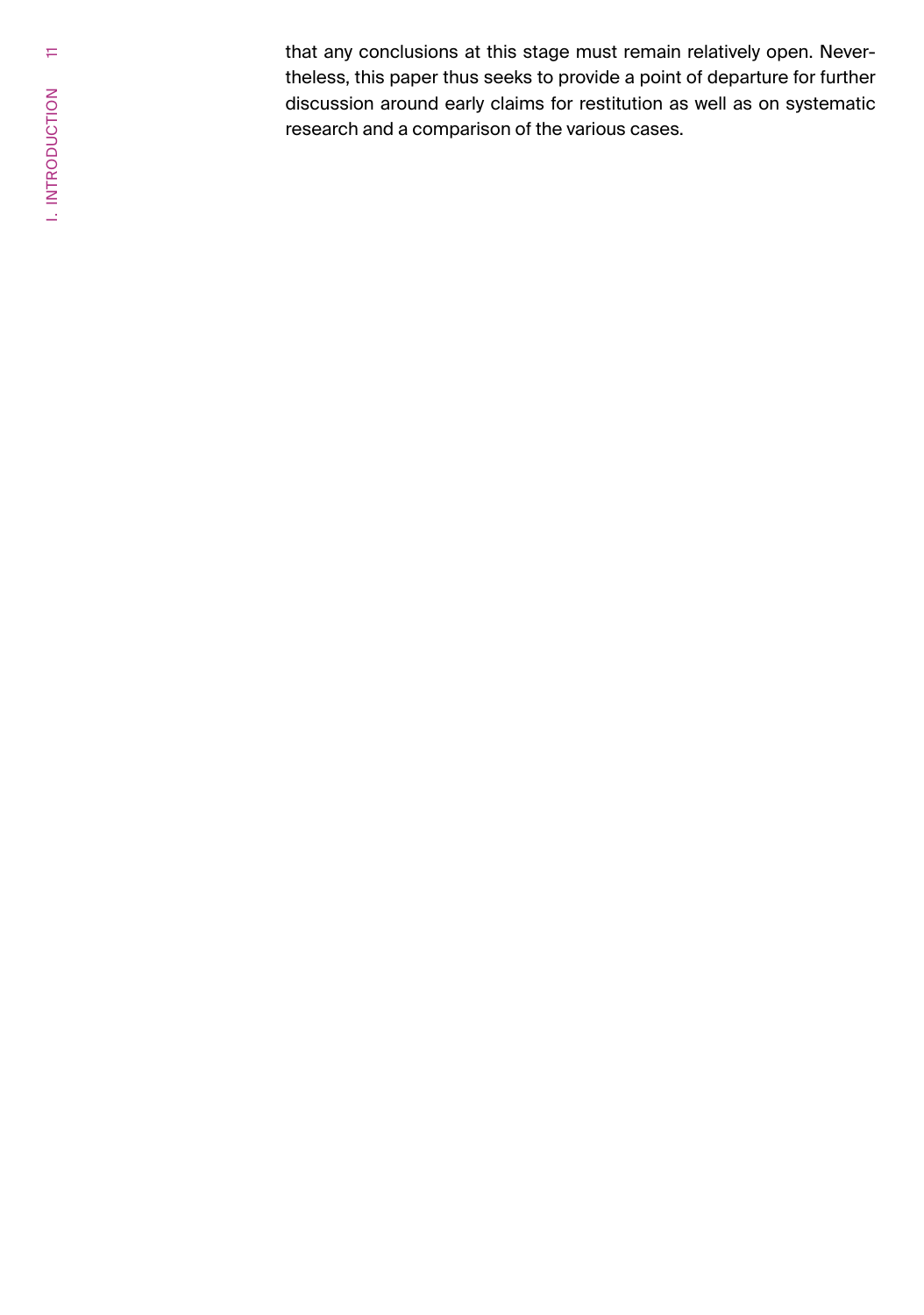## <span id="page-11-0"></span>**II. Africa**

### **North and East Africa**

#### **Ethiopia**

Ethiopia has presented a number of claims for the return of objects from European states; indeed, it is likely that one of the first official requests in a colonial context originated from this region. In the following I will discuss two Ethiopian claims which have been analysed by, among others, Richard Pankhurst, historian and former professor at the University of Addis Ababa, Ethiopia. These are, first, claims pertaining to objects looted by the British at Maqdala in 1868 and, second, objects expropriated by Italy in 1935.

In 1868, British troops occupied the mountain fortress at Maqdala, where the Ethiopian Emperor Tewodros had retreated. It was the conclusion of a British 'punitive expedition' against Ethiopia. Tewodros committed suicide in order to escape captivity. The British troops subsequently looted the palace and exported a number of objects to the United Kingdom. After Tewodros' death, Emperor Yohannes IV ascended the throne in 1872 and, as Pankhurst reports, demanded the return of the objects only six months later.<sup>12</sup> He wrote to Queen Victoria and the British Foreign Secretary, Earl Granville, requesting that the Kebra Nagast Manuscript and an Icon stolen at Magdala be returned.<sup>13</sup> The British Museum was in possession of two editions of the manuscript and shortly thereafter returned what was considered an 'inferior copy'.<sup>14</sup> Pankhurst describes this as probably 'the first request for restitution of cultural property ever made by an African ruler' and adds: 'The return of this manuscript set an interesting precedent, for it was the only British Museum acquisition thus far ever to be returned to a Third World country'.15 The location of the icon was unknown at the time; it was not until 1890 that it transpired that it was in the hands of Richard Holmes, who had accompanied the

<sup>12</sup> For more background detail see Pankhurst, Richard (1999), 'Ethiopia, the Aksum Obelisk, and the Return of Africa's Cultural Heritage', in: African Affairs 98, 229-239, here 230-234.

<sup>13</sup> Ullendorff, Edward; Demoz, Abraham (1969), 'Two Letters from the Emperor Yohannes of Ethiopia to Queen Victoria and Lord Granville', in: Bulletin of the School of Oriental and African Studies 32, 1, 135-142.

<sup>14</sup> Pankhurst (1999), 'Ethiopia', 233.<br>15 Pankhurst (1999). 'Ethiopia', 233.

Pankhurst (1999), 'Ethiopia', 233.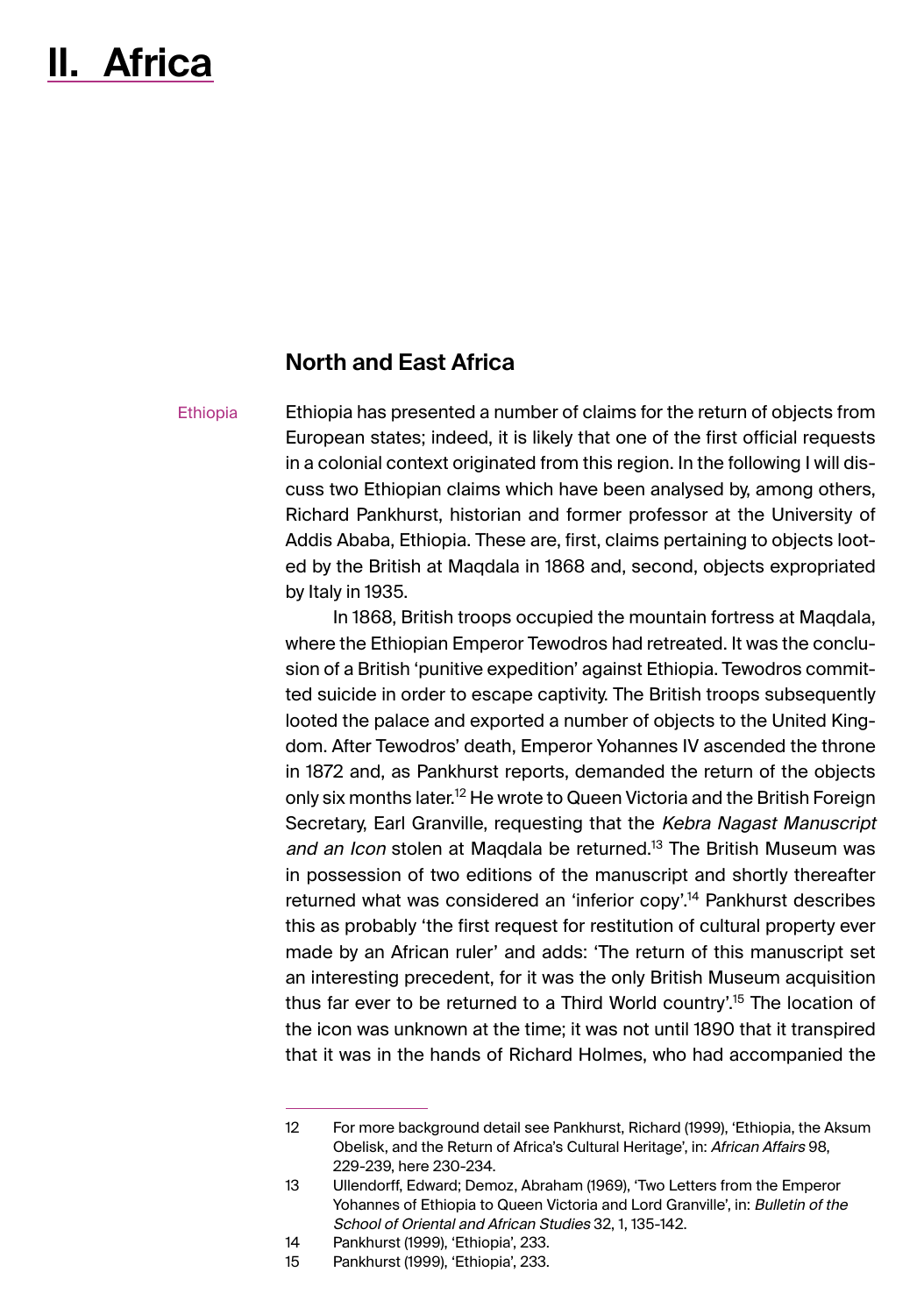$\frac{1}{2}$ II. AFRICA II. AFRICA

> On returns in the course of state visits see ↗ China ↗ Ghana ↗ Indonesia

> > On claims for returns following the Second World War see ↗ Egypt ↗ New Zealand <sub>₹</sub> Nigeria ↗ Turkey

'Maqdala Expedition' as an archaeologist from the British Museum. A photograph of the icon was printed for the first time in 1905; however, Yohannes IV had died in 1889 and the request for its return seemed to have been forgotten.16 After Holmes' death his wife had the icon auctioned by Christie's in 1917. In 1950 the icon was put on the market once again; this time the Keeper of Prints and Drawings of Windsor Castle was interested, who also informed the Ethiopian Embassy in London should they wish to redeem it. Eventually, however, it became the private property of the Portuguese art historian Reis Santos. During a state visit by Haile Selassie, Emperor of Ethiopia, to Portugal in 1967, Santos proposed that the Portuguese government purchase the object from him to present it to Ethiopia as a state gift. This was not realised, however, and the icon remained in private hands.<sup>17</sup>

Two further cases from the depredation at Maqdala deserve a brief mention here, although there does not seem to have been a return request in the immediate run-up to the returns. During a state visit to the United Kingdom by the Empress Zewditu of Ethiopia and Crown Prince Ras Tafari Makonnen (the future Emperor Haile Selassie) in 1924, King George V presented them with one of the two Crowns of Tewodros II, which had previously been housed in the Victoria & Albert Museum (V & A) in London. In the course of a state visit by Queen Elizabeth II to Ethiopia in 1965, the Queen presented the Emperor Haile Selassie with a Royal Cap and Imperial Seal of Tewodros; both had also been kept at Windsor Castle.<sup>18</sup> Research into archival records held in Ethiopia would be necessary to detail these cases.

The second group of requests for restitution to be discussed here concerns objects expropriated from Ethiopia by Italy.19 After the Italian invasion of Ethiopia in 1935, various cultural objects were transported abroad – most notably the *Obelisk of Axum* and the statue known as the Lion of Judah – both of which were taken to Rome. Requests for the return of the obelisk continued for several decades: first Haile Selassie, who was in exile in the United Kingdom at the time, protested against this deprivation of cultural property in a speech to the World Council of Churches.20 In 1946, the Ethiopian delegation at the Paris Peace Negotiations demanded the return of the stolen property. Italy agreed in Article 35 of the 1947 Peace Treaty to return 'all works of art, religious objects, archives and objects of historical value belonging to Ethiopia or its nationals and removed from Ethiopia to Italy since 3 October 1935' within 18 months, but subseqently proved uncooperative. Although it returned most of the Ethiopian Government Archives as well as paintings from the

<sup>16</sup> Pankhurst (1999), 'Ethiopia', 233-234.<br>17 Pankhurst. Richard (1982): 'The Histor

Pankhurst, Richard (1982): 'The History of the Kwer'ata re'esu: An Ethiopian Icon', in: African Affairs 81, 322, 177-125, here 124-125.

<sup>18</sup> Pankhurst (1999), 'Ethiopia', 234. Personal correspondence of the author with the Stella Panayotova/Royal Library, 16 March 2021.

<sup>19</sup> For a brief summary see Mariam, Haile (2009), 'The Cultural Benefits of the Return of the Axum Obelisk', in: Museum International, 241/242, 1/2, 48-51; Pankhurst, Richard (1986), 'The Case for Ethiopia', in: Museum 38, 1, 58-60.

<sup>20</sup> Pankhurst (1999), 'Ethiopia', 235-236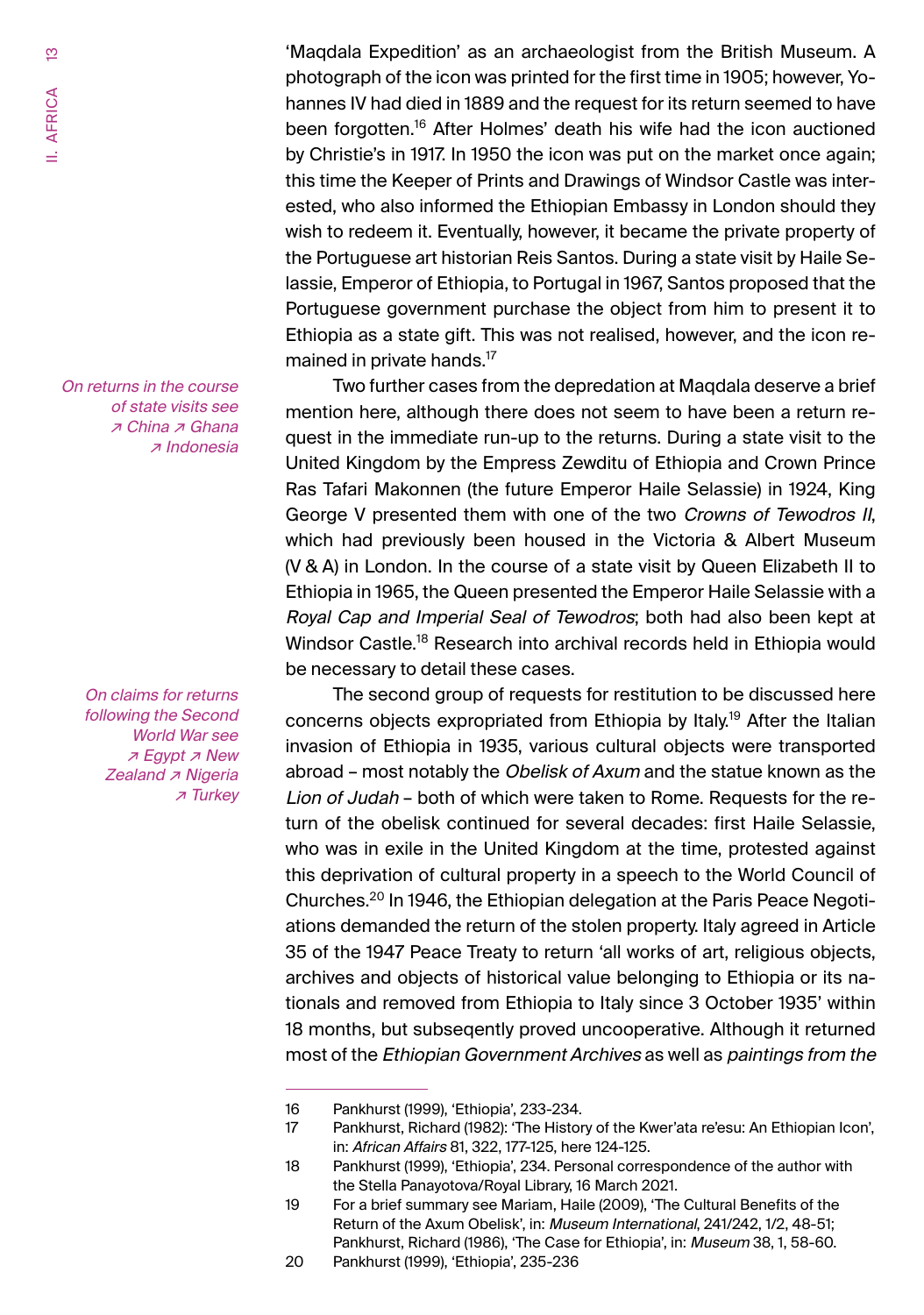Ethiopian parliament as well as the Lion of Judah statue in 1969, it kept a Crown of Tewodros and the obelisk.

An Italo-Ethiopian Agreement of 1956 again stipulated the return of the obelisk, with reference to the 1947 Peace Treaty. However, no return was subsequently made, resulting in a resolution being passed by the Ethiopian Parliament in 1970 stipulating that: 'Pressure should be applied, for the return of the obelisk and other historical objects, by refusing permits to persons coming to the country, by the suspension of trade, and as a last resort by breaking off diplomatic relations'.<sup>21</sup> For reasons of domestic politics, however, it was not possible to resolutely and durably enforce the resolution.<sup>22</sup>

The Ethiopian example shows how in some cases claims for the return of objects were not necessarily negotiated bilaterally or in direct exchange with the holding institution, but even in the early stages were addressed in an international context or in the course of peace negotiations. Two further examples from African countries equally demonstrate this: Tanzania's claims in the context of the Treaty of Versailles and Egypt's claims directly following the Second World War.

Tanzania

On claims for returns in the Treaty of Versailles see ↗ China ↗ Saudi Arabia

The claim pertaining to the Skull of Mkwawa, Chief of the Hehe (†1898), a resistance fighter against German colonial rule in German East Africa, is particularly illustrative of the interconnections between British, German and Tanzanian history. This claim has been relatively well researched.<sup>23</sup> It was first made in the Treaty of Versailles (Art. 246): Germany was to hand over the skull to the UK, which would then return it to Tanzania. However, the skull was nowhere to be found in Germany and became the subject of intermittent debates. When, following the Second World War, the British governor Edward Twining personally took on the search, he identified a skull in the Bremen Overseas Museum (Übersee-Museum) and attributed it to Mkwawa. The skull was returned to

<sup>21</sup> Quoted from Pankhurst (1999), 'Ethiopia', 235-238.

<sup>22</sup> Pankhurst (1999), 'Ethiopia', 235-239. It was not possible here to discuss possible claims for restitution pertaining to objects not located in Italy or in the United Kingdom. An example from the 1980s shows that claims are not only negotiated between the formerly colonised and former colonisers, international trade also playing its part. The Kenya Museum had acquired a shield attributed to Emperor Tewodros, which it returned to Ethiopia in 1986. See Pankhurst (1986), 'The Case', 60. The restitution claims continued beyond the timeframe covered by this paper: a group of 500 Ethiopians published a petition calling for the return of the obelisk in 1991. The Askum Obelisk Return Committee was founded, which organised demonstrations, gaining support on the Italian side and worldwide. In Ethiopia this led to the parliament conducting a public hearing for the first time in 1996. As a result, in 1997 a joint committee was founded together with Italy, and a memorandum of understanding was signed. Nevertheless, the object was not returned until 2005.

<sup>23</sup> Brockmeyer, Bettina; Edward, Frank; Stoecker, Holger (2020), 'The Mkwawa Complex: A Tanzanian-European History about Provenance, Restitution and Politics', in: Journal of Modern European History, 1-23. Bucher, Jesse (2016), 'The Skull of Mkwawa and the Politics of Indirect Rule in Tanganyika', in: Journal of East African Studies 10, 2, 284-302. Baer, Martin; Schröter, Olaf (2001), Eine Kopfgeldjagd. Deutsche in Ostafrika, Berlin, esp. 185-197.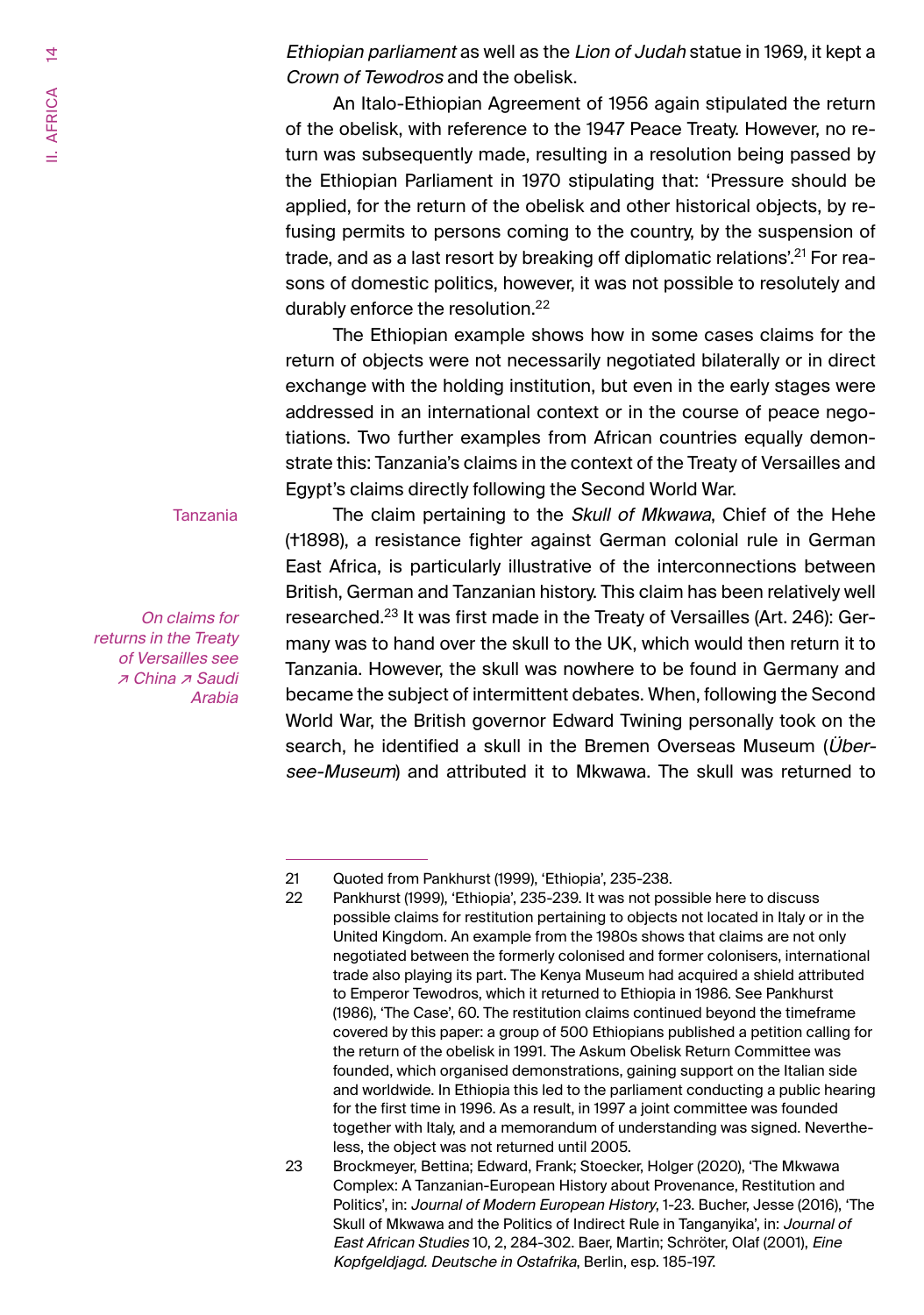Tanzania in a grand ceremony in 1954, although whether or not this object actually was the Skull of Mkwawa remains unclear.<sup>24</sup>

Alongside this case, hominid fossils have also played an important role in the history of Tanzania's claims for the return of cultural property. The palaeoanthropologists Mary and Louis Leakey, for instance, had discovered a fossilised skull of the extinct hominid Zinjathropous ('Nutcracker Man') in 1959 and taken it to Kenya when Louis Leakey became a curator in the Coryndon Museum (today National Museum of Kenya). In 1965 the skull was to return, and it was presented to President Nyerere and the National Museum of Tanzania. The ceremony in the National Museum was also 'supposed to signal the movement of the bulk of Tanzanian fossils back to Dar es Salaam – the reclaiming of a national heritage from the scientific dominance of their Kenyan neighbours' as Amy Staniforth elaborates.25

Egypt

On claims for returns following the Second World War see ↗ Ethiopia ↗ New Zealand <sub></sub> ∧ Nigeria ↗ Tanzania ↗ Turkey

While in the case of the *Skull of Mkwawa* the UK acted as Tanzania's advocate, urging the return not least in the interests of securing its own rule, it had no interest in supporting the return of the Nefertiti Bust following the Second World War. The bust is currently one of the most infamous objects in a German museum.<sup>26</sup> It was excavated by Ludwig Borchard in Tell el-Amarna in 1912 and subsequently brought to Germany when the archaeological finds were distributed. Soon after the Second World War in 1946, the Egyptian ambassador contacted the British Foreign Office, requesting the return of the bust with reference to earlier claims from the 1920s. 27 The British Foreign Office passed the matter on to the Allied Control Commission in Germany, which declined to support the claim, however, as the bust had not been expropriated by Germany during the last war but constituted an earlier case. While this argumentation was similar to that made in the cases of Turkey or Nigeria, it differed dramati-

<sup>24</sup> Alongside the skull, the *Tooth of* Mkwawa is also a controversial object. The tooth was also brought to Germany under private ownership. Only in recent years was it returned to a descendent of Chief Mkwawa. Its location seems to have been unknown in Tanzania for a long time, which is why the negotiations pertaining to the skull did not include the tooth. Hölzl, Richard (2017), 'Auf der Suche nach dem kulturellen Erbe von Iringa. Ein Gespräch über antikolonialen Widerstand, Museen und Tourismus mit Jan Küver', in: Werkstatt Geschichte, 75, 57-69.

<sup>25</sup> For a video of the return, see Tanzania: Skull Of 1,750,000-Years-Old 'Nutcracker Man' Received By President Nyerere For National Museum 1965 on: https://www.britishpathe.com/video/VLVA99MJ3IUXEYURMINMP5NN-P5QDD-91765 (accessed 29 September 2021). There had been voices demanding the return since 1959, and in 1960 Leakey gave a replica to the museum in Dar es Salaam. For the debate and negotiation around the return see Staniforth, Amy (2009), 'Returning Zinj: Curating Human Origins in Twentieth-Century Tanzania', in: Journal of Eastern African Studies, 3, 1, 153-173.

<sup>26</sup> See Goldmann, Matthias (2019), 'Alles nur geklaut? Zur Rolle juristischer Provenienzforschung bei der Restitution kolonialer Kulturgüter', in: MPIL Research Paper Series, No. 2020-19, 14-20, Savoy, Bénédicte (2011), Nofretete: Eine deutsch-französische Affäre 1912-1931. Köln.

<sup>27</sup> Note from the Egyptian government, 14 April 1946, in: The National Archive, Kew, TNA FO 371/53375. On the early history of the Egypt's restitution claim, see Deplat, Juliette, 'The Nefrititi Affair: The History of a Repatriation Debate!' https://blog.nationalarchives.gov.uk/nefertiti-affair-history-repatriation-debate/ (accessed 29 September 2021).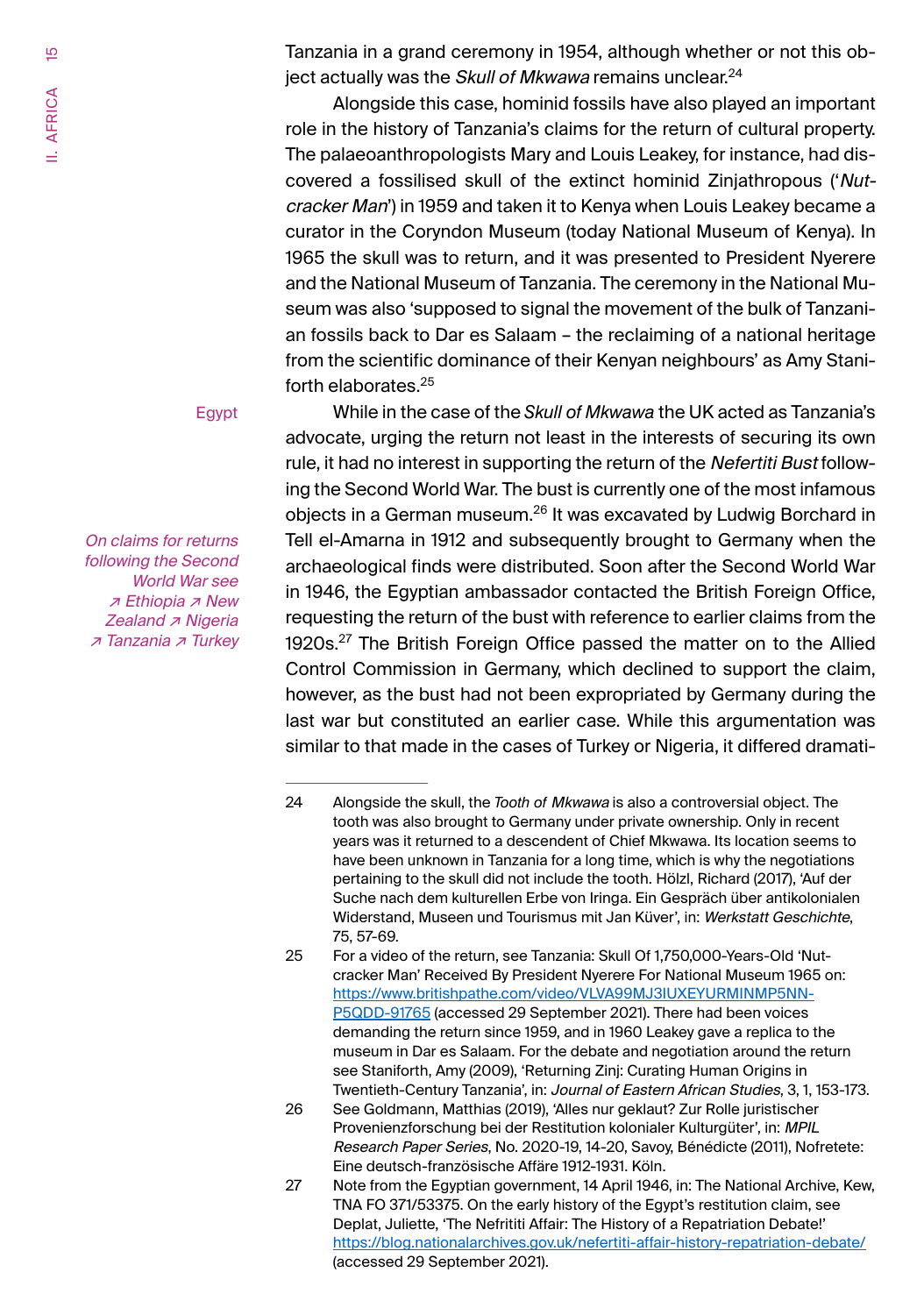cally from the statements presented to New Zealand, a country with which the British enjoyed closer political ties within the Commonwealth.<sup>28</sup> A large number of artefacts in western collections have been subject to claims by Egypt, and some of them have since been returned. Most of these claims were made beyond the temporal scope of this paper. $29$ 

#### Uganda

On claims for returns in the context of political independence see ↗ Congo ↗ India/ Pakistan ↗ Indonesia ↗ Laos ↗ Myanmar ↗ Senegal ↗ Sri Lanka

Two restitution cases with very different points of departure will be discussed in reference to Uganda. In 1961, before Uganda gained independence in 1962, Abubakar Mayanja, the Ugandan Minister of Education, visited his former place of study, the University of Cambridge. On this occasion he asked the vice-chancellor of the university to return the Kibuuka Relics, religious objects from the cult around the god Kibuuka, then located in the University's Museum of Archaeology and Anthropology, to Uganda. A year later, on the occasion of Ugandan independence, the objects were handed over on permanent loan.<sup>30</sup> In this case the objects in question were artefacts that the then Prime Minister, Apolo Kagwa, had entrusted to the museum during a journey to Cambridge in 1902.<sup>31</sup> In his letter, Mayania explained the doubt surrounding the question as to whether Kagwa had had the right to give the relics away, while also expressing gratitude that they had been well cared for in Cambridge. $32$ 

Around a decade later, in 1972, the Ugandan Ministry of Foreign Affairs officially requested of the British Foreign Office to return the Luzira Head together with its accompanying artefacts.<sup>33</sup> This archaeological object, found during construction work in 1929, is a terracotta head. The torso as well as further pieces were also discovered during the same excavation. In the absence of comparable finds, British archaeologists at the time experienced difficulty in culturally identifying these works of pottery. The Luzira Head and its accompanying objects had been pre-

<sup>28</sup> Allied Control Authorities' reply to the Egyptian government, 14 December 1946, in: The National Archive, Kew, TNA FO 371/53375.

<sup>29</sup> For example, the fragment of the Beard of the Great Sphinx of Gizeh, the return of which was discussed in the 1980s, or the Rosetta Stone or Cleopatra's Needle, first officially claimed in 2003. On these cases see Greenfield (2013), The Return*,* 116-119. On the return of the Amon Min Statue to Egypt as ordered by a French court in 1981, see 'Return of Cultural Property' (1985) in: UNESCO News, 153, 4.

<sup>30</sup> The artefacts are not described in more detail; see, however, Bennett, Alison (2018), 'Diplomatic Gifts: Rethinking Colonial Politics in Uganda through Objects', in: History of Africa 45, 193-220.

<sup>31</sup> On the giving of artefacts to the Museum of Archaeology and Anthropology in Cambridge see Hand, Rachel (2015), 'Brass Necklet, Uganda', in: Karen Jacobs, Chantal Knowledge, Chris Wingfield (Eds.), Trophies, Relics and Curios: Missionary Heritage from Africa and the Pacific, Leyden, 75-78.

<sup>32</sup> He also wrote that the National Museum in Uganda would be in a position to adequately accommodate the items; see Thomas, Nicholas (2016), *T*he Return of Curiosity: What Museums are Good for in the 2<sup>1st</sup> Century, London, 86-88. Thomas also explains here that there was controversy within Uganda as to how to best address the issue.

<sup>33</sup> Ministry of Foreign Affairs, Kampala, Uganda to British High Commission, Kampala, 22 March 1972: 'This note is to request the British Government for the return of the original Luzira Head, together with all the associated finds, to the Uganda Government for preservation in the Uganda Museum', in: The National Archive, Kew, TNA FCO 31/1359.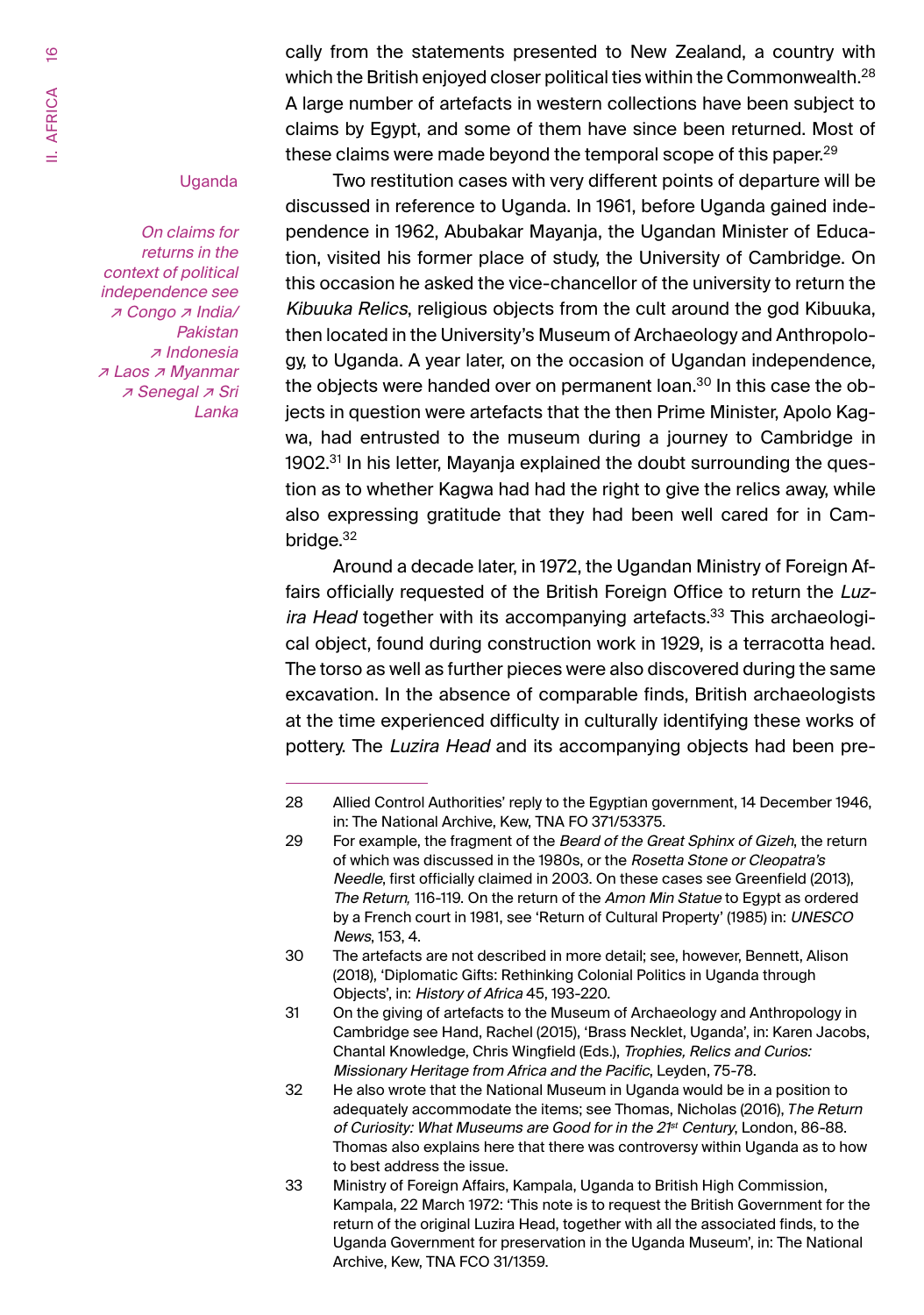sented to the British Museum by British archaeologists in 1933, and despite a number of academic publications on the subject by British scholars the find remained largely unknown in Uganda for a long time.<sup>34</sup> In 1972 the United Kingdom categorically declined to return the pieces after consulting with the British Museum.<sup>35</sup> This case can be considered in two different contexts: first, Idi Amin had assumed power in Uganda via a military coup in 1971. The claim for the return was made less than a year after he had established rule, at which time international ties to the UK were still cordial. But shortly after Uganda began to persecute its minorities and nationalise British companies in the country, relations with the UK deteriorated rapidly and the request was denied. Second, the early 1970s were a time in which the debate around restitution was enjoying increasing international attention. To consider this claim in the context of domestic cultural policy, the fact that Uganda undertook no further attempts following the formal refusal could be explained as a result of the decline in international relations. Archives in Uganda would have to be consulted, however, in order to conclusively settle the matter. At the same time, the request of 1972 also demonstrates that there must have been previous negotiations regarding the object's return: between 1939 and 1945 the British Museum had cast a replica of the *Luzira Head* and offered it to the Uganda Museum. No replicas were cast, however, of the accompanying objects, although the latter – according to the Ugandan claim – were of great significance for further research. $36$ 

The cases of the Kibuuka relics and the Luzira Head objects differ, on the one hand, in that they were accommodated in their respective collections under different circumstances – in one case via a representative of the country of origin, and in the other case via a British archaeologist. It therefore seems all the more surprising that in the first case the restitution was completed relatively smoothly while the second case resulted in a categorical refusal on the part of the Foreign Office and British Museum. On the other hand, the cases also differ in terms of the ways in which the claims were made (the direct, personal request as compared to a state-based claim). This raises the question as to whether direct, personal requests may be more likely to achieve the desired effect in the case of smaller museums such as the Museum of Archaeology and Anthropology in Cambridge, rather than placing official claims via state institutions as in the case of the British Museum, conceived of as a universal museum and (still today) subject to many diverse restitution claims.

<sup>34</sup> On the history of the find, see Reid, Andrew; Ashley, Ceri Z. (2008), 'A Context for the Luzira Head', in: Antiquity 82, 99-112, on attention given to the artefacts within Uganda see 103, Andrew Reid, Ceri Z. Ashley (2008): 'A reconsideration of the figures from Luzira', in: Azania. Archaeological Research in Africa 43, 1, 95-123.

<sup>35</sup> On the internal discussion see The National Archive, Kew, TNA FCO 31/1359.

<sup>36</sup> Ministry of Foreign Affairs, Kampala, Uganda to British High Commission, Kampala, 22 March 1972, in: The National Archive, Kew, TNA FCO 31/1359.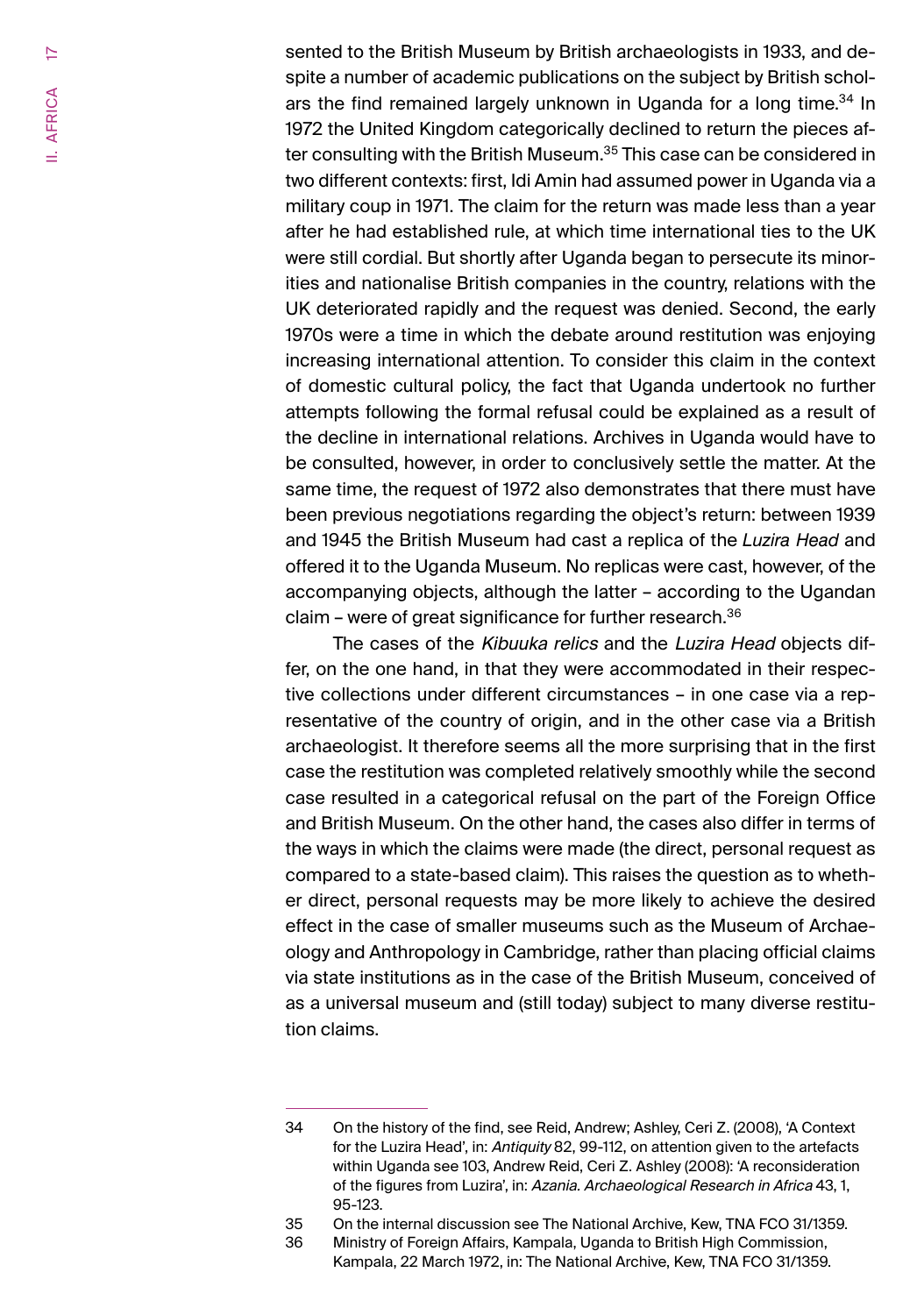### **West Africa**

<span id="page-17-0"></span>**Senegal** 

Claims for the return of objects in the course of decolonisation were also addressed to France. Senegal declared its independence in 1960 and only a year later the Musée du Quai Branly was called upon to return the Sword of El Hadj Omar Tall as well as other artefacts. Although France initially rejected the claim<sup>37</sup> the sword was returned to Senegal in 2019.<sup>38</sup>

A broad interpretation of colonial contexts would include Liberia and the hitherto under-researched first example discussed in this paper: the *Mafue Stone*. Liberia is one of the few regions in Africa that was not colonised by European powers. In the early 19<sup>th</sup> century, freed slaves from the USA settled in a region of West Africa that the Portuguese referred to as the Guinea Coast. In 1847 the country declared its independence, with African-American settlers dominating the local population. In the early 1920s, documentary filmmaker Hans Schomburgk was travelling through Liberia. According to his own account<sup>39</sup> he purchased the *Mafue Stone* from a Paramount Chief and sent it to Germany, where he presented it to the Museum of Ethnology in Hamburg (Völkerkundemuseum Hamburg) in 1924. The stone depicts a tailless alligator and is considered a religious artefact. It appears that, shortly afterwards, the Golo Community, the previous owners of the stone, intervened via the Liberian government. The result was that the Consul General, Momolu Massaquoi, the official representative of the Liberian government in Germany, instituted legal proceedings against Schomburgk. He questioned Schomburgk's account as to how the stone had been acquired: 'the stone in question is a monument sacred to the memories of the ancestors of that section of Liberia where it was found. For centuries it has been, and is still revered by the people of that section. It is not one man's property; but property of the entire country, nor can it, under the communistic law of that tribe, be sold by any one individual – not even excepting the Paramount Chief.'40 The Consul General subsequently argued that Schomburgk had paid a fee agreed upon with the Paramount Chief merely to film the stone.

The lawsuit could not be ignored by Germany – unlike protests from the local populations of the colonies or other faraway regions. The police confiscated the stone, the German Foreign Office acted as arbiter, and Hamburg traders sought to intervene. Alongside the political and

Liberia

On claims for returns via lawsuits see ↗ China ↗ Colombia ↗ USA

On returns by private individuals see ↗ Nigeria ↗ Sri Lanka ↗ USA

<sup>37</sup> Example given in Foliard, Daniel (2018), 'Les vies du 'trésor de Ségou'', in: Revue Historique, 4, 688, 869-898, here 889-890.

<sup>38</sup> 'France returns Omar Tall's Sword to Senegal', *BBC News,* 18 November 2019, https://www.bbc.com/news/world-africa-50458081 (accessed 29 September 2021). Sarr, Felwine; Savoy, Bénédicte (2021), 'Eine protokollarische Herausforderung', in: Merten Lagatz, Bénédicte Savoy, Philippa Sissis with Simon Lindner (Eds.), Beute. Ein Bildatlas zu Kunstraub und Kulturerbe*,* Berlin, 356-359.

<sup>39</sup> See for the response and other matters of interest: Liberian Consulate-General, Hamburg, to Senate Committee for Foreign Affairs, Hamburg, 11 June 1924, in: Hamburg State Archive, 132-1 I\_2498.

<sup>40</sup> Liberian Consulate-General, Hamburg to Senate Committee for Foreign Affairs, Hamburg, 11 June 1924. Hamburg State Archives, 132-1 | 2498.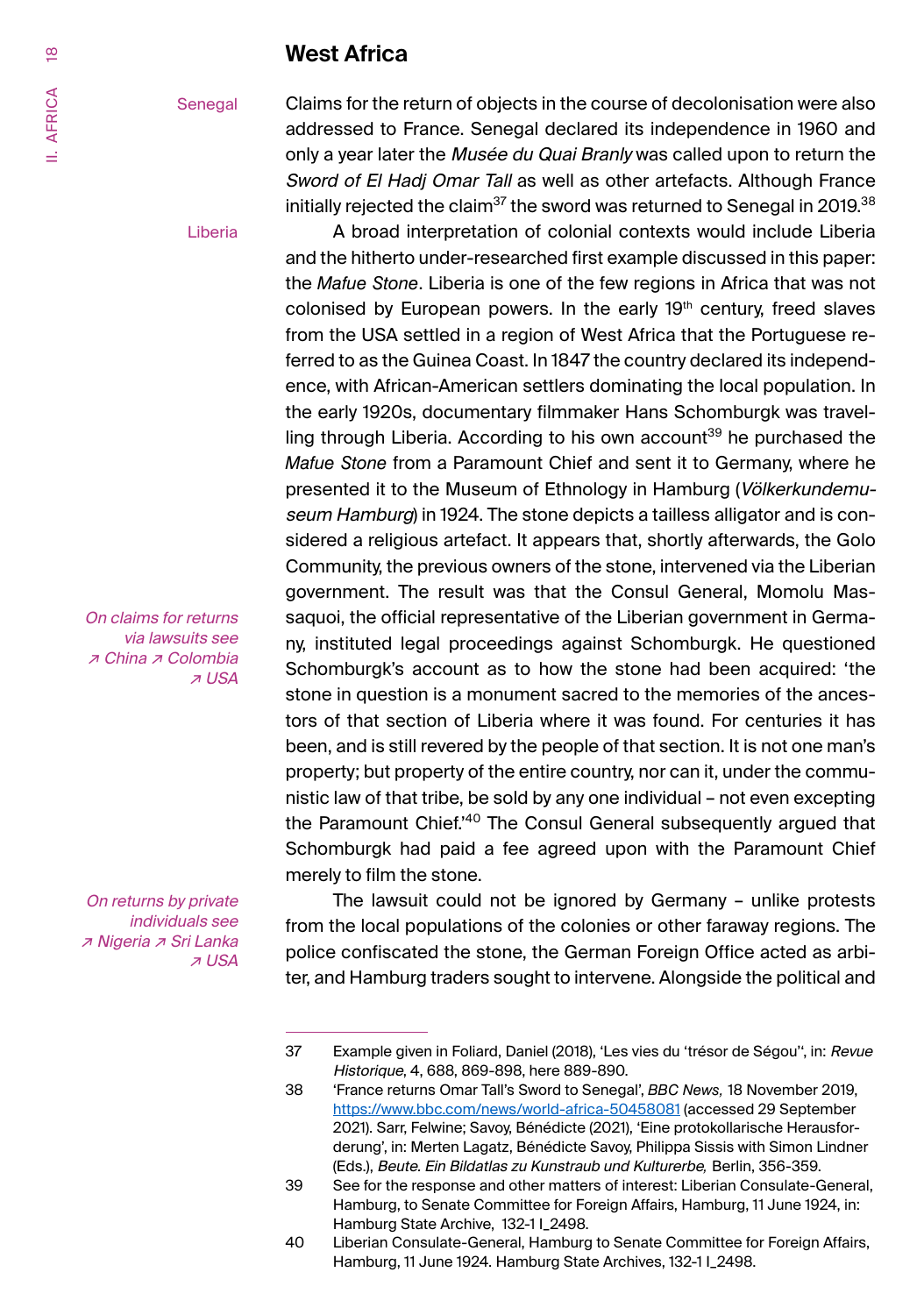economic considerations, the case also had a personal dimension. While Schomburgk was not strictly averse to returning the artefact, he was anxious that doing so might be interpreted as an admission of guilt, which would have damaged his reputation. At the time he was one of the most important conveyors of knowledge about Africa in Germany on account of his work as an author, touring lecturer and documentary filmmaker, and as newspapers were already reporting on the matter he was concerned for his good name. Eventually, Schomburgk and Liberia's lawyers agreed to a settlement that would allow the object to be returned and permitting replicas of the stone to be cast while clearing Schomburgk of any deliberate malice.<sup>41</sup>

Togo

On claims for returns around the time of expropriation see ↗ Botswana ↗ Congo ↗ Namibia ↗ Nigeria

The following case from West Africa concerns the then German colony of Togo. Hans Gruner reports that, during the 'Togo Hinterland Expedition' of 1894/95, two of his soldiers found a robber's lair and returned the stolen goods to their various owners, as far as they could be identified. Gruner allowed the soldiers, however, to keep two *Sultan Robes* as a 'reward'. During subsequent talks between Gruner and the sultan, the latter demanded that the robes be returned; he had presented them to two of his 'greatest' as 'awards' and 'rank insignia'. At first Gruner refused but later offered a compromise: the robes would be returned if the soldiers were offered appropriate compensation. Ultimately, this was the reason why the robes were not returned.<sup>42</sup>

This incident is instructive from a number of perspectives. First, it illustrates that during the colonial era persons of authority demanded the return of objects that had been appropriated by representatives of the colonial power. Second, Gruner's descriptions demonstrate a discrepancy in legal concepts: Gruner saw no legal or moral transgression in withholding the sultan robes. Rather, he criticises the complaint or claim made by the sultan as a violation of the 'good customs of the indigenous people' which frown upon business or legal affairs being discussed during courtesy calls; typical, Gruner claimed, 'of the insolent manner in which individual indigenous rulers seek to satisfy the interests of their key players even at the expense of their contractual obligations'.43 Sources depicting the other side of the story would be helpful for contextualisation purposes, particularly for cases where protests were voiced shortly after the expropriation of cultural artefacts but were ignored or negated by the colonial rulers.

<sup>41</sup> Transcript: Civilian cases, Hamburg State Court 10, 8 December 1924. Hamburg State Archives 132-1 I\_2498. One replica is in what is now the MARKK (Museum am Rothenbaum – Kulturen und Künste der Welt), Hamburg, and another is in the Berlin Museum of Ethnology (Ethnologisches Museum).

<sup>42</sup> Quoted from: Gruner, Hans (1997), Vormarsch zum Niger. Die Memoiren des Leiters der Togo-Hinterlandexpedition 1894/95, ed. and introduced by Peter Sebald, Berlin, 359, 369-370. The incident is also described in: Riesz, János (2009), 'Der Bericht des Arztes Dr. Richard Doering (1868–1939) über seine Teilnahme an der Togo-Hinterland-Expedition von 1894–1895', in: Katharina Inhetveen, Georg Klute (Eds.), Begegnungen und Auseinandersetzungen, Köln, 533–555, here 543. Many thanks to Eva Künkler for bringing this case to my attention.

<sup>43</sup> Gruner (1997), Vormarsch*.* Riesz (2009), 'Der Bericht', 543.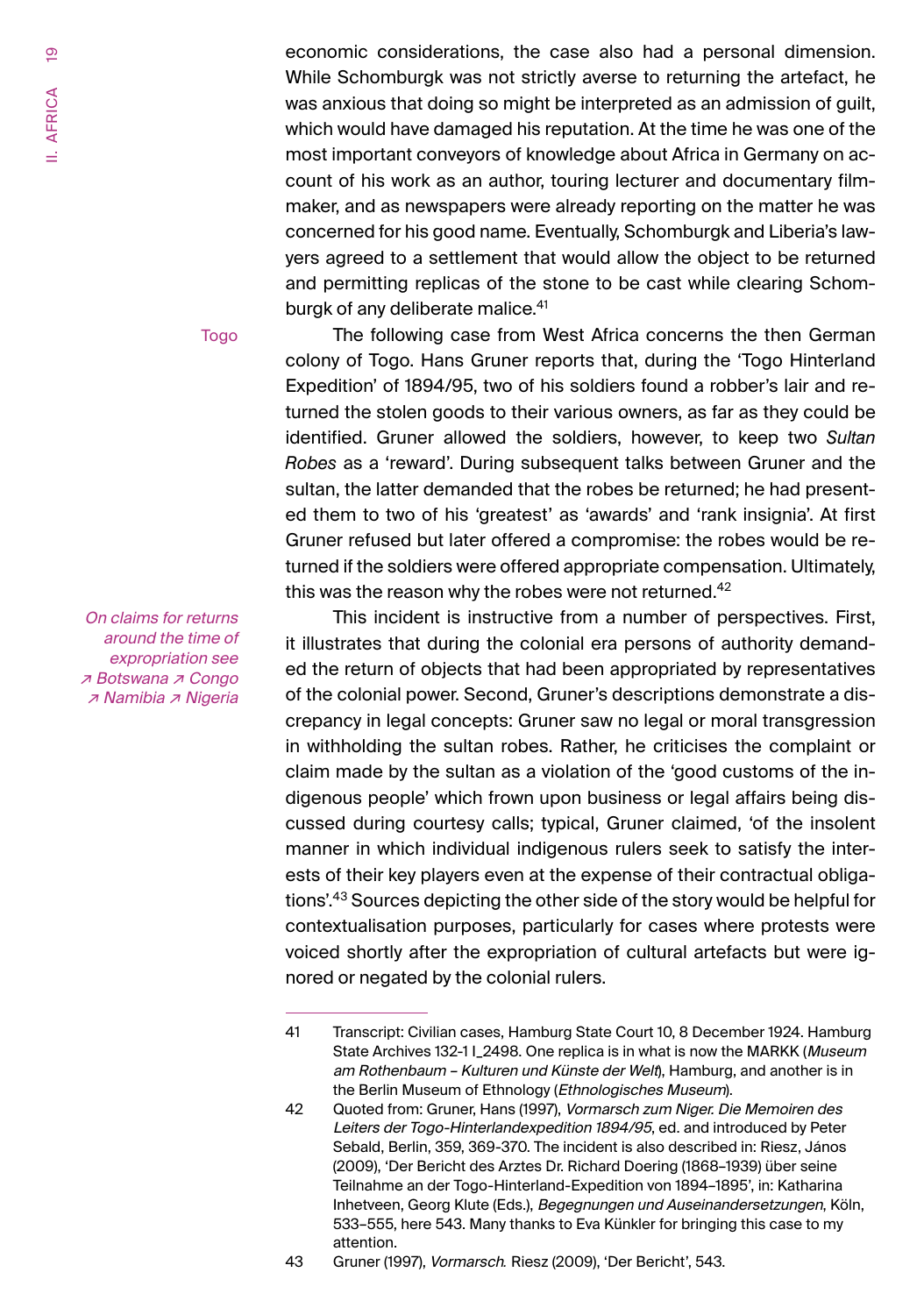**Nigeria** 

On restitution claims around the time of expropriation, see ↗ Botswana ↗ Congo ↗ Namibia ↗ Togo

Nigeria, with its claim for the Benin Bronzes, is a prominent case in the ongoing restitution debate. It should not be forgotten, however, that Nigeria can look back on a long history of restitution claims, some of which have been successful.<sup>44</sup>

The first case described here is an example of a return in the direct context of the dispossession of cultural artefacts. When German ethnologist Leo Frobenius conducted an expedition in Nigeria in 1910, the bronze *Olokun Head* had already caught his interest during the preparations. During his stay in the Yoruba area of southern Nigeria he learned that the head was in the possession of a local priest. Frobenius initiated negotiations and purchased the *Olokun Head* for a small sum; the priest was planning to deconsecrate the head in a ritual. The next day, however, the priest expressed concern that he had sold something that had not belonged to him. Frobenius took the *Olokun Head*, promising to have a replica made.<sup>45</sup> As historian Glenn Penny has argued, however, what was later referred to in the literature as the 'Olokun Affair' was essentially not the conflict between Frobenius and the previous owners, but rather the dispute between Frobenius and the British colonial powers. Following the sale of the object, the local population reported to the British authorities that Frobenius had purloined religious artefacts without the consent of the population, including, most controversially, the bronze Olokun Head. The British authorities summoned Frobenius back to Ife, called him before an improvised court and compelled him to return a number of artefacts. The British reports describe Frobenius' behaviour as 'uncooperative', 'dishonest' and 'at times childish'. Frobenius gave a rather different account: the incident, he said, was caused by a translation error on the part of his assistant, as well as the envy and resentment of Charles Partridge, the local British representative. He interpreted the situation not only as an obstruction to his work but also as an attack on the scientific community. German newspapers, museum directors and both German and British politicians became involved in the dispute – which, it appears, grew deaf to contributions from local voices.<sup>46</sup>

<sup>44</sup> On this see also Tuggar, Yusuf M. (1 April 2021), 'Afrikas Kulturschätze müssen zurückkehren. Seit fünfzig Jahren fordert Nigeria die Restitution der geraubten Benin-Bronzen', in: FAZ, 13. Here, the republic's ambassador reports on the past fifty years of restitution claims.

<sup>45</sup> Fagg, William; Underwood, Leon (1947), 'An Examination of the So-Called 'Olokun' Head of Ife, Nigeria', in: *MAN* 49, 1-7. Description based on Leo Frobenius' reports. See also Hellman, Amanda (2013), 'A Continuation of the German-British Rivalry in Nigeria: The Case of Leo Frobenius', in: Amanda Hellman, Developing the Colonial Museum Project in British Nigeria, Georgetown, 44-48.

<sup>46</sup> Penny, Glenn (2002), Objects of Culture. Ethnology and Ethnographic Museums in Imperial Germany, Chapel Hill, 115-123. Other reports claim that Frobenius apologised or was compelled to apologise, ibid., 116. It is striking that Ekpo Eyo mentions the incident in the introduction to the exhibition 'Treasures of Ancient Nigeria' but does not do so in his later article providing an overview of African restitution claims: Eyo, Ekpo (1980), 'Introduction', in: Ekpo Eyo, Frank Willett (Eds.), Treasures of Ancient Nigeria, New York, 3-23, here: 11. Eyo, Ekpo (1996), 'Repatriation of Cultural Heritage: The African Experience', in: Flora Kaplan (Ed.): Museums and the Making of 'Ourselves': The Role of Objects in National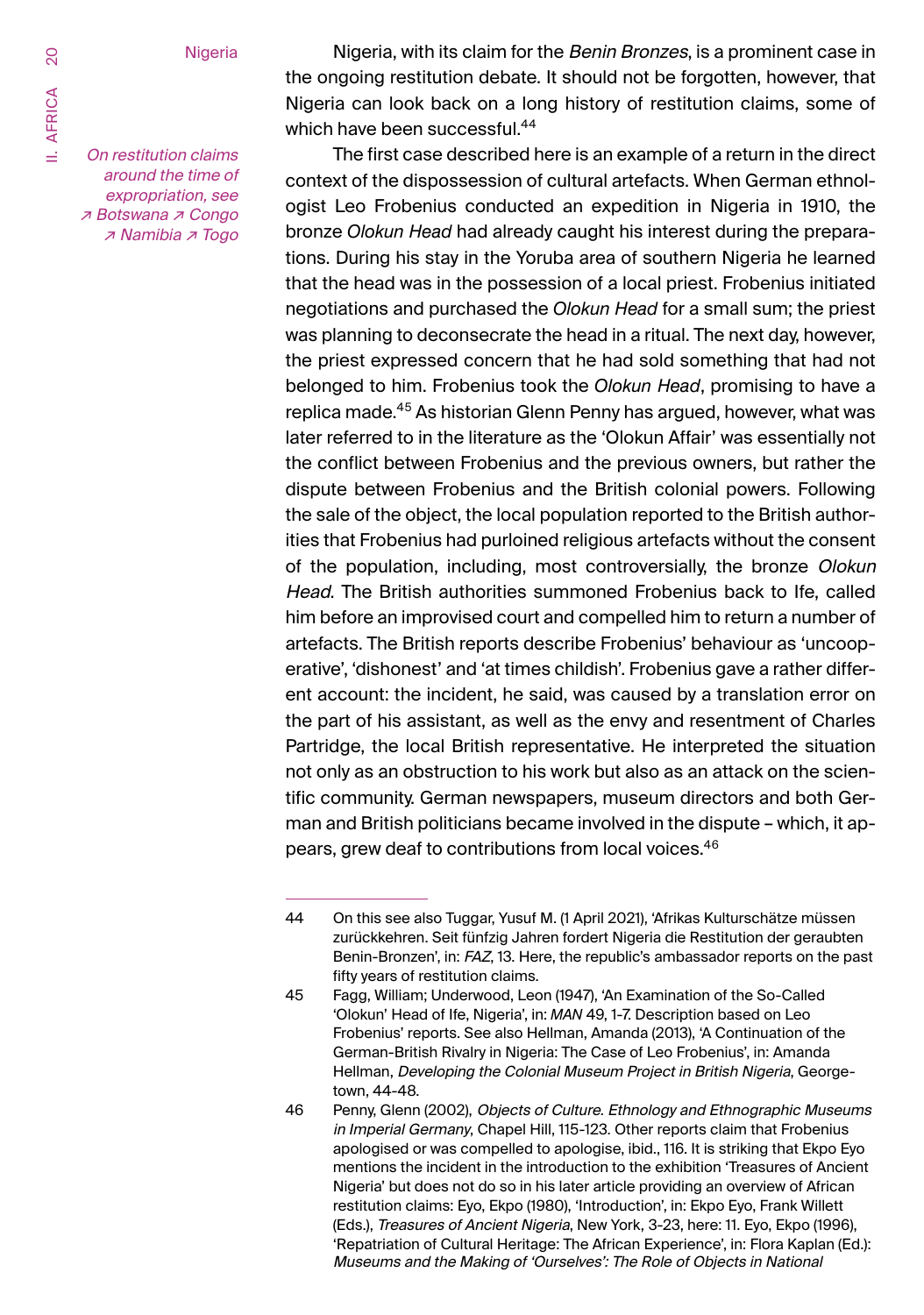At the forefront of the claims, however, we find artefacts that were purloined during a British 'punitive expedition' to Benin in 1897. A very early restitution case has been analysed by Audrey Peraldi: when the British Under-Secretary of State for the Colonies, Lord Plymouth, travelled through Nigeria in 1935, Oba Akenzua II asked for this support with the recovery of two *stools* that had been expropriated in 1897. Research as to the location of the stools led Plymouth to the Royal Museum of Ethnology, Berlin (Königliches Museum für Völkerkunde). The museum was not willing to return the original stools; an agreement was reached, however, by which replicas would be produced and sent to Nigeria. It is important to note here that each of the two replicas had an inscription added to its base: 'Oba Akenzua II. Replica of Oba Esigie's Stool. 1897 Benin Expedition war trophy now in the State Museum in Berlin' and 'Oba Akenzua II. Replica of Oba Eresoyen's Stool. 1897 Benin Expedition war trophy now in the State Museum in Berlin'. In 1939 the replicas were transported to Nigeria at the expense of the British embassy.<sup>47</sup> Parallel to this procedure a number of private returns took place, such as *coral beads and* crowns as well as a tunic of coral beads to Oba Akenzua II by G. M. Miller, whose father had acquired the objects during the 'punitive expedition' of 1897.48 And in 1957 Josephine Walker, widow of Captain Herbert Sutherland Walker, donated a six-foot ivory tusk to the Museum at Jos, Nigeria, that her husband had acquired during the 'Benin punitive expedition' – this inspired Mark Walker, grandson of Josephine Walker, to return other objects in 2014.<sup>49</sup>

After the Second World War and the establishment of the Antiquities Service, Nigeria's efforts towards recovering artefacts became more systematic. The first significant case was that of the Ife Bronze*s*, which US-American William Bascom had removed from the country during a research expedition in 1938. The matter was also debated on an official level from 1946. Kenneth Murray, Head of the Antiquities Service, addressed the requests for return to the US State Department, but despite several years of correspondence the endeavour ultimately proved unsuccessful in 1948. When Bascom undertook a further expedition to Nigeria in 1950, however, he returned both the controversial Ife Bronzes. This instance is especially significant given that Bascom was one of the leading experts on Yoruba culture and society, and the return of the objects reflected on his reputation. It was therefore important to Bascom to

Identity, London, 330-350.

On returns made by private individuals see *⊼* Liberia ↗ Sri Lanka ↗ USA

<sup>47</sup> For a description, including details on the sources, see Peraldi, Audrey (2017), 'Oba Akenzua II's Restitution Requests', in: *Kunst & Kontext* 1, 23-33.

<sup>48</sup> Plankensteiner, Barbara (2016), 'The Benin Treasures: Difficult Legacy and Contested Heritage', in: Brigitta Hauser-Schäublin, Lyndel V. Prott (Eds.), Cultural Property and Contested Ownership: The Trafficking of Artefacts and the Quest for Restitution, London, 133-155, here 139.

<sup>49</sup> Layiwola, Peju (27 July 2014), 'Walker and the Restitution of two Benin Bronzes', in: Premium Times Nigeria, https://www.premiumtimesng.com/entertainment/165632-walker-and-the-restitution-of-two-benin-bronzes-by-peju-layiwola. html (accessed 29 September 2021). Van Beurden (2017), *Treasures*, 214, 216.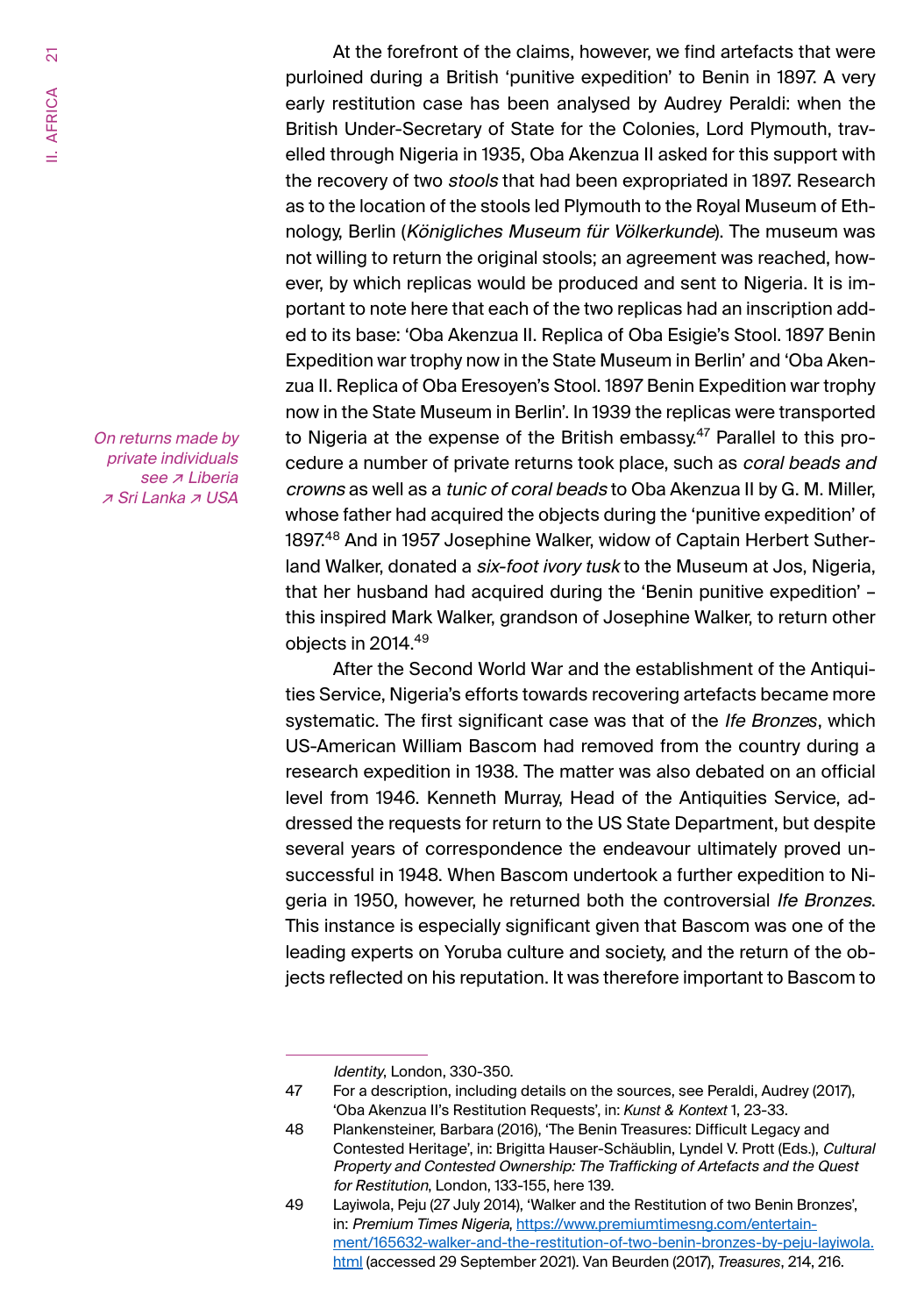have Murray confirm his innocence when exporting the artefacts: that his motivation had been to merely raise public awareness of Ife art.<sup>50</sup>

In the post-war period until the 1970s, Nigeria also purchased a number of artefacts originating from the Kingdom of Benin – the British spoils of the 1897 war. These objects were part of the collections of Admiral Rawson (1948, 1951), Robert Allman (1953), and William Oldman (1949). Some of these acquisitions came from the British Museum in London which resold some objects to Nigeria. All in all, the British Museum sold thirty Benin artefacts between 1949 and 1972, using the revenue to purchase new objects, and additionally donated some as gifts.<sup>51</sup>

One of these sales requires closer examination. In 1909 anthropologist Charles Seligman, a professor at Oxford, purchased and presented to the British Museum a number of artefacts that had been acquired in Benin during the 1897 expedition. One of these was a 16<sup>th</sup>-century mask that later became known as the *Mask of Queen Idia* or the *FESTAC'77* Mask; a further mask remained in his possession. At the end of the 1950s his widow. Brenda Seligman, wished to sell the mask.<sup>52</sup> In January 1958, Kenneth Murray, Surveyor of Antiquities, Nigeria, contacted Nelson A. Rockefeller to ask whether the latter knew that the Seligman Mask was for sale. He said that it had been offered to Nigeria (for 20,000 pounds sterling) but that Nigeria could not afford to pay such a high price for a single object. He suggested that Rockefeller purchase the mask in order to then donate it to Nigeria: 'In view of past history I feel that the 'Whiteman' should do all possible to help to bring back to the countries of West Africa such very important specimens of art as this ivory', wrote Murray.53 The proposal seemed realistic in that Rockefeller was interest-

53 Murray to Rockefeller, 3 January 1958, Rockefeller Archive, Folder 1652. My thanks to Bethany J. Antos, Rockefeller Archive.

<sup>50</sup> Hellman, Amanda (2013), 'William Bascom and the Ife Heads', in: Amanda Hellman, Developing the Colonial Museum Project in British Nigeria, Georgetown, 66-74. On the controversy surrounding awareness of the fact that Bascom was exporting the artefacts, see also: Tignor, Robert L. (1990), 'W.R. Bascom and the Ife Bronzes', in: Afrika 60, 3, 425-434. Ottenberg, Simon (1994), 'Further Light on W.R. Bascom and the Ife Bronzes', in: Afrika 64, 4, 561-568. See also Eyo, Ekpo (1979), 'Nigeria', in: Museum, 18-21.

<sup>51</sup> Here, Ekpo Eyo emphasises the cooperation with William Fagg, British Museum, and writes that Nigeria ceased purchasing Benin artefacts at the end of the 1960s due to the dramatic rise in the market prices. Eyo, Ekpo (1979), 'Nigeria', in: Museum, 18-21. For a list of transactions carried out by the British Museum, including the sales and gifts to Nigeria, see Lundén, Steffan (2016), Displaying Loot: The Benin Objects and the British Museum, Göteburg, 436-441. See also: Plankensteiner, 'The Benin Treasures', 138. The repurchasing activities seem, however, to have been resumed at a later date, as suggested in Savoy's reports of auctions during the 1980s in which Nigeria was among the bidders: Savoy (2021), Afrikas Kampf, 142-144. Opoku, Kwame (2008), 'The Absence of a Formal Demand for Restitution A Ground For Non-Restitution?', in: *Modern Ghana*, 14 April 2008 https://www.modernghana.com/news/162530/is-the-absence-of-aformal-demand-for-restitution.html (accessed 29 September 2021).

<sup>52</sup> On this, see also Phillips, Barnaby (2021), Loot. Britain and the Benin Bronzes, London, esp. chap. 15. Phillips also explains here that Murray was first considering whether the richest Nigerians could each contribute a financial donation with which the mask could then be purchased; later he requested funds from Shell, without success.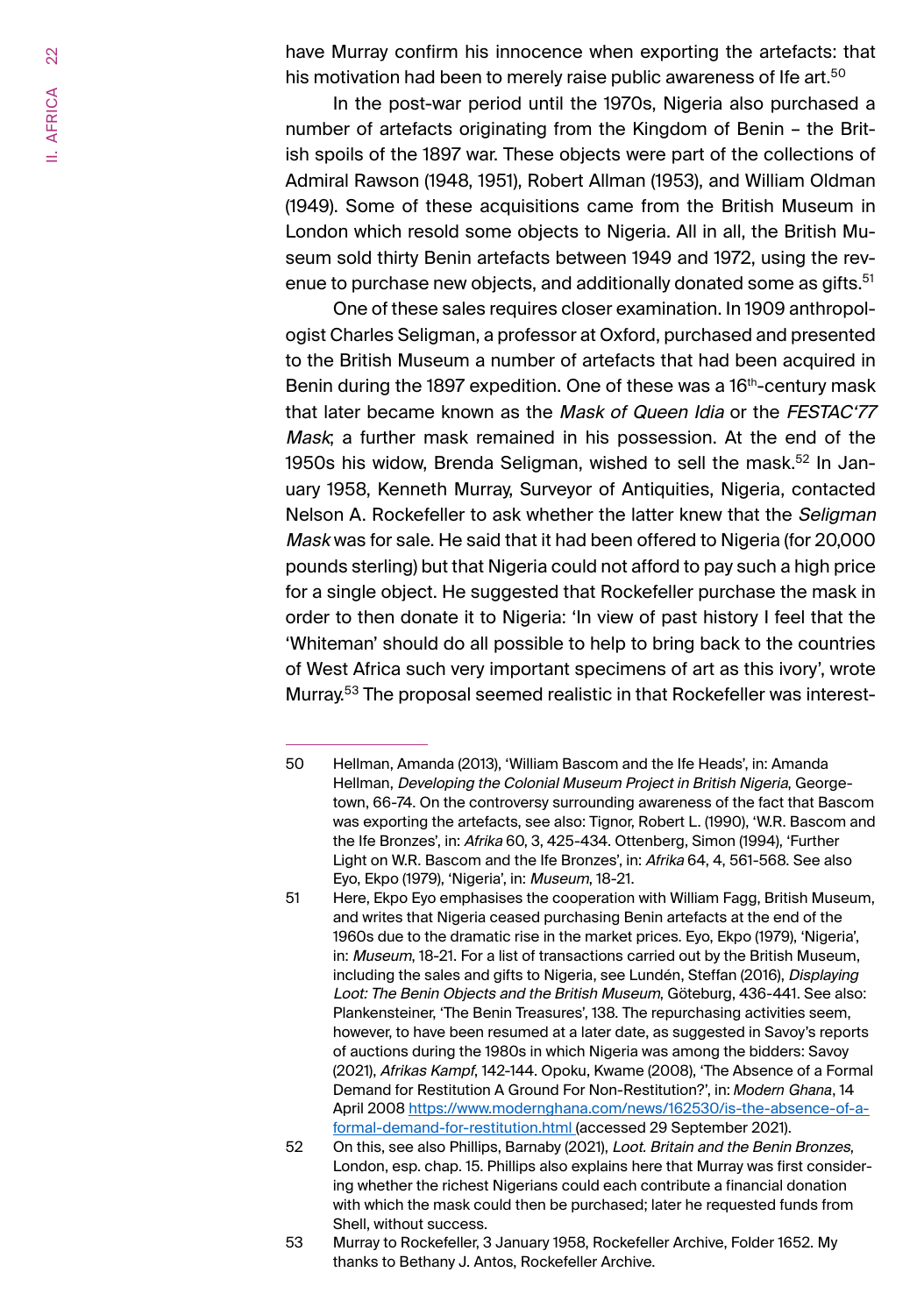ed in purchasing the mask for the Museum for Primitive Art, New York, and was also a strong financial supporter of museum activities in West Africa. When Rockefeller nevertheless declined the suggestion, Murray once again appealed to his sense of altruism: 'It would have been a gesture which might have had considerable repercussions in convincing Africans of the genuineness of the whiteman's claim to altruism'. He also emphasised that Bascom had been convinced to return artefacts in the past.54

This case is best considered in the context of the great debate around the FESTAC'77 Mask. FESTAC'77 was the Second World Black and African Festival of Art and Culture, planned in Nigeria in 1977. Before the event, Nigeria had requested the restitution or loan of the Mask of Queen Idia of the British Museum, which was declined. As a result, the mask became a symbol of post-colonial restitution demands. Even if the Mask of Queen Idia in the British Museum is given a certain prominence in current debates, it is comparable to the *Seligman Mask* not only with regard to its artistic or cultural value but also given that both masks have the same provenance.<sup>55</sup>

Nigeria continued its efforts towards the return of artefacts even after it had ceased purchasing objects as of 1970. This activity entered a new phase in 1968 when Ekpo Eyo took over the Department of Antiquities. A Nigerian now occupied this position for the first time since Murray, and this fact raised awareness of restitution issues on an international  $level<sup>56</sup>$ 

#### **Ghana**

The seizure, destruction and depredation of the city of Kumasi by British troops in 1874 during the Third Anglo-Ashanti War constitutes an event of Ghanaian history that in many aspects can be considered comparable to the 'punitive expedition' against Benin of 1897. While the return of the Benin Bronzes is still the subject of intense debate today, the possible return of the Ashanti Gold, expropriated by the British in a similar context, has received far less attention. While no protests are known

<sup>54</sup> Murray to Rockefeller, 31 January 1958, in: Rockefeller Archive Center, New York Folder 1652. On the later purchase by Rockefeller see Linné, S. (1958), 'Masterpiece of Primitive Art', in: Ethnos 23, 2, 172-174, in which Linné emphasises the value of the mask and reports that it fetched 'the highest sum ever paid for an ethnographical object'. This was not the only example where Murray sought to acquire an object or a group of objects at great expense. In 1946 he wrote to the British Colonial Office describing Nigeria's need for the return of objects and ability to preserve them. Germany, on the other hand, had extensive Nigerian collections and it should be explored to what extent objects from these collections could be transferred to Nigeria. He added an extensive list of collections and museums in German-speaking countries. This attempt failed. See Murray to Carstairs, 8 July 1945, in: TNA.

<sup>55</sup> On the valuation of the Seligman Mask see Fagg, William (1957), 'The Seligman Ivory Mask from Benin', in: *MAN* 57, 113 and Plate J. For a classification of the FESTAC'77 Mask see the object description by the British Museum: AF1910,0513.1 https://www.britishmuseum.org/collection/object/E\_Af1910-0513-1 (accessed 29 September 2021).

<sup>56</sup> See Plankensteiner: 'The Benin Treasures' 141; cf. also Eyo, Ekpo (1996), 'Repatriation of Cultural Heritage: The African Experience', in: Flora Kaplan (Ed.): Museums and the Making of 'Ourselves': The Role of Objects in National Identity, London, 330-350. On further purchases after 1970 see FN 51.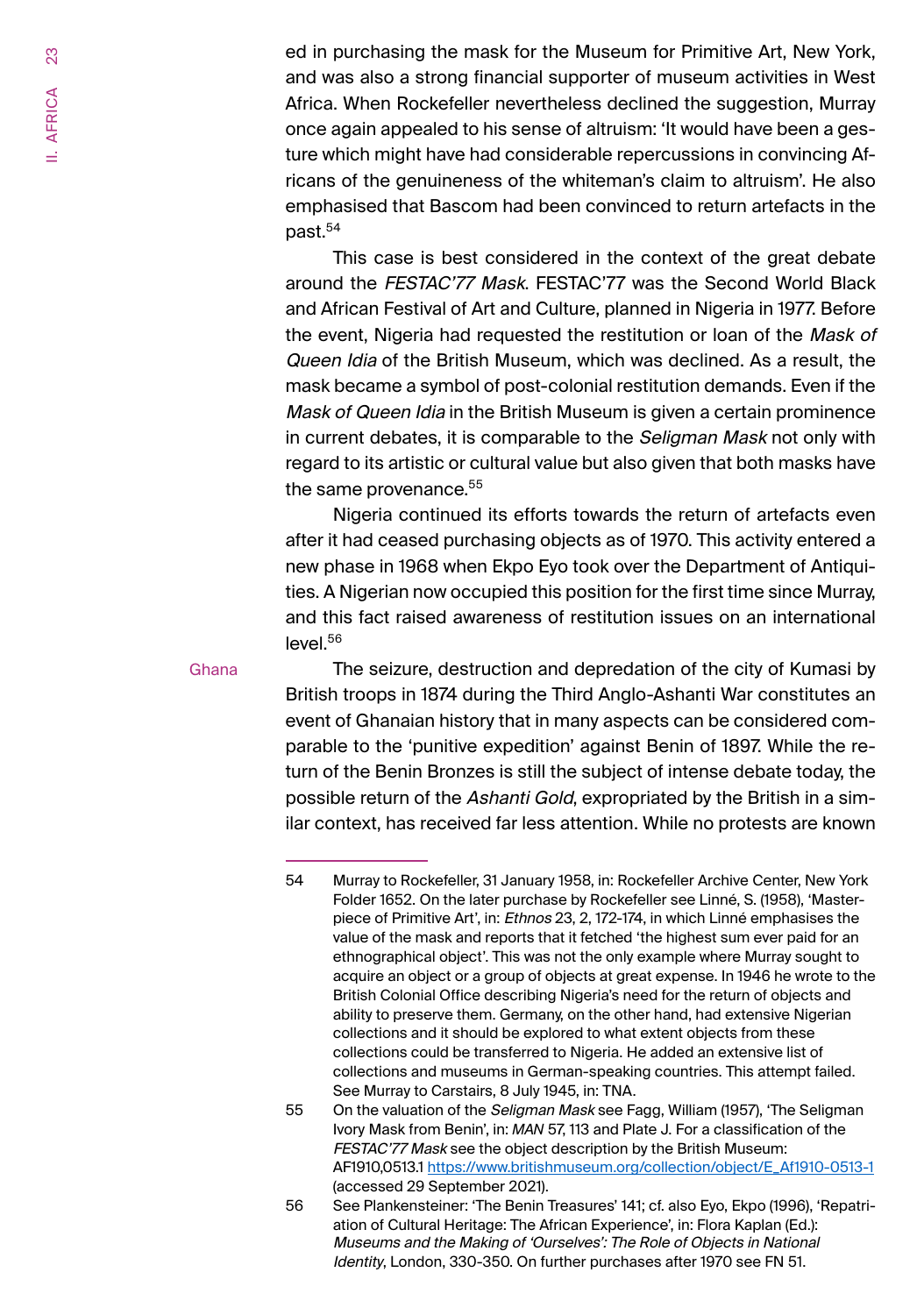On returns in the course of state visits see <sub>₹</sub> China ↗ Ethiopia ↗ Indonesia to historians from the time when the cultural property was purloined, the discussion around cultural artefacts between Ghana and the UK began during the independence era.<sup>57</sup>

In this context, the Secretary of State for the Colonies, Alan Lennox-Boyd, proposed returning a Golden Mask to Ghana – unsuccessfully, due to a lack of support from the other ministries.<sup>58</sup> More concrete was the issue of the return of objects during Queen Elizabeth II's state visit to Ghana in 1961: She presented five Ashanti objects to President Nkrumah for Museums in Ghana (two chairs, two stools and an umbrella).

Prior to the state visit in 1961, various restitution requests were voiced by Labour MP Tom Driberg. He had learned during a trip to Ghana that Ghana did not possess a complete collection of *Gold Coast Stamps* and proposed that the Queen present the missing stamps during her next state visit; due to the costs, amongst other reasons, the idea was not realised, however. Like the first case, the matter can only be reconstructed here using the British records and so it remains unclear whether this wish was also expressed by the Ghanaian government. The second Driberg case is considerably more instructive. In a museum in Ghana (probably Accra), Driberg had seen a *bronze jug* that was obviously a replica; the original was in the British Museum in London. Driberg proposed that the objects be exchanged. What makes this case particularly interesting is that the artefact was a jug from 14<sup>th</sup>-century England that had probably previously been in a collection in Kumasi, from where it was then brought back to England after the city was sacked. While the acquisition history remains unexplained it is conceivable that it was a gift or object of exchange of European travellers or diplomats. And although the context in which the replica was made is equally unknown, its production and exhibition demonstrates the interest of the museum in these artefacts. Inquiries were made but any possible return or exchange proved impossible due to formidable resistance from the British Museum's curator. The case is notable in that the discussion pertains not to the return of an artefact produced in Ghana but of a European object that was part of the Kumasi collection before the city was sacked by British troops.59

<sup>57</sup> One stool and the umbrella were looted in Kumasi; the stool was presented to Edward VII (Prince of Wales); the umbrella was displayed at the Kensington Museum. The other chair as well as the stool were presented to Queen Victoria after a military campaign 1896. Both have plates stating 'This chair belonged to King Prempeh of Ashanti'. It is unknown if the objects are still in the National Museum, Accra. There are also Objects in a museum in Kumasi that house objects brought back by Queen Elisabeth II during a state visit. Personal correspondence of the author with the Stella Panayotova/Royal Library, 16 March 2021 and Boakye Bua, Francis (1995), 'Community Initiative & National Support at the Asante Cultural Centre, Ghana', in: Claude Daniel Ardouin, Emmanuel Arinze (Eds.), Museum & the Community in West Africa, London, 105-112.

<sup>58</sup> Memorandum in The National Archive, Kew, TNA FCO 65/1335.

<sup>59</sup> Further information about the case can be found in The National Archive, Kew, TNA DO 195/60.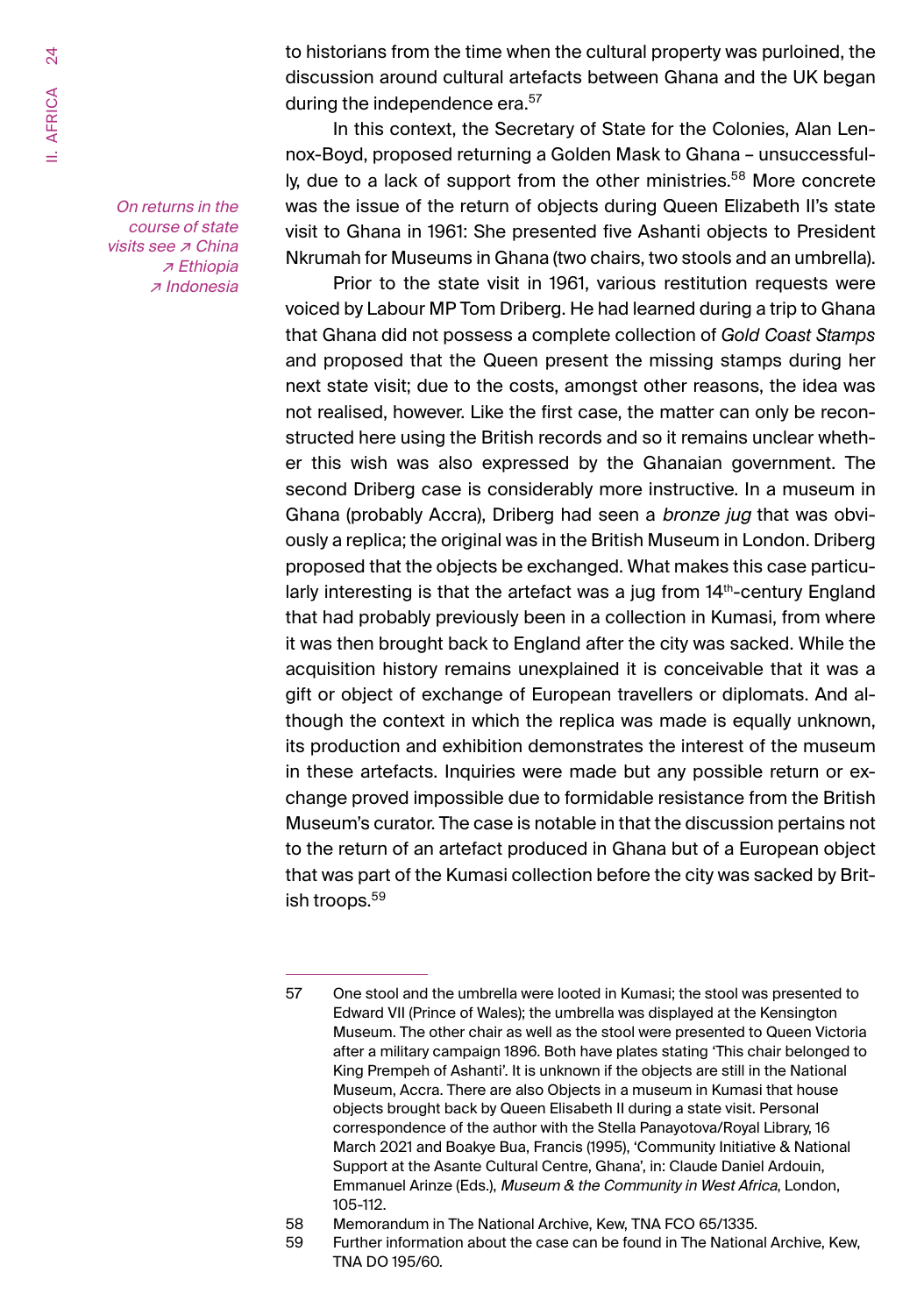<span id="page-24-0"></span>In the 1970s, a public discussion began around the return of cultural property to Ghana. One of the earliest claims that can be found in British records is a case concerning the report on the opening of the West African Historical Museum at Cape Coast Castle, Ghana, in 1972. In the opening speech, the director of the Ghana Museum and Monuments Board, Kwesi Myles,<sup>60</sup> and the Central Regional Commissioner, Commander J. K. Amedume, both appealed to the UK to return artefacts removed from the country during the colonial era – the UK having, they noted, a 'special responsibility' in this regard.<sup>61</sup> The British present at the opening ceremony reported this to London but otherwise the incident was ignored. It was not until 1974, on the 100<sup>th</sup> anniversary of the sack of Kumasi (and beyond the timeframe covered by this paper) that the then Asantehene, Otumfuo Nana Opoku Ware II, reclaimed Ashanti Regalia via the Ghanaian government. These claims for restitution were discussed in various newspapers. Even though the actual objective – the recovery of the objects – was unsuccessful, the claim resulted in a cooperation and an exhibition, some years later, on 'Asante: Kingdom of Gold' in the Museum of Mankind/British Museum, London. 62

## **Central Africa**

#### Congo/Zaire

Congo/Zaire also plays an important part in the history of restitution claims. Mobuto Sese Seko put the restitution discourse on the international agenda with his speech before the UN in 1973, thus initiating developments that would lead to the return of artefacts for years to come.<sup>63</sup> In this respect, his speech can be contextualised within a longer history of restitution claims.

On claims for returns around the time of expropriation see ↗ Botswana ↗ Namibia ↗ Nigeria ↗ Togo

Maarten Couttenier has traced the history of a wooden statue that belonged to Ne Kuko, one of the 'nine great chiefs of Boma' in the west of nowadays DR Congo. The statue was brought to Belgium in 1883 by its 'collector', Belgian officer Alexandre Delcommune, where it entered the collection of the Royal Museum of Central Africa, Tervuren, as a 'gift' with inventory number 7943. The statue was acquired in a context of violence. During warlike conflicts in 1878, Delcommune's troops advanced against Kikukku in eastern Boma, amongst other targets. Delcommune ordered his men to set fire to the first houses they came across, and the

<sup>60</sup> Myles wrote a review of the museum holdings in Ghana for UNESCO in 1981 in which he also listed collections located abroad in order to promote returns or restitutions. See Myles, Kwesi (1981), Study of the Situation in Ghana, CC.81/ Conf.203/8.

<sup>61</sup> Cook to Baker (WAD, FCO), 8 January 1974, in: The National Archive, Kew, TNA FCO 65/1503.

<sup>62</sup> Opoku Ware II to Her Majesty's Government, The Ghana Government, The British High Commissioner in Ghana for onwards transmission, 2 January 1974, in: The National Archive, Kew, TNA FCO 65/1503. See also: Centenary of the Sargrenti War: The Call for the Return of the Asante Regalia, brochure issued by the Centenary Committee, 1974.

<sup>63</sup> Savoy refers to the event as the 'birth' of the international restitution debate. Savoy (2020), Afrikas Kampf*,* 45.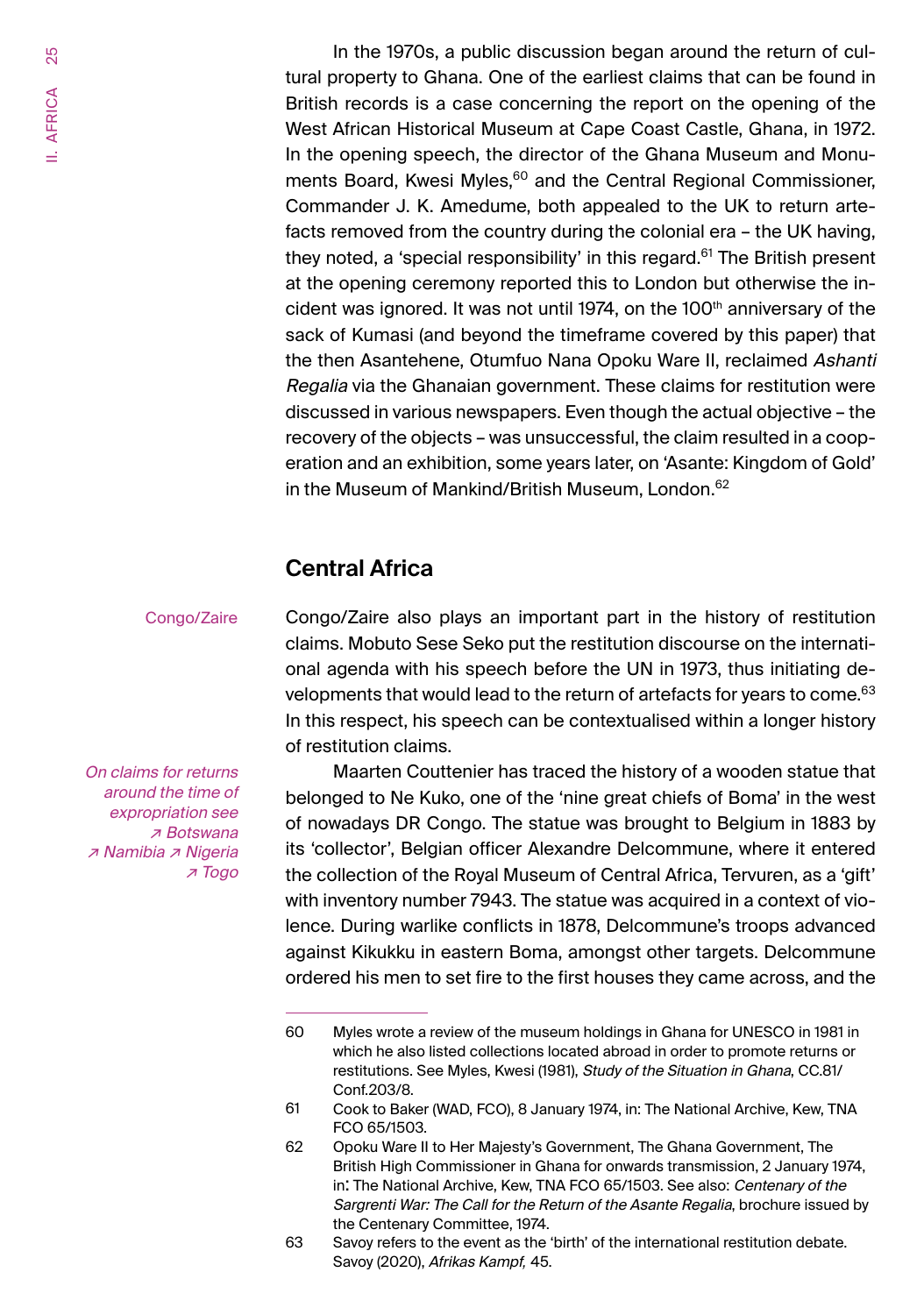On claims for returns in the context of political independence see ↗ India/Pakistan ↗ Indonesia ↗ Laos ↗ Myanmar ↗ Senegal ↗ Sri Lanka ↗ Uganda

inhabitants fled. They left behind – according to Delcommune's records – amongst other items a 'big war fetish', which he described as 'one of the most reputed idols of the whole region'. He referred to the statue as a 'hostage, even, more important than a human hostage'.<sup>64</sup> The first demand for the return thus took place around the time when the cultural property was expropriated. It was during a subsequent meeting (*palaver*), that the previous owner, Ne Kuko, first demanded the return of the statue from Delcommune. While the latter insisted that the statue belonged to him as 'booty', he did agree to negotiate a ransom (raachat) at a later date. This, however, never took place.

The second phase of claims began in the context of the independence movement. Sarah van Beurden has analysed in detail the relationship between Congo/Zaire and Belgium, or between Congo/Zaire and the Africa Museum in Tervuren, providing insight as to the discussions around the returns of ethnographic artefacts and art.<sup>65</sup> In April 1960, before independence, the journal Notre Kongo (Our Congo) discussed the extent to which Belgium was the rightful owner of Congolese cultural property and inquired as to whether it would perhaps be a logical consequence of political independence to reclaim their national heritage. Although there was already a discussion on the matter at this stage, Belgium was anxious to keep the discourse separate from the independence negotiations. Lucien Cahen, director of the museum at Tervuren, considered his institution a 'custodian of Congolese art' and suggested as a rhetorical strategy to refer to the issue as 'cultural collaboration' rather than 'restitution'.<sup>66</sup> After Mobotu came to power in 1966, however, relations between the two countries deteriorated.<sup>67</sup> The exhibition titled Art of the Congo, held in Baltimore, New York, Dallas, Milwaukee and Montreal between 1967 and 1969 can be described as the next step in matters of restitution. Mobuto Sese Seko demanded the return of 200 artefacts that were exhibited there, including the statue belonging to Ne Kuko. While Belgium was willing to return objects to the Congo/Zaire, the list of items in question was altered several times and ultimately this statue was not returned.<sup>68</sup> The fact that the artefacts were returned at a much later date can also be attributed to Cahen, who delayed addressing the restitution claims by categorising them as cooperation and foreign aid. He questioned whether the Congo/Zaire possessed sufficient infrastructure to accommodate the artefacts. As a result, a bilateral treaty of 1971 initially stipulated the establishment of an Institute of National

<sup>64</sup> Couttenier, Maarten (2018), 'EO.O.0.7943', in: BMGN - Low Countries Historical Review 133, 79-90, here 85.

<sup>65</sup> Van Beurden, Sarah (2015), Authentically African: Arts and Transnational Politics of Congolese Culture*,* Athens.

<sup>66</sup> See van Beurden, Sarah (2015), 'Restitution or Cooperation? Competing Visions of Post-Colonial Cultural Development', in: Africa Global Cooperation Research Papers 12, 8-12.

<sup>67</sup> Van Beurden writes that Mobuto's predecessors, Lumumba and Kasavubu, had already made several restitution claims, on which Mobutu's activities were based. Van Beurden (2017), Treasures, 182.

<sup>68</sup> Couttenier (2018), 'EO.O.0.7943'.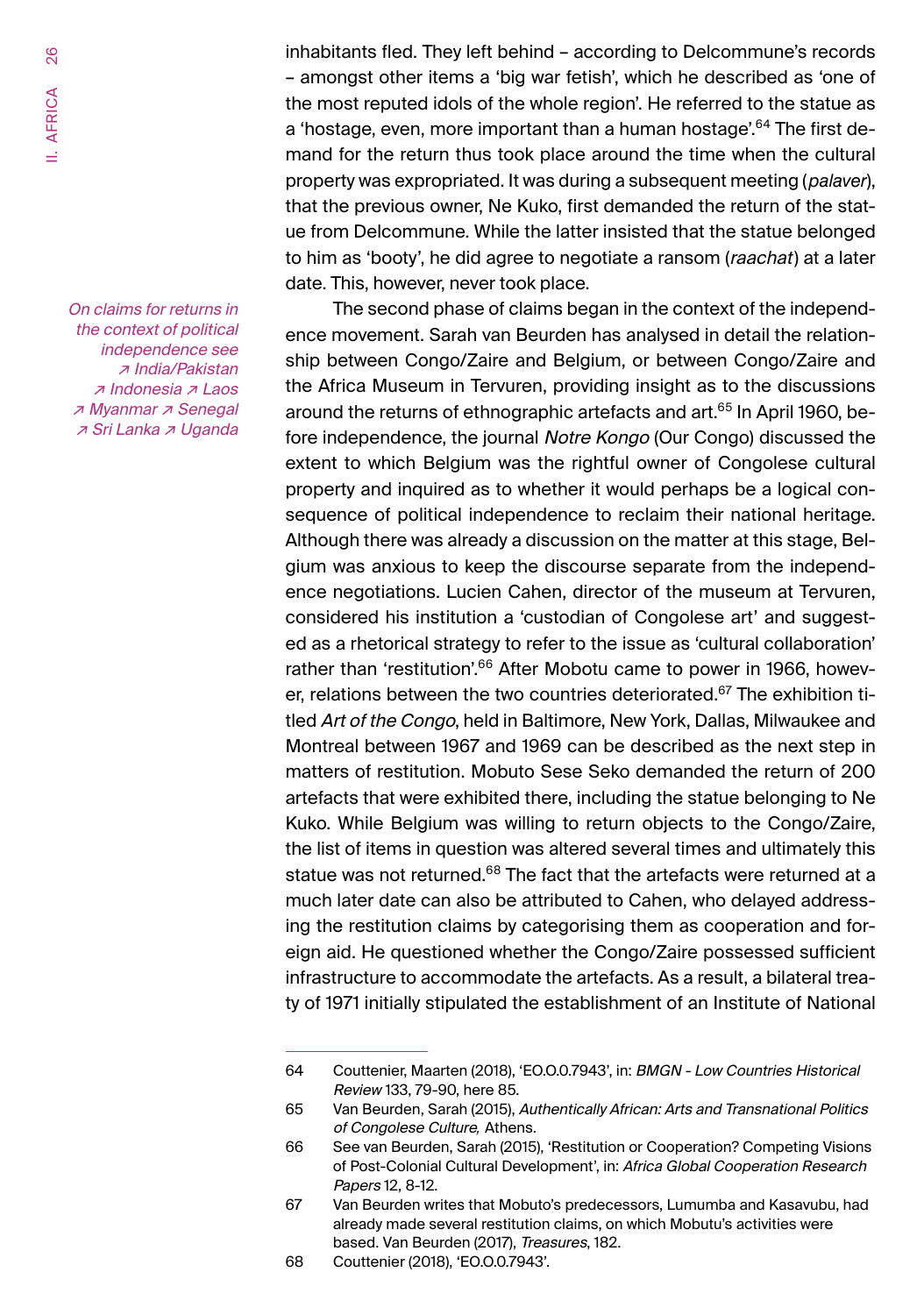27 AFRICA II. AFRICA

Museums. After protracted negotiations, the first artefacts were sent in 1976 and, by 1982, the museum in Tervuren had returned 1,042 objects to the Congo/Zaire.<sup>69</sup>

### **Southern Africa**

#### Namibia

On claims for returns around the time of expropriation see ↗ Botswana ↗ Congo ↗ Nigeria ↗ Togo

Namibia has made headlines in the area of restitution claims, especially in recent years. The return of Hendrik Witbooi's Bible and Whip as well as the Stone Cross of Cape Cross are two examples of most recent returns in the post-colonial context.<sup>70</sup> The history of claims for objects from this region, however, is considerably older. Reports, diaries and the correspondence of travellers in the then German colony of German South-West Africa provide examples of protests against the dispossession of cultural property and human remains either at the time of or shortly after the artefacts were purloined. Some of their descriptions of these events – written from the coloniser perspective – are strikingly and uncritically direct. The German Waldemar Belck participated in an expedition in 1884 in order to document resources in the German colony. He reports on how, in December 1884, he 'collected' human remains and in doing so desecrated graves, removing the skeleton of Jacobus Hendrick as well as two others. This did not go unnoticed by the local population; Hendrick's daughter, whose name is unrecorded, confronted Belck and demanded the return of the remains. According to records, Belck felt compelled to return to her a skull; sources suggest, however, that the skull returned was not that of Hendrick. This case of grave desecration for the purpose of collecting skeletal material for racial research seems to have become publicly known and shows how the local population, at least in some cases, not only demanded returns but also exerted sufficient pressure to obtain them, even if they – in this case the daughter of

<sup>69</sup> Van Beurden (2015), 'Restitution or Cooperation?', 12-18. Ne Kuko's statue was not exhibited in the permanent exhibition in Tervuren again until 2007. It was also used for international exhibitions. A third claim was made of Maarten Couttenier during a research field trip in 2016 by Chief Alphonse Baku Kapita, a descendent of Ne Kuko – in order that the artefact resume its ritual function within the society. Couttenier (2018), 'EO.O.0.7943' and 'Catalogue Number EO.0.0.7943. A Story about Restitution' (December 2020): https://www. africamuseum.be/de/discover/history\_articles/EO.0.0.7943 (accessed 29 September 2021). This artefact thus tells the story in three chapters (1878/1973/2012) of the restitution claim by the previous owners made to the 'collector', by Zaire's Head of State to Belgium, and by a descendent of the previous owner to a representative of the holding museum.

<sup>70</sup> See Kößler, Reinhart (2019), 'Die Bibel und die Peitsche. Verwicklungen um die Rückgabe geraubter Güter', in: Peripherie 1, 1, 78-87. The German Historical Museum (Deutsches Historisches Museum) in Berlin organised an international symposium in 2018 on the return of the Stone Cross of Cape Cross of which some of the contributions can be viewed on Youtube: https://www.dhm.de/ besuch/veranstaltungen/tagungen-und-symposien/archiv/die-saeule-voncape-cross/ (accessed 29 September 2021).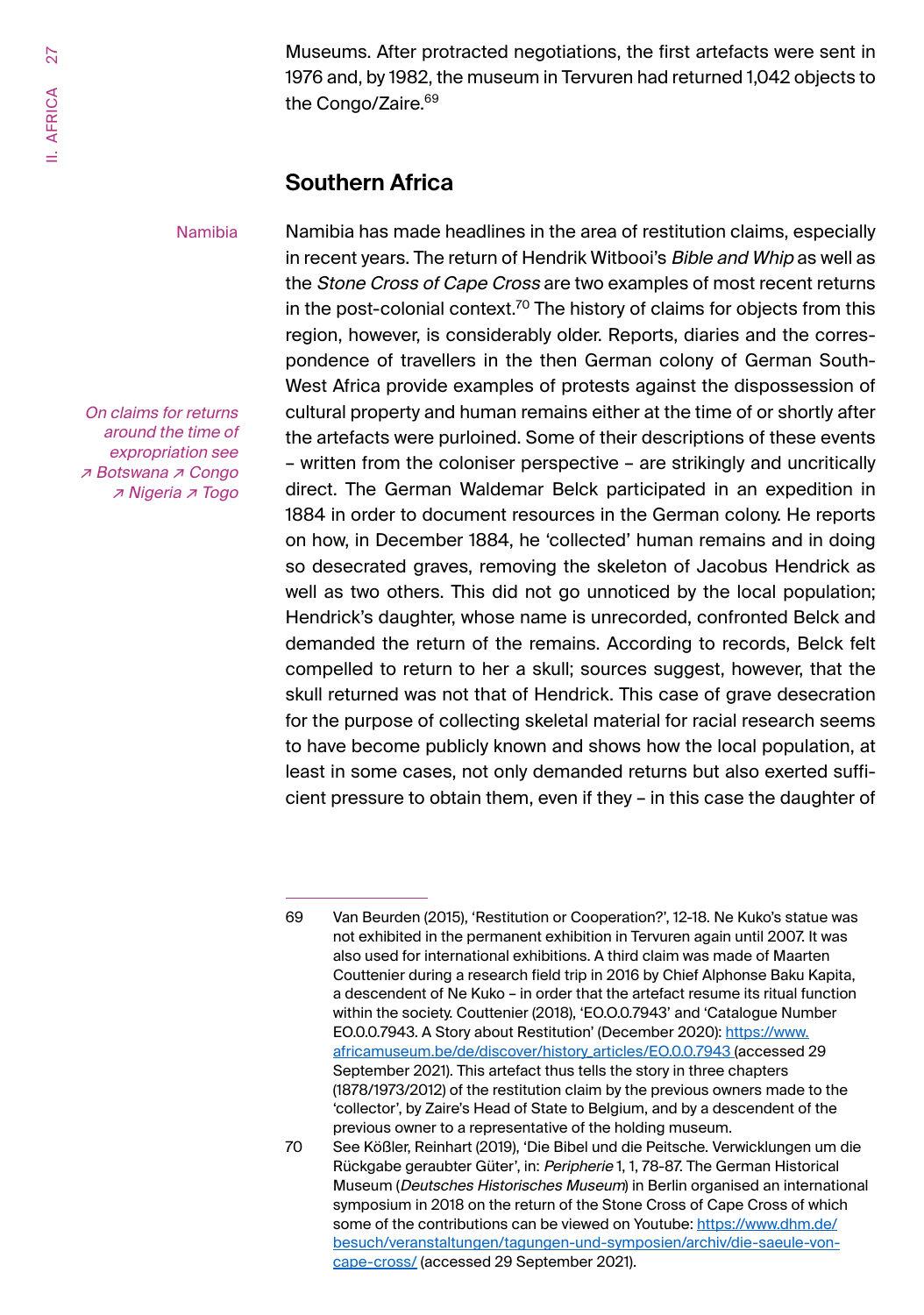<span id="page-27-0"></span>the deceased – had no way of verifying that the correct remains had been recovered.<sup>71</sup>

The Swiss Hans Schinz was another 'collector' of human remains in the colony of German South-West Africa around the same time. His journey can be traced through the diary entries and letters edited by Dag Henrichsen. Schinz desecrated a burial site of the Ndonga Kings, in the course of which he also chopped pieces off a 'sacred stone'.72 This incident also attracted attention and the Ndonga elite demanded the return of the human remains as well as the stone fragments. Schinz was compelled to pay a sum in compensation and to return the human remains. Like Belck, however, he deceived the Ndonga by keeping a skull and a piece of stone.<sup>73</sup> The incident led not only to further internal conflict among the Ndonga; it was also reported in Switzerland, where the artefacts and remains were transported. While the newspapers criticised Schinz' actions, they also praised him as a 'martyr of science' because of the risks he had taken. The examples of Belck and Schinz suggest that relevant 'collector practices' such as grave robbery were not only known in Europe but also subject to moral and legal critique – at least from a number of European observers. Nevertheless, the 'scientific' benefits were still valued more highly than the critique of the practices by which the artefacts were 'collected'.

Bleck, Schinz, or Gruner in Togo are three examples that show how examples of direct protest against the dispossession of cultural property or the deprivation of human remains can be found between the lines of materials in colonial archives, despite the fact that in these cases the voices of representatives of the societies of origin are merely perceptible through the texts of colonists. It is much more difficult to find direct records of African perspectives or bodies of knowledge. In many cases no official records were archived in the European tradition. Historians are therefore reliant on kinds of sources and different approaches.

**Bechuanaland** Protectorate / nowadays **Botswana** 

Anette Hoffmann adopts an instructive approach in this regard: During her work in the Berlin Audio Archives she came across a recording of the voice of a San man named |Kxara. Austrian ethnologist Rudolf Pöch had asked |Kxara for permission to record him speaking freely

73 It is not clear from the records which fragment of stone he kept.

<sup>71</sup> On this case see: Förster, Larissa; Henrichsen, Dag; Stoecker, Holger; Eichab, Hans (2018), 'Re-Individualising Human Remains from Namibia: Colonialism, Grave Robbery and Intellectual History', in: Human Remains & Violence 4, 2, 45-66. Henrichsen, Dag (2020), 'Demands for Restitution – A Recent Phenomenon? Early Histories for Human Remains Violation in Namibia', in: Contemporary Journal of African Studies 7, 1, 38-46.

<sup>72</sup> Schinz mentions three stones. One was in the settlement ('*Werft*') and was being used for mundane purposes; Schinz was given permission to chop a piece off. He chopped off two pieces – without permission – from a 'mysterious stone'. In his diary, Schinz writes clearly that the place was 'taboo'. See Schinz' letter to his mother of 13 March 1886 and the relevant diary entry: Schinz, Hans (2012), Bruchstücke. Forschungsreisen in Deutsch-Südwestafrika, ed. by Dag Henrichsen, Basel, 92-102, FN227, 142-143. On the incident see also Henrichsen (2020), 'Demands'. The collectors were well aware that their actions were not in line with moral and legal standards, as is illustrated in the case study by Eugen Mansfeld (ibid.).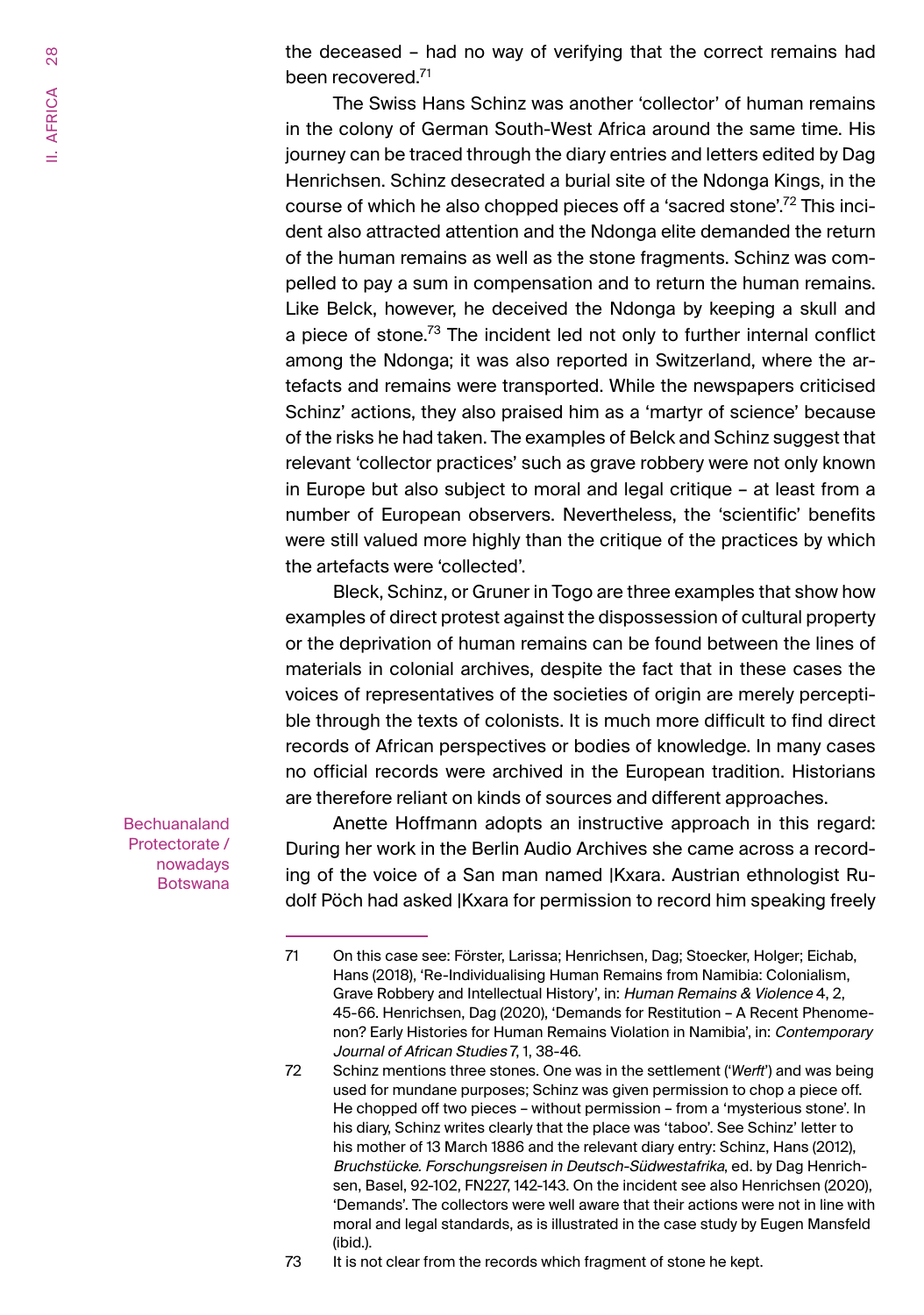On claims for returns around the time of expropriation see ↗ Congo ↗ Namibia ↗ Nigeria ↗ Togo

during his visit to the Bechuanaland Protectorate in 1908. Pöch was interested in the flow and melody of his speech rather than the content. |Kxara took the opportunity to demand the return of a knife that he had lent Pöch a month earlier. More than half a dozen times the words 'Give me my knife back' appear in the transcript of the recording. This can be interpreted as contemporary criticism of Pöch's practices with regard to the ethnographic artefacts that he acquired, most of which he presented to the Museum of Ethnology in Vienna (today Weltmuseum Wien).<sup>74</sup>

These example cases unveil how articulations of claims for return or restitution can be identified in historical documents such as travel reports, diaries and similar materials. The example of the analysis of audio material in particular demonstrates the possibilities available, including to the former colonial powers, to extend the source base. Of the utmost importance, however, is the inclusion of archives of the formerly colonised, not only in order to identify hitherto unresearched cases but also to expand research on known cases to include new perspectives.

<sup>74</sup> In Hoffmann, Anette (2020), *K*olonialgeschichte hören. Das Echo gewaltsamer Wissensproduktion in historischen Tondokumenten aus dem südlichen Afrika, Vienna, see especially '|Kxara der Ältere fordert sein Messer zurück. Kritik an Praktiken der Aneignung in Historischen Tonaufnahmen', 137-158.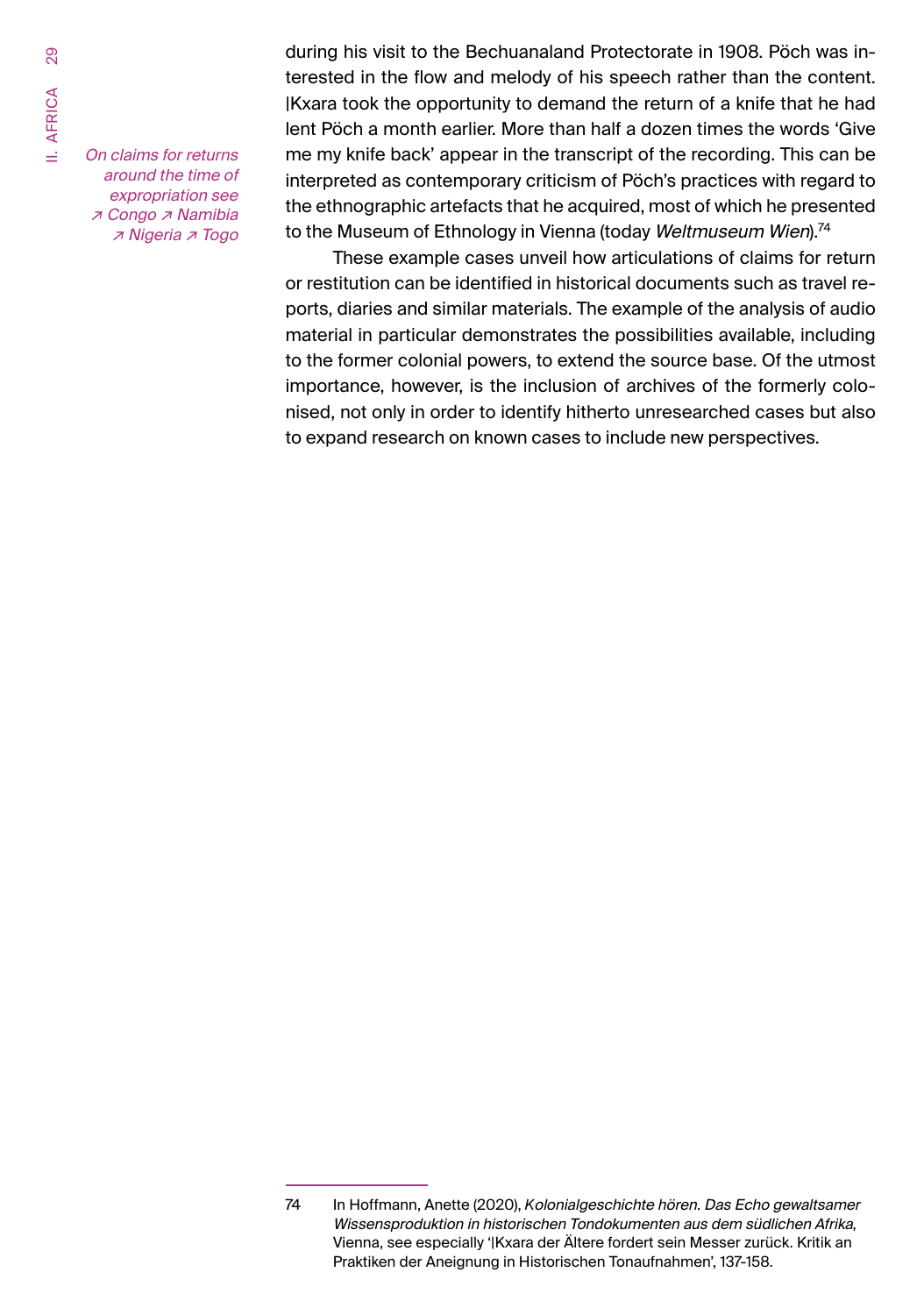# <span id="page-29-0"></span>**III. Asia**

### **West Asia**

Hashemite Kingdom of Hejaz / nowadays Saudi Arabia

On claims for returns in the Treaty of Versailles see ⊿ China ⊿ Tanzania

**Turkey** 

As mentioned above, the Paris Peace Treaties after the First World War stipulated the return of certain artefacts. Article 246 of the treaty specified alongside the return of the Skull *of* Sultan Mkwawa to Tanzania (see above), a further return to the Hashemite Kingdom of Hejaz (today part of Saudi Arabia). The British delegation at Versailles demanded that, within six months, Germany 'return to His Majesty the King of Hejaz the original Koran that belonged to Caliph Osman and was removed from Medina by the Turkish authorities in order to be presented as a gift to the former Kaiser Wilhelm II'. This claim was based on the testimony of Sharif Hussein of Mecca, who stated that the Koran had been given to the German Kaiser by Sultan Ottoman. In January 1920, Germany officially announced that the Koran had never been presented to the German Kaiser and indeed was not in Germany. This article of the Treaty of Versailles thus remained unfulfilled.<sup>75</sup>

Another example that can be broadly interpreted in a colonial context is that of a claim from the Ottoman Empire, later Turkey, which remained unresolved for almost one hundred years. In the early twentieth century, the German Archaeological Institute had excavated, amongst other objects, 10,000 cuneiform tablets as well as two Hittite statues of Stone Sphinxes close to Boğazköy in the Ottoman Empire. In 1917 it was decided that these would be brought to Germany for documentation and restauration and subsequently sent back. Although a few tablets were indeed returned in the years following, only the sphinx that was in better condition was returned; the other remained in Berlin. In 1938, Turkey demanded for the first time, without success, the return of the sphinx from the Pergamon Museum where it was located.<sup>76</sup> Germany did not return

<sup>75</sup> On the claims, see Goldstein, Erik (2019), 'Cultural Heritage, British Diplomacy, and the German Peace Settlement of 1919', in: Diplomacy & Statecraft 30, 2, 336-357, here 344-345.

<sup>76</sup> Haines, Aaron (2012), 'The Hattusa Sphinx and the Turkish Antiquities Repatriation Efforts', in: Art Crime 8, 99-103. See also Teixeira, Maria Inês (2011), Pasts Returned: Archaeological Heritage Repatriation Policy in Turkey and the Plans for <sup>a</sup> Future Nation, unpublished. Many thanks to Gökay Kanmazalp for discussing this claim.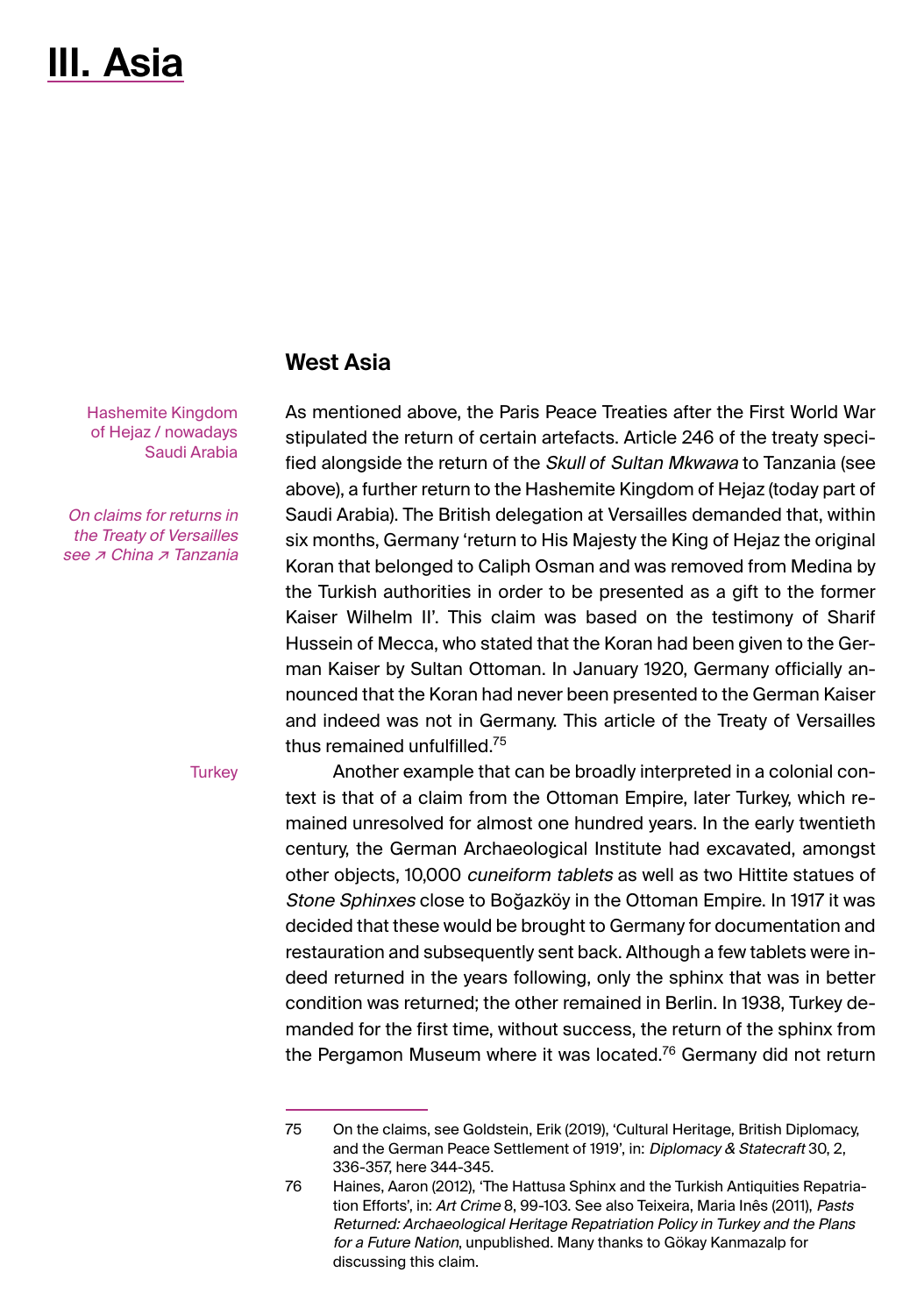<span id="page-30-0"></span>55

III. ASIA

On claims for return following the Second World War see ↗ Egypt ↗ Ethiopia ↗ New Zealand ↗ Nigeria any of the restored tablets during the war years – for reasons of security during transportation. In 1946, Turkey eventually turned to the UK in order to recover the sphinx – and was advised to direct the claim to the Soviet Union, in whose occupation zone the museum was located. Germany was not officially contacted at this stage. Following the establishment of two German states, the museum and thus also the sphinx and the clay tablets were in the GDR, with whom Turkey had no diplomatic relationship for a long time. It was only in 1974 that Turkey once again demanded the return of the tablets and the sphinx. After 10 years of bilateral negotiations, Turkey appealed to the Intergovernmental Committee for Promoting the Return of Cultural Property to its Countries of Origin or its Restitution in Case of Illicit Appropriation in 1984. While the clay tablets were then indeed returned, the restitution process for the sphinx continued until 2011.<sup>77</sup>

## **South and South-East Asia**

In this region, the majority of claims for the return of objects came from one country, or representatives of that country; the question of jurisdiction was thus a matter of negotiation between two parties.<sup>78</sup> Some artefacts were or are subject to claims by different countries and in these cases the holders usually decide with whom to negotiate. In the region of South and South-East Asia in particular, which for a time was consolidated into the one administrative entity of British India and today comprises Pakistan, India, Bangladesh, Nepal, Bhutan and Burma, certain artefacts are subject to claims by several countries and governments. I will address these multiple claims first, before discussing those raised by individual countries.

India Pakistan (Afghanistan)

The Koh-i-Noor diamond, today presented as one of the British Crown Jewels, is probably one of the most famous controversial artefacts due to its many diverse owners over the course of its history. Its provenance is well researched. It was probably discovered some 300 years ago in the area of modern-day India, and was in the possession of the Mughal dynasty in Delhi for 200 years. The heartlands of the Mughal Empire were in the north of India; in its largest form at the end of the  $17<sup>th</sup>$ century it spanned the Indian subcontinent as well as parts of modern-day Afghanistan. When Delhi was conquered by Nadir Schah of Persia in 1739, the Koh-i-Noor came into his possession. Nadir Schah was murdered and the stone was inherited by his grandson, Ahmad Shah Durrani, the founder of the Afghan Empire, who in turn presented the diamond to Ranjit Singh, the founder of the Sikh Empire, in 1813, to thank

<sup>77</sup> Particularly for the 1970s onwards, see Chechi, Alessandro; Bandle, Anne Laure; Renold, Marc-André (n.d.), 'Case Boğazköy Sphinx – Turkey and Germany', ArThemis https://plone.unige.ch/art-adr/cases-affaires/bogazkoy-sphinx-2013 turkey-and-germany (accessed 29 September 2021).

<sup>78</sup> This does not rule out the possibility that it may be controversial within the claimant countries as to whether an object should be accommodated by a national museum or a regional institution.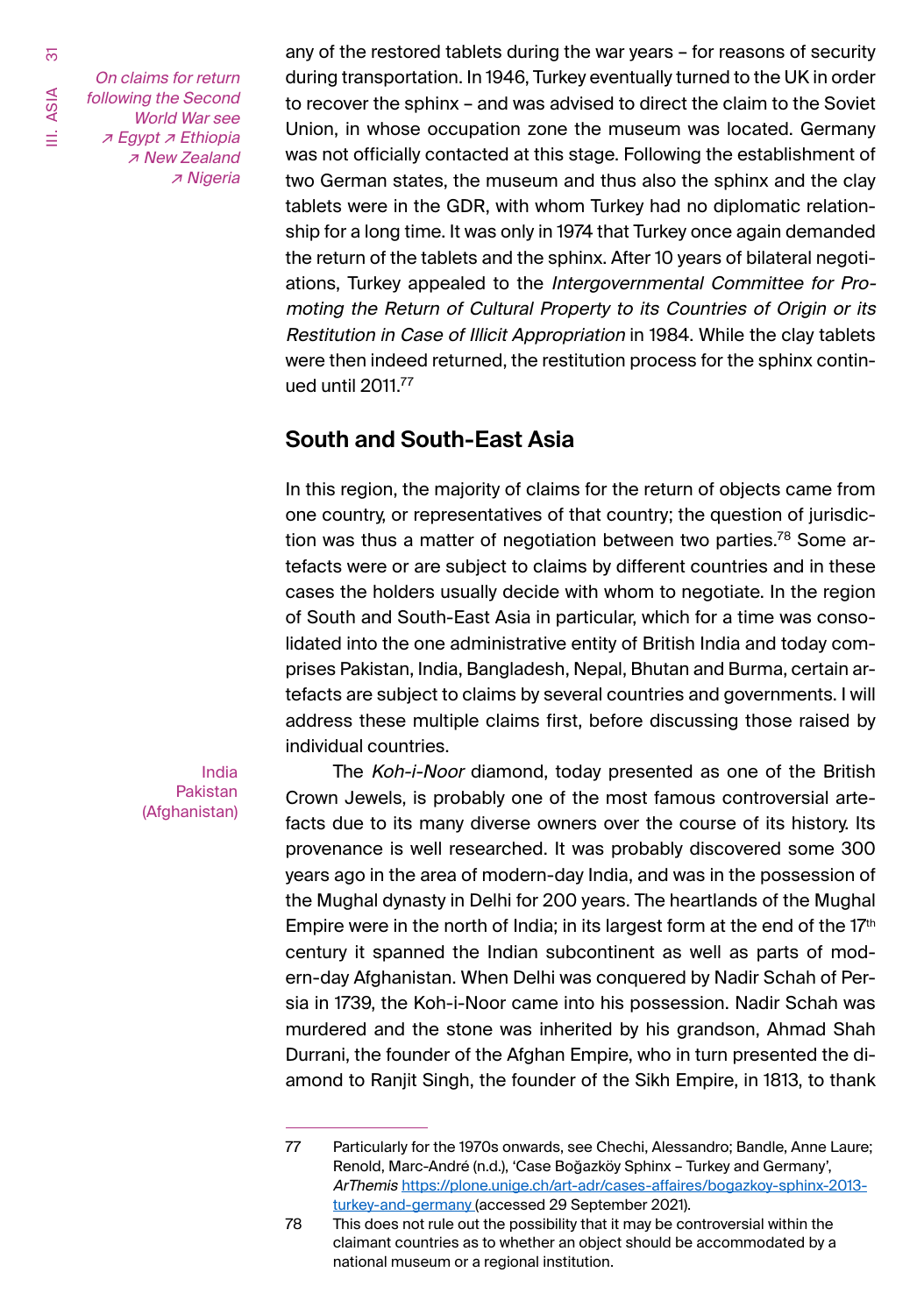On claims for returns in the context of political independence see ↗ Congo ↗ Indonesia ↗ India/ Pakistan ↗ Laos ↗ Myanmar ↗ Senegal ↗ Sri Lanka ↗ Uganda

> Pakistan, India (Myanmar)

the latter for his support. The stone was then kept in Lahore, in modern-day Pakistan. The Treaty of Lahore ended the Anglo-Sikh War and stipulated that the Koh-i-Noor would be presented to the British Queen Victoria. The diamond was first presented to the British public at the Great Exhibition in London in 1851, before it was later re-cut and added to the Crown Jewels collection.'<sup>9</sup> Due to the succession of states, India, Pakistan and Afghanistan have all claimed the diamond, and other previous owner-states no longer exist today. India voiced its claim for the first time following its independence in 1947, and the claim was rejected by the UK.<sup>80</sup>

For Pakistan, the country's Prime Minister Zulfiqar Ali Bhutto made an official claim for the diamond in 1976. He began his letter by mentioning the anniversary of independence but also the international restitution debate, then specifically referring to the Koh-i-Noor as of 'immense sentimental value for Pakistan': 'Its return to Pakistan would be a convincing demonstration of the spirit that moved Britain voluntarily to shed its imperial encumbrances and lead the process of decolonization. Indeed, it would be symbolic of a new international equity strikingly different from the gasping, usurping temper of a former rage.'81 The UK nevertheless rejected the claim as the stone was being demanded by several states, and particularly because it had not been purloined as a 'trophy' but had officially been presented to the British queen – the object, thus it was argued, had thus been legally transferred. India and Pakistan have repeated their restitution claim several times, and around the turn of the millennium Afghanistan also became a claimant. 82

One of the – at least partly – coordinated claims for a return made by several parties is that of the *India Office Library* (IOL). The latter was a collection of books, manuscripts, archival materials and other documents, located in the UK, that had been compiled and continuously augmented by the East India Company from 1798. Today it is merged with the India Office Records (IOR), the administrative archives of British India. Both collections cover the entire region of former British India. The two collections differ, however, in their purpose. While the IOR for the most part comprises documents necessary for the administration of the colonised land, the objective of the IOL was to research the local cul-

<sup>79</sup> On the history of the stone, see Dalrymple, William; Anand, Anita (2017), Koh-I-Noor: The History of the World's most Infamous Diamond, New Delhi. On the restitution claim, see Greenfield, *The Return*, 129-131.

<sup>80</sup> Dalrymple, William; Anand, Anita (2017), Koh-i-noor: The History of the World's most infamous Diamond, London, Chapter 'We must take back the Koh-i-noor'. The Free Press Journal reports alongside the claim of 1947 of a second claim in 1953 – the year of Elizabeth II's coronation. 'India's Lost Treasures: Of Kohinoor and Selected Antiquities Recovered' (31 May 2019), in: The Free Press Journal*,*  https://www.freepressjournal.in/weekend/indias-lost-treasures-off-kohinoor-and-select-antiquities-recovered (accessed 29 September 2021).

<sup>81</sup> Bhutton, Zuffikar Ali and Callagan, James, 13 August 1976, in: The National Archive, Kew, TNA PREM 16/1037.

<sup>82</sup> On these claims and the problems of the state succession in matters of cultural property with regard to this example, see Jakubowiski, Andrzej (2015), *S*tate Succession in Cultural Property, Oxford, 91-94.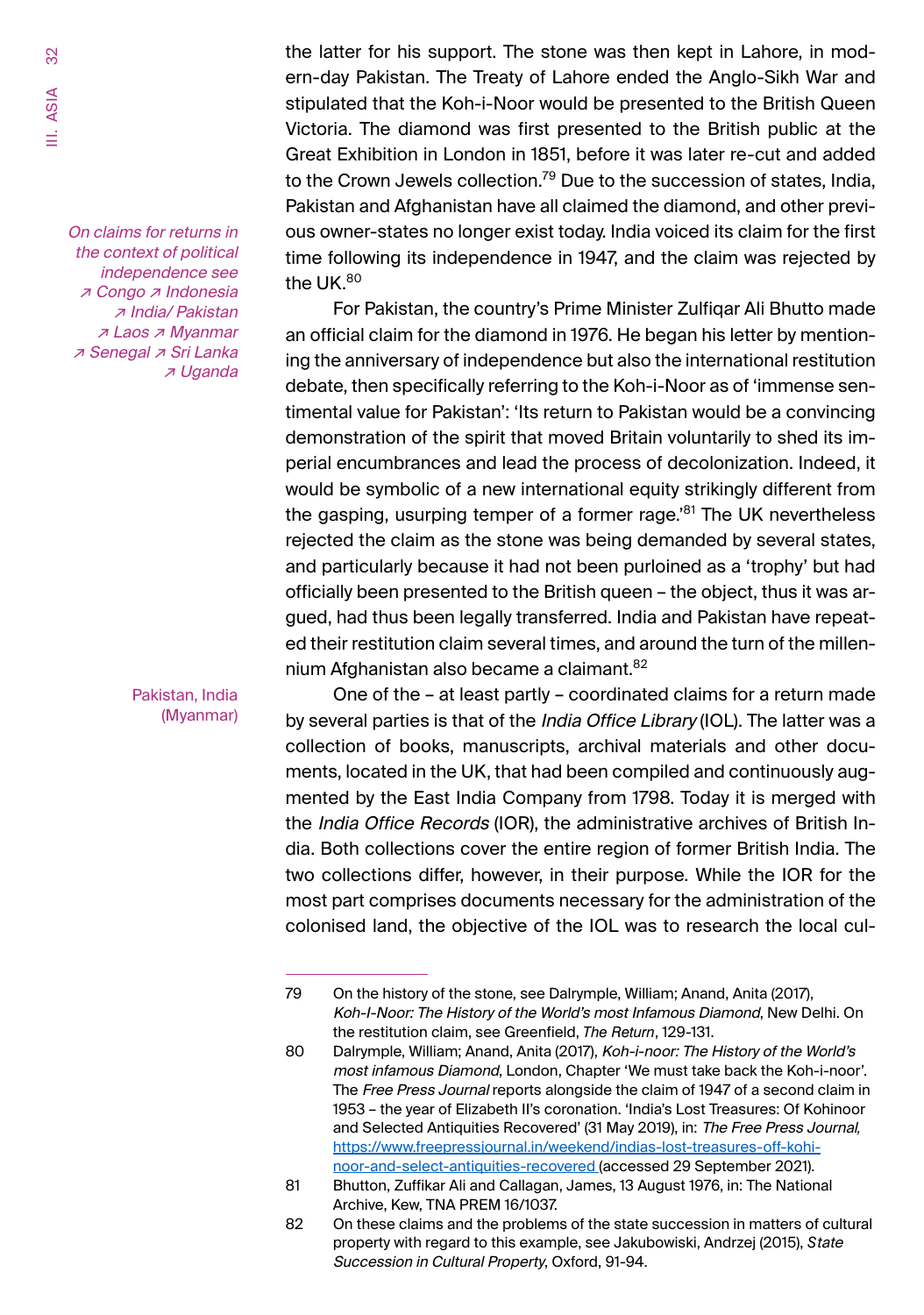tures, societies and languages and thus indirectly served the rulers over these areas. In 1947 India and Pakistan gained independence. The Indian Independence Act regulated the dissolution of the India Office, which had administrated the IOL. One consequence of this was that the IOL was taken over by the administrative department of the Secretary of State for Commonwealth Relations.<sup>83</sup>

Following its own independence, Burma (today Myanmar) began to express interest in parts of the IOL in 1948. British Foreign Office records confirm that the UK was successful in evading these enquiries - at least until 1954, when Burma officially claimed for the first time 177 books and manuscripts that had originally (until 1885) been part of the Royal Library at Rangoon. At this stage, the UK merely replied that the IOL should remain intact (and in the UK) and thus declined to negotiate.<sup>84</sup>

India and Pakistan also asserted claims to the IOL after independence. In 1959 an *aide-memoire* was sent from the Indian and Pakistani governments to the Minister of State for Commonwealth Relations, in which both governments agreed that the collection should initially remain in London and not be divided up; in other words, that the 'Indian' and 'Pakistani' sections should not be separated. They also demanded, however, that the British government acknowledge India and Pakistan as the rightful owners of the IOL. A negotiation began between the three governments that lasted several years. The UK asserted a number of fundamental conditions (no division of the IOL, IOL should remain in the UK, etc.).<sup>85</sup> Later an agreement was reached regarding a shared administration of the library. It should be noted here that Burma had also asserted claims to manuscripts and books of the IOL (see above) but that the UK only entered into negotiations with India and Pakistan.<sup>86</sup>

#### India Sri Lanka

Using the Relics of Sāriputta and Moggallāna as an example, Torkel Brekke has shown how returns to Sri Lanka and India were carried out. These were artefacts that were first used to revive Buddhism at the end of the  $19<sup>th</sup>$  century and by the Indian government as national

<sup>83</sup> On the background, see Datta, Rajeshwari (1966), 'The India Office Library: Its History, Resources, and Function', in: The Library Quarterly, 36, 2, 1966, 99-148.

<sup>84</sup> It was not possible within the scope of this paper to research the inquiry regarding a possible correspondence between the UK and Burma on this issue. Cf. the description of the process in Foreign Office (FO), J.E. Cable (FO) to Costley-White (CRO), 5 July 1961, in: The National Archive, Kew, TNA FO 371/159788.

<sup>85</sup> Cabinet Papers: India Office Library, 26 April 1960, in: The National Archive, Kew, TNA CAB 129/101/23; Cabinet Papers: India Office Library, 28 April 1960, in: The National Archive, Kew, TNA CAB 128/34/28.

<sup>86</sup> On the Burmese claims and the possible complications of negotiations on the Mandalay Regalia should the Burmese claims to parts of the IOL be acknowleged, see W.A.B. Hamilton (CRO) to Warner (FO), 3 September 1962, in: The National Archive, Kew, TNA FO 371/1666408-DB1761/8. As far as could be ascertained there were no official negotiations regarding the Burmese claims to the IOL. Following the request of the Burmese ambassador, however, the UK inquired as to whether Burma might receive copies of selected books and manuscripts as microfiches, describing this process as time-consuming and cost-intensive. See Minutes, Tonkin, 21 August 1963 and Draft Letter to Burmese Ambassador, in: The National Archive, Kew, TNA FO 371/1666408-DB1761/4.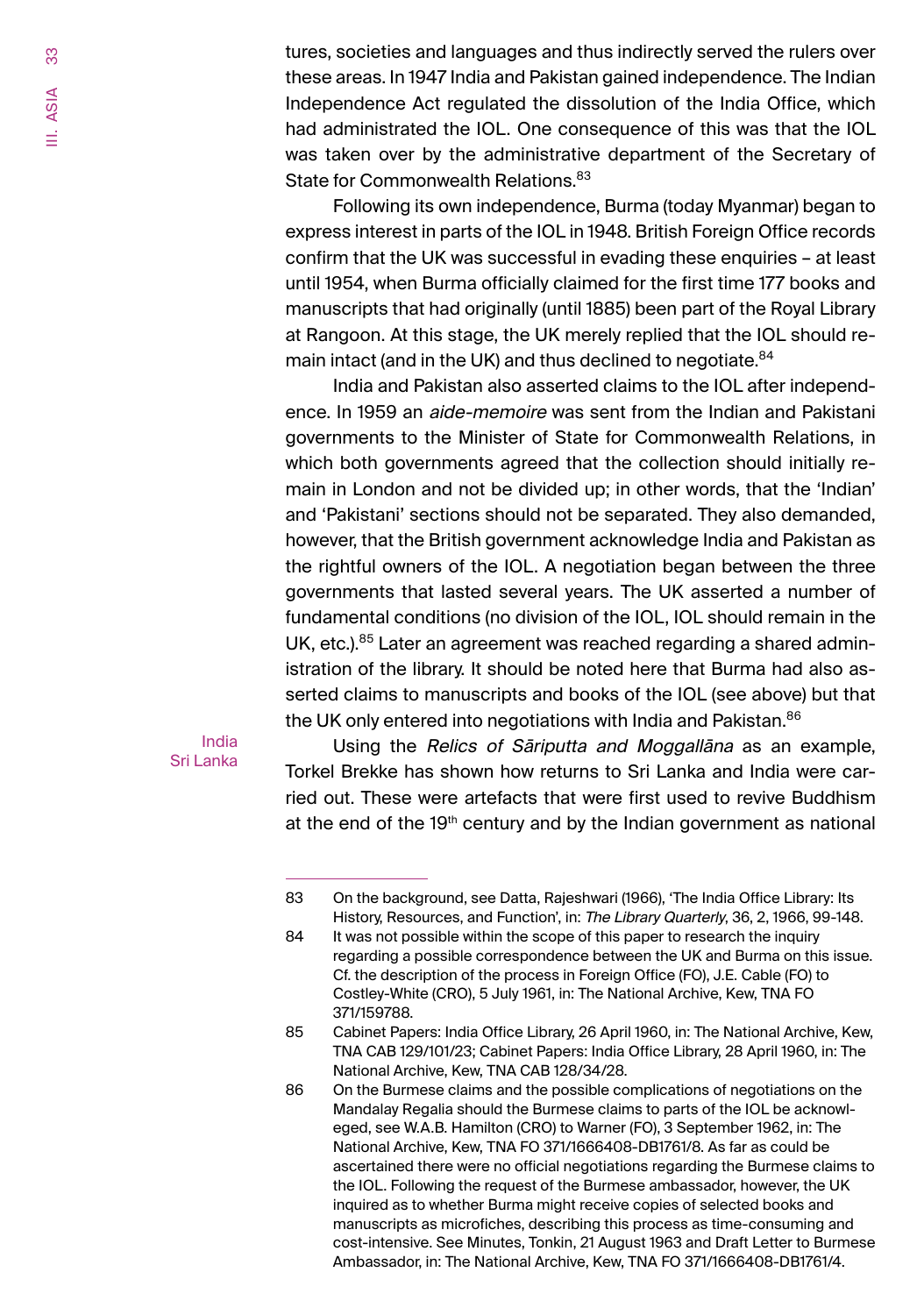symbols in 1952. The relics were removed from their ancestral location in Sanchi, India, in 1851 and ultimately found their way into the Victoria and Albert Museum (V & A). The ownership of the V & A was questioned for the first time by the Buddhist Mission and the British Maha Bodhi Society in 1932. Brekke then traces the negotiation process pertaining to the relics, during which was initially permitted the Maha Bodhi Society to carry out rituals with the relics on the museum premises. In 1938 the first request was submitted for the artefacts to be returned to the Maha Bodhi Society of Calcutta. Following agreements with the British Ministry of Education and the India Office, the return of the objects was settled; however, the repatriation process was delayed, probably on account of the war. In 1947 the artefacts were first taken to Ceylon/Sri Lanka, at the time still part of the British Empire, where they were exhibited for two years. The negotiations between the Society and the Indian government lasted several years, and it was not until 1952 that the relics were eventually re-enshrined in their place of origin. $87$ 

Myanmar

On claims for return in the context of political independence see ↗ Congo ↗ India/ Pakistan *⊼* Indonesia ↗ Laos ↗ Myanmar ↗ Senegal ↗ Sri Lanka ↗ Uganda

Burma, today Myanmar, is a country that has asserted a number of claims over a relatively long period of time – like Nigeria or Sri Lanka, some of the cases being conducted in informal settings.<sup>88</sup> One of the most famous pieces was the *Lion Throne* – one of a total of eight historical thrones of Burmese monarchs. After the Third Anglo-Burmese War, the throne was taken to India in 1885, where it was exhibited in Calcutta. In 1948, after Burma's independence, Lord Mountbatten, at the time Governor General of India, presented it to Burma, where it was subsequently put on display in the National Museum.<sup>89</sup>

The Burmese Regalia or Mandalay Regalia constitute by far the most significant collection of controversial artefacts.<sup>90</sup> These were declared the property of the Indian government at the capture of Mandalay in 1885, and were sent to London for the Colonial and India Exhibition in 1886. As the Indian Office objected to their being auctioned after the

<sup>87</sup> Brekke, Torkel (2007), 'Bones of Contention. Buddhist Relics, Nationalism and the politics of Archaeology', in: Nume 54, 270-303.

<sup>88</sup> During his state visit of 1950, for example, U Nu inquired as to the return of the *Nga-mauk Ruby* in an informal setting. The Foreign Office noted that 'U Nun asked whether the Nag-mauk ruby could not be found and returned, but no action was taken on what was a verbal and informal approach.' It seems that there had been earlier claims for the return of the ruby by the former Royal House of Burma. They claimed it as 'personal property of the ex-King Thibaw'. The FO noted that '[s]uch requests are usually associated with demands for monetary aid.' The location of the ruby was and is, however, unknown. In 1955 a Burmese naval officer visiting Plymouth requested the return of Burmese weapons that had been brought to England in 1885. See the summary, in: The National Archive, Kew, TNA 371/143913/DB 1761/1.

<sup>89</sup> Draft letter to Lord Taylor (CRO), Re: Mandalay Regalia, 26 October 1960, in: The National Archive, Kew, TNA FO371/175141-DB1761/2. Aldrich, Robert (2016), 'The Return of the Throne: The Repatriation of Kandyan Regalia to Ceylon', in: Robert Aldrich, Cindy McCreery (Eds.), Crowns and Colonies: European Monarchies and Overseas Empires*,* Manchester, 139-162.

<sup>90</sup> Clarke, John (2021), 'On the Road Back to Mandalay: The Burmese Regalia – Seizure, Display and the Return to Myanmar in 1964', in: Louise Tythacott, Panggah Ardiyansyah (Ed.), Returning Southeast Asia's Past: Objects, Museums and Restitution, Singapore, 111-138.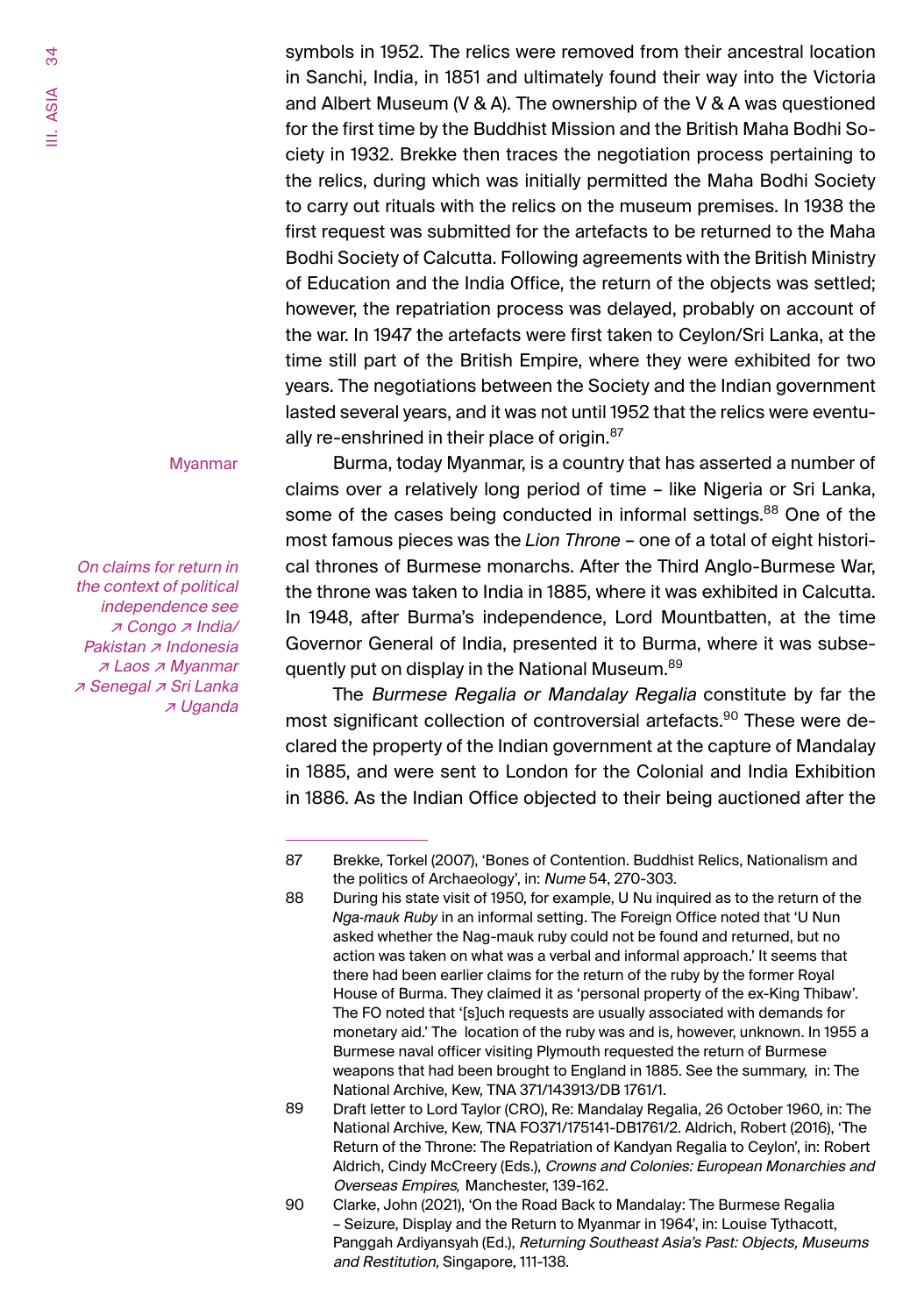exhibition, the collection was given to the South Kensington Museum, later the V & A, for safekeeping. The regalia did not become the property of the museum; the V & A merely took them into 'custody'.<sup>91</sup>

The IOL, as discussed above, was being claimed by both India and Pakistan, and Burma's claims in this regard were never officially negotiated. But when Burma made claims to the *Mandalay Regalia*, there were concerns among the various UK ministries that the claim to the regalia would complicate the negotiations with India and Pakistan.<sup>92</sup> One fear, for instance, was that returning the regalia might set a precedent supporting arguments for the return of (parts of) the IOL. These concerns were fed by the 'coincidence' that the IOL contained manuscripts that had previously belonged to the Royal Library of Burma and had been confiscated by British troops.<sup>93</sup> In order to avoid such complications, the British side decided to include in the regalia only the artefacts that were being kept in the V & A Museum and not the IOL manuscripts.

Archival records show that the first unofficial request for the regalia was made by the ambassador in London in 1956 and declined by the British government. Some in the British Foreign Office, however, were in favour of returning the regalia in 1957, on the occasion of the  $10<sup>th</sup>$  anniversary of independence.<sup>94</sup> In his recent article, John Clark traces the process around the claims by Burma that began in 1960.<sup>95</sup> In 1961, a military regime put an end to this democratic chapter in Burma's history, also resulting in a deterioration of relations with the UK. The museum, or rather its curator John Irwin, had for some years advocated the return of the regalia, but until now had met with resistance from the Foreign Office. When General Ne Win, Head of State of Burma, made a private visit to the UK in 1964, however, the decision to return the artefacts was made relatively quickly.96

While the return of the Burmese Regalia did not have the 'domino' effect' feared by the officials – there was no dramatic increase in claims pertaining to other collections in the UK – the case did serve as a point of reference for others, both in the UK and in other countries. In 1967, for ex-

- 94 See The National Archive, Kew, in TNA 371/143913/DB 1761/7 and TNA FO 371/129445.
- 95 Clarke (2021), 'On the Road Back'.<br>96 See The National Archive. Kew. TN
- See The National Archive, Kew, TNA FO 371/169782.

<sup>91</sup> S. Pearn: Minutes BURMESE REGALIA, 14 April 1959, in: The National Archive, Kew, TNA 371/143913.

<sup>92</sup> On 'Burmese interest in the future of the India Office Library' see letter: FO and Coatley-White (CRO), 5 July 1961, in: The National Archive, Kew, TNA FO 371/15978.

<sup>93</sup> This seems to have rather been the concern of the Commonwealth Relation Office (CRO), under whose responsibility the IOL fell and who were critical of proposals to return the regalia. At the same time, the FO also noted in this regard 'inter-department jealousies and even personal animosities behind this prolonged intransigence'. J.E. Cable, 15 April 1964, in: The National Archive, Kew, TNA 371/175141/DB1761/1. In this letter the date is given as 1889, which was the date of confiscation of the manuscripts with the regalia; another document names 1885 as the year when the Royal Palace at Mandalay was looted: J.E. Cable (FO) to Coatley-White (CRO), 5 July 1961, in: The National Archive, Kew, TNA FO 371/159788.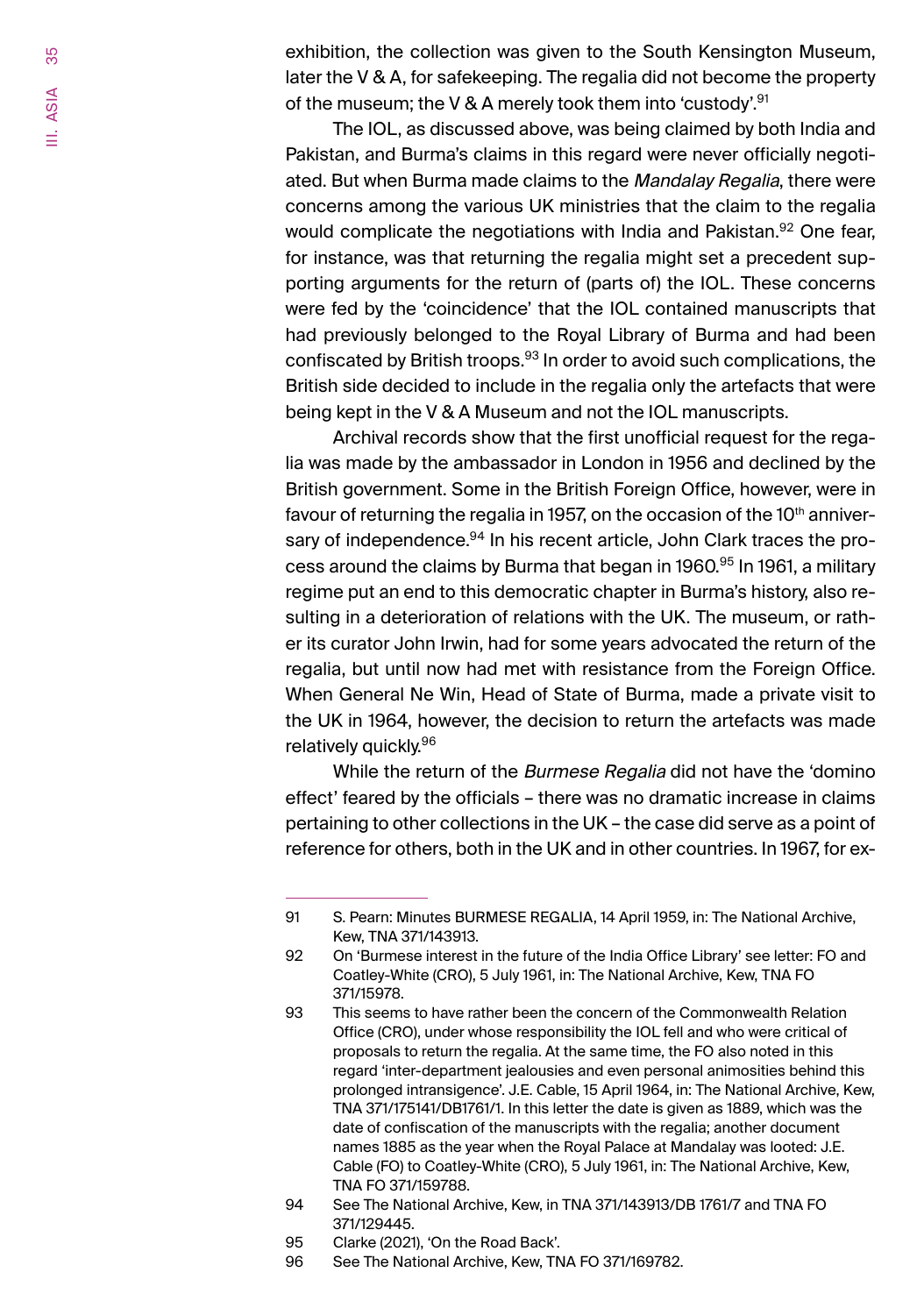ample, Burma asserted claims via the German ambassador in Rangun for frescoes that Theodor Heinrich Thomann had either exported at the end of the 19<sup>th</sup> century and had sold to the Museum of Ethnology (Völkerkundemuseum) in Hamburg in 1906. The 'Thomann Affair' is one of the few cases to have been discussed in the German parliament.<sup>97</sup> When the request was passed from the Foreign Office to the museum the latter took a clear position, emphasising the significance of the frescoes for research and transfer of knowledge about Burma in the interests of international understanding – and above all that the frescoes had been obtained legally. The museum also stressed, however, that, despite their significance for Germany, the frescoes were far from possessing the 'national, historical, political and thus emotional importance of a crown treasure'; in other words, their significance was incomparable to that of the regalia returned by the UK. $98$  In the ensuing discussion, the claim was reduced to Burma requesting merely photographs of the frescoes. The artefacts were returned neither then nor when the debate was rekindled in the 1980s.<sup>99</sup>

Sri Lanka

Sri Lanka plays a prominent role in the history of returns, particularly because of the claim it asserted in 1980. In May of that year, shortly after the establishment of the UNESCO Intergovernmental Committee for Promoting the Return of Cultural Property to its Countries of Origin or its Restitution in case of Illicit Appropriation (ICPRCP), Sri Lanka made a claim, via the Committee, for the restitution of cultural property from more than 20 institutions from eight countries – at the time probably the most extensive formal claim for different objects from one country in history. This large-scale and public demand for the return of objects tends to detract from the fact that Sri Lanka had a long history of claims. Indeed, the 1980 claim was only made possible by the work of Hemasiri de Silva, director of the National Museum of Sri Lanka, who had conducted prior research into which objects were being held in which foreign museums.<sup>100</sup>

<sup>97</sup> See for example Deutscher Bundestag, 203. Session of 6 December 1968, 10927-10928.

<sup>98</sup> Gernot Prunner, Head of East Asia Department, re: Foreign Office inquiry as to possible return of Pangan frescoes in the Thomann Collection to the Burmese government, 11 April 1967, in: Museum am Rothenbaum – Kulturen und Künste der Welt (MARKK), Archive, 101-1, No. 1512

<sup>99</sup> According to the Foreign Office, in later discussions Burma no longer attributed such significance to the frescoes; the director of the Burmese archaeological service is even quoted as saying 'We have got enough of them [frescoes] in Pagan', see *Regierungsrat* Kilzer to Museum für Völkerkunde, 6 March 1970. On the further procedure, see the relevant files in the museum, with the Foreign Office and Federal Ministry of the Interior (BMI).

<sup>100</sup> Statement presented by the Democratic Socialist Republic of Sri Lanka concerning the restitution of significant cultural objects from Sri Lanka, Intergovernmental Committee for Promoting the Return of Cultural Property to its Countries of Origin or its Restitution in Case of Illicit Appropriation, 1<sup>st</sup> session, Paris 1980, in: UNESCO Archive, Paris, France, CC.79/conf.206/6,CC.79/conf.206/Col.10. De Silva, Hemasiri (1975), <sup>A</sup> Catalogue of Antiquities and Other Cultural Objects from Sri Lanka (Ceylon) and Abroad, Colombo. For a contextualisation of this discussion, see Naazima Kamardeen (2017), 'The Protection of Cultural Property: Post-Colonial and Post-Conflict Perspectives from Sri Lanka', in: International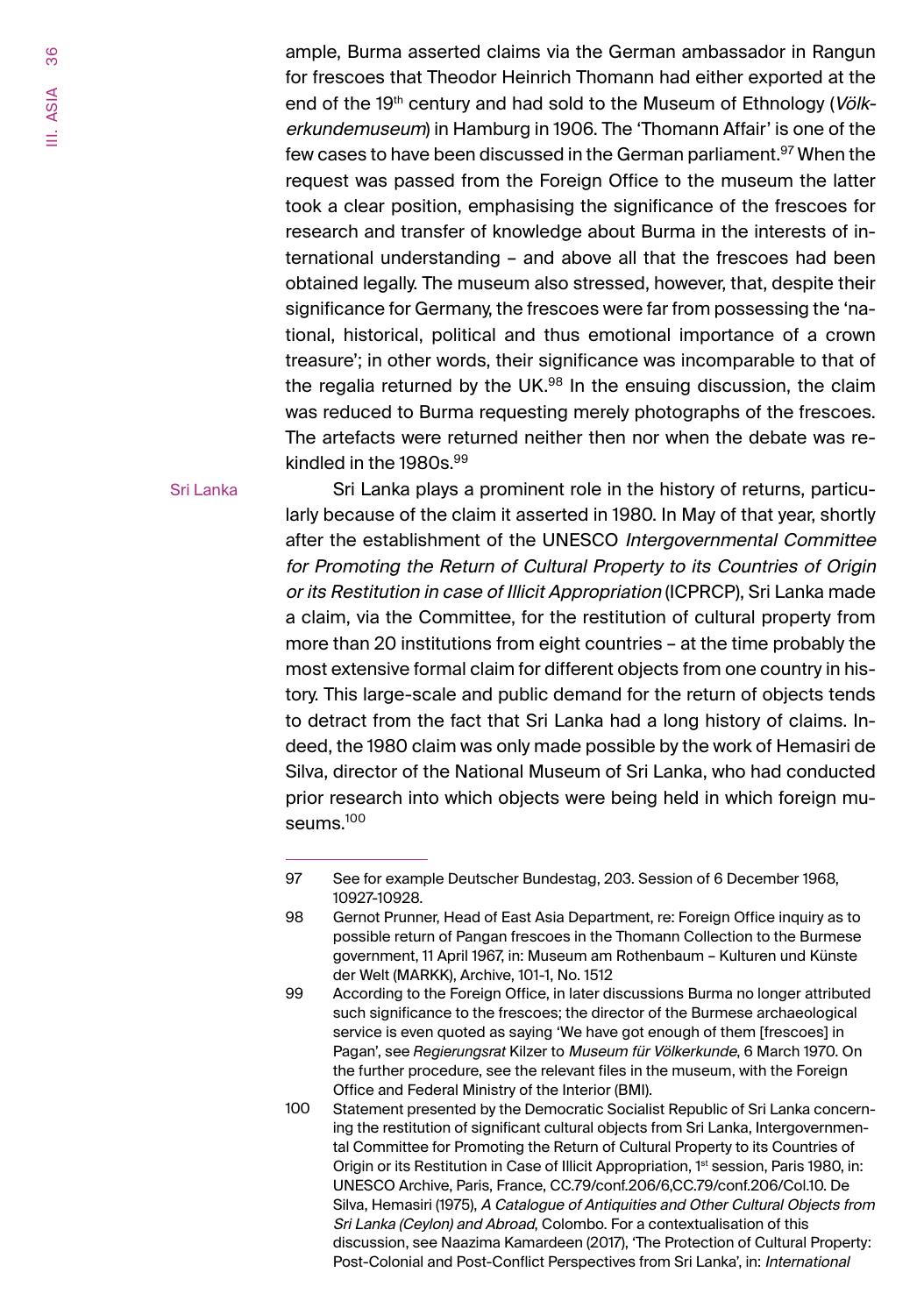Sri Lanka's history is shaped by a succession of three colonial powers. In the early 16th century, Portuguese settlers established the first colonies in the coastal regions of what was then Ceylon and gradually expanded their rule. These territories were seized by the Dutch in the mid-17<sup>th</sup> century, who controlled the island except for the Kandyan Kingdom in the Central Province. Around 1800, the British captured these areas, fought against the Kandyan Kingdom in 1815, and thus ended the last independent monarchy of Ceylon. Ceylon gained independence in 1948. If we focus only on the claims made to the UK – only one of the three colonial powers – we can identify a number of claims (and some returns) made between 1929 and 1971 that have remained largely unresearched to date. It is likely that further claims for objects were asserted to the other (former) colonial powers or western countries.<sup>101</sup>

British historian Robert Aldrich has reviewed the restitution claims (and returns) of a number of artefacts that can be attributed to the *Kandyan Regalia*.'<sup>02</sup> He explains that as early as 1933, George E. de Silva, a member of the Kandy City Council and elected member of the State Council, drafted a resolution that was passed by the State Council in 1934 and approved by the Governor of Ceylon: 'This Council respectfully requests His Majesty's Government in England that the Crown and Throne that were removed from Ceylon and which are now at Windsor Castle be restored to this Government to be kept as a national possession'.<sup>103</sup> With the support of the governor as well as the Secretary of State for the Colonies, both of whom believed the 'good-will gesture' would strengthen their relationship with the colony, King George V decided to return both artefacts.

Historian Nira Wickramasinghe has reviewed a case from the context of the 1948 independence celebrations: the return of Keppetipola's Cranium, which Wickramasinghe describes as one of the most celebrated returns of 'national objects'. Keppetipola Disawe was one of the leaders of the rebellion against British rule. He was executed in 1818 and his skull was brought to the UK. The return of the skull was demanded in the context of independence. A few days before independence was declared, the Duke of Gloucester returned the cranium of this resistance fighter against colonial occupation.<sup>104</sup>

On claims for returns in the context of political independence see ↗ Congo ↗ India/ Pakistan *⊼* Indonesia ↗ Laos ↗ Myanmar ↗ Senegal ↗ Uganda

Journal of Cultural Property 24, 429-450.

<sup>101</sup> A systematic study is required as to possible claims in earlier periods to the other countries which had colonies in Sri Lanka (Dutch, Portuguese), but also to what extent other countries received claims for artefact returns. The connection to India is particularly important here. For an initial overview see de Silva, Hemasiri (1979), 'Sri Lanka', in: Museum, 22-25. De Silva also refers to voluntary returns by private individuals. Jos van Beurden mentions a 'tooth of the Buddha' which was returned during or shortly after the Dutch Wars in Kandy, see van Beurden (2017), Treasures, 44.

<sup>102</sup> Aldrich, Robert (2016), 'The Return of the Throne: The Repatriation of Kandyan Regalia to Ceylon', in: Robert Aldrich, Cindy McCreery (Eds.), Crowns and Colonies. European Monarchies and Overseas Empires*,* Manchester, 139-162.

<sup>103</sup> Quoted from Aldrich (2016), 'The Return', 146.<br>104 Local newspapers referred to the skull as a 'n

Local newspapers referred to the skull as a 'national relic'. Wickramasinghe, Nira (2003), 'The Return of Keppetipola's Cranium: The Construction of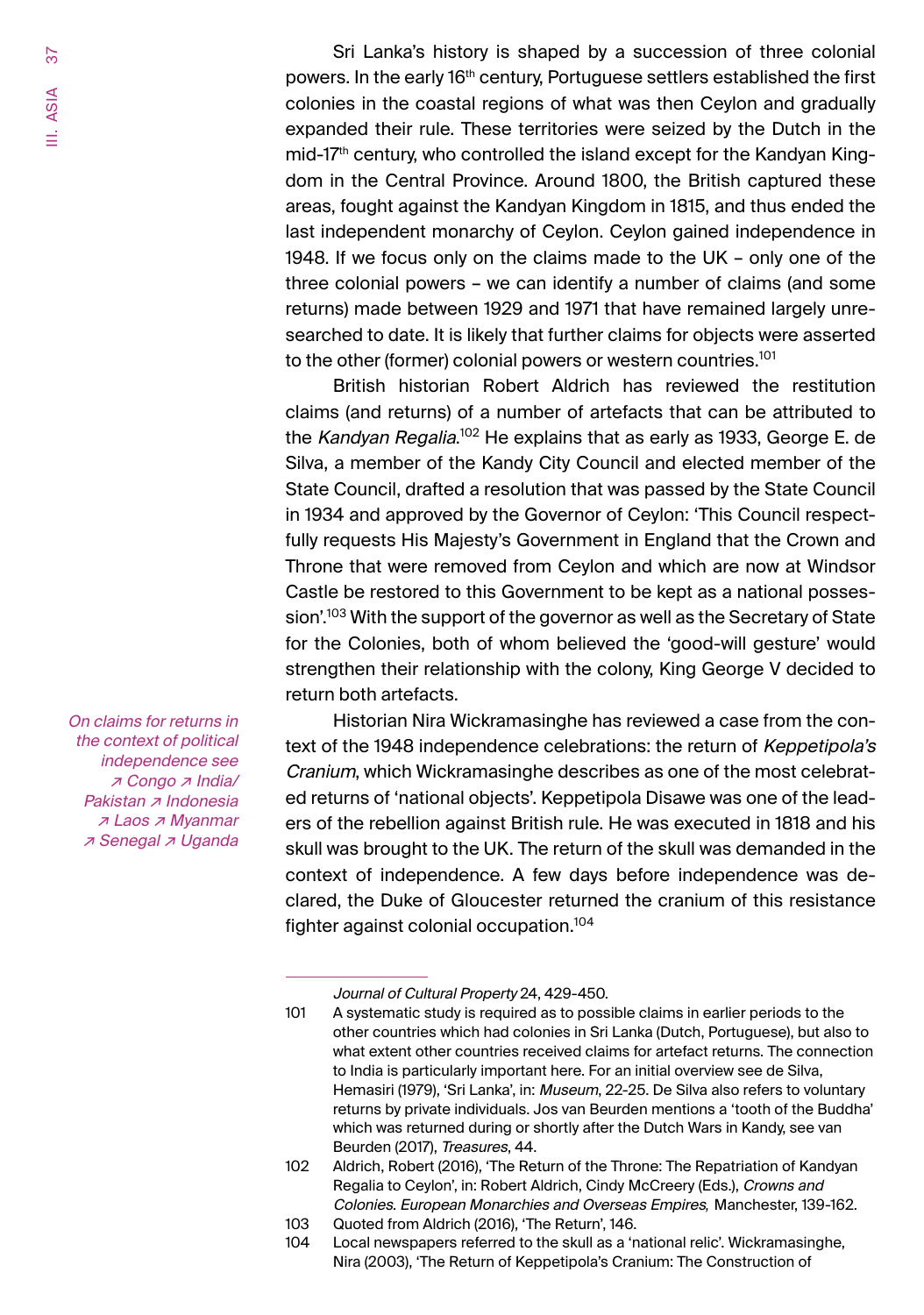Alongside these two relatively well researched cases there is a wealth of further claims that are only casually mentioned in the literature. In 1934 the Duke of Gloucester handed over in the name of the king a throne and footstool of the last king of Kandy, in 1936 the crown of King Siri Vikrama Raja Simha as well as a *sceptre*, a ceremonial sword, and a *belt* of the last King of Kandy, and these were followed in 1937 by a *painting* of the 'Dutch Governor receiving ambassadors from the king of Kandy' from the Royal Asiatic Society. Claims were made for a Kandyan gun from Dublin in 1939, Admiral S. Brownrigg offered to return Buddha's Tooth to Ceylon in 1942, and the Flags of Kings of Kandy were claimed from the UK in 1971. Returns were also made by private individuals, such the Kandyan Kastane Sword, which was returned to the National Museum of Colombo by Josephine Whitelaw of Scotland in 1930 (her husband had acquired the sword). A royal seal that H. Parker had presented to the Manchester Museum was exchanged for other artefacts with the National Museum of Colombo in 1929.105

India

India has already been mentioned in the context of objects that India returned to Burma during the colonial period or due to restitution claims asserted by both India and Pakistan. For the temporal scope of this paper, only relatively few cases were found in which India had raised claims for artefacts. An early case has been reviewed by historians Bahai Nahar Singh and Bahai Kirpal Singh, and pertains to the *Swords of Guru*  Gobin Singh (1666-1708).<sup>106</sup> At the capture of Lahore, mentioned here in the context of claims to the Koh-i-Noor diamond, one of the swords of Guru Gobin Singh was confiscated and sent to the UK in 1853, and a second sword belonging to the Guru was given to UK officials in order to be presented to Queen Victoria. After Bahai Nahar Singh had published initial findings on related artefacts in 1964, the Indian External Affairs Department took over the matter and discovered that Lady Lindsay, great-granddaughter of Lord Dalhousie (Governor General of British India), was in possession of artefacts associated with the swords; she returned these in 1966.107 In 1989, Bahai Nahar Singh published a third, extended documentation, intended to motivate the 'Indian Government, Sikh leaders, public men and researchers' to undertake further research on the locations of the two swords and to subsequently request their return.

Singh also explains that the regional government in Punjab, part of former British India, had first made inquiries as to the whereabouts of the

Authenticity in Sri Lankan Nationalism', in: Gyanebdra Pandey, Peter Geschiere (Ed.), The Forging of Nationhood, New Delhi, 129-155. Wickramasinghe, Nira (26 July 1997), 'The Return of Keppetipola's Cranium: Authenticity in a New Nation', in: Economic and Political Weekly, 85-92.

<sup>105</sup> Wickramasinghe (2003), 'The Return', 153-154. De Silva (1979), Sri Lanka, in: Museum international 22-25, here 23. See also TNA FCO 37/783, CO 54/976/14, CO 54/969/7, CO 54/979/3, CO 54/979/2 as well as other files in the National Archive, Kew.

<sup>106</sup> Bahai Nahar Singh and Bahai Kirpal Singh (1989), Two Swords of Guru Gobin Singh in England (1666-1708 A.D.), Delhi.

<sup>107</sup> 1. Shield, 2. Dai-Ahini, 3. Shamsher-i-Tegha, 4. Bracelet, 5. Burchee and 6. Chakar-i-Ahini, ibid., XI-XII.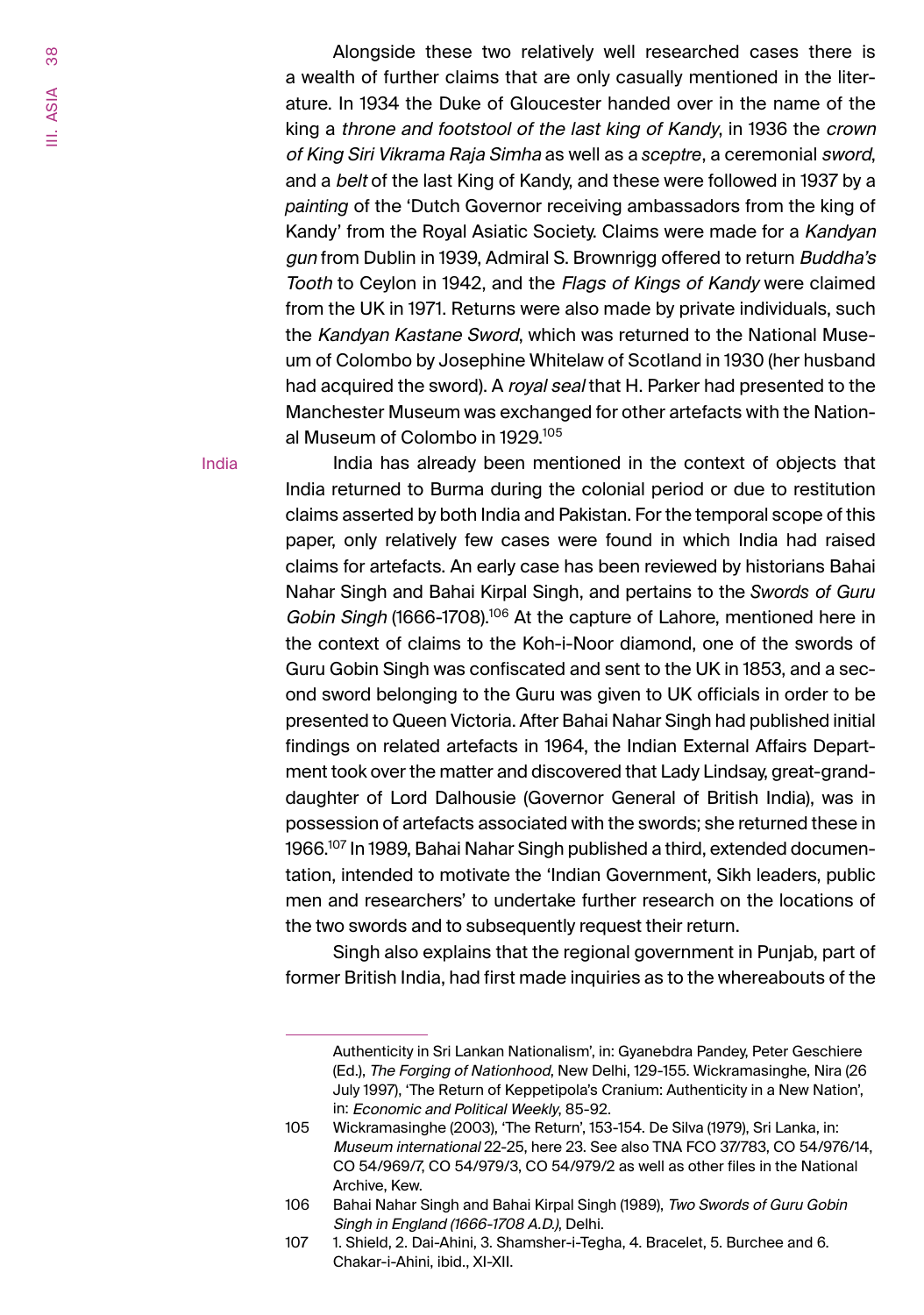swords in 1921 and until 1928 had continued its efforts to collect further information.108 It proved impossible, however, both in the 1920s and during the research of Bahai Nahar Singh, to uncover any reliable information regarding their location and so no official claim could be made for their return. The case remains unsolved today.<sup>109</sup>

Indonesia

A relatively large amount of work is available on returns, or claims for such, placed on the Netherlands by Indonesia. Hari Budiarti of the National Musuem of Indonesia, for example, has traced, among other aspects, the changes in ownership of a collection acquired during the South Sulawesi Expeditions in 1905.<sup>110</sup> These expeditions included the Third Bone War and the Gowa War, struggles for the supremacy of Sulawesi. The Dutch military confiscated a number of objects that were initially sent to the Museum of Batavian Society, Jakarta (today the National Musuem of Indonesia) in order to be valued. Some artefacts were released for sale, and several hundred examples of Gowa jewels and weapons were presented to the Rijksmuseum voor Volkenkunde in Leiden in 1907, where they were exhibited together with artefacts acquired during a military expedition to Bali in 1906 or during the war against Bone. In 1937 the Kingdom of Gowa became an autonomous region with good relations with the Netherlands. A number of returns on the part of the Batavia Museum in 1938 can be considered in this context, including regalia, which were brought directly to the Sultan Muhammad Tabir Muhimmuddi Tumenanga ri Sungguminasa, the thirty-fifth Sombaya ri Gowa (Gowa king). In 1931, the eldest son of the sultan demanded the return of objects that were then in the Museum in Leiden. The Dutch East Indies Government supported the claim on account of its loyalty to the royal family. Later the regalia were also returned to Bone.<sup>111</sup>

Similary, the Lambok Treasure also comprised objects acquired by the Dutch during a military expedition in the early 1890s and handed to the Museum of Batavian Society 'for safekeeping'. As Wahyu Ernawati has pointed out, the Dutch government requested that the artefacts be sent to the Netherlands in 1896, where Lambok objects were exhibited together with other items in the Rijksmuseum in 1897. Some of the artefacts were returned after negotiations between the Minister for the Colonies and the Batavian Society. The others initially remained in the Netherlands.112

<sup>108</sup> Enquiry by the Punjab government as to the whereabouts of the sword belonging to Guru Gobin Singh to The Secretary of Govt. India, 13 June 1921; the last letter in the records is dated 1928. Ibid., 23-64.

<sup>109</sup> As reported, for example, by Kulwant Singh (3 June 2001), 'Quest for the Guru's Swords', in: Tribune India, https://www.tribuneindia.com/2001/20010603/ spectrum/main2.htm (accessed 29 September 2021).

<sup>110</sup> Budiarti, Hari (2007), 'Taking and Returning Objects in a Colonial Context. Tracing the Collections Acquired during the Bone-Gowa Military Expeditions', in: Pieter ter Keurs (Ed.), Colonial Collections Revisited, Leyden, 124-144.

<sup>111</sup> For a list of several objects, see Budiarti: 'Taking and Returning', 134-140. Ernawati, Wahyu (2007), 'The Lambok Treasure', in: Pieter ter Keurs (Ed.), Colonial Collections Revisited, Leyden, 186-202.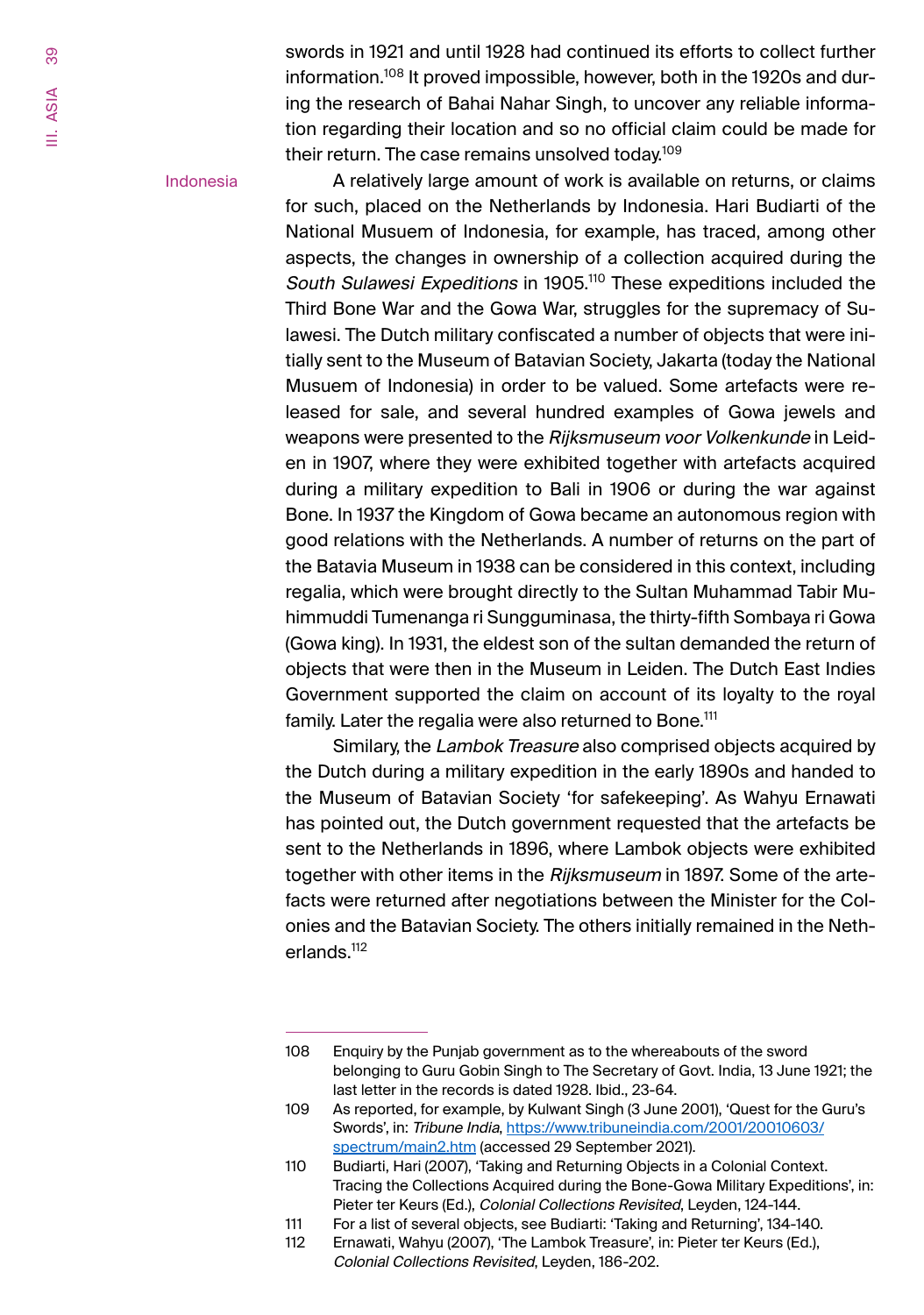A third case of claims from the colonial occupation pertains to objects acquired by the Dutch in Bali during military expeditions between 1906 und 1908. Francine Brinkgreve, David J. Stuart-Fox and Wahyu Ernawati have focused in their work on the keris, often referred to as regalia. In 1938 the Netherlands-Indies government decided to return a limited amount of power to the former rulers of the Balinese states. There was a discussion as to whether the specific keris, at the time in the Museum of Batavian Society, should be returned. Unlike in the cases of Gowa und Bone, no reasons for the decision are documented in the records. Two of four keris were returned in 1937 following repeated requests, and two are still in the museum in Jakarta.<sup>113</sup>

These examples from the Dutch colonial period show how the restitution discourse was linked to political arguments, as has already been noted with regard to the British example, placing the discussion of returns within the context of struggles for independence. Cynthia Scott has examined these with an interest in the 'cultural diplomacy' of the Netherlands and shown how returns could serve to foster loyalty or maintain good relations. After the Second World War, restitution debates became more palpable for the first time in 1949 when an employee of the Dutch National Railway proposed returning to the Indonesian government 'various trophies' including the 'crown treasures'.<sup>114</sup>

This was a controversial topic within the Dutch government, but the cultural sub-committee of the Committee for Indonesian Affairs included the possibility to exchange artefacts of cultural or historical value in a draft cultural agreement.<sup>115</sup> A deterioration in Indonesian-Dutch relations stood in the way of further negotiations on the matter until the situation improved again in 1963, and discussions on cultural relations – and thus also on restitution – were resumed.<sup>116</sup> The Dutch side was anxious to address the return of artefacts within the framework of foreign aid. After long negotiations, the first returns eventually took place in the 1970s, with Queen Juliana beginning the process by presenting President Suharto with the manuscript of the *Nagarakertagama* as a 'gesture of goodwill' during a state visit in 1973.<sup>117</sup> Further returns were made after a cultural agreement was signed in 1975: the *Crown of Lambok* and other Lambok Treasure*s* in 1977, and the Statue Prajñāpāramitā was handed over to the Museum Pusat in Jakarta in 1978. Between 1977 and 1978 objects were returned that had once belonged to Prince Dipo Negoro and which were being kept in the Bornbeek Museum in Velp.<sup>118</sup>

113 Francine Brinkgreve, David J. Stuart-Fox with assistance of Wahyu Ernawati (2007), 'Collections after Colonial Conflict. Badung and Tabana 1906-2006', in: Pieter ter Keurs (Ed.), Colonial Collections Revisited, Leyden, 145-185, here esp. 162-164. On the return in the 2000s see 166-174.

Scott (2020), Cultural Diplomacy, 130-136.

On returns in the course of state visits see *⊼* China ↗ Ethiopia ↗ Ghana

<sup>114</sup> Scott, Cynthia (2020), Cultural Diplomacy and the Heritage of Empire: Negotiating Post-Colonial Returns*,* New York, 25-33.

<sup>115</sup> Scott (2020), Cultural Diplomacy*,* 46-49.

<sup>116</sup> Scott (2020), Cultural Diplomacy, 73-78.

<sup>117</sup> Scott (2020), *Cultural Diplomacy*, 112-123.<br>118 Scott (2020), *Cultural Diplomacy,* 130-136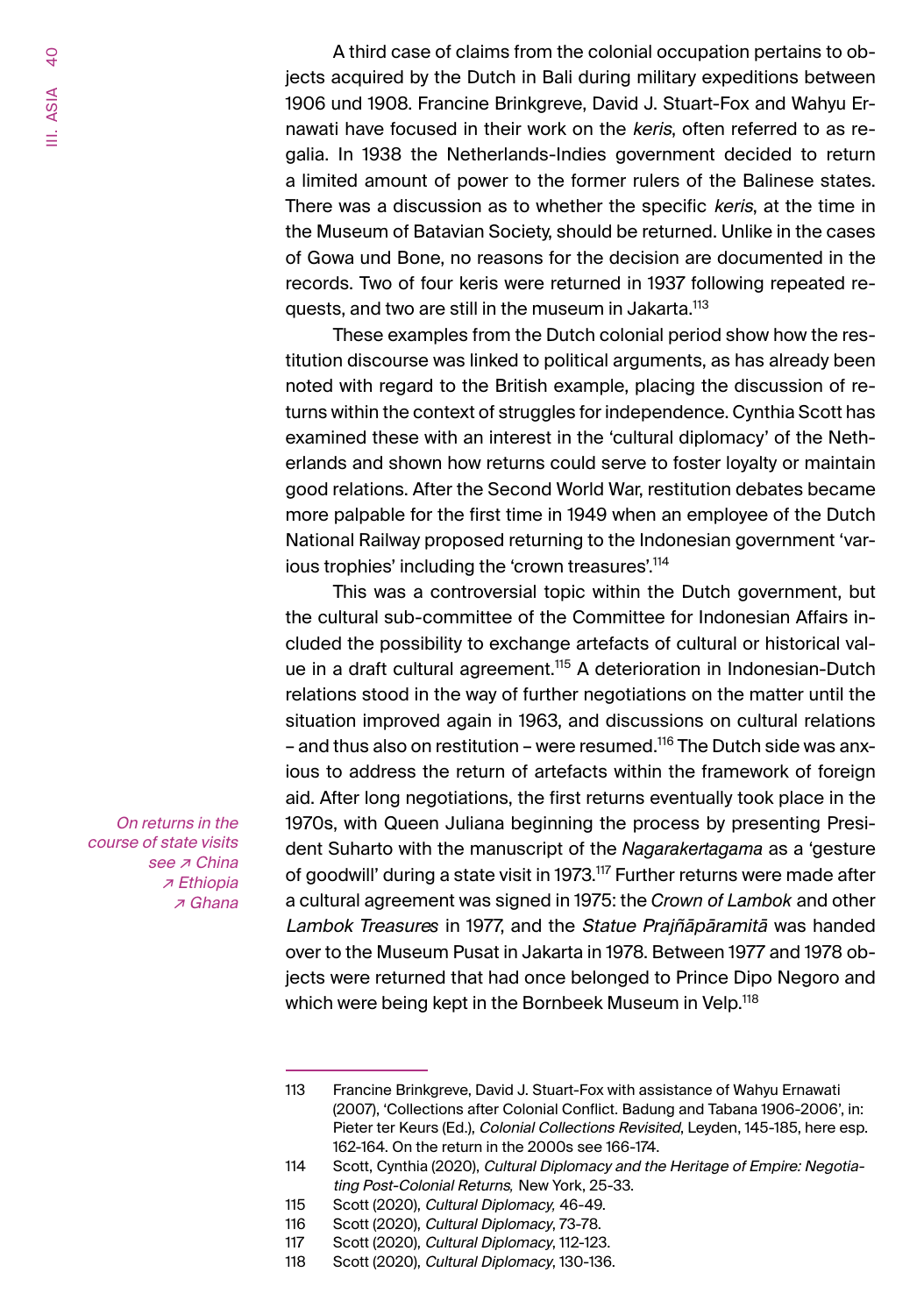<span id="page-40-0"></span>On claims for return in the context of political independence see ↗ Congo ↗ India/ Pakistan *⊼* Laos ↗ Myanmar ↗ Senegal ↗ Sri Lanka ↗ Uganda

Laos

On claims for return in the context of political independence see ↗ Congo ↗ India/ Pakistan *⊼* Indonesia ↗ Myanmar ↗ Senegal ↗ Sri Lanka ↗ Uganda

Alongside these returns of ethnological artefacts, the claims for Java Man are also noteworthy here – the fossilised remains of a Homo erectus found in modern-day Indonesia. Eugene Dubois had found the remains in 1895 and taken them to the Netherlands as private property. The return of this fossil was one of the cases discussed in the course of Indonesian independence. As Fenneke Sysling and Caroline Drienhuizen have pointed out, the fossil was of huge significance for the new nation as proof that Java had been one of the earliest populated regions of the world. Returning the fossil would also have underlined the significance of independent Indonesia as a nation of science, adding to the cultural aspects of the debate the new dimension of Indonesia's potential to preserve and scientifically study such fossils.<sup>119</sup> As in the case of Nutcracker Man, this example too demonstrates that scientific finds can carry the same significance for claimants as cultural artefacts and therefore should be equally included in restitution research.

A French case has been mentioned in a number of publications without further detail: the return of cultural property to Laos.<sup>120</sup> Andrzei Jakubowski explains how various agreements were reached between France and Laos in the context of the power transfer in the 1940s. Laos officially gained independence in 1949, and on 6 February 1950 both states signed an agreement that included cultural matters, initially placing, for instance, the museum collections of the *École francaise d'Ex*trême-Orient (EFEO) in Laos under joint ownership. When the EFEO had to leave Laos in 1975, the collections were nationalised and, in the course of restitution discussions at the UNESCO level, Laos reported in the same year that matters of restitution were concluded for the country.<sup>121</sup>

## **East Asia**

China

On claims via lawsuits see *⊼* Colombia ↗ Liberia ↗ USA

Restitution is a topic that is steadily gaining in importance for China. The State Administration of Cultural Heritage is currently compiling a catalogue of Chinese cultural property located abroad and, as Zuozhen Liu writes, the repatriation of cultural artefacts has become a national project for China since the beginning of the  $21^{st}$  century.<sup>122</sup> At the same time, China can also look back on a long history of claims, returns and discussions. Four early cases prior to 1970 will be outlined in the following.<sup>123</sup>

The earliest case that revolves around an artefact from China acquired in a context of colonial violence is related to an inner-German dis-

<sup>119</sup> Sysling, Fenneke; Drieenhuizen, Caroline (2021), 'Java Man and the Politics of Natural History: An Object Biography', in: Journal of the Humanities and Social Sciences of Southeast Asia 177, 2-3, 290-311.

<sup>120</sup> Greenfield (2007), *The Return*, 371; Ganslmayr, Herbert (1980), 'Wem gehört die Benin-Maske? Die Forderung nach Rückgabe von Kulturgut an die Ursprungsländer', in: Vereinte Nationen 3, 88-92, here 91. Van Beurden (2017), Treasures*,* 88.

<sup>121</sup> Andrzej Jakubowski (2015), State Succession in Cultural Property, Oxford, 121-123.

<sup>122</sup> Zuozhen Liu (2016), The Case for Repatriating China's Cultural Objects, Singapore, 20.

<sup>123</sup> More generally on returns to China see Liu (2016), The Case.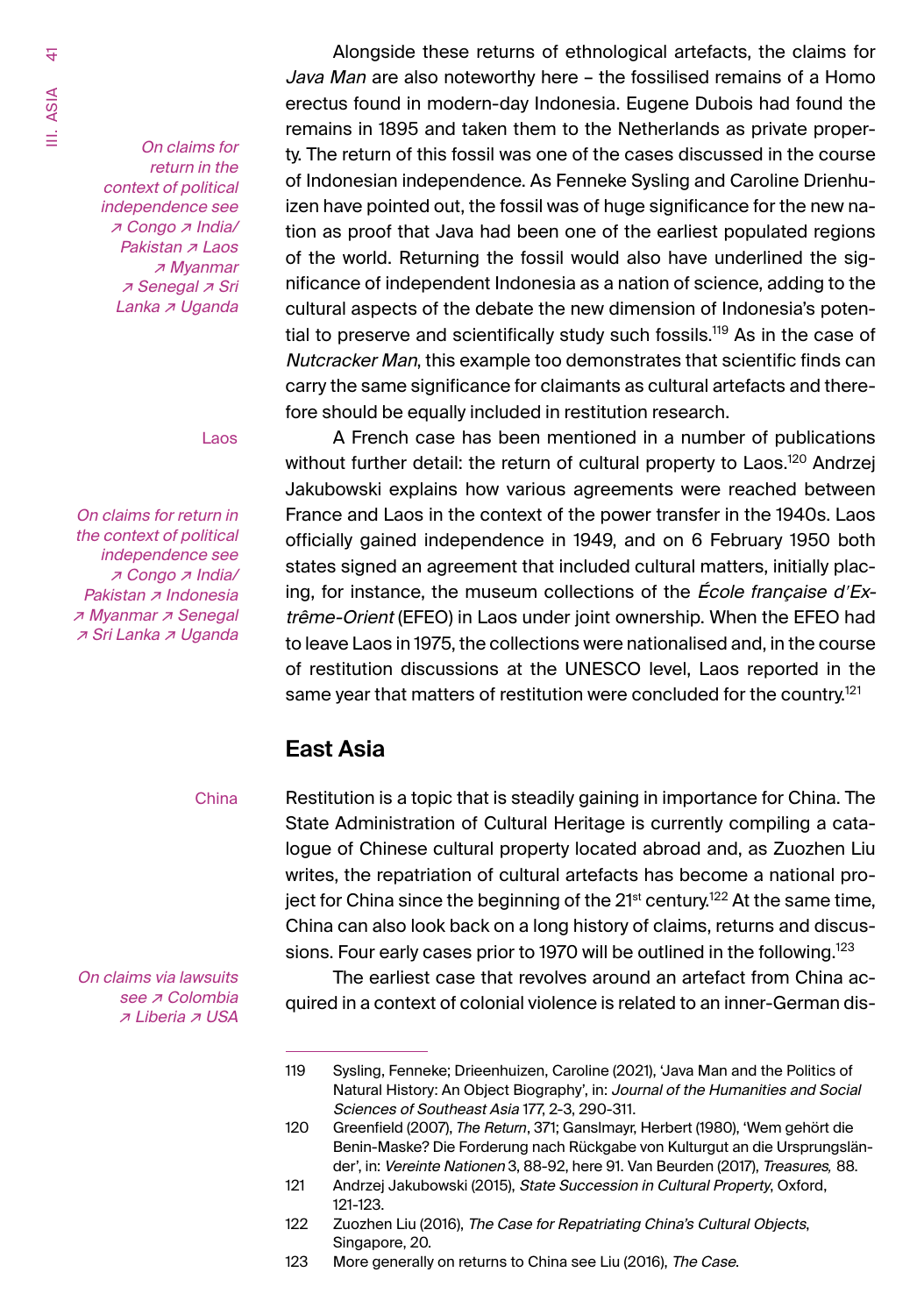cussion around the possible misconduct of a soldier in the Boxer War.<sup>124</sup> Georg Wöhlert had been involved in the suppression of the Boxer Rebellion in China. After his return to Germany, he sold a number of objects to the then Hildesheim Municipal Museum (Städtische Museum Hildesheim, today the Roemer- und Pelizaeus-Museum), including a battle painting on silk. In 1902, Wöhlert was tried by a military court in Leipzig for 'unauthorised looting or theft'.<sup>125</sup> The museum in Hildesheim was requested to pass on the items in question to the court for appraisal for the duration of the trial. The museum complied with the request but emphasised that the purchase of the artefacts had been made in good faith as to their legality, and that the museum had not received notification that a third party was claiming the artefacts. Should a claim to the objects be raised, the museum noted, the claimant should contact the museum directly, and the military court was not authorised to decide on the release of the artefacts.<sup>126</sup> The court dismissed the case due to a lack of evidence, and the painting was sent back to Hildesheim.<sup>127</sup>

The Treaty of Versailles stipulated the return of all the *astronomical* instruments removed from China by Imperial Germany during the Boxer War of 1900/1901 – within 12 months (Art. 131).<sup>128</sup> This brings us to the second example. This return was specified by the treaty despite the fact that China was not one of the signatory states, and these objects were returned shortly afterwards.<sup>129</sup> The idea of claiming these items does not seem to have come from China in this case, however, but rather from the US delegation.<sup>130</sup>

A Chinese claim did reach the Weimar Republic in 1931. The National Library of Beijing contacted Otto Glauning, director of the Leipzig University Library, and requested the return of the three volumes of the

On claims for restitution in the Treaty of Versailles see *⊼* Tanzania ↗ Saudi Arabia

<sup>124</sup> Many thanks to Sabine Lang of the *Roemer und Pelizaeus-Museum Hildesheim* for information about this case.

<sup>125</sup> Letter from the Royal Court of Saxony, 2<sup>nd</sup> Division No. 24, to the Magistrate of the City of Hildesheim, 13 March 1903, in: Roemer- und Pelizaeus-Museum Hildesheim, Archive, miscellaneous files.

<sup>126</sup> Director of the Roemer Museum to the Royal Court of Saxony,  $2^{nd}$  Division No. 24, Leipzig, 19 December 1902, in: Roemer- und Pelizaeus-Museum Hildesheim, Archive, miscellaneous files.

<sup>127</sup> Letter from the Royal Court of Saxony, 2<sup>nd</sup> Division No. 24, to the Magistrate of the City of Hildesheim, 13 March 1903, in: Roemer- und Pelizaeus-Museum Hildesheim, Archive, miscellaneous files.

<sup>128</sup> Germany was also responsible for covering the expenses. Ibid., 'Germany undertakes to restore to China within twelve months from the coming into force of the present Treaty all the astronomical instruments which her troops in 1900-1901 carried away from China, and to defray all expenses which may be incurred in effecting such restoration, including the expenses of dismounting, packing, transporting, insurance and installation in Peking'. Treaty of Versailles, Art. 131.

<sup>129</sup> A short message of 1921 reports that 'five bronze astronomical instruments' were returned. See W.W.C. (1921), 'Return of Astronomical Instruments to China', in: Publication of the Astronomical Society of the Pacific, 33, 195, 272-273.

<sup>130</sup> The US diplomat Shotwell seems to have initiated this – cf. Xu Guoqi (2005), China and the Great War: China's Pursuit of <sup>a</sup> New National Identity and Internationalization, Cambridge, 268. Shotwell, James T. (1937), At the Paris Peace Conference, New York, 136-139. Many thanks to Niklas Leverenz for discussing this claim. See also Niklas Leverenz (30 April 2014), 'Chinas Enttäuschung als Siegermacht', in: Die Zeit.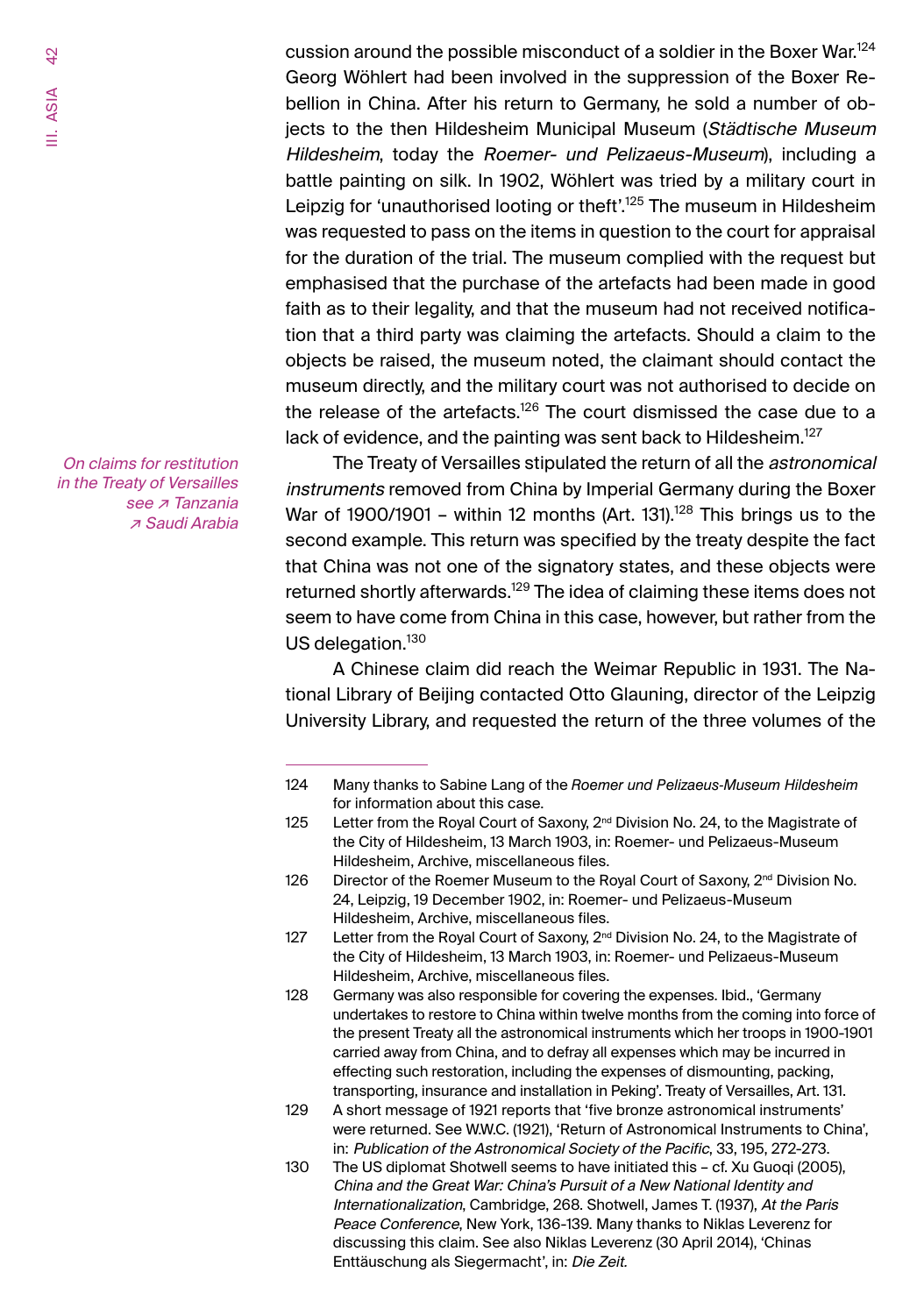Yougle Dadian Encyclopedia that were in Leipzig. Only a small part of this historically significant work was in Beijing, it was explained; the remainder of the encyclopedia was either destroyed or dispersed around the world. The Beijing library was in the process of contacting the various other institutions in possession of the works, requesting 'photographic or photostat prints of their volumes'. In return, Beijing offered the same number of copies of the volumes in Beijing. According to the letter, the Sinology department at Hamburg (Seminar für Sprache und Kultur Chinas), the British Museum in London, the Bodleian Library, Oxford, and the Royal Museum of Ethnology, Berlin (Königliches Museum für Völkerkunde), to name but a few, had already sent copies of their volumes to China.131 Based on the correspondence records available in Leipzig, this can be regarded as one of the most extensive claims of the era: even if the matter 'merely' revolved around a limited collection of artefacts, objects were requested by a large number of actors from a wide range of countries.

Leipzig University Library made inquiries of the other libraries and eventually was even willing to return the original volumes in exchange for a complete set of copies of the encyclopedia, given the support of the Foreign Office of the state of Saxony.<sup>132</sup> This example shows that Leipzig University Library, like other institutions, was sympathetic to and supportive of this claim for their return.

The fourth case to be mentioned here is from the context of international relations with the GDR. In 1955, Otto Grotewohl, *Minister-President* of the GDR, visited China. In a speech to the People's Chamber in Beijing in December he presented his hosts with ten flags that German troops had seized during the Boxer Rebellion. This handover took place during a state visit that led to the signing of a friendship treaty between the GDR and the People's Republic of China.<sup>133</sup> In his speech, Grotewohl also spoke of having returned three volumes of the *Yongle Dadian Ency-*

On returns in the course of state visits see ⊿ Ethiopia z Ghana <sub><sup>*⊼*</sup> Indonesia</sub>

<sup>131</sup> National Library of Peking to Prof. Otto Glauning, Director, University Library, Leipzig, 25 November 1931, in: Leipzig University Library, Archive, Leipzig, Germany, miscellaneous files. Many thanks to Cordula Reuß for discussing this case.

<sup>132</sup> Von Seydewitz, Ministerium für Volksbildung to Sächsische Ministerium für auswärtige Angelegenheiten, 10 March 1932. Letter to the director of the National Library, Beijing, 19 April 1932, in: Leipzig University Library, Archive, miscellaneous files. The National Library of Beijing sent thanks for the offer but made a counter-offer: Prof. Lessing, Prof. Erkes and Prof. Weller had commented that current Chinese literature would be more useful for their work in China than copies of the enyclopedia. Based on the market value of the three volumes, the professors would be allowed to select titles of modern literature. National Library of Peking to Otto Glauning, University Library, Leipzig, 17 May 1932. It is unclear which agreement was ultimately reached. In: Leipzig University Library, Archive, Leipzig, Germany, miscellaneous files.

<sup>133</sup> 'Rede Otto Grotewohl, 11.12.1955' (1995), in: Werner Meißner (Ed.), Die DDR und China 1945-1990. Eine Quellensammlung, Berlin, 79-80. See also Felber, Roland; Rostek, Horst (1987), Der Hunnenkrieg Kaiser Wilhelms II, Berlin, 42-43. 'Vertrag über Freundschaft und Zusammenarbeit zwischen der Deutschen Demokratischen Republik und der Volksrepublik China vom 25. Dezember 1955', in: Werner Meißner (Ed.), Die DDR und China 1945-1990. Eine Quellensammlung, Berlin, 81.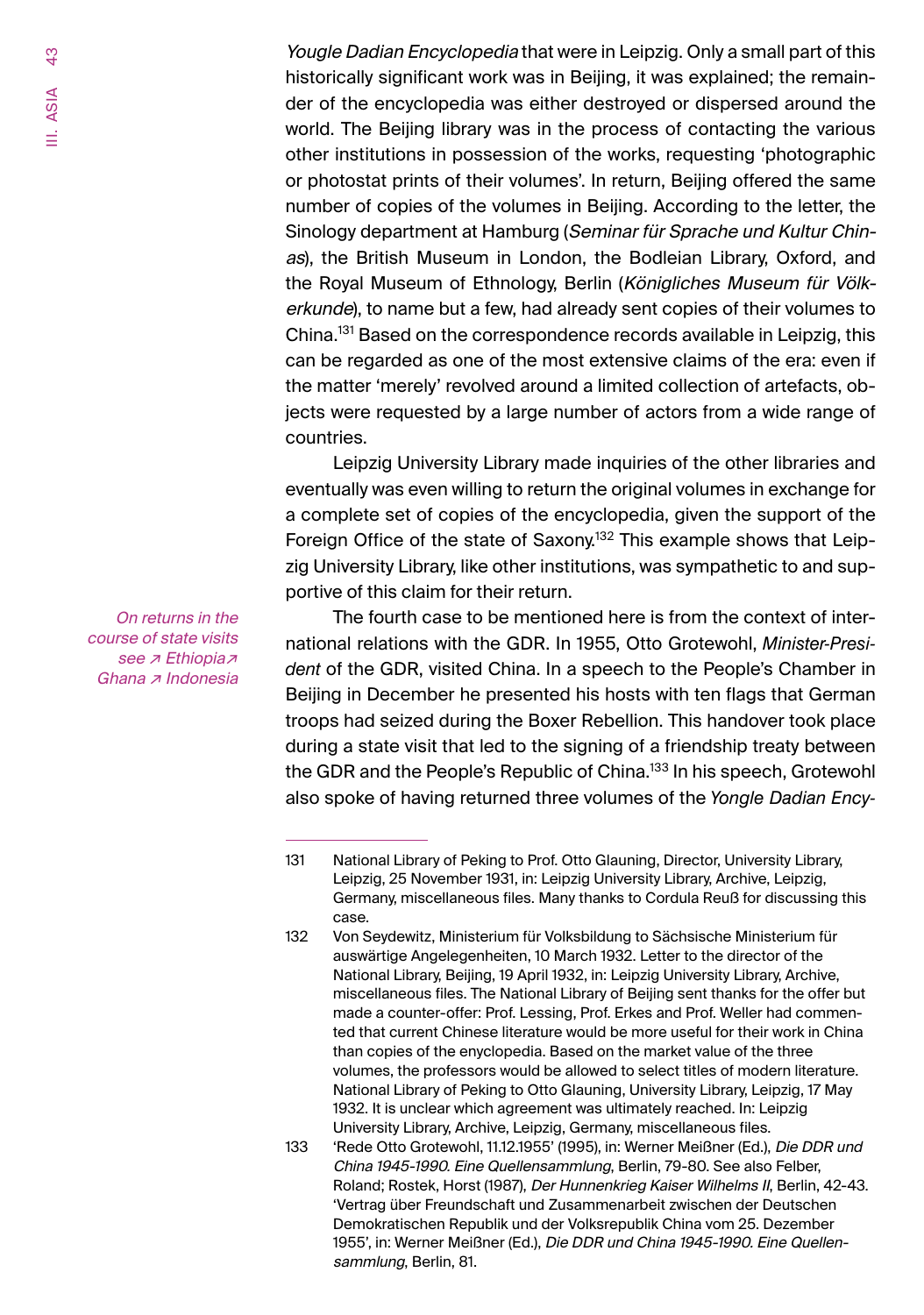*clopedia*, although archive records indicate that the volumes had been returned to China in the 1930s. It is possible that the title of ownership had not been transferred with the volumes at the time.<sup>134</sup>

Grotewohl linked the decision to the fact that the Soviet Union had already returned the volumes that had been in Soviet possession. This too must be considered in the larger political context. In 1950, the Soviet Union and China signed the Treaty of Friendship, Alliance and Mutual Assistance*,* which was followed by cultural cooperation.135 The Soviet Union presented 64 volumes to China – 52 of these were released by the Russian State Library in 1954 and another 12 volumes probably came from the Leningrad State University Library in 1951. According to information provided by the Russian State Library, the latter received 202 volumes of the reprinted Yongle Dadian Encyclopedia in exchange, which suggests that the exchange discussed in the 1930s regarding single (original) volumes for reprints of the entire work (at least of the available volumes) was completed to the satisfaction of both sides. The fact that this process was deeply embedded in international relations is demonstrated by the letter of thanks: 'Your generous gift proves that the great friendship between the peoples of China and the Soviet Union is getting stronger and stronger day by day'.<sup>136</sup>

<sup>134</sup> 'Rede Otto Grotewohl, 11.12.1955' (1995), in: Werner Meißner (Ed.), Die DDR und China 1945-1990. Eine Quellensammlung, Berlin, 79-80. The archive materials of the 1950s include a letter from students of the Teacher Training College, Beijing, of 12 December 1955, which expresses thanks for the return of the encyclopedia. In the same file there is also a note on the various state gifts, which does not mention the encyclopedia. This cannot be conclusively clarified without further research in Chinese archives. See 'Vorschläge für die Entsendung einer Regierungsdelegation der Deutschen Demokratischen Republik in Volksrepublik China', n. d., both in The Political Archive of the Federal Foreign Office, Berlin, M1-A/6618. Many thanks to Jan Hüsgen for discussions on this case.

<sup>135</sup> Knight, John M. (2020), 'Mandated Internationalism: Sino-Soviet Friendship 1949-1956', in: Twentieth Century Communism 19, 27-60.

<sup>136</sup> Translated by Mikhail Melanin, Deputy Head of the Oriental Center, Russian State Library, whom I thank warmly for information on this case.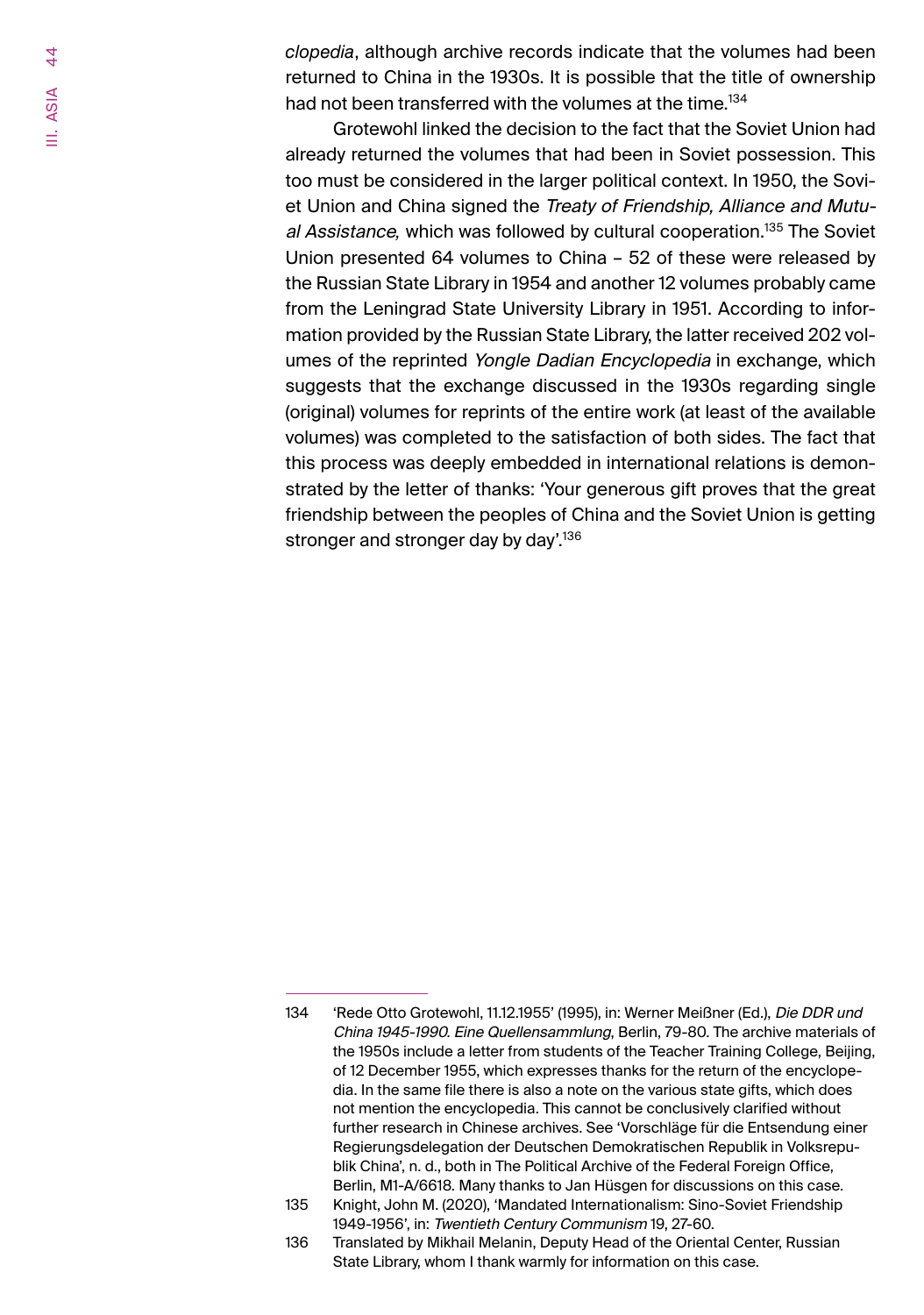## <span id="page-44-0"></span>**IV. The Americas and the Caribbean**

USA

The discussion in the USA on the return, restitution or repatriation of cultural property is currently dominated by the Native American Graves Protection and Repatriation Act (NAGPRA) of 1990. This law governs the return of cultural property to Native Americans. This should not obscure, however, the fact that there was a longer history of claims and returns in the USA before NAGPRA was passed. A number of bilateral treaties were intended to protect cultural property, such as the Treaty of Cooperation between the United Mexican States and the United States of America Providing for the Recovery and Return of Stolen Archaeological, Historical, and Cultural Properties (1970), which was signed towards the end of the period of study defined by this paper and which subsequently led to a number of returns.<sup>137</sup>

On claims via lawsuits see ↗ China ↗ Colombia ↗ Liberia

An important group of objects subject to claims are wampum belts: beaded belts made to commemorate moments of significance. The first known claim dates from around 1900, when the Onondaga Nation sued the Mayor of Albany, New York, for the return of wampum belts kept in a New York museum: 'The object of this action in brief is to have it adjudicated that the Indian League of Five Nations composed of the Onondagas, Oneidas, Mohawks, Senecas and Cayugas, and afterwards made Six Nations by the addition of the Tuscaroras, used wampum belts to commemorate important events; that these belts by an association of ideas with them served the purpose of a history; that there was an official of the league known as wampum keeper whose duty it was to preserve the wampums, and upon proper occasions to expound their meaning and signification; that the Onondaga Indian from whom defendant's assignors obtained the wampums in suit had possession of them as such wampum keeper; that such sale by him was unauthorized, and that the property, having a peculiar and special interest not to be measured by money damages, this action may be maintained on behalf of the Indian Nations in question to in effect recover their possession'.<sup>138</sup> Although the

<sup>137</sup> Trinidad Meléndez, Miguel Ángel (2014), 'USA and Mexico (1970): Bilateral Treaties and Patrimonial Property Restitution', in: Claire Smith (Ed.), Encyclopaedia of Global Archaeology, New York, 7575-7577.

<sup>138</sup> Onondaga Nation v. Thacher, 29 Misc. 428, N.Y. Misc. 1899, decided Nov 1, 1899. Many thanks to Rainer Hatoum for discussing these claims.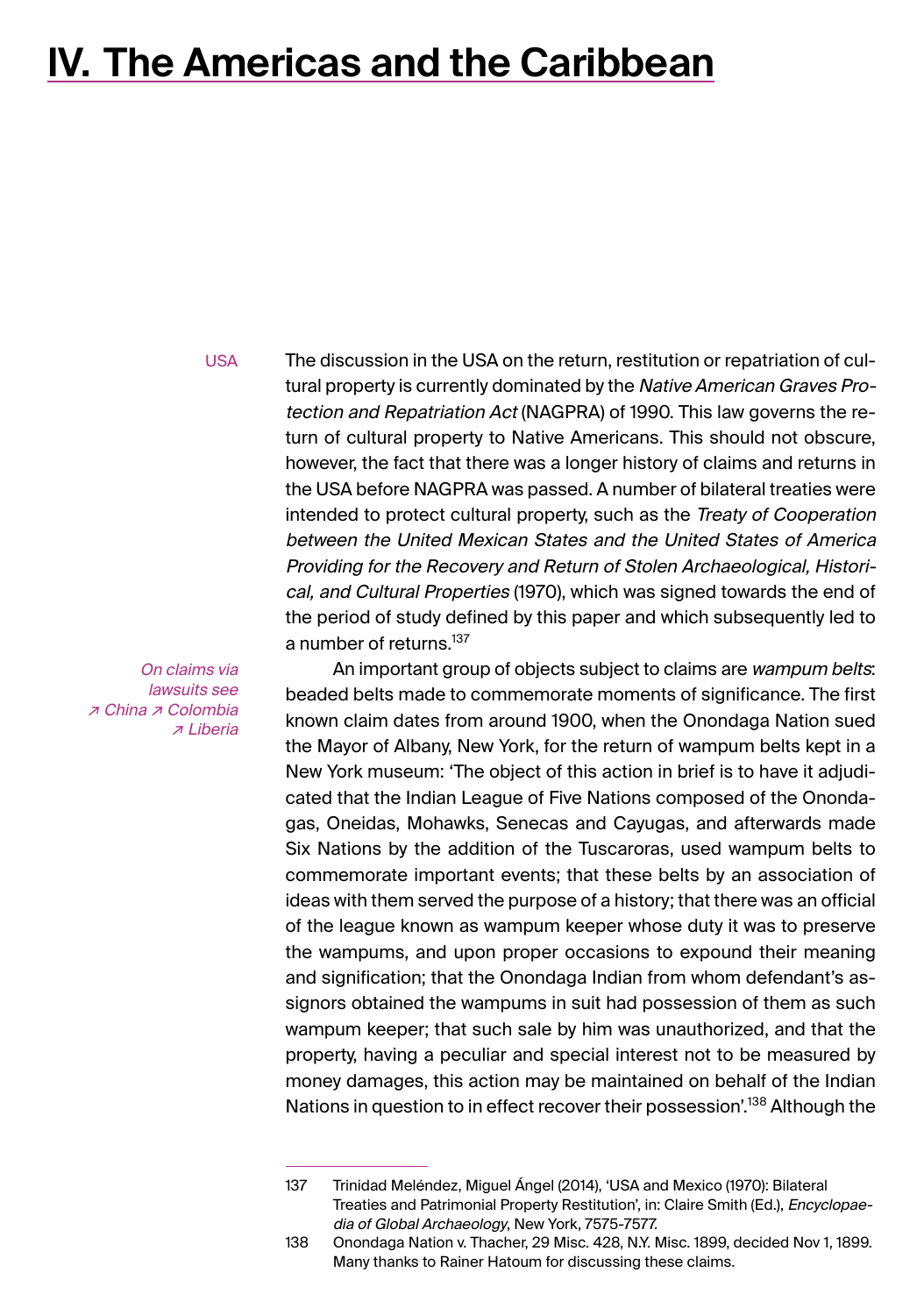On returns by private individuals see *⊼* Liberia ↗ Nigeria ↗ Sri Lanka suit was dismissed by the New York State Supreme Court.<sup>139</sup> the claim was nevertheless pursued further. Martin Sullivan argues that in the 1960s the return of wampum belts became a focus of Onondaga and Iroquois activism, paralleling the rise of a movement advocating for the rights of these groups within society.<sup>140</sup> The issue was discussed further in 1969, for example, when the Onondaga demanded the wampum belts be returned from the New York State Museum.<sup>141</sup> There were also privately organised returns, such as that by Mrs M. J. Jamieson in 1950, who, having found herself in possession of a wampum belt but with no knowledge of its provenance, sent the artefact back to the Hopi.<sup>142</sup> In 1972, wampum belts and *ceremonial masks* of the Seneca were to be auctioned off at Sotheby's. Onondaga Chief Oren Lyons protested against the auction with activists and achieved a partial victory. While three wampum belts were withdrawn from the auction, the ceremonial masks were sold. Calvin John of the Seneca Nation purchased a mask but – according to his statement – the Seneca did not have sufficient means to bid for the others, which were bought by private collectors.<sup>143</sup>

In addition to these items, human remains were also subject to claims. The Nez Perce people negotiated the return of human remains, for instance, with the archaeologist Roderick Sprague and the anthropologist Deward Walker in the early 1960s.<sup>144</sup> The American Indian Movement (AIM) brought the Southwest Museum in Los Angeles into the limelight by occupying the museum in 1972 and demanding the repatriation of remains and sacred objects and the removal of various items from the exhibit. These claims were increasingly articulated publicly, as is shown by an Iroquois demonstration in front of the State Capitol in Albany in 1970.<sup>145</sup>

<sup>139</sup> See also Onondaga Nation v. Thacher. Error to the Supreme Court of the State of New York, No. 234, argued April 8, 9, 1903 – Decided April 27, 1903.

<sup>140</sup> Sullivan, Martin (1992), 'Return of the Sacred Wampum Belts of the Iroquois', in: The History Teacher 26, 1, 7-14, here 10.

<sup>141</sup> For an overview see Zimmerman (2014), 'Repatriation Acts'. Goldstein, Lynne (2014), 'Repatriation: Overview', in: Claire Smith (Ed.), Encyclopaedia of Global Archaeology, New York, 6327-6335. For a critical discussion of the Onondaga claim, see William N. Fenton (1971), 'The New York State Wampum Collection: The Case for the Integrity of Cultural Treasures', in: Proceedings of the American Philosophical Society 115, 6, 37-461. On early claims and later returns, see Sullivan (1992), 'Return'.

<sup>142</sup> Newspaper article 'Hopi Tribe's Lost Wampum Belt Returned by Six Nation', in: The Brantford Expositor, n.d. https://vitacollections.ca/sixnationsarchive/details. asp?ID=2695917 (accessed 29 September 2021). It is reported here that a 'runner's belt' was also handed over; this cannot be clarified from the newspaper article, however.

<sup>143</sup> Montgomery, Paul L. (1972), 'Indians get Partial Victory on Sacred Objects' Sale', in: The New York Times, https://www.nytimes.com/1972/10/21/archives/ indians-get-partial-victory-on-sacred-objects-sale.html (accessed 29 September 2021). Bruchac, Margaret (2018), 'Broken Chains of Custody: Possessing, Dispossessing, and Repossessing Lost Wampum Belts', in: Proceedings of the American Philosophical Society 162, 1, 56-105, here 58.

<sup>144</sup> Zimmerman, Larry J. (2014), 'Repatriation Acts: Before NAGPRA', in: Claire Smith (Ed.), Encyclopaedia of Global Archaeology, New York, 6298-6303, 6298.

<sup>145</sup> On this see the newspaper article 'Iroquois are Seeking Return of Wampum Belts Held by State Museum' (17 April 1970), in: The New York Times, printed in Margaret Bruchac (2018), 'Broken Chains of Custody: Possessing,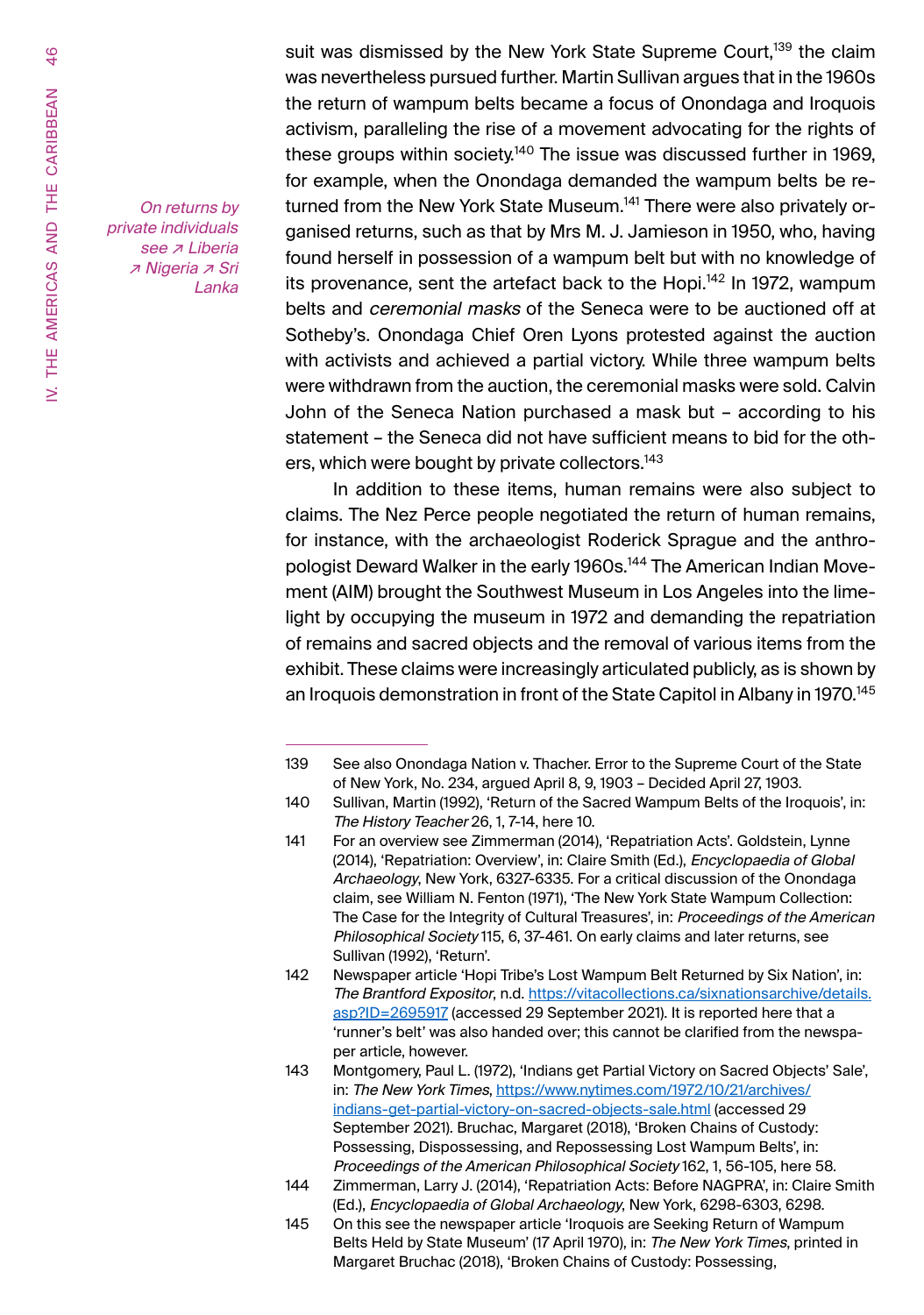#### Canada

With regard to Canada, Ira Jacknis has reviewed the case of the *Kwakiutl Artefacts* (today Kwakwaka'wakw). In 1885, the Canadian parliament passed the Indian Act, which among other aspects forbade certain rituals (e.g. potlatch ceremonies). While the rituals were nevertheless continued in secret, a number of artefacts were 'confiscated' over the years. It was only following a change in the law in 1951 that it became possible to take action against this dispossession. The first documented effort to recover potlatch collections dates from 1958. Andrew Frank (Coast Salish Indian married to a Kwakiutl woman) claimed artefacts from the National Museum, Ottawa, for permanent loan for a Native Community House that was being planned at the time. In 1963, Kwakiutl chief James Sewid requested the return of a collection from the National Museum. When he was informed that the objects had been purchased legally he offered to repurchase them for the same amount. While no return was made at that time claims continued to be made, and in 1967 the stance of the government and the museums changed – the next few years would see a number of returns.<sup>146</sup>

Jamaica

Mariana Françozo and Amy Strecker have investigated how the Caribbean Community (CARICOM) has, since 2014, repeatedly requested of former European colonial powers 'reparations for slavery and native genocide', drawing attention to artefacts of Caribbean provenance in European museums. Until now, however, no formal claims have been asserted, which Françozo and Strecker attribute to three primary aspects: First, the artefacts in question include archaeological material originating from Caribbean groups who lived on the islands prior to 1492, while today's Caribbean population is multi-ethnic. Second, the artefacts have not yet been sufficiently digitised for potential claimants to learn of their existence. Third, political interest in pre-1492 societies is limited in the modern-day Caribbean.<sup>147</sup> In the course of this study only one case emerged for the period prior to 1970 in this geographic region, which will be discussed in the following.

In 1793, three Taíno carvings were discovered in a cave in the Carpenter's Mountains, Jamaica, amongst other artefacts. The carvings were first exhibited at the Society of Antiquaries, London, in 1799 and later found their way into the British Museum. Joanna Ostapkowicz has traced the exhibition history of these artefacts and shown that a possible claim to return the objects may have been asserted by Jamaica around 1940.<sup>148</sup> Wayne Modest ascertains, however, that no formal request was

Dispossessing, and Repossessing Lost Wampum Belts', in: Proceedings of the American Philosophical Society 162, 1, 56-105, here 74.

<sup>146</sup> On this case see Jacknis, Ira (2000), 'Repatriation as Social Drama: The Kwakiutl Indians of British Columbia, 1922-1980', in: Devon Abbott Mihesuah (Ed.), Repatriation Reader: Who Owns American Indian Remains? Lincoln, 266-280.

<sup>147</sup> Françozo, Mariana; Strecker, Amy (2014), 'Caribbean Collections in European Museums and the Question of Returns', in: International Journal of Cultural Property 24, 451-477.

<sup>148</sup> Plaster casts were made in 1939 – it appears according to Georg A. Aarons that a 'repatriation request' had been made by the Jamaican government. See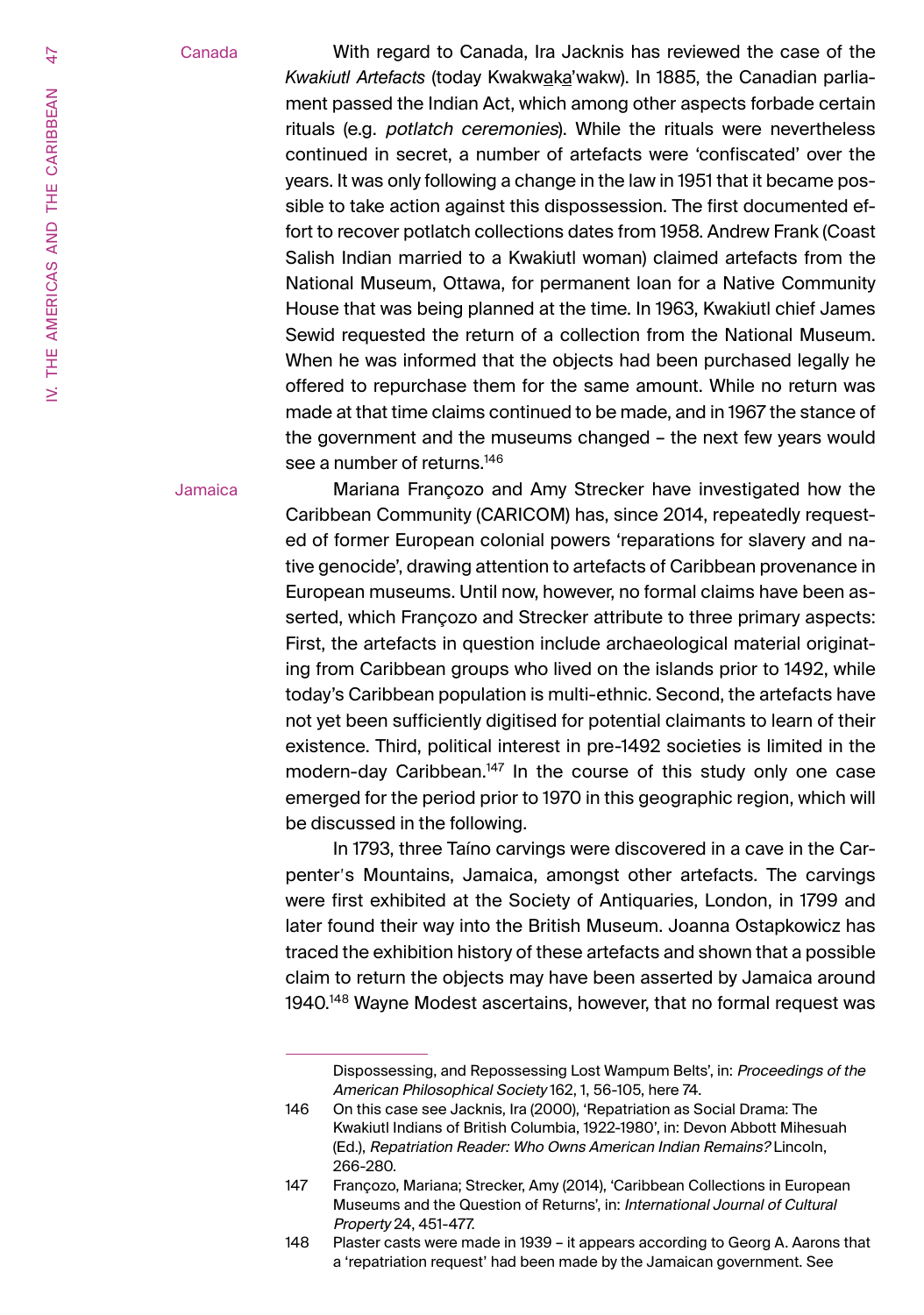submitted during this period and questions why the loss of the carvings is nevertheless a matter of deep grievance in Jamaica. He also points out that today no Taíno live in Jamaica, so in this case there would be no cultural descendents to claim them.149

#### Colombia

The restitution debate is also a much-discussed topic in the states of modern-day Latin America, despite a lack of historical antecedents. Of the few claims identified from the period prior to 1970, a well-known example is the case of the San Agustin Sculptures from Colombia. Konrad Theodor Preuss travelled to Colombia in 1913 on behalf of the then Royal Museum of Ethnology, Berlin (Königliches Museum für Völkerkunde), in order to gather material for the museum. Although Colombia had already declared its independence from Spain in 1810, the collections from this region can nevertheless be considered within a colonial context.150 Manuela Fischer has analysed the history of Preuss' collection and points to a protest against the dispossession of cultural property. Preuss included in his journey a three-month excavation in San Agustín, during which he discovered various sculptures from the pre-Hispanic era. The significance of these finds is documented in the establishment of an archeological park in San Agustín as early as 1935, which has been a UNESCO World Cultural Heritage Site since 1995.<sup>151</sup> Some of the sculptures were exported and are now in Berlin. Preuss was a distinguished guest in 1930s Colombia and would meet with then President Carlos Eugenio Restrepo, among others. The landowner on whose premises the excavations had taken place had already allowed others to examine the area. The sculptures that Preuss wished to export were left to him by the administrators, one of whom was Sixto Ortiz. Despite the formally authorised procedure there were regional protests against the plan. The community of San Agustín, for example, submitted a formal complaint to the Academia de Historia (later the Instituto Colombiano de Antropología e História) regarding the planned export by a German scientist and also reported the matter to the local press, calling upon the department governor to prevent the export, which had already been approved. The Ministry of Cultural Affairs then researched the circumstances and reminded regional offices of the Decree for the Protection of National Cultural Property, in force since 1906. Although various deliveries to Germany had already been carried out at the time of the complaint, some were delayed until 1921 by the First World War, and the government does

On claims via lawsuits see *⊼* China *⊼* Liberia ↗ USA

Ostapkoqicz, Joanna (2015), 'The Sculptural Legacy of the Jamaican Taíno. Part 1: The Carpenter's Mountain Carvings', in: Jamaica Journal 52-61, here 54.

<sup>149</sup> Ostapkoqicz (2015), 'The Sculptural Legacy', 54. Modest, Wayne (2012), 'Material Bridges: Objects, Museums and New Indigeneity in the Caribbean', in: Joy Hendry, Laara Fitznor (Eds.), Anthropologists, Indigenous Scholars and the Research Endeavour: Seeking Bridges Towards Mutual Respect*,* New York, 2012, 185-195, here 186-189.

<sup>150</sup> Deutscher Museumsbund (2019), Guidelines, 19-23. See also Introduction, FN 3.

<sup>151</sup> On the history of the collection see Fischer, Manuela (2019), 'Die Skulpturen von Skulpturen von San Agustín (Kolumbien) im Ethnologischen Museum, Staatliche Museen zu Berlin. Eine strittige Sammlung', in: Bassler-Archiv 65, 1-21.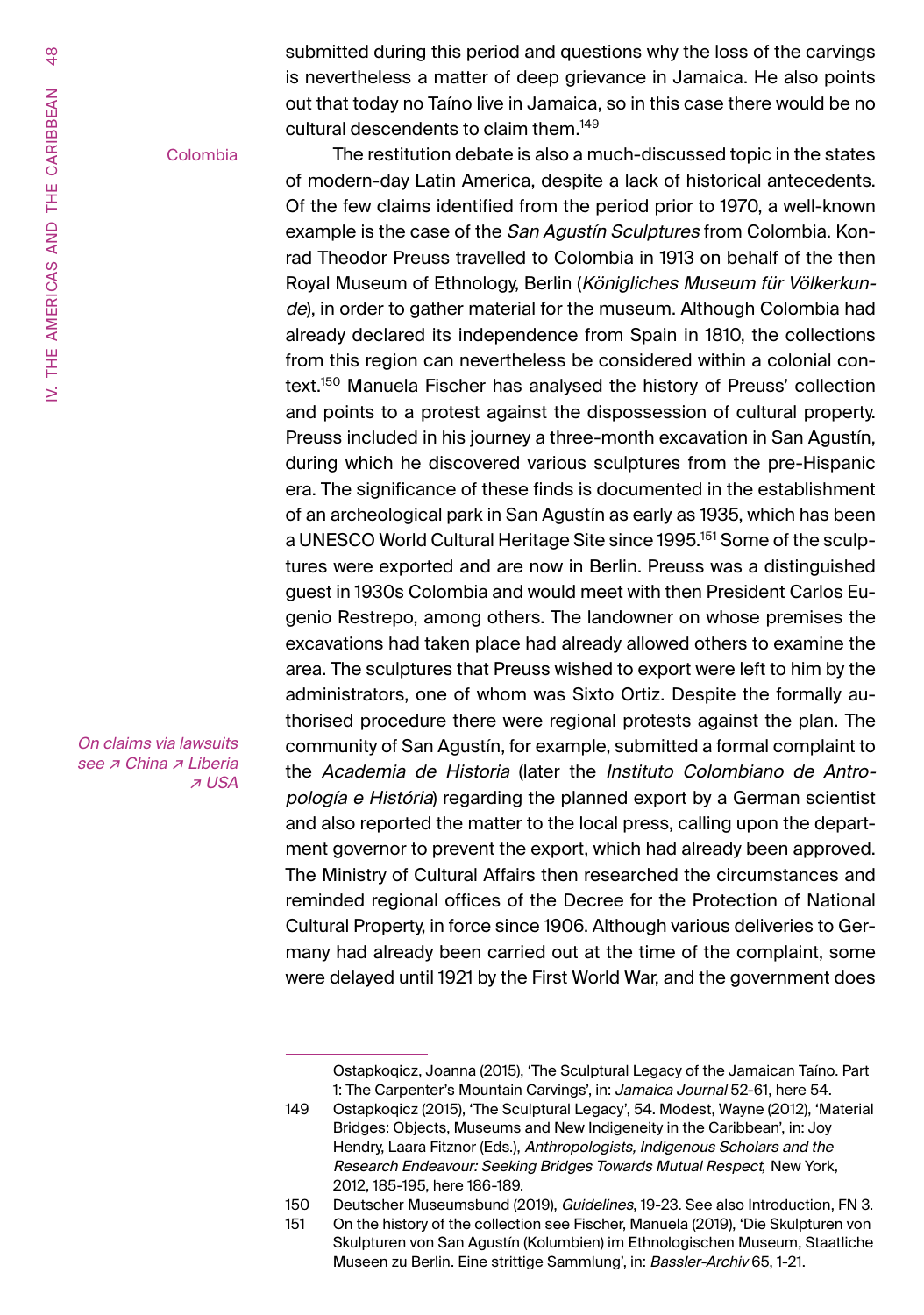not seem to have undertaken serious efforts to prevent the later exports.<sup>152</sup> This example is interesting for two reasons: First, the export took place despite the existence of a law or decree which could have prevented it; second, the case seems to suggest a domestic conflict within Colombia in which the government was in support of Preuss' research while critique of the exports was expressed at the regional level.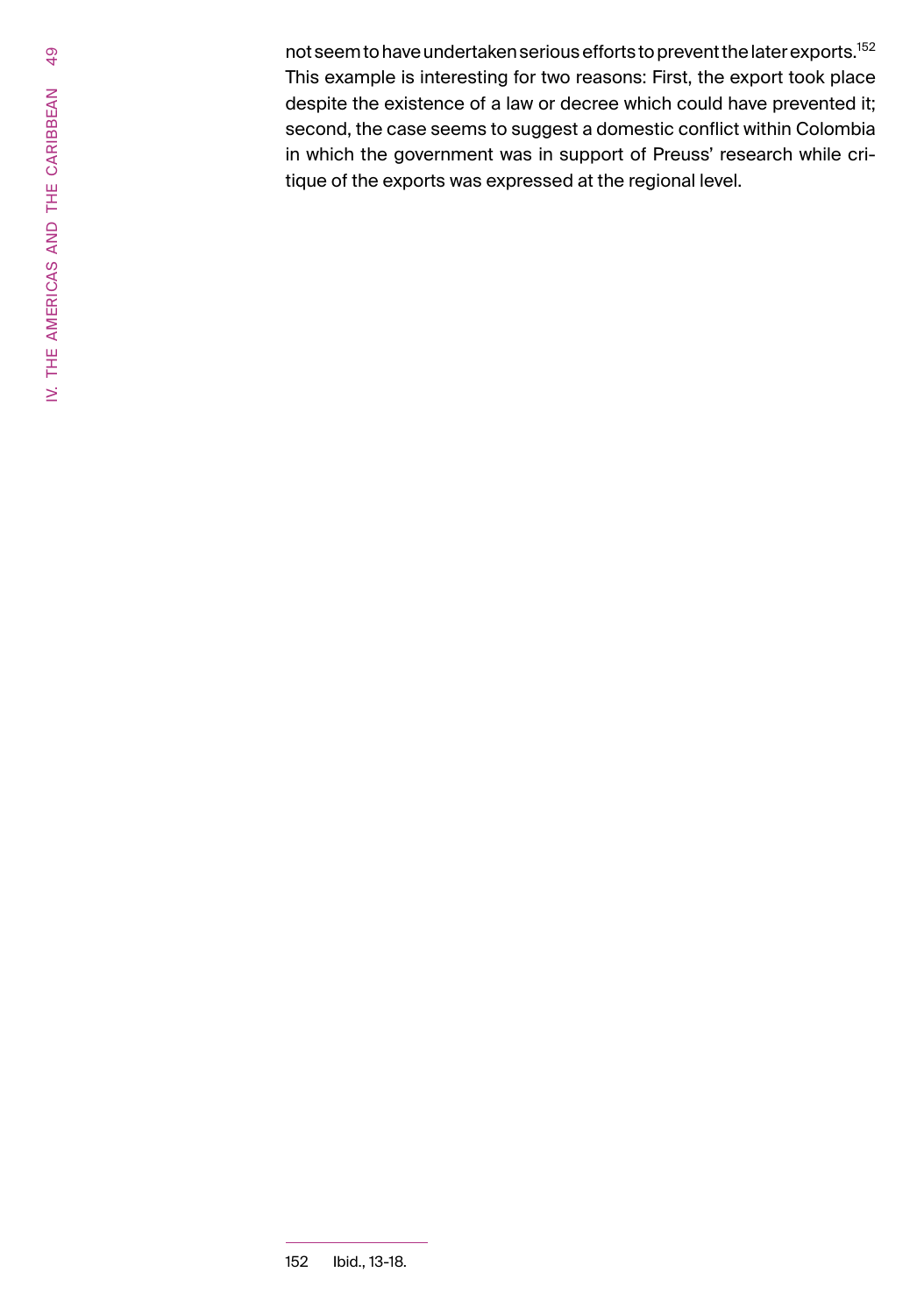## <span id="page-49-0"></span>**V. Oceania, Australia and New Zealand**

The collection history of *secret sacred* objects from Australia, especially of tjurunga, occupies a prominent position in current restitution debates. The collection practice for tjurunga was extremely complex and ranges from the voluntary handing over of objects to outright theft. Protests against the dispossession of cultural property can be traced back to the period of collectors' activities. Philip Jones, for example, describes several incidents in which individuals involved in the trade of tjurunga were aware, or became aware in the course of their activities, that the loss of these objects was a subject of intense grief on the part of the Indigenous population.153 This knowledge led collectors to at least consider returning selected tjurunga to Aboriginal individuals.<sup>154</sup> This did not fundamentally challenge the collectors' practices, however, not even when it became known that the Aboriginal people were not only protesting against European collectors but also against those who cooperated with them, including Aboriginal people who showed the collectors where the tjurunga were kept and thus enabled the theft. During the 'Horn Expedition' of 1894, for example, Racehorse, an Aboriginal guide, had shown a group including Edward Stirling (anthropologist from the South Australia Museum) and Charles Winnecke (a land surveyor) a secret site from which the group purloined 45 tjurunga. Francis Gillen, 'special magistrate and Aboriginal sub-protector<sup>155</sup>, later reported that Racehorse had received threats from the keepers of the sacred objects and required Australia

<sup>153</sup> See for example Baldwin Spencer's report on the 'Horn Expedition' of 1894, in: Philip G. Jones (1996), '<sup>A</sup> Box of Native Things': Ethnographic Collectors and the South Australian Museum, 1830s-1930s, Adelaide, 301-302. To elaborate on the critical challenging of collectors and – later in the museal context – their practices would exceed the scope of this paper; on this see the text 'I believe that half of your museum is stolen' by Sarreiter, Regina (2012), 'Ich glaube, dass die Hälfte Ihres Museums gestohlen ist', in: Anette Hoffmann, Britta Lange, Regina Sarreiter (Eds.): Was Wir Sehen. Bilder, Stimmen, Rauschen. Zur Kritik anthropometrischen Sammelns, Basel, 43-58. Many thanks to Olaf Geerken for a discussion on Australian restitution claims.

<sup>154</sup> Gillen, for instance, ordered Cowle to return tjurunga in 1897. Jones (1996), 'A Box of Native Things', 304. See also Smith, Laurajane (2000), 'A History of Aboriginal Heritage Legislation in South-Eastern Australia', in: Australian Archaeology 50, 109-118.

<sup>155</sup> Mulvaney, D. J., 'Gillen, Francis James (1855–1912)', in: Australian Dictionary of Biography, https://adb.anu.edu.au/biography/gillen-francis-james-6383/ text10907, (accessed 29 September 2021).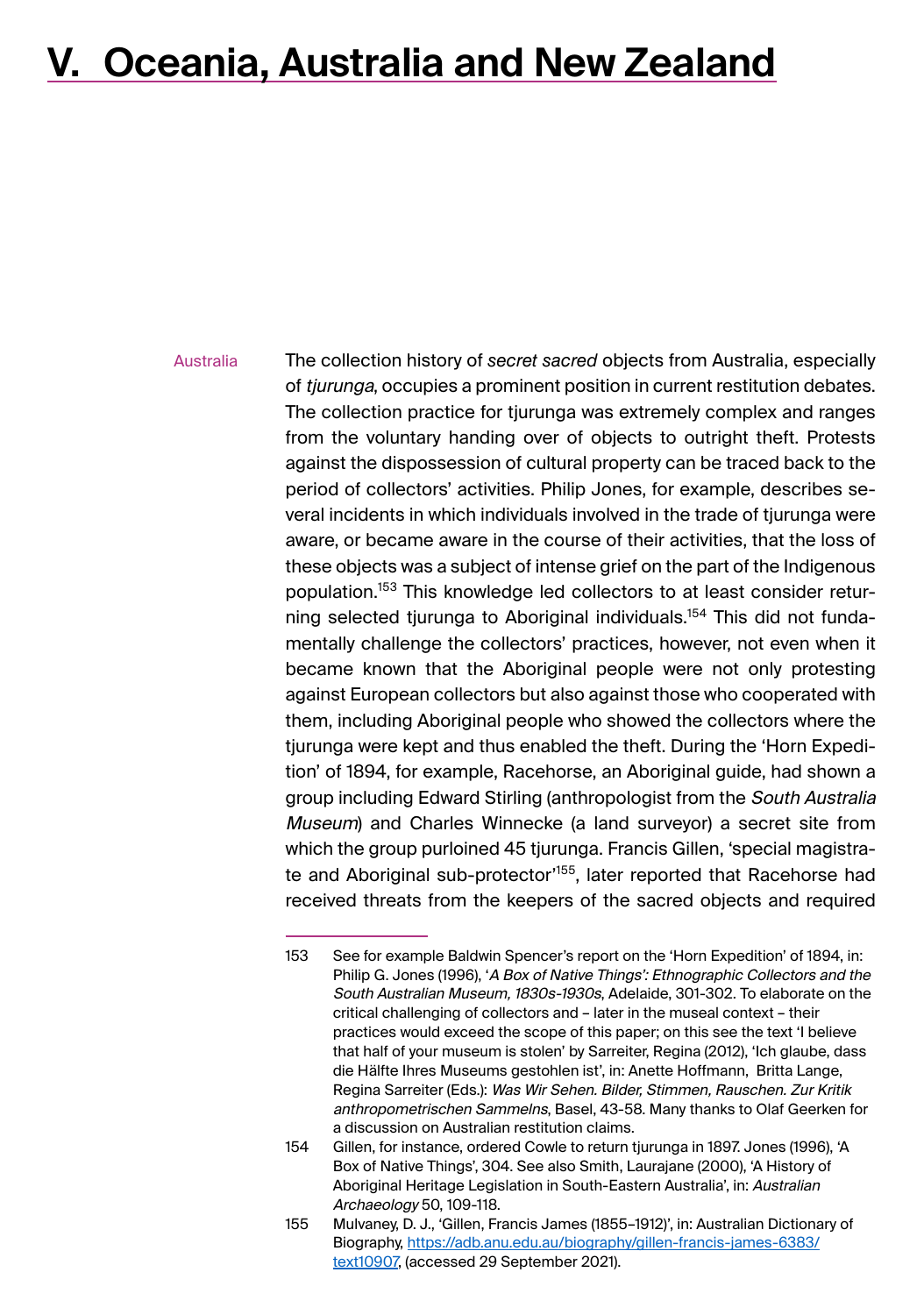police protection. In some cases such inner-Aboriginal conflicts, provoked by the collectors' theft, ended in the murder of the collector-compliant Aboriginals.<sup>156</sup> This example shows how colonised peoples, often not in a position to express their protest, claims for restitution or revenge to the European collectors directly, would take action against persons who acted in their favour.<sup>157</sup>

These early examples of resistance to the dispossession of cultural property were isolated incidents. In 1927, following one particular case, the discussion of Aboriginal cultural property was publicly and fundamentally addressed. Mr D. H. Durean, a white businessman, and a group of tourists on the Reso Central Australian Tour were shown a tjurunga storage site near Oodnadatta by an Aboriginal guide, where they purloined several objects. Following their return to Melbourne, this 'Reso Incident' became public and led to probably the first instance of public criticism of collection practices in Australia. A wealth of political and societal actors took positions on behaviour towards tjurunga and collector practices.<sup>158</sup> The Anglican Archbishop of Melbourne, Dr Lees, publicly took the position that the objects should be returned. Herbert Basedow, at the time a Member of Parliament, argued: 'I am of [the] opinion that the removal of any sacred implement of the aborigines should be prohibited by Act of Parliament, as long as any of the tribe are living. The sacred stones collected during the recent tour to Central Australia, belonged to the Arunta tribe, one of the most thickly populated and intellectual of Australian tribes'.<sup>159</sup> But despite the ensuing public discussion on the legal protection of cultural property, it was still some decades before changes were made in this area.<sup>160</sup>

<sup>156</sup> Strehlow later wrote in reference to this case that Racehorse was executed for his deception. Jones (1996), 'A Box of Native Things', 301-302. Batty, Philip (Draft), 'A Secret History. The Collection and Repatriation of Aboriginal Sacred Objects', https://www.academia.edu/36025989/DRAFT\_A\_Secret\_History\_The\_ Collection\_and\_Repatriation\_Aboriginal\_Sacred\_Objects (accessed 29 September 2021).

<sup>157</sup> The fact that collectors and informants alike were aware that passing on information and/or objects could be dangerous is also relevant for other regions. Andreas Reischek writes in reference to his grave robbery in New Zealand that he risked his life to export mummies and funerary objects – even if some of his descriptions must be seen as self-glorifying, the fact remains that he was aware that he was committing an injustice.

<sup>158</sup> Gibson, Jason M. (forthcoming), 'Dealing with the Sacred: The Value of Secret-Sacred Collections from Central Australia', in: Howard Morphy, Robyn McKenzie (Eds.), Museums, Societies and the Creation of Value, 6-7. See also Jones (1996), 'A Box of Native Things', 312-313. Newspapers reported widely on the incident.

<sup>159</sup> Quoted from 'Aboriginal Sacred Stones. Removed by Tourist. Action Denounced' (3 September 1927), in: *Observer*, 7. See also the newspaper article: 'The Mainland Day by Day', in: Melbourne, 20 August 1927, 8. With reference to the actions of Aboriginals in this context, the Chronicle reports: 'Ethnologist stated that the plundering of the caves was a sacrilege, and there was little doubt that if the native who gave away the secret was discovered he would be put to death by the tribesmen'. See Chronicle, 27 August 1927, 50.

<sup>160</sup> Cultural Heritage Protection is primarily the responsibility of the individual states and territories of Australia. West Australia passed the Aboriginal Heritage Act as the first law protecting cultural property in 1972. The Northern Territories passed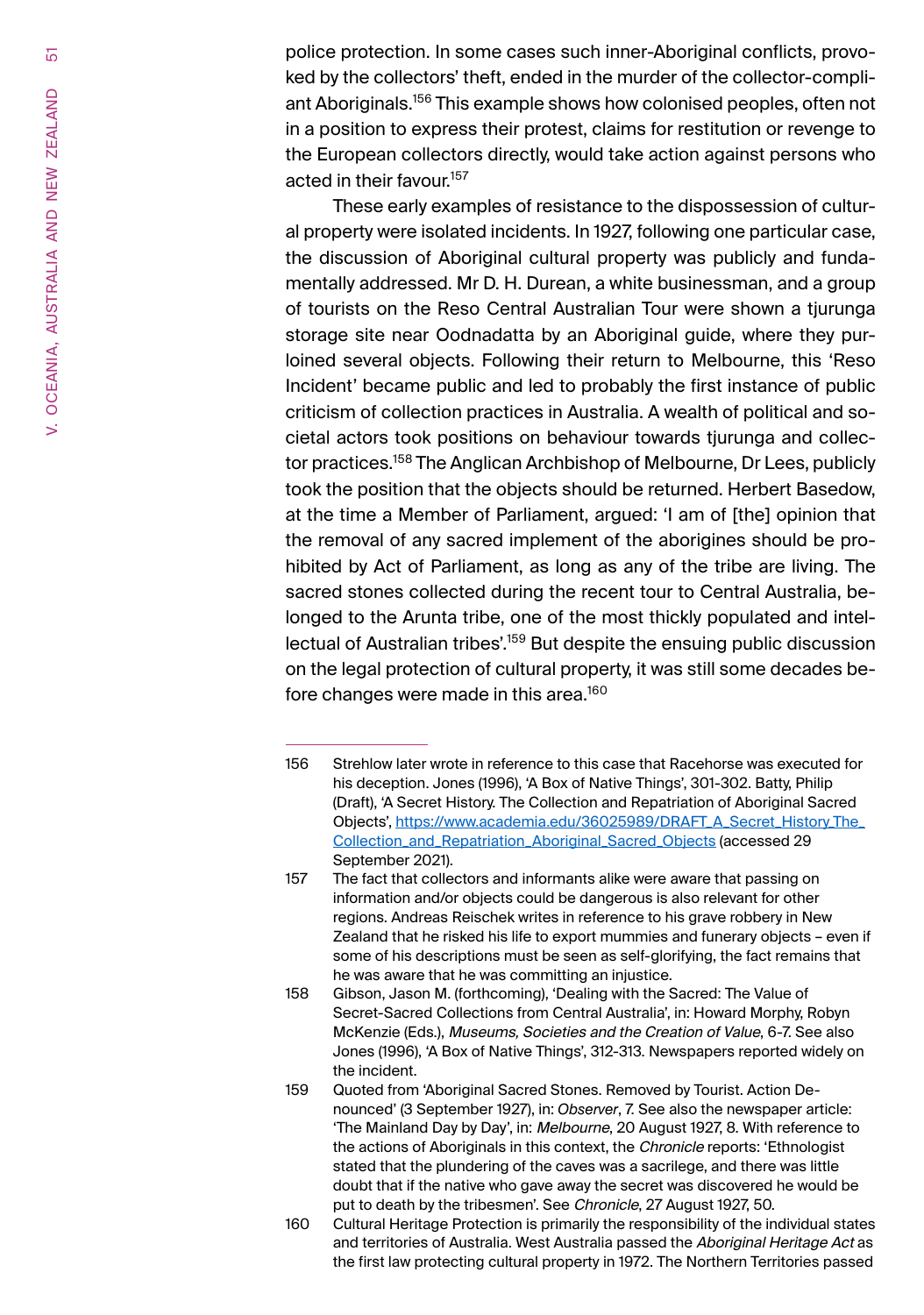New Zealand

One of the earliest claims asserted by the Maori dates back to 1867. As Toon van Meijl has pointed out, a meeting house (whare tupuna) with the name Te Hau ki Turanga was confiscated in 1867 at the behest of the Minister of Native Affairs, James Richmond, in the course of the 'Maori wars'. In consequence, Te Hau ki Turunga became a museum exhibit (in the Colonial Museum, Wellington, later the Dominion Museum). However, Raharuhi Rukupo, a Maori leader, submitted a petition to the New Zealand parliament together with seven other Maori in the same year. When this failed, a second petition was filed in 1878, this time by Wi Pere, another Maori leader. This also failed and it was not until the year 2012 that New Zealand's parliament agreed to return Te Hau ki Turanga to the Rongowhakaata people, and indeed the return has still not been carried out to date.<sup>161</sup>

While this was a claim negotiated within New Zealand, the 'Reischek Collection' constitutes an example of an appeal to a European institution, in this case a museum in Austria, from which the Maori people have been requesting the return of artefacts and human remains for a relatively long period of time. Paneta Maniapoto Otene and ten supporters filed a petition to the New Zealand parliament in 1945, shortly after the end of the Second World War.<sup>162</sup> In the light of the occupation of Austria by the Allied Forces, the petition requested the return of human remains as well as artefacts that Andreas Reischek had exported from New Zealand towards the end of the 19<sup>th</sup> century and which were now in the Natural History Museum, Vienna (Naturhistorisches Museum, Wien).<sup>163</sup> The government of New Zealand attempted to facilitate the re-

- 161 'Raharuhi Rukupo et al.: Petition of Natives at Turanga (1867), commented by Toon van Meijl' (3 April 2020), in: Translocations. Anthologie: Eine Sammlung kommentierter Quellentexte zu Kulturgutverlagerungen seit der Antike, https:// translanth.hypotheses.org/ueber/turanga (accessed 29 September 2021).
- 162 Petition No. 66/1945. Petition of Paneta Maniapopo and Others, in: The National Archive, Kew, TNA DO 35/1195/36. If not otherwise noted, the following details are based on Müller, Lars (2020), 'Ringen um Rückgabe. Frühe Forderungen der Maori nach Restitution und Repatriierung, 1945-1947', boasblog (https:// boasblogs.org/de/dcntr/ringen-um-rueckgabe/ (accessed 29 September 2021). See also O'Hara, Coralie (2020), 'The Andreas Reischek Collection in Vienna and New Zealand's Attempts at Repatriation', in: Cressida Forde, C. Timothy McKeown, Honor Keeler (Eds.), The Routledge Companion to Indigenous Repatriation, New York, 438-451.
- 163 On the Maori human remains in the Natural History Museum, Vienna, as well as the handing over of the Reischek Collection to the museum, see Eggers, Sabine; Herewini, Te Herekiekie; Mamaku, Te Arikirangi; Schattke, Constanze; Buttinger, Katharina; Eggers Gorab, Matthias; Berner, Margit (2021), 'Māori and Moriori Human Remains in the Natural History Museum in Vienna: Exhumed, Shipped, Exchanged and Inventoried', in: Pia Schölnberger (Ed.), Das Museum

On claims for return following the Second World War see ↗ Egypt ↗ Ethiopia ↗ Nigeria ↗ Turkey

a law in 1977 protecting sacred sites (The Aboriginal Lands and Sacred Sites Bill), see Aboriginal Areas Protection Authority: Protecting Sacred Sides Across the Territory. History: https://www.aapant.org.au/about-us/history (n.d.) (accessed 29 September 2021). This legislation was often closely linked to environmental protection laws; on this see for example the case of New South Wales, which protected pre-1788 remains of Aboriginal occupation with the 1967 Wildlife Act (rock art, sacred trees, burial sites), see 'What legislation protects Aboriginal heritage in NSW?', in: Office of Environment & Heritage: Aboriginal Heritage Legislation in NSW. How the Aboriginal Heritage System Works? Sydney 2012, 4-6.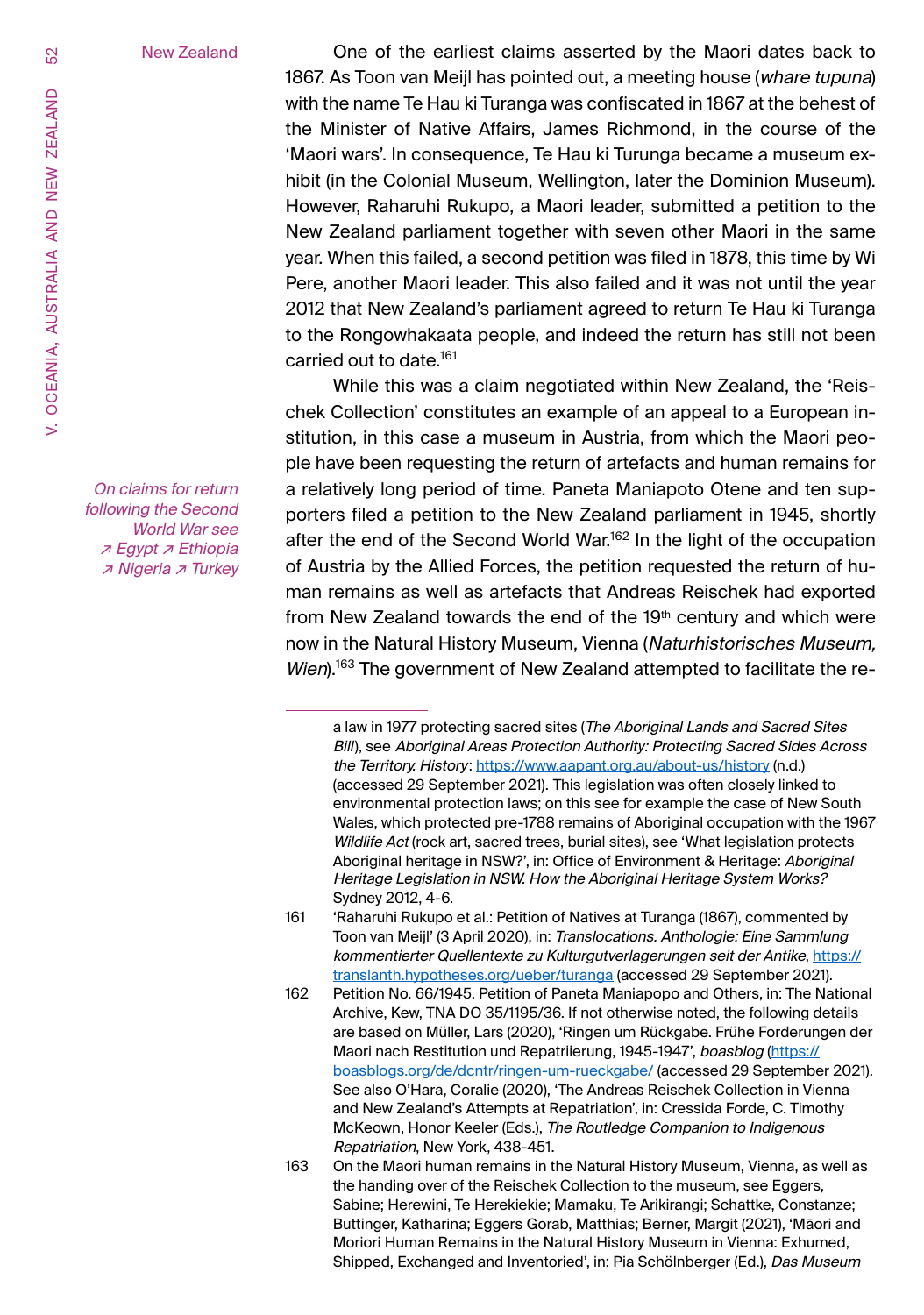turn via the UK, with the primary objective being the inclusion of the return in a peace treaty. When this became likely the return was discussed via diplomatic channels. This is one of the early cases in which the return of human remains and objects was discussed publicly in a country of origin while the process did not become public in the UK or Austria. The British Foreign Office (and the Dominion Office) gathered information on the collection history, the whereabouts of the human remains and objects as well as on comparable cases in order to establish a position. While the UK was initially sympathetic to the request, its support waned somewhat once more extensive information about comparable cases in British and New Zealand museums had come to light, and Austria was offering no encouragement. The British closed the case, and soon after the government of New Zealand also dismissed the matter. But the public debate in New Zealand kept the case alive. When, a year later, still no progress had been made, Raureti Te Huia and 23 others initiated a second petition.<sup>164</sup> In 1947 a businessman offered the Minister of Maori Affairs his Austrian contacts in order to support the claim, but the offer was refused.

It was not until the 1950s that New Zealand undertook a new official attempt. New Zealander George F. Kiwi Howe informed the Minister of External Affairs in 1956 that he was negotiating with Austrian representatives on behalf of the Maori people and that there was a chance that the return would be carried out if the government of New Zealand placed an official request. Despite scepticism, New Zealand contacted the Austrian Embassy and proposed continuing the negotiations that had been left open in the 1940s. Austria once again rejected the claims, however, as the mummies – such were the arguments – were (1) of considerable scientific interest; (2) because a return would set a precedent that could have implications for other countries that accommodated human remains; and (3) Austria had been advised against returning the objects by other museums worldwide.<sup>165</sup> A repeated claim by New Zealand in the early 1960s was also rejected in internal discussions. It was not until the mid-1970s that the issue was revived, and talks took place between the government of New Zealand and the Wikato and Manipapono communities as well as with Etta Becker-Donner, director of the Viennese Museum of Ethnology (Völkerkunde Museum Wien). At this point, the New Zealand side was optimistic that the objects in Vienna might be exchanged for (contemporary) Maori art. When Becker-Donner died, however, at the end of 1975, the process was once again discontinued

im kolonialen Kontext, Vienna, 281-303.

<sup>164</sup> Petition No. 38/1946 Raureti Te Huia and 23 Others, presented by Mr Cotterill for Mr Ratana to the Hon. The Speaker and Members of the House of Representatives in Parliament assembled, in: Archives New Zealand, Wellington, ANZ AAMK 869 W3074 674/b 19/1/547.

<sup>165</sup> Department of External Affairs to Department of Maori Affairs, 16 April 1958, in: Archives New Zealand, Wellington, ANZ AAMK 869 W3074 674/b 19/1/547. This at least implies that international agreements were reached as to how to proceed in this and similar cases. It is currently unclear which museums were contacted by Vienna.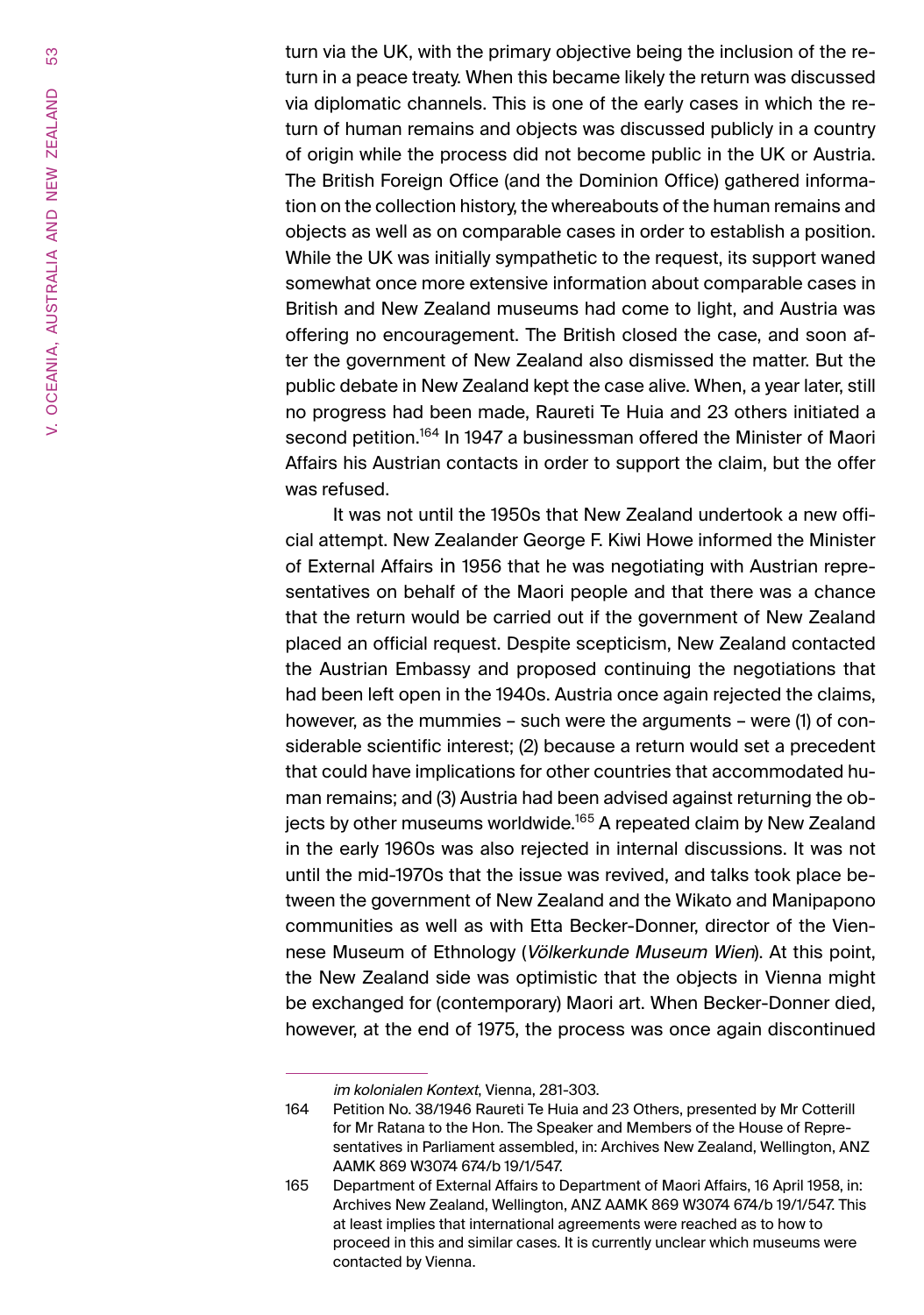in the New Zealand files. It took another 10 years until, in 1985, the first human remains from the 'Reischek Collection' were given back to New Zealand.166

#### Samoa

While claims from Australia and New Zealand have been relatively intensively debated, those from other regions of Oceania, including historical examples, are hardly audible in the current discourse. In his overview of claims for the return of human remains held by Germany, Andreas Winkelmann reports of a claim from Samoa from the year 1911 pertaining to two skulls. As in the cases of Belck and Schinz, here too skulls were returned in less than good condition; in other words, the specifically requested skulls were not returned and remain in Berlin today.<sup>167</sup>

54

<sup>166</sup> On the later returns, see Weiss-Krejci, Estella (2013), 'Abschied aus dem Knochenkabinett – Repatriierung als Instrument kultureller und nationaler Identitätspolitik am Beispiel österreichischer Restitutionen', in: Holger Stoecker, Thomas Schnalke, Andreas Winkelmann (Eds.), Sammeln, Erforschen, Zurückgeben? Menschliche Gebeine aus der Kolonialzeit in akademischen und musealen Sammlungen, Berlin, 447-476.

<sup>167</sup> Winkelmann, Andreas (2020), 'Repatriations of Human Remains from Germany – 1911-2019', in: *Museum & Society* 18, 1, 40-51. Also on this case, see Zimmerman, Andrew (2001), Anthropology and Antihumanism in Imperial Germany*,*  Chicago, 161-162.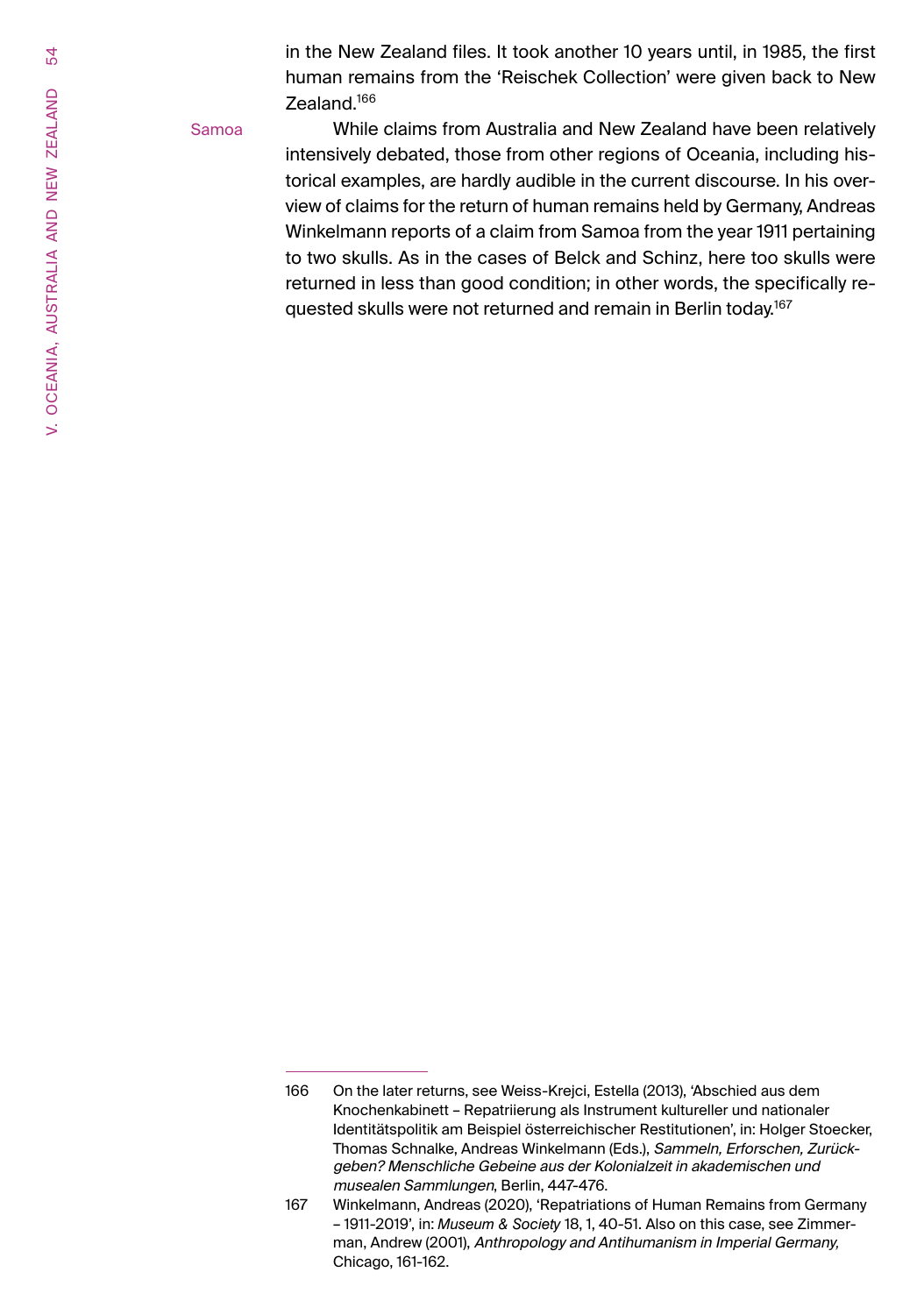## <span id="page-54-0"></span>**VI. Discussion**

This first 'global' mapping of restitution claims against (former) colonial powers, usually European, their representatives and above all their collecting institutions, and the resulting returns illustrate, first, that there had been a wealth of both claims and returns prior to 1970. But it also becomes clear that these have until now only seldom been considered in relation to one another. The state of research of a possible new research field, (postcolonial) restitution studies*,* 168 can be described in many respects as fragmented. This hinders the development of a common research field that might move beyond individual case studies or compare the various cases of claims and returns. A further challenge is the highly interdisciplinary nature of the field. Publications have appeared in journals of historical scholarship, political science, social studies, science of art, archaeology, law or ethnology as well as in disciplines that are per se interdisciplinary, such as regional studies (including African studies), heritage studies, museum studies, etc. Other cases are only known as a result of reports in the press. This not only makes it difficult to find existing work but also means that very different perspectives are taken on the subject of claims, returns and restitutions. We must also consider that the few existing publications on the subject have largely been written by researchers in the Global North, whose research questions are shaped by their academic socialisation, access to sources and their research interests.

Second, while there has been a large number of claims, there have also been many different types of claims, negotiations and also returns. Simple explanations, such as that claims were fundamentally rejected by western institutions or that the current visible increase in claims to European and North American museums are for the most part a result of growing confidence on the part of the formerly colonised, tend to fall short. Already in colonial times or during decolonisation, extensive demands were made of the former colonisers and in some cases successfully enforced. Nor is an overly simplistic, binary categorisation of former colonisers and colonised necessarily useful when reconstructing the of-

<sup>168</sup> Scott, for instance, locates her book within the 'field of cultural restitution studies', cf. Scott, Cynthia (2000), Cultural Diplomacy and the Heritage of Empire. Negotiating Post-Colonial Returns, book description.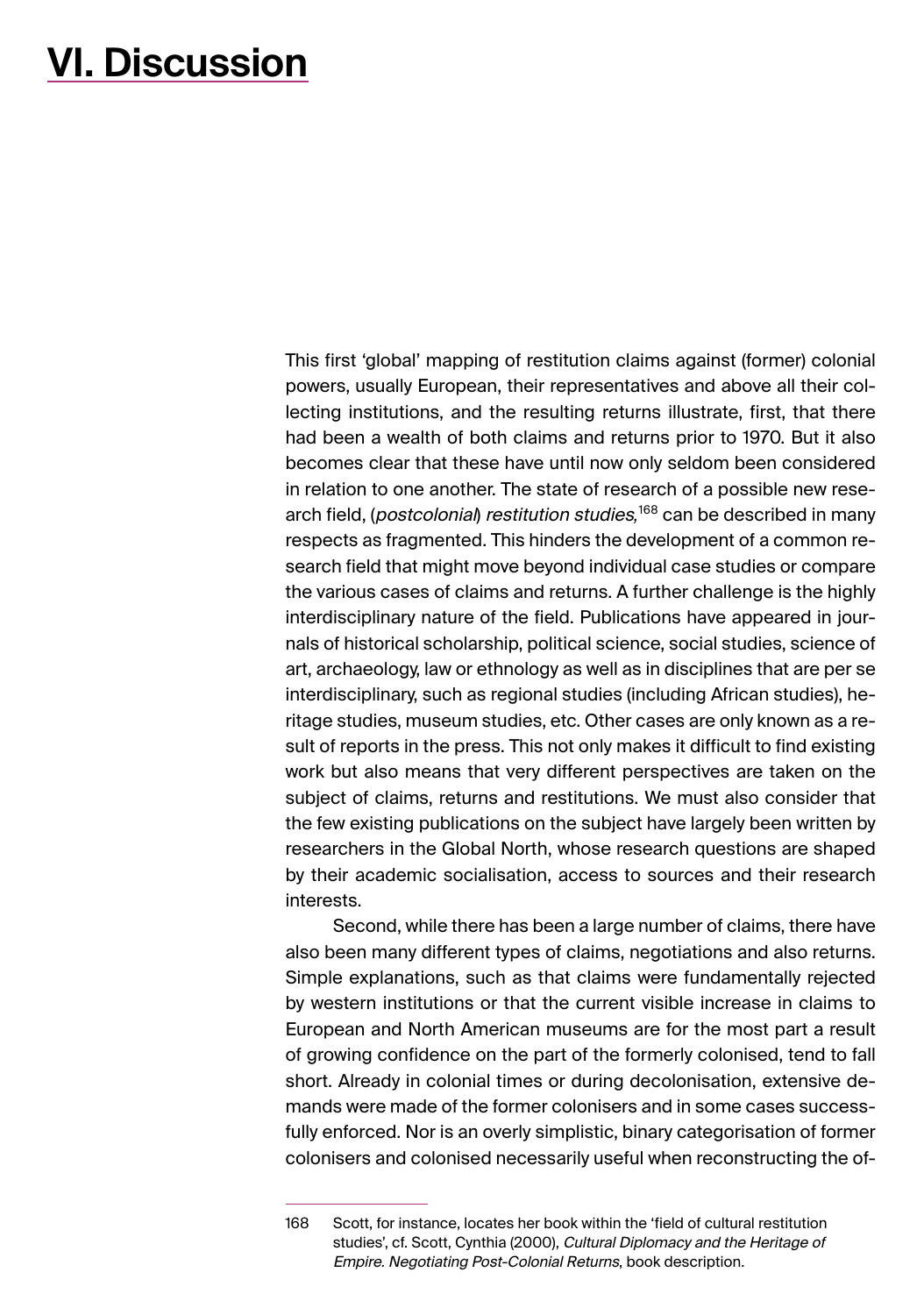ten complex negotiations around claims for the return or restitution of an object. Example cases can be found for the colonial period in which returns were supported by representatives of the colonial powers – in order to secure the loyalty of the colonised peoples, for example. Similar political arguments were put forward in and beyond the context of political independence. Alongside arguments either supporting or rejecting a claim, closer attention should be paid to the various actors themselves. On the claimant side, these might range from individual family members to local administrative offices and interest groups to postcolonial states. Sometimes, representatives of the (former) colonial powers would actively support and encourage returns procedures. On the side of the holding institutions, private individuals – collectors as well as scientists – were involved, as were a wealth of museums and state institutions such as ministries of education or of foreign affairs. The modes of asserting claims were equally diverse, from private inquiries to unofficial requests, paragraphs in international treaties, or official restitution claims made by state actors or pursued via lawsuits.

Third, we see that numerous restitution claims – even those that were temporarily suppressed, forgotten, or at least not repeated – are still effectively 'open', having been either completely ignored, rejected, or given an evasive response. It would be instructive for the current debate to engage in historical reflection on the individual claims, to contextualise and – where appropriate – build on them, particularly those that resulted in success.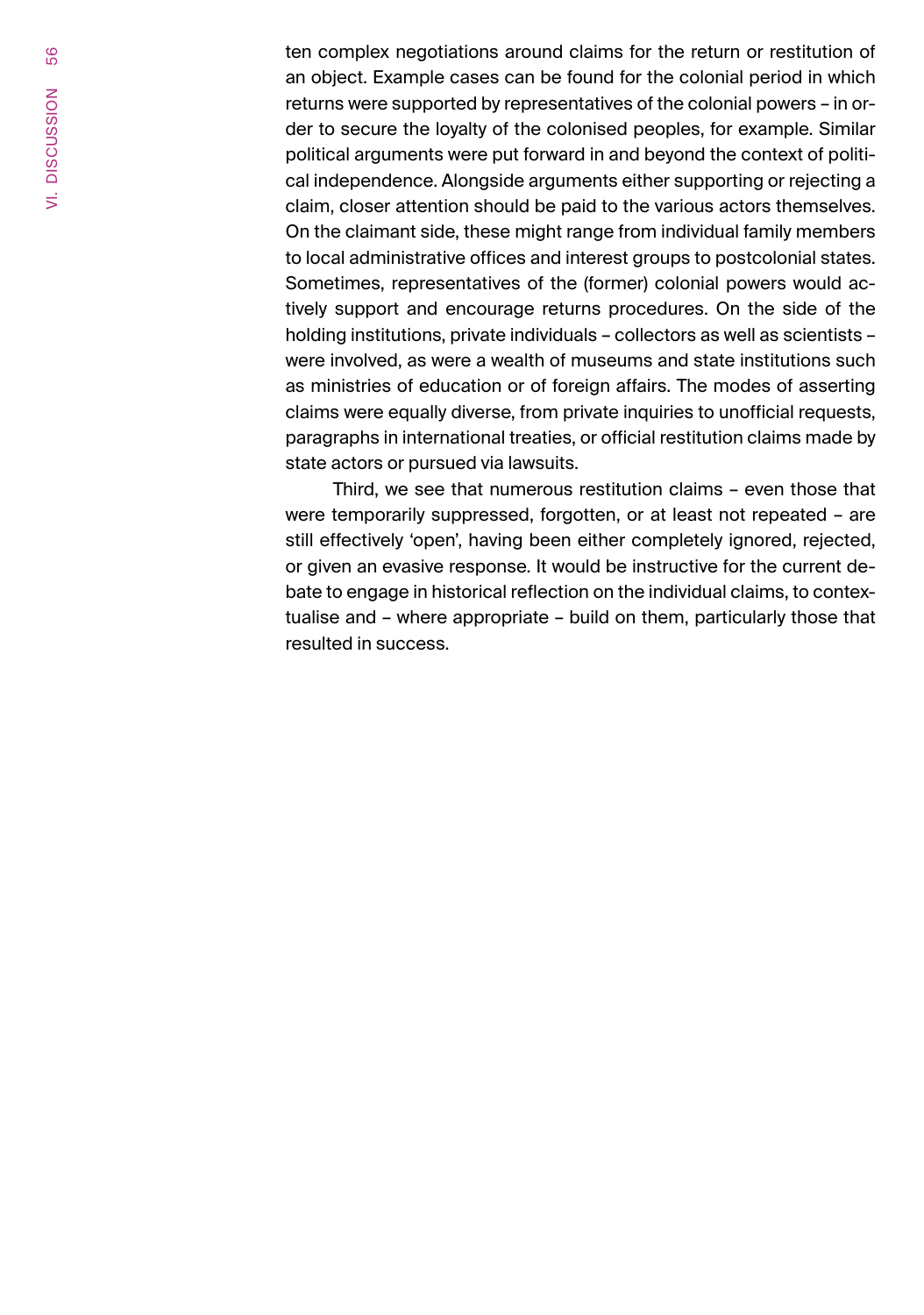# <span id="page-56-0"></span>**VII. Concluding Remarks**

Based on the example cases discussed here, I would like to make the case for a systematic analysis of returns and restitution claims that, above all, firmly and openly includes voices from the countries of origin. Restitution history only becomes comprehensible when the various sides – in some cases multilateral constellations – are taken into consideration. The absence of – and sometimes disregard for – voices of claimants in the discourse is particularly striking.<sup>169</sup>

Given this aspect, it is especially important to focus on the early restitution claims, which generally formed the basis for later developments, even in the absence of a direct connection or if the earlier case appeared forgotten in the meantime. Studying the claims of individual countries from a *longue durée* perspective is thus particularly instructive. Even if recent work considers the 1960s as the beginning of a new restitution debate, or if the 1970s are interpreted as a period in which questions of (post)colonial returns received fresh attention on an international level and new forums of exchange emerged, $170$  it is also clear that many initiatives and activities were pursued in spite of political and cultural upheaval. Although the international framework changed in the process, interests, arguments, strategies and so on were reinforced, repeated and continued, or indeed they were adapted and changed.

The documentary film 'You Hide Me!' by Ghanaian Nii Kwate Owoo symbolises the upheaval during this period. Owoo was already filming this documentary about African and Ghanaian artefacts in the British Museum in 1970, in which he had clear recourse to earlier discussions. The film can be interpreted as an impressive plea for returns and/or as

<sup>169</sup> In the most recent issue of the Contemporary Journal of African Studies, Apoh and Mehler articulate research questions that are helpful for a better understanding of current debates and practices around returns and claims for such. Apoh, Wazi; Mehler, Andreas (2020), 'Mainstreaming the Discourse on Restitution and Repatriation within African History, Heritage Studies and Political Science', in: Contemporary Journal of African Studies 7, 1, 1-16. Bianca Gaudenzi and Astrid Swenson argue primarily for an examination of returns from a transnational and global perspective and propose a framework in which diverse returns can be analysed: Gaudenzi, Bianca; Swenson, Astrid (2017), 'Looted Art and Restitution in the Twentieth Century – Towards a Global Perspective', in*:* Journal of Contemporary History, 52, 3, 1-27.

<sup>170</sup> Most recently on this: Savoy (2021), Afrikas Kampf, 8.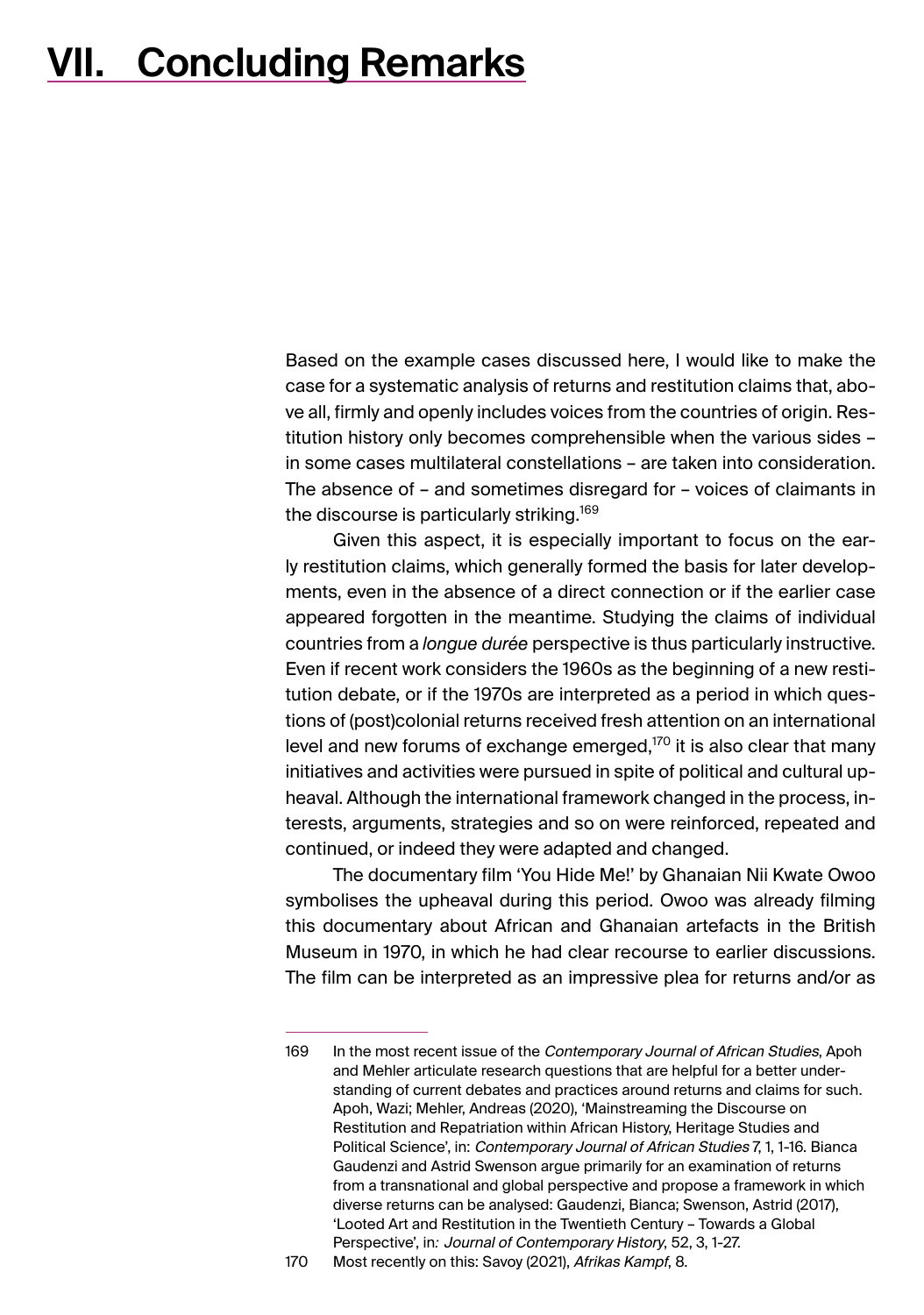an indication that the topic of returns and restitution was not only a matter for museums or international politics but also enjoyed attention from a wider public, such as the Ghanaian diaspora in the UK. The concluding words of Owoo's film were taken as the point of departure for a large BBC documentary on the topic of restitution in 1981: 'These works of art which belongs [sic] to the African peoples were looted and brought back to Europe by missionaries, colonial army officers, tradesmen and the socalled experts of today known as anthropologists and ethnography. Why should Africans, including African artists, only be able to read about their works of art in books written by white people? We, the people of Africa and of African descent, demand that our works of art, which embodies [*sic*] our culture, our history and our civilization should immediately and unconditionally be returned to us'.<sup>171</sup>

## **Acknowledgements**

For instructive discussions on a number of cases I extend my warmest thanks to Bethany J. Antos, Samantha Blake, Jos van Beurden, Larissa Förster, Sarah Fründt, Olaf Geerken, Rainer Hatoum, Amanda Hellmann, Anette Hoffmann, Jan Hüsgen, Gökay Kanmazalp, Eva Künkler, Andrew Reid, Ceri Z. Ashley, Sabine Lang, Niklas Leverenz, Mikhail Melanin, Pierre Losson and Aura Reyes.

Translated from German by Wendy Anne Kopisch

<sup>171</sup> Owoo, Nii Kwate (1970), You Hide Me! The Colonization of African Art. British Museum. There seem to have been varying versions of this text. The version referred to here is from the script by Ben Shepard (1981), Chronicle: Whose Art is it Anyway? 27 May 1981, BBC Written Archives Centre. My thanks to Samantha Blake, BBC Written Archive, for sending me this manuscript.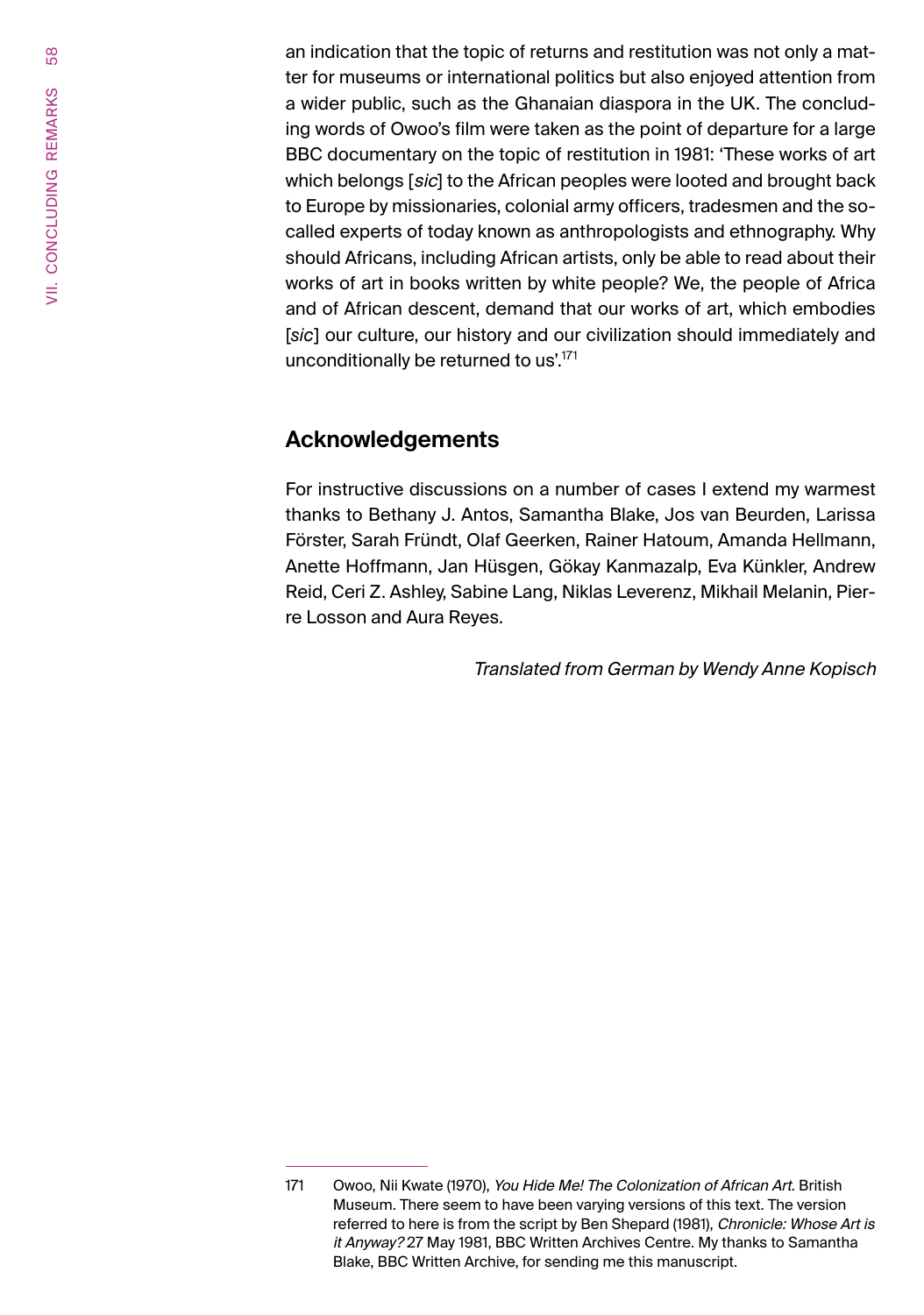# <span id="page-58-0"></span>59 **References**

### **Archives**

BBC Written Archives Centre, Reading, UK

Museum am Rothenbaum – Kulturen und Künste der Welt (MARKK), Archive, Hamburg, Germany

Weltmuseum, Archive, Vienna, Austria

Hamburg State Archive, Germany

Archives New Zealand, Wellington, New Zealand (ANZ)

The Political Archive of the Federal Foreign Office, Berlin, Germany

Rockefeller Archive Center, New York, USA

Roemer- und Pelizaeus-Museum Hildesheim, Archive, Germany

The National Archive, Kew, United Kingdom (TNA)

UNESCO Archive, Paris, France

Leipzig University Library, Archive, Leipzig, Germany

## **Bibliography**

Aboriginal Areas Protection Authority: Protecting Sacred Sides Across the Territory. History: <https://www.aapant.org.au/about-us/history> (n.d.) (accessed 29 September 2021).

'Aboriginal Sacred Stones. Removed by Tourist. Action Denounced' (03 September 1927), in: *Observer*, 7.

Aldrich, Robert (2016), 'The Return of the Throne: The Repatriation of Kandyan Regalia to Ceylon', in: Robert Aldrich, Cindy McCreery (Ed.), *Crowns and Colonies: European Monarchies and Overseas Empires,*  Manchester, 139-162.

Apoh, Wazi; Mehler, Andreas (2020), 'Mainstreaming the Discourse on Restitution and Repatriation within African History, Heritage Studies and Political Science', in: *Contemporary Journal of African Studies* 7, 1, 1-16.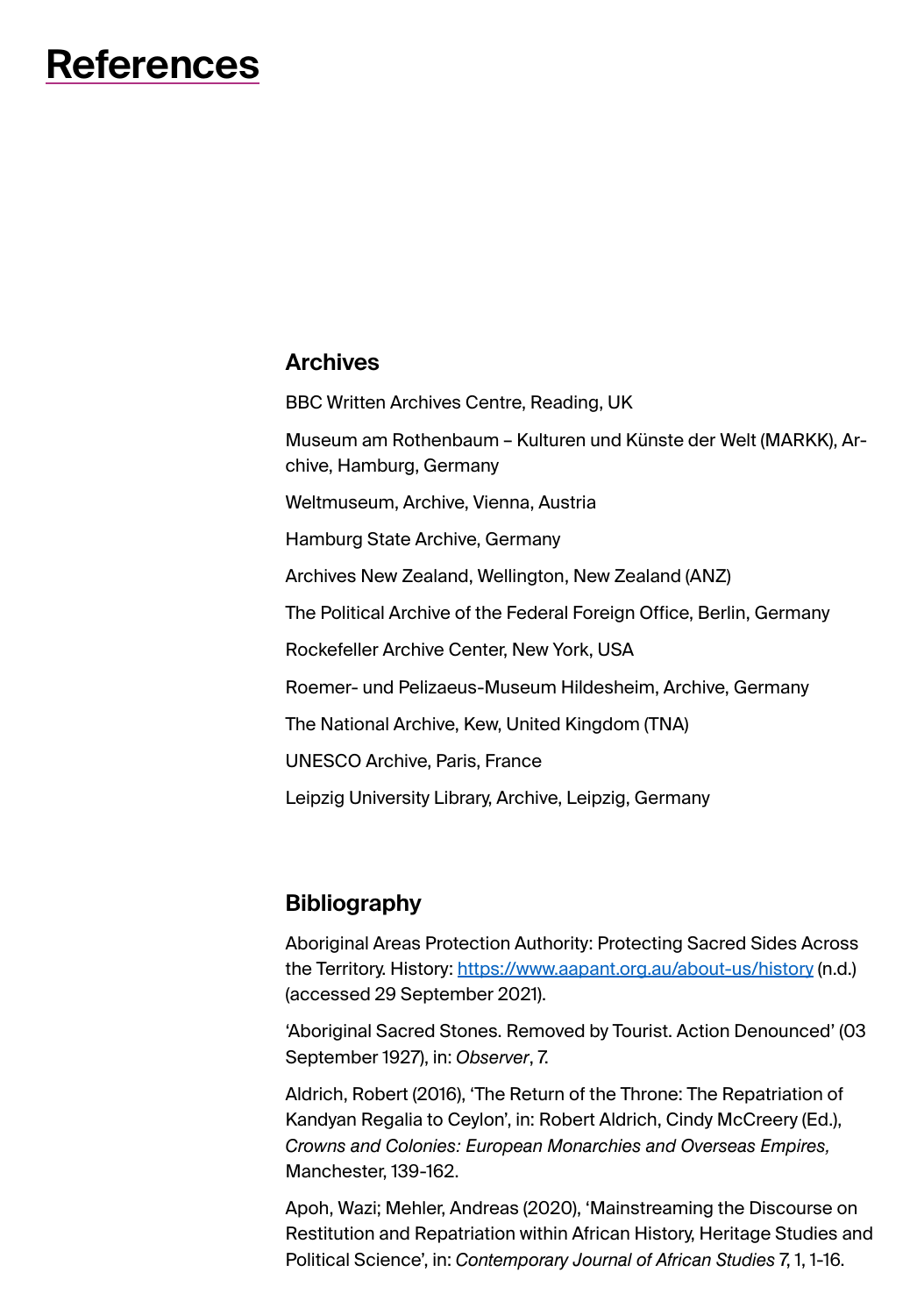Baer, Martin; Schröter, Olaf (2001), Eine Kopfgeldjagd. Deutsche in Ostafrika, Berlin.

Bahai Nahar Singh and Bahai Kirpal Singh (1989), Two Swords of Guru Gobin Singh in England (1666-1708 A.D*.)*, Delhi.

Batty, Philip (Draft, n.d.), 'A Secret History. The Collection and Repatriation of Aboriginal Sacred Objects', [https://www.academia.](https://www.academia.edu/36025989/DRAFT_A_Secret_History_The_Collection_and_Repatriation_Aboriginal_Sacred_Objects) [edu/36025989/DRAFT\\_A\\_Secret\\_History\\_The\\_Collection\\_and\\_Repatri](https://www.academia.edu/36025989/DRAFT_A_Secret_History_The_Collection_and_Repatriation_Aboriginal_Sacred_Objects)[ation\\_Aboriginal\\_Sacred\\_Objects](https://www.academia.edu/36025989/DRAFT_A_Secret_History_The_Collection_and_Repatriation_Aboriginal_Sacred_Objects) (accessed 29 September 2021).

Bennett, Alison (2018), 'Diplomatic Gifts: Rethinking Colonial Politics in Uganda through Objects', in: *History of Africa*, 45, 193-220.

Beurden, Jos van (2017), Treasures in Trusted Hands: Negotiating the Future of Colonial Cultural Object*s*, Leiden.

Beurden, Sarah van (2015), 'Restitution or Cooperation? Competing Visions of Post-Colonial Cultural Development', in: Africa Global Cooperation Research Papers 12, 8-12.

Beurden, Sarah van (2015), Authentically African: Arts and Transnational Politics of Congolese Culture*,* Athens.

Bienkowski, Piotr (2015), 'A Critique of Museum Restitution and Repatriation Practices', in: Conal McCarthy (Ed.), International Handbooks of Museum Studies: Museum Practice, Chichester, 431-453.

Boakye Bua, Francis (1995), 'Community Initiative & National Support at the Asante Cultural Centre, Ghana', in: Claude Daniel Ardouin, Emmanuel Arinze (Eds.), Museum & the Community in West Afrika, London, 105-112.

Brekke, Torkel (2007), 'Bones of Contention. Buddhist Relics, Nationalism and the Politics of Archaeology', in: *Nume* 54, 270-303.

Brockmeyer, Bettina; Edward, Frank; Stoecker, Holger (2020), 'The Mkwawa Complex: A Tanzanian-European History about Provenance, Restitution and Politics', in: *Journal of Modern European History*, 1-23.

Bruchac, Margaret (2018), 'Broken Chains of Custody: Possessing, Dispossessing, and Repossessing Lost Wampum Belts', in: Proceedings of the American Philosophical Society, 162, 1, 56-105.

Bucher, Jesse (2016), 'The Skull of Mkwawa and the Politics of Indirect Rule in Tanganyika', in: Journal of East African Studies, 10, 2, 284-302.

Budiarti, Hari (2007), 'Taking and Returning Objects in a Colonial Context. Tracing the Collections Acquired During the Bone-Gowa Military Expeditions', in: Pieter ter Keurs (Ed.), *Colonial Collections* Revisted, Leyden, 124-144.

'Catalogue Number EO.0.0.7943. A Story about Restitution' (December 2020): [https://www.africamuseum.be/de/discover/history\\_articles/](https://www.africamuseum.be/de/discover/history_articles/EO.0.0.7943) [EO.0.0.7943](https://www.africamuseum.be/de/discover/history_articles/EO.0.0.7943) (accessed 29 September 2021).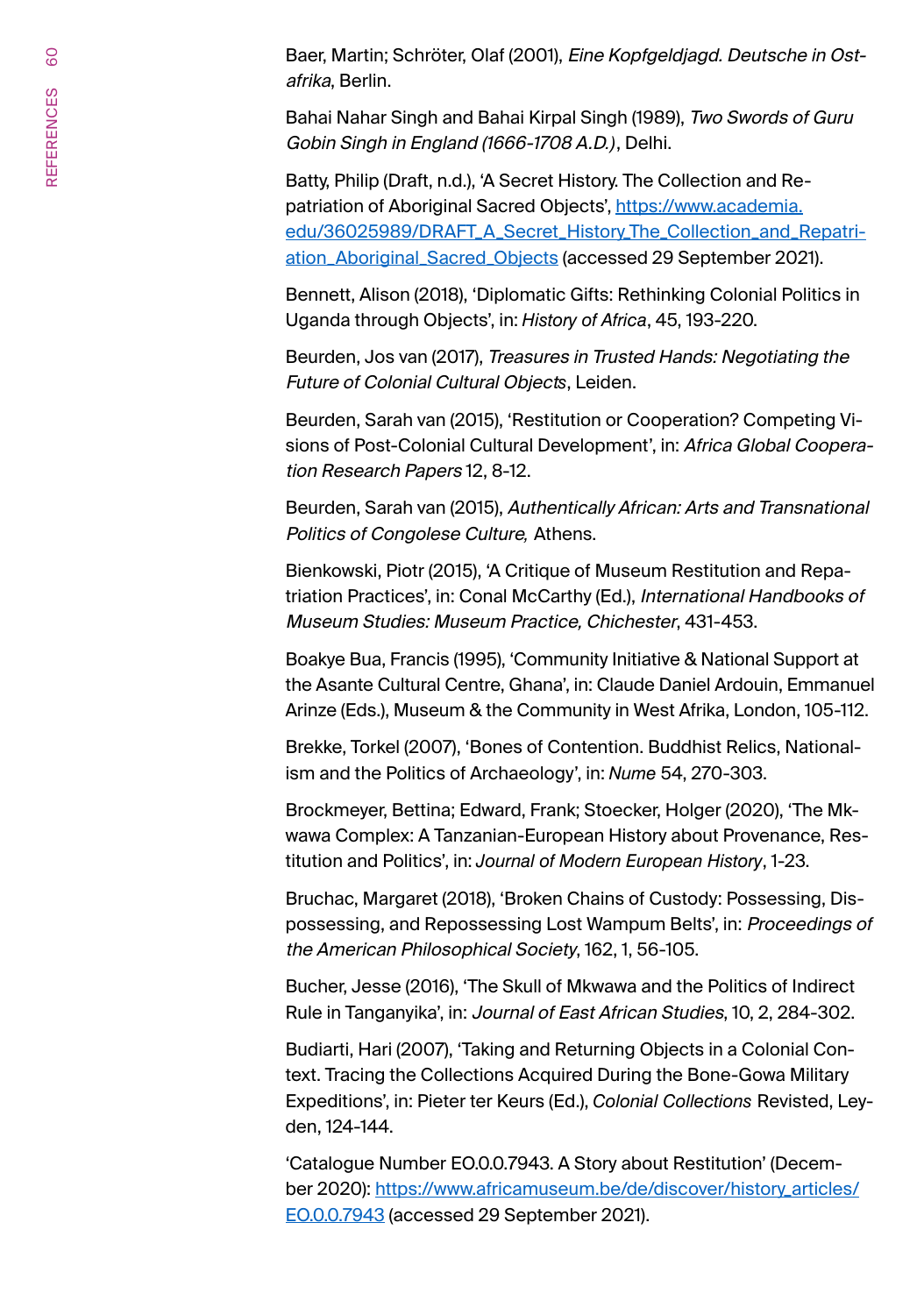*Centenary of the Sargrenti War: The Call for the Return of the Asante Regalia*, brochure issued by the Centenary Committee, 1974.

Chamberlin, Russell (1983), *Loot! The Heritage of Plunder*, London.

Chechi, Alessandro; Bandle, Anne Laure; Renold, Marc-André (n.d.), 'Case Boğazköy Sphinx – Turkey and Germany', in: *ArThemis* [https://](https://plone.unige.ch/art-adr/cases-affaires/bogazkoy-sphinx-2013-turkey-and-germany) [plone.unige.ch/art-adr/cases-affaires/bogazkoy-sphinx-2013-tur](https://plone.unige.ch/art-adr/cases-affaires/bogazkoy-sphinx-2013-turkey-and-germany)[key-and-germany](https://plone.unige.ch/art-adr/cases-affaires/bogazkoy-sphinx-2013-turkey-and-germany) (accessed 29 September 2021).

Clarke, John (2021), 'On the Road Back to Mandalay: The Burmese Regalia – Seizure, Display and the Return to Myanmar in 1964', in: Louise Tythacott, Panggah Ardiyansyah (Eds.), *Returning Southeast Asia's Past: Objects, Museums and Restitution*, Singapore, 111-138.

Couttenier, Maarten (2018), 'EO.O.0.7943', in: BMGN - Low Countries Historical Review 133, 79-90.

Dalrymple, William; Anand, Anita (2017), Koh-I-Noor. The History of the World's most Infamous Diamond, New Delhi.

Datta, Rajeshwari (1966), 'The India Office Library: Its History, Resources, and Function', in: The Library Quarterly, 36, 2, 1966, 99-148.

De Silva, Hemasiri (1975), A Catalogue of Antiquities and Other Cultural Objects from Sri Lanka (Ceylon) and Abroad, Colombo.

De Silva, Hemasiri (1979), 'Sri Lanka', in: Museum, 22-25.

Deplat, Juliette, 'The Nefrititi Affair: The History of a Repatriation Debate!' [https://blog.nationalarchives.gov.uk/nefertiti-affair-history-repatri](https://blog.nationalarchives.gov.uk/nefertiti-affair-history-repatriation-debate/)[ation-debate/](https://blog.nationalarchives.gov.uk/nefertiti-affair-history-repatriation-debate/) (accessed 29 September 2021).

Deutscher Bundestag, 203. Session of 6 December 1968, 10927-10928.

Deutscher Museumsbund (2019), Guidelines for German Museums: Care of Collections from Colonial Contexts*,* Bremen.

Eggers, Sabine; Herewini, Te Herekiekie; Mamaku, Te Arikirangi; Schattke, Constanze; Buttinger, Katharina; Eggers Gorab, Matthias; Berner, Margit (2021), 'Māori and Maori Human Remains in the Natural History Museum in Vienna: Exhumed, Shipped, Exchanged and Inventoried', in: Pia Schölnberger (Ed.), Das Museum im kolonialen Kontext, Wien, 281-303.

Ernawati, Wahyu (2007), 'The Lambok Treasure', in: Pieter ter Keurs (Ed.), Colonial Collections Revisted, Leyden, 186-202.

Eyo, Ekpo (1979), 'Nigeria', in: Museum, 18-21.

Eyo, Ekpo (1980), 'Introduction', in: Ekpo Eyo, Frank Willett (Eds.), Treasures of Ancient Nigeria, New York, 3-23.

Eyo, Ekpo (1996), 'Repatriation of Cultural Heritage. The African Experience', in: Flora Kaplan (Ed.): Museums and the Making of 'Ourselves': The Role of Objects in National Identity, London, 330-350.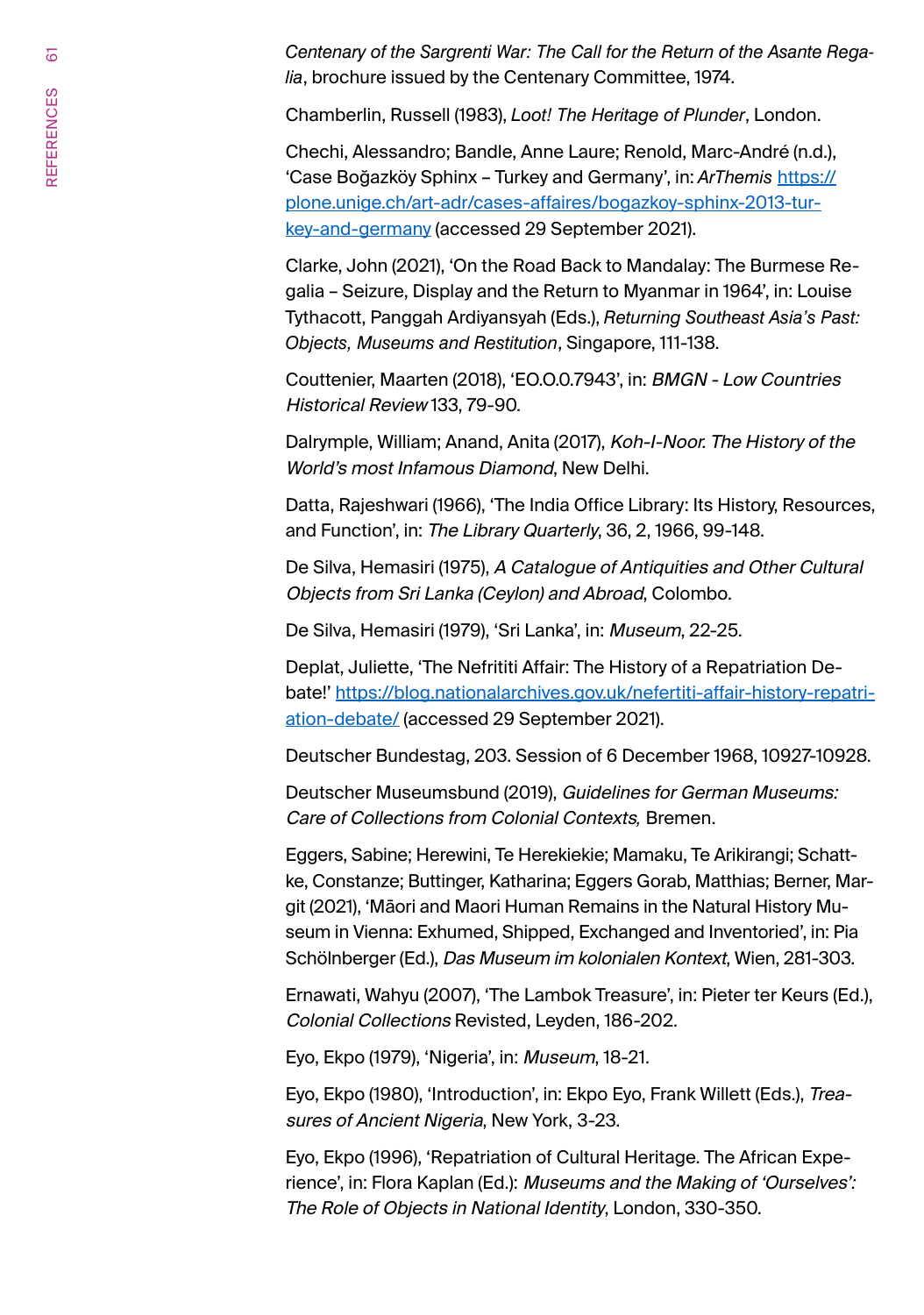Fagg, William (1957), 'The Seligman Ivory Mask from Benin', in: *MAN*, 57, 113 and Plate J.

Fagg, William; Underwood, Leon (1947), 'An Examination of the So-Called "Olokun" Head of Ife, Nigeria', in: *MAN*, 49, 1-7.

Felber, Roland; Rostek, Horst (1987), *Der Hunnenkrieg Kaiser Wilhelms II*, Berlin.

Fenton, William N. (1971), 'The New York State Wampum Collection: The Case for the Integrity of Cultural Treasures', in: *Proceedings of the American Philosophical Society*, 115, 6, 37-461.

Fischer, Manuela (2019), 'Die Skulpturen von Skulpturen von San Agustín (Kolumbien) im Ethnologischen Museum, Staatliche Museen zu Berlin. Eine strittige Sammlung', in: Bassler-Archiv 65, 1-21.

Fitschen, Thomas (2004), '30 Jahre "Rückführung von Kulturgut". Wie der Generalversammlung ihr Gegenstand abhanden kam', in: Vereinte Nationen 2, 46–51.

Foliard, Daniel (2018), 'Les vies du "trésor de Ségou"', in: *Revue Historique*, 4, 688, 869-898.

Förster, Larissa; Henrichsen, Dag; Stoecker, Holger; Axasi Eichab, Hans (2018), 'Re-Individualising Human Remains from Namibia: Colonialism, Grave Robbery and Intellectual History', in: Human Remains & Violence, 4, 2, 45-66.

'France returns Omar Tall's Sword to Senegal', *BBC News,* 18 November 2019, <https://www.bbc.com/news/world-africa-50458081> (accessed 29 September 2021).

Francine Brinkgreve, David J. Stuart-Fox with assistance of Wahyu Ernawati (2007), 'Collections after Colonial Conflict. Badung and Tabana 1906-2006', in: Pieter ter Keurs (Ed.), *Colonial Collections* Revisted, Leyden, 145-185.

Françozo, Mariana; Strecker, Amy (2014), Caribbean Collections in European Museums and the Question of Returns, in: International Journal of Cultural Property, 24, 451-477.

Ganslmayr, Herbert (1980), 'Wem gehört die Benin-Maske? Die Forderung nach Rückgabe von Kulturgut an die Ursprungsländer', in: Vereinte Nationen 3, 88-92.

Gaudenzi, Bianca; Swenson, Astrid (2017), 'Looted Art and Restitution in the Twentieth Century – Towards a Global Perspective', in*:* Journal of Contemporary History, 52, 3, 1-27.

Gibson, Jason M. (forthcoming), 'Dealing with the Sacred: The Value of Secret-Sacred Collections from Central Australia', in: Howard Morphy, Robyn McKenzie (Eds.), Museums, Societies and the Creation of Value.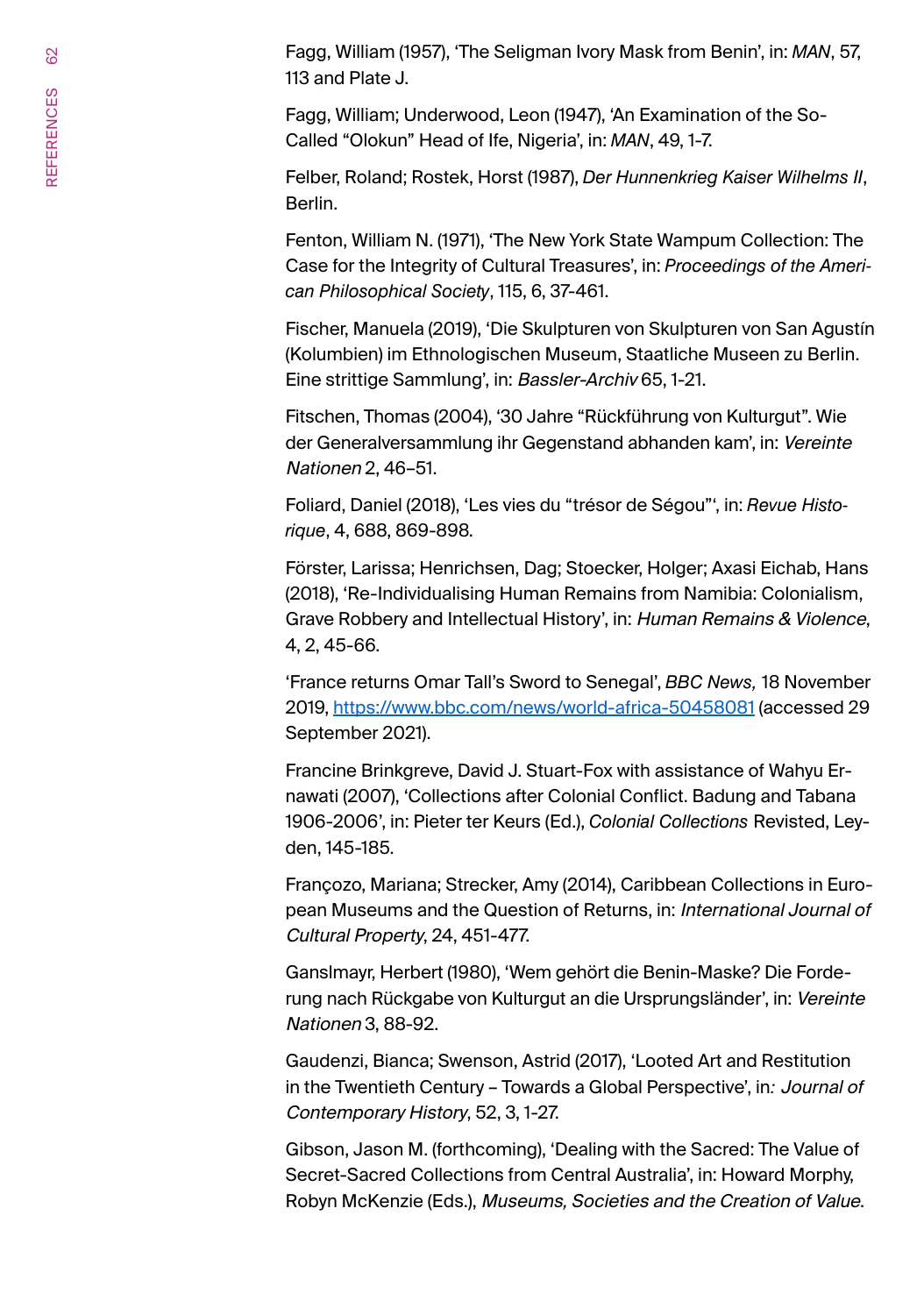Goldmann, Matthias (2019), 'Alles nur geklaut? Zur Rolle juristischer Provenienzforschung bei der Restitution kolonialer Kulturgüter', in: MPIL Research Paper Series, No. 2020-19.

Goldstein, Erik (2019), 'Cultural Heritage, British Diplomacy, and the German Peace Settlement of 1919', in: Diplomacy & Statecraft, 30, 2, 336-357.

Goldstein, Lynne (2014), 'Repatriation: Overview', in: Claire Smith (Ed.), Encyclopaedia of Global Archaeology, New York, 6327-6335.

Greenfield, Jeanette (2007), The Return of Cultural Treasures, Third Edition, Cambridge.

Gruner, Hans (1997), Vormarsch zum Niger. Die Memoiren des Leiters der Togo-Hinterlandexpedition 1894/95, ed. and introduced by Peter Sebald, Berlin.

Haines, Aaron (2012), 'The Hattusa Sphinx and the Turkish Antiquities Repatriation Efforts', in: Art Crime 8, 99-103.

Halder, Lucia (2020), 'Gegenbilder' on the platform Visual History: <https://visual-history.de/2020/10/20/gegenbilder/> (accessed 29 September 2021).

Hand, Rachel (2015), 'Brass Necklet, Uganda', in: Karen Jacobs, Chantal Knowles, Chris Wingfield (Eds.), Trophies, Relics and Curios: Missionary Heritage from Africa and the Pacific, Leiden, 75-78.

Hellman, Amanda (2013), Developing the Colonial Museum Project in British Nigeria, Georgetown.

Henrichsen, Dag (2020), 'Demands for Restitution – A Recent Phenomenon? Early Histories of Human Remains Violations in Namibia, in: Contemporary Journal of African Studies 7, 1, 38-46.

Hoffmann, Anette (2020), Kolonialgeschichte hören. Das Echo gewaltsamer Wissensproduktion in historischen Tondokumenten aus dem südlichen Afrika, Vienna.

'Hopi Tribe's Lost Wampum Belt Returned by Six Nation', in: The Brantford Expositor*,* n. d. [https://vitacollections.ca/sixnationsarchive/details.](https://vitacollections.ca/sixnationsarchive/details.asp?ID=2695917) [asp?ID=2695917](https://vitacollections.ca/sixnationsarchive/details.asp?ID=2695917) (accessed 29 September 2021).

Hölzl, Richard (2017), 'Auf der Suche nach dem kulturellen Erbe von Iringa. Ein Gespräch über antikolonialen Widerstand, Museen und Tourismus mit Jan Küver', in: Werkstatt Geschichte, 75, 57-69.

'India's Lost Treasures: Of Kohinoor and Selected Antiquities Recovered' (31 May 2019), in: The Free Press Journal*,* [https://www.freepress](https://www.freepressjournal.in/weekend/indias-lost-treasures-off-kohinoor-and-select-antiquities-recovered)[journal.in/weekend/indias-lost-treasures-off-kohinoor-and-select-an](https://www.freepressjournal.in/weekend/indias-lost-treasures-off-kohinoor-and-select-antiquities-recovered)[tiquities-recovered](https://www.freepressjournal.in/weekend/indias-lost-treasures-off-kohinoor-and-select-antiquities-recovered) (accessed 29 September 2021).

'Iroquois are Seeking Return of Wampum Belts Held by State Museum' (17 April 1970), in: The New York Times.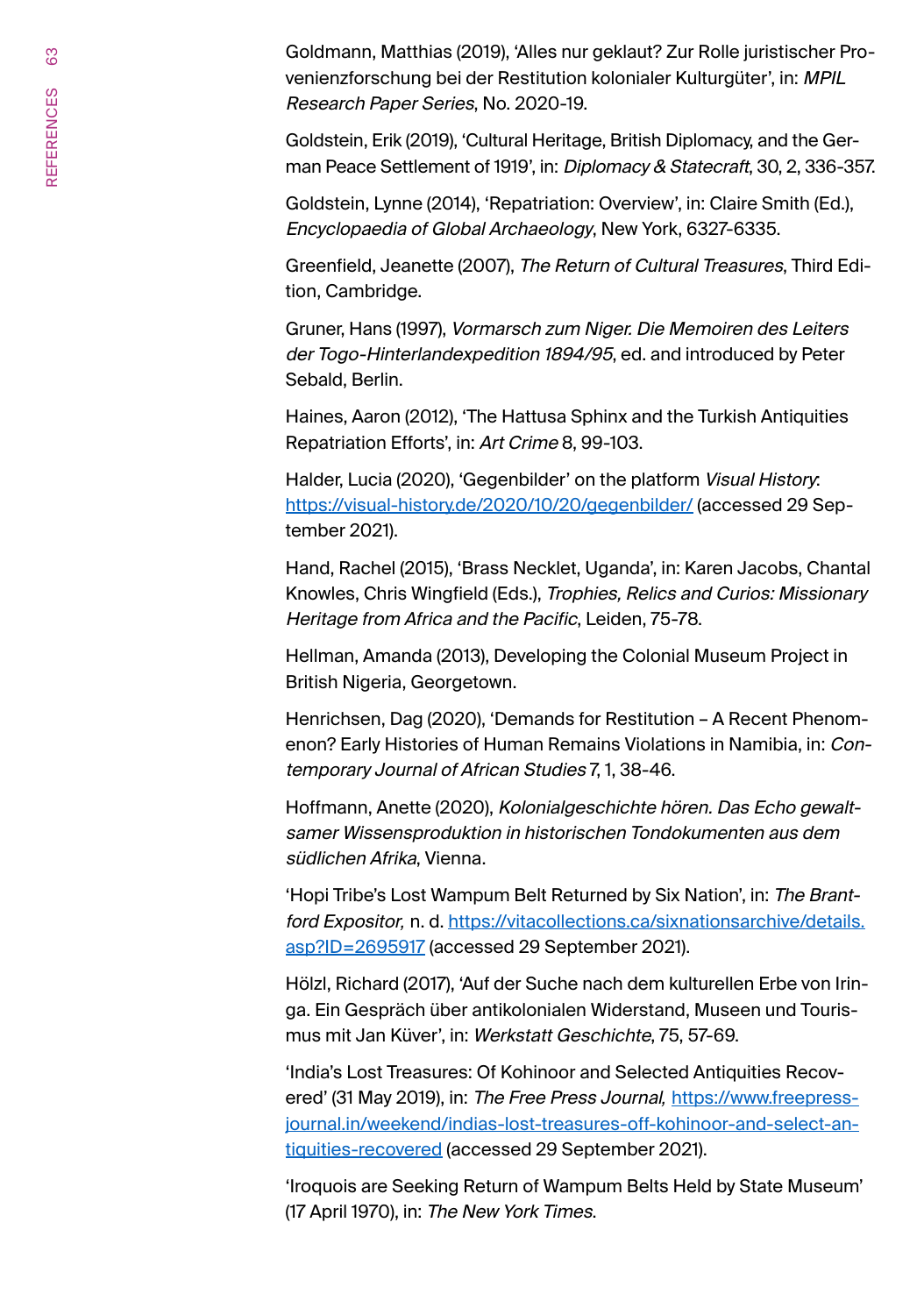Jacknis, Ira (2000), 'Repatriation as Social Drama: The Kwakiutl Indians of British Columbia, 1922-1980', in: Devon Abbott Mihesuah (Ed.), Repatriation Reader: Who Owns American Indian Remains? Lincoln, 266-280.

Jakubowiski, Andrzej (2015), State Succession in Cultural Property, Oxford.

Jones, Philip G. (1996), 'A Box of Native Things': Ethnographic Collectors and the South Australian Museum, 1830s-1930s, Adelaide.

Kamardeen, Naazima (2017), 'The Protection of Cultural Property: Post-Colonial and Post-Conflict Perspectives from Sri Lanka', in: International Journal of Cultural Property, 24, 429-450.

Knight, John M. (2020), 'Mandated Internationalism: Sino-Soviet Friendship 1949-1956', in: *Twentieth Century Communism*, 19, 27-60.

Kößler, Reinhart (2019), 'Die Bibel und die Peitsche. Verwicklungen um die Rückgabe geraubter Güter', in: Peripherie, 1, 1, 78-87.

Kowalski, Wojciech (2005), 'Types of Claims for Recovery of Lost Cultural Property', in: Museum, 228, 57, 85-102.

Layiwola, Peju (27 July 2014), 'Walker and the Restitution of two Benin Bronzes', in: *Premium Times Nigeria*, [https://www.premiumtimesng.com/](https://www.premiumtimesng.com/entertainment/165632-walker-and-the-restitution-of-two-benin-bronzes-by-peju-layiwola.html) [entertainment/165632-walker-and-the-restitution-of-two-benin-bronz](https://www.premiumtimesng.com/entertainment/165632-walker-and-the-restitution-of-two-benin-bronzes-by-peju-layiwola.html)[es-by-peju-layiwola.html](https://www.premiumtimesng.com/entertainment/165632-walker-and-the-restitution-of-two-benin-bronzes-by-peju-layiwola.html) (accessed 29 September 2021).

Leverenz, Niklas (30 April 2014), 'Chinas Enttäuschung als Siegermacht', in: Die Zeit.

Linné, S. (1958), 'Masterpiece of Primitive Art', in: *Ethnos*, 23, 2, 172-174.

Liu, Zuozhen (2016), The Case for Repatriating China's Cultural Objects, Singapore.

Lundén, Steffan (2016), Displaying Loot: The Benin Objects and the British Museum, Göteburg.

Mariam, Haile (2009), 'The Cultural Benefits of the Return of the Axum Obelisk', in: Museum International, 241/242, ,1/2, 48-51.

Meijl, Toon van (3 April 2020), in: Translocations. Anthologie: Eine Sammlung kommentierter Quellentexte zu Kulturgutverlagerungen seit der Antike,<https://translanth.hypotheses.org/ueber/turanga> (accessed 29 September 2021).

Meißner, Werner (Ed.), Die DDR und China 1945-1990. Eine Quellensammlung, Berlin.

Meyer, Karl E. (1977), The Plundered Past: The Traffic in Art Treasures*,*  London.

Modest, Wayne (2012), 'Material Bridges: Objects, Museums and New Indigeneity in the Caribbean', in: Joy Hendry, Laara Fitznor (Eds.), Anthropologists, Indigenous Scholars and the Research Endeavour: Seeking Bridges Towards Mutual Respect*,* New York, 2012, 185-195.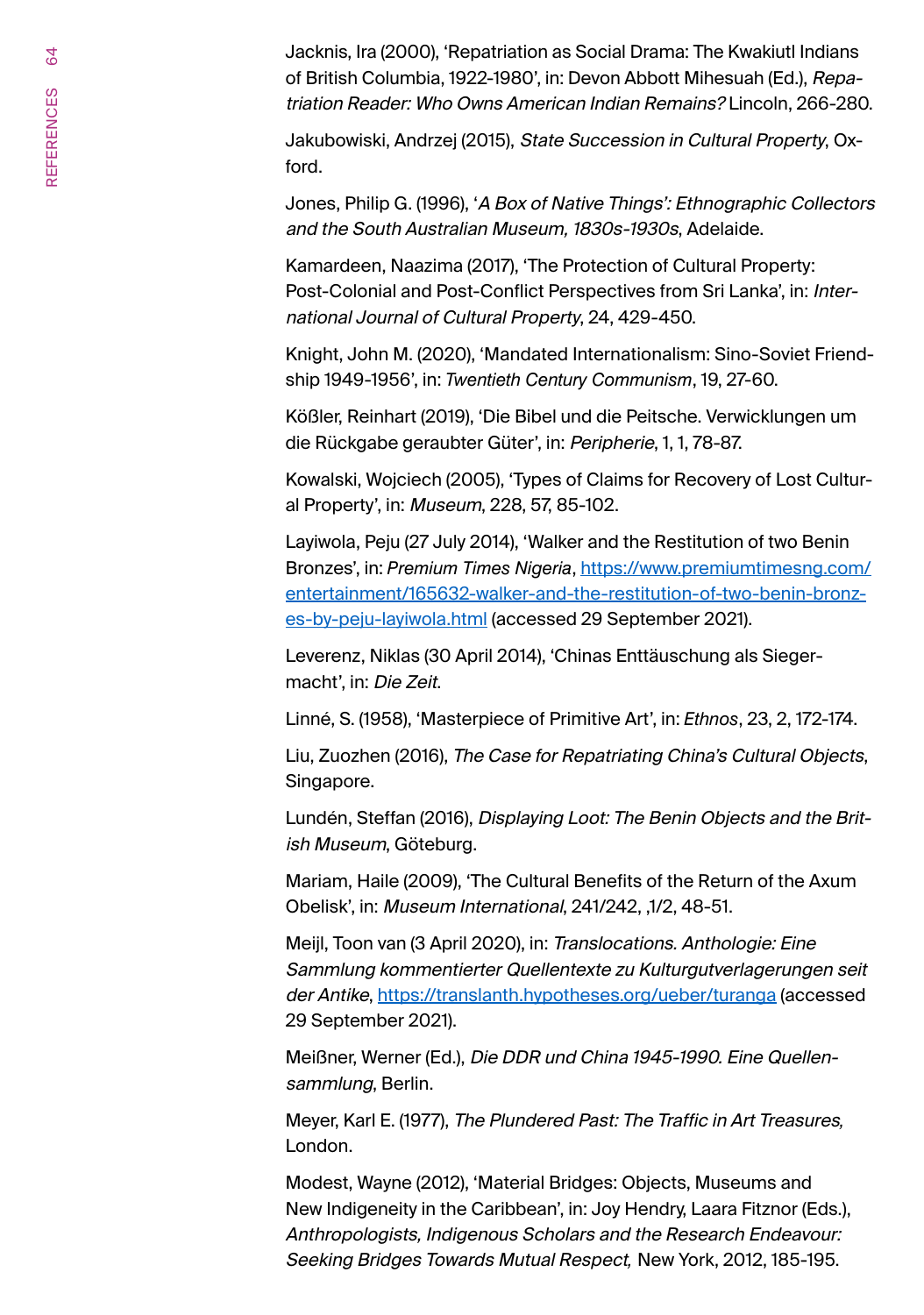Montgomery, Paul L. (1972), 'Indians get Partial Victory on Sacred Objects' Sale', in: *The New York Times,* [https://www.nytimes.](https://www.nytimes.com/1972/10/21/archives/indians-get-partial-victory-on-sacred-objects-sale.html) [com/1972/10/21/archives/indians-get-partial-victory-on-sacred-ob](https://www.nytimes.com/1972/10/21/archives/indians-get-partial-victory-on-sacred-objects-sale.html)[jects-sale.html](https://www.nytimes.com/1972/10/21/archives/indians-get-partial-victory-on-sacred-objects-sale.html) (accessed 29 September 2021).

Müller, Lars (2020), 'Ringen um Rückgabe. Frühe Forderungen der Maori nach Restitution und Repatriierung, 1945-1947', boasblog [\(https://](https://boasblogs.org/de/dcntr/ringen-um-rueckgabe/) [boasblogs.org/de/dcntr/ringen-um-rueckgabe/](https://boasblogs.org/de/dcntr/ringen-um-rueckgabe/) (accessed 29 September 2021).

Mulvaney, D. J., 'Gillen, Francis James (1855–1912)' (n.d.), in: Australian Dictionary of Biography, [https://adb.anu.edu.au/biography/gillen-fran](https://adb.anu.edu.au/biography/gillen-francis-james-6383/text10907)[cis-james-6383/text10907](https://adb.anu.edu.au/biography/gillen-francis-james-6383/text10907), (accessed 29 September 2021).

O'Hara, Coralie (2020), 'The Andreas Reischek Collection in Vienna and New Zealand's Attempts at Repatriation', in: Cressida Forde, C. Timothy McKeown, Honor Keeler (Eds.), The Routledge Companion to Indigenous Repatriation, New York, 438-451.

Office of Environment & Heritage, Aboriginal Heritage Legislation in NSW. How the Aboriginal Heritage System Works? Sydney 2012.

Onondaga Nation v. Thacher, 29 Misc. 428, N.Y. Misc. 1899, decided Nov 1, 1899.

Onondaga Nation v. Thacher. Error to the Supreme Court of the State of New York, No. 234, argued April 8, 9, 1903 – Decided April 27, 1903.

[Opoku](https://www.modernghana.com/author/KwameOpoku), Kwame (14 April 2008), 'The Absence of a Formal Demand for Restitution A Ground For Non-Restitution?', in: Modern Ghana. [https://www.modernghana.com/news/162530/is-the-absence-of-a-for](https://www.modernghana.com/news/162530/is-the-absence-of-a-formal-demand-for-restitution.html)[mal-demand-for-restitution.html](https://www.modernghana.com/news/162530/is-the-absence-of-a-formal-demand-for-restitution.html) (accessed 29 September 2021).

Opoku, Kwame (27 January 2017), 'Now is the Time for Austria to Act on the Restitution of Montezuma's Crown to Mexico', in: Africavenir, [https://](https://www.africavenir.org/news-details/archive/2011/january/article/kwame-opoku-now-is-the-time-for-austria-to-act-on-the-restitution-of-montezumas-crown-to-mexico.html?tx_ttnews%255Bday%255D=27&cHash=416010a602d1f98cff3910b356a95d4a) [www.africavenir.org/news-details/archive/2011/january/article/kwame](https://www.africavenir.org/news-details/archive/2011/january/article/kwame-opoku-now-is-the-time-for-austria-to-act-on-the-restitution-of-montezumas-crown-to-mexico.html?tx_ttnews%255Bday%255D=27&cHash=416010a602d1f98cff3910b356a95d4a)[opoku-now-is-the-time-for-austria-to-act-on-the-restitution-of-monte](https://www.africavenir.org/news-details/archive/2011/january/article/kwame-opoku-now-is-the-time-for-austria-to-act-on-the-restitution-of-montezumas-crown-to-mexico.html?tx_ttnews%255Bday%255D=27&cHash=416010a602d1f98cff3910b356a95d4a)[zumas-crown-to-mexico.html?tx\\_ttnews%255Bday%255D=27&cHas](https://www.africavenir.org/news-details/archive/2011/january/article/kwame-opoku-now-is-the-time-for-austria-to-act-on-the-restitution-of-montezumas-crown-to-mexico.html?tx_ttnews%255Bday%255D=27&cHash=416010a602d1f98cff3910b356a95d4a)[h=416010a602d1f98cff3910b356a95d4a](https://www.africavenir.org/news-details/archive/2011/january/article/kwame-opoku-now-is-the-time-for-austria-to-act-on-the-restitution-of-montezumas-crown-to-mexico.html?tx_ttnews%255Bday%255D=27&cHash=416010a602d1f98cff3910b356a95d4a) (accessed 29 September 2021).

Ostapkoqicz, Joanna (2015), 'The Sculptural Legacy of the Jamaican Taíno. Part 1: The Carpenter's Mountain Carvings', in: *Jamaica Journal,* 52-61.

Ottenberg, Simon (1994), 'Further Light on W.R. Bascom and the Ife Bronzes', in: Afrika 64, 4, 561-568.

Paczensky, Gert von; Ganslmayr, Herbert (1984), Nofretete will nach Hause. Europa. Schatzhaus der 'Dritten Welt'*,* München.

Pankhurst, Richard (1982): 'The History of the Kwer'ata re'esu: An Ethiopian Icon', in: African Affairs 81, 322, 177-125.

Pankhurst, Richard (1986), 'The Case for Ethiopia', in: *Museum*, 38, 1, 58-60.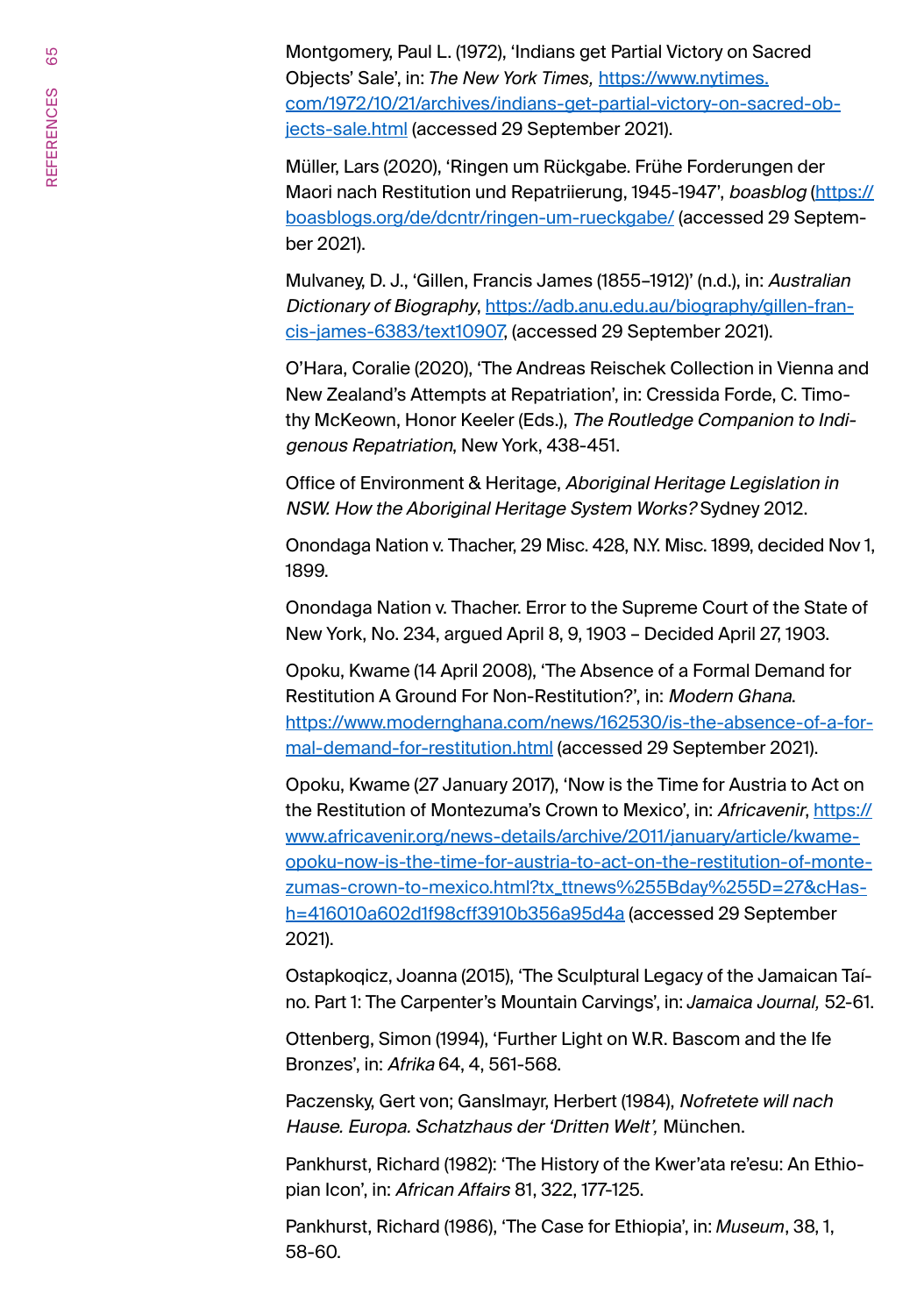Pankhurst, Richard (1999), 'Ethiopia, the Aksum Obelisk, and the Return of Africa's Cultural Heritage', in: African Affairs 98, 229-239, here 230-234.

Penny, Glenn (2002), Objects of Culture. Ethnology and Ethnographic Museums in Imperial Germany, Chapel Hill.

Peraldi, Audrey (2017), 'Oba Akenzua II's Restitution Requests', in: Kunst & Kontext 1, 23-33.

Phillips, Barnaby (2021), Loot. Britain and the Benin Bronzes, London.

Plankensteiner, Barbara (2016), 'The Benin Treasures: Difficult Legacy and Contested Heritage', in: Brigitta Hauser-Schäublin, Lyndel V. Prott (Eds.), Cultural Property and Contested Ownership: The Trafficking of Artefacts and the Quest for Restitution, London, 133-155.

Ponce de León, Jennifer (2018), 'Through an Anticolonial Looking Glass: On Restitution, Indigenismo, and Zapatista Solidarity in Raiders of the Lost Crown', in: American Quarterly, 70, 1, 1-24.

Pupeter, Ellen (2021), 'Restitution, Rückgabe oder Transfer? Ein langer Streit um den passenden Begriff', in: Zeitgeschichte-online, [https://zeit](https://zeitgeschichte-online.de/themen/restitution-rueckgabe-oder-transfer)[geschichte-online.de/themen/restitution-rueckgabe-oder-transfer](https://zeitgeschichte-online.de/themen/restitution-rueckgabe-oder-transfer) (accessed 29 September 2021).

'Quest for the Guru's Swords' (3 June 2001), in: *Tribune India*, [https://](https://www.tribuneindia.com/2001/20010603/spectrum/main2.htm) [www.tribuneindia.com/2001/20010603/spectrum/main2.htm](https://www.tribuneindia.com/2001/20010603/spectrum/main2.htm) (accessed 29 September 2021).

Reid, Andrew; Ashley, Ceri Z. (2008), 'A Context for the Luzira Head', in: Antiquity 82, 99-112.

Reid, Andrew; Ashley, Ceri Z. (2008): 'A reconsideration of the figures from Luzira', in: Azania. Archaeological Research in Africa, 43, 1, 95-123.

Resolutions Adopted by ICOM's 10<sup>th</sup> General Assembly, Grenoble, France 1971. [https://icom.museum/wp-content/uploads/2018/07/](https://icom.museum/wp-content/uploads/2018/07/ICOMs-Resolutions_1971_Eng.pdf) [ICOMs-Resolutions\\_1971\\_Eng.pdf](https://icom.museum/wp-content/uploads/2018/07/ICOMs-Resolutions_1971_Eng.pdf) (accessed 29 September 2021).

'Resolution and Explanatory Note on Restitution of Works of Art to the Countries from Which They Have Been Expropriated', adopted at the Fifth Conference of Heads of State or Governments of Non-Aligned Countries in Colombo/Sri Lanka, August 1976.

'Return of Cultural Property' (1985) in: *UNESCO News*, 153, 4.

Riesz, János (2009), 'Der Bericht des Arztes Dr. Richard Doering (1868– 1939) über seine Teilnahme an der Togo-Hinterland-Expedition von 1894–1895', in:Katharina Inhetveen, Georg Klute (Ed.), Begegnungen und Auseinandersetzungen, Köln, 533–555.

S. W.W.C. (1921), 'Return of Astronomical Instruments to China', in: Publication of the Astronomical Society of the Pacific, 33, 195, 272-273.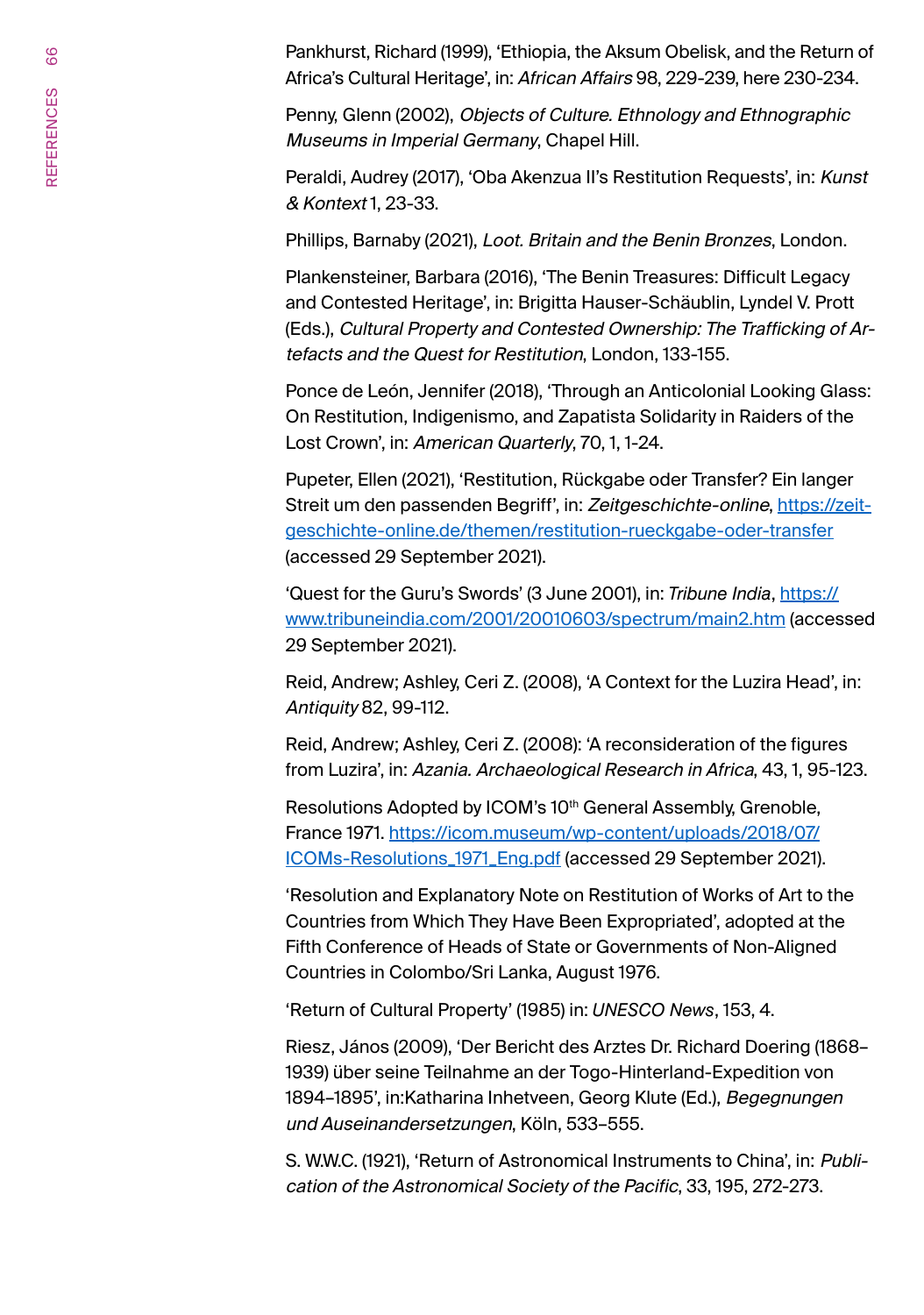Sarr, Felwine, Savoy, Bénédicte (2018), The Restitution of African Cultural Heritage: Toward a New Relational Ethics, [http://restitutionreport2018.](http://restitutionreport2018.com/sarr_savoy_en.pdf) [com/sarr\\_savoy\\_en.pdf](http://restitutionreport2018.com/sarr_savoy_en.pdf) (accessed 29 September 2021).

Sarr, Felwine; Savoy, Bénédicte (2021), 'Eine protokollarische Herausforderung', in: Merten Lagatz, Bénédicte Savoy, Philippa Sissis with Simon Lindner (Eds.), Beute. Ein Bildatlas zu Kunstraub und Kulturerbe*,* Berlin, 356-359.

Sarreiter, Regina (2012), 'Ich glaube, dass die Hälfte Ihres Museums gestohlen ist', in: Anette Hoffmann, Britta Lange, Regina Sarreiter (Eds.), Was Wir Sehen. Bilder, Stimmen, Rauschen. Zur Kritik anthropometrischen Sammelns, Basel, 43-58.

Savoy, Bénédicte (2020), Afrikas Kampf um seine Kunst, Berlin.

Schinz, Hans (2012), Bruchstücke. Forschungsreisen in Deutsch-Südwestafrika, ed. by Dag Henrichsen, Basel.

Scott, Cynthia (2000), Cultural Diplomacy and the Heritage of Empire. Negotiating Post-Colonial Return*s*, London.

Shotwell, James T. (1937), At the Paris Peace Conference, New York, 136-139.

Smith, Laurajane (2000), 'A History of Aboriginal Heritage Legislation in South-Eastern Australia', in: Australian Archaeology, 50, 109-118.

Staniforth, Amy (2009), 'Returning Zinj: Curating Human Origins in Twentieth-Century Tanzania', in: Journal of Eastern African Studies, 3, 1, 153-173.

Statement presented by the Democratic Socialist Republic of Sri Lanka concerning the restitution of significant cultural objects from Sri Lanka, Intergovernmental Committee for Promoting the Return of Cultural Property to its Countries of Origin or its Restitution in Case of Illicit Appropriation, 1st session, Paris 1980. CC.79/conf.206/6,CC.79/conf.206/Col.10.

Strugalla, Anna Valeska (2020), 'Museumsdirektoren nehmen Stellung. Argumentationen, Intentionen und Geschichtsbilder in der Restitutionsdebatte der frühen 1970er Jahre', in: *Werkstatt Geschichte* 81, 101-117.

Sullivan, Martin (1992), 'Return of the Sacred Wampum Belts of the Iroquois', in: *The History Teacher*, 26, 1, 7-14.

Sysling, Fenneke; Drieenhuizen, Caroline (2021), 'Java Man and the Politics of Natural History: An Object Biography', in: *Journal of the Humanities and Social Sciences of Southeast Asia,* 177, 2-3,290-311.

Teixeira, Maria Inês (2011), Pasts Returned: Archaeological Heritage Repatriation Policy in Turkey and the Plans for a Future Nation, unpublished.

'The Mainland Day by Day' (20 August 1927), in: Melbourne, 8.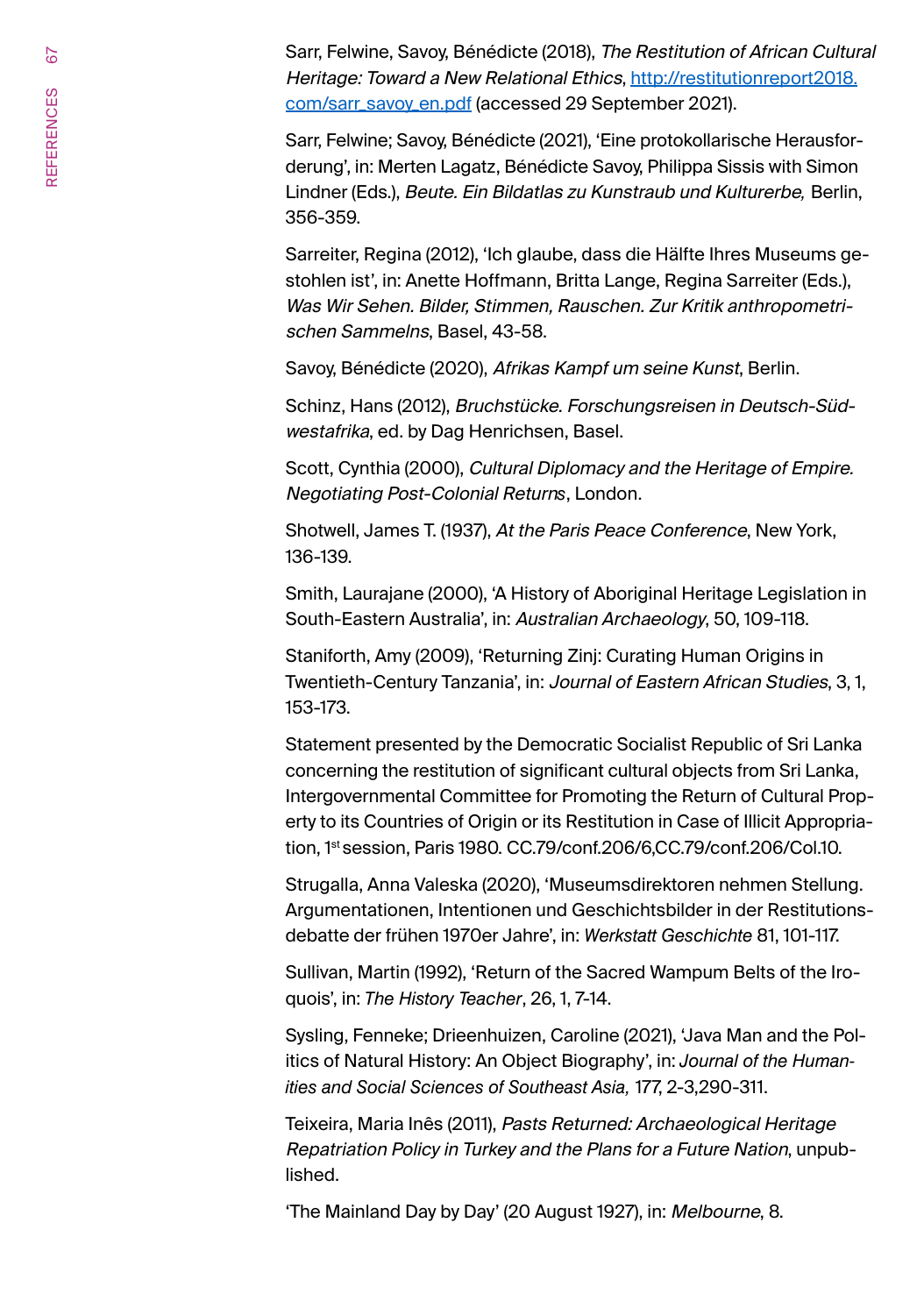Thomas, Nicholas (2016), The Return of Curiosity: What Museums are Good for in the 21<sup>st</sup> Century, London.

Tignor, Robert L. (1990), 'W.R. Bascom and the Ife Bronzes', in: Afrika 60, 3, 425-434.

Trinidad Melendez, Miguel Angel (2014), 'USA and Mexico (1970): Bilateral Treaties and Patrimonial Property Restitution', in: Claire Smith (Ed.), Encyclopaedia of Global Archaeology, New York, 7575-7577.

Tuggar, Yusuf M. (1 April 2021), 'Afrikas Kulturschätze müssen zurückkehren. Seit fünfzig Jahren fordert Nigeria die Restitution der geraubten Benin-Bronzen', in: Frankfurter Allgemeine Zeitung, 13.

Ullendorff, Edward; Demoz, Abraham (1969), 'Two Letters from the Emperor Yohannes of Ethiopia to Queen Victoria and Lord Granville', in: Bulletin of the School of Oriental and African Studies 32, 1, 135-142.

Weiss-Krejci, Estella (2013), 'Abschied aus dem Knochenkabinett – Repatriierung als Instrument kultureller und nationaler Identitätspolitik am Beispiel österreichischer Restitutionen', in: Holger Stoecker, Thomas Schnalke, Andreas Winkelmann (Eds.), Sammeln, Erforschen, Zurückgeben? Menschliche Gebeine aus der Kolonialzeit in akademischen und musealen Sammlungen, Berlin, 447-476.

Wickramasinghe, Nira (2003), 'The Return of Keppetipola's Cranium: The Construction of Authenticity in Sri Lankan Nationalism', in: Gyanebdra Pandey, Peter Geschiere (Eds.), The Forging of Nationhood, New Delhi, 129-155.

Wickramasinghe, Nira (26 July 1997), 'The Return of Keppetipola's Cranium: Authenticity in a New Nation', in: Economic and Political Weekly, 85-92.

Winkelmann, Andreas (2020), 'Repatriations of Human Remains from Germany – 1911-2019', in: Museum & Society 18, 1, 40-51.

Xu Guoqi (2005), China and the Great War: China's Pursuit of a New National Identity and Internationalization, Cambridge, 268.

Zimmerman, Andrew (2001), Anthropology and Antihumanism in Imperial Germany, Chicago.

Zimmerman, Larry J. (2014), 'Repatriation Acts: Before NAGPRA', in: Claire Smith (Ed.), Encyclopaedia of Global Archaeology, New York, 6298-6303.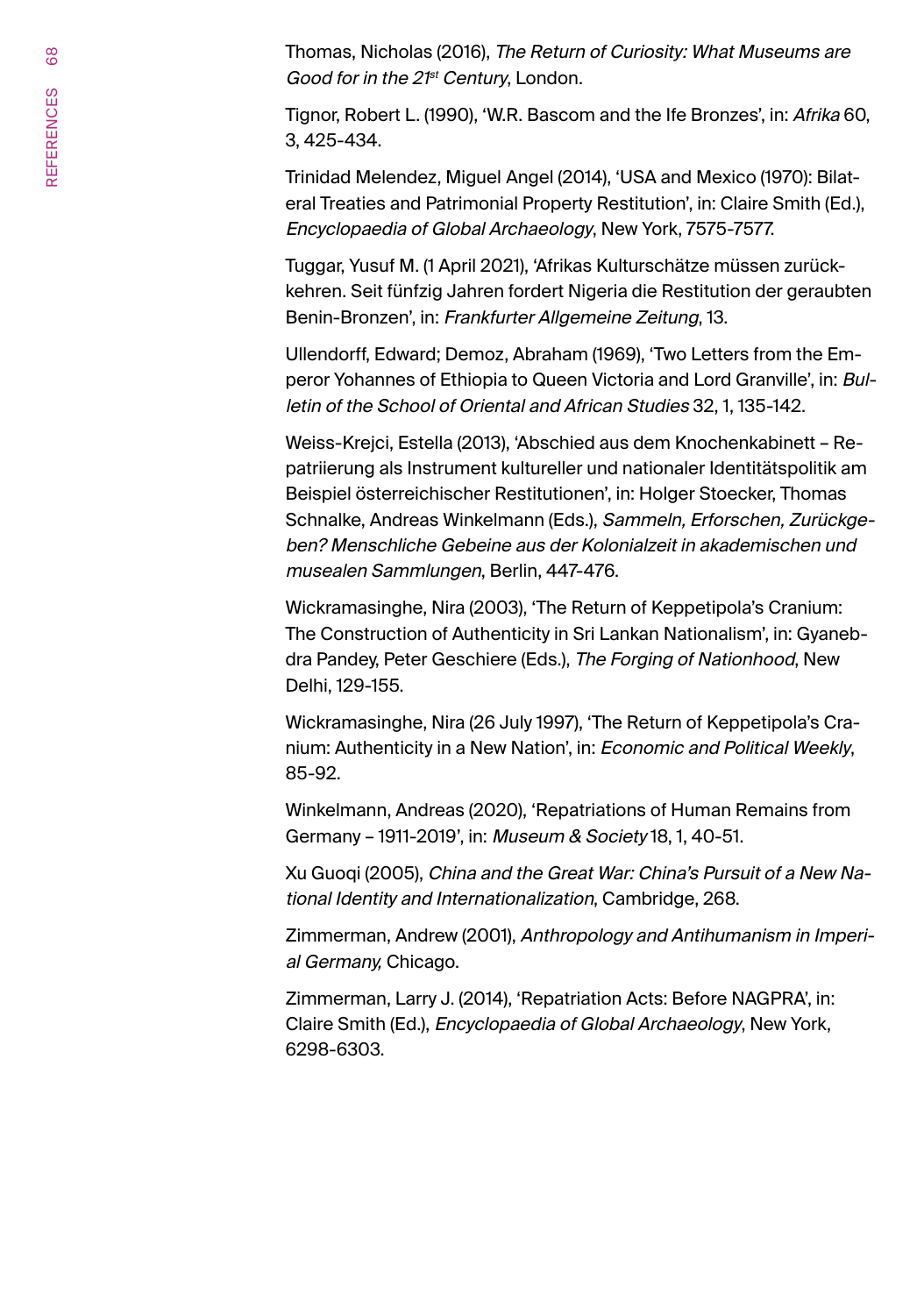## **Author**

Lars Müller is a historian. He is the academic coordinator of the joint research project PAESE (Provenance Research in non-European Collections in Lower Saxony/Provenienzforschung in außereuropäischen Sammlungen und der Ethnologie in Niedersachsen). He is currently researching transnational debates on (postcolonial) returns of objects with a focus on calls to Germany and the United Kingdom.

Lars.Mueller@Landesmuseum-Hannover.de